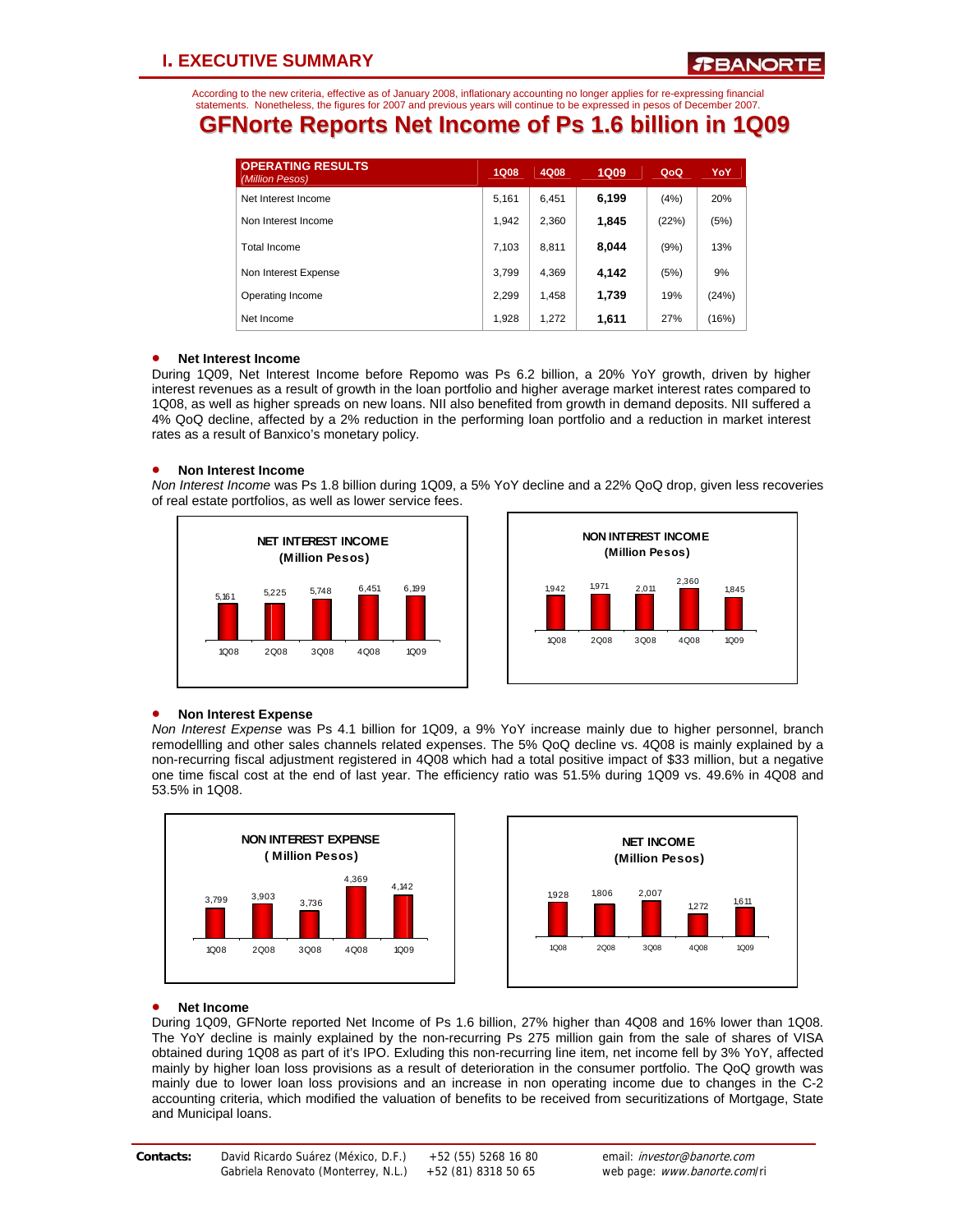### **I. EXECUTIVE SUMMARY**

According to the new criteria, effective as of January 2008, inflationary accounting no longer applies for re-expressing financial<br>statements. Nonetheless, the figures for 2007 and previous years will continue to be expres

| <b>INCOME STATEMENT AND BALANCE</b><br><b>SHEET HIGHLIGHTS - GFNorte</b><br>(Million Pesos) | <b>1Q08</b> | 4Q08    | <b>1Q09</b> | QoQ    | YoY   |
|---------------------------------------------------------------------------------------------|-------------|---------|-------------|--------|-------|
| <b>Income Statement</b>                                                                     |             |         |             |        |       |
| Net Interest Income before REPOMO                                                           | 5,161       | 6,451   | 6,199       | (4%)   | 20%   |
| Non Interest Income                                                                         | 1,942       | 2,360   | 1.845       | (22%)  | (5%)  |
| <b>Total Income</b>                                                                         | 7,103       | 8.811   | 8.044       | (9%)   | 13%   |
| Non Interest Expense                                                                        | 3,799       | 4,369   | 4.142       | (5%)   | 9%    |
| Provisions                                                                                  | 1.005       | 2,983   | 2,162       | (28%)  | 115%  |
| Operating Income                                                                            | 2,299       | 1.458   | 1,739       | 19%    | (24%) |
| Non Operating Income (Expense)                                                              | 738         | 413     | 652         | 58%    | (12%) |
| <b>Taxes and Profit Sharing</b>                                                             | 1,075       | 592     | 774         | 31%    | (28%) |
| Subsidiaries & Minority Interest                                                            | (34)        | (7)     | (6)         | (14%)  | (82%) |
| Net Income                                                                                  | 1,928       | 1,272   | 1,611       | 27%    | (16%) |
| <b>Balance Sheet</b>                                                                        |             |         |             |        |       |
| Assets Under Management                                                                     | 634,873     | 590,039 | 589,310     | $-9/6$ | (7%)  |
| <b>Total Assets</b>                                                                         | 301,526     | 577,025 | 577,802     | $-9/6$ | 92%   |
| Perfoming Loans (a)                                                                         | 199.875     | 240.298 | 236,181     | (2%)   | 18%   |
| Past Due Loans (b)                                                                          | 3,189       | 4,948   | 5,556       | 12%    | 74%   |
| Total Loans (a+b)                                                                           | 203,065     | 245.246 | 241,737     | (1%)   | 19%   |
| Total Loans (Net) (d)                                                                       | 199,017     | 238,556 | 235,686     | (1%)   | 18%   |
| Acquired Collection Rights (e)                                                              | 3,538       | 3,049   | 2,923       | (4%)   | (17%) |
| Total Loans (d+e)                                                                           | 202,554     | 241,605 | 238,609     | (1%)   | 18%   |
| <b>Total Liabilities</b>                                                                    | 265,888     | 537,280 | 536,903     |        | 102%  |
| <b>Demand Deposits</b>                                                                      | 103,263     | 128,350 | 120,255     | (6%)   | 16%   |
| <b>Time Deposits</b>                                                                        | 93,830      | 132,419 | 134,964     | 2%     | 44%   |
| Equity                                                                                      | 35,638      | 39,746  | 40,899      | 3%     | 15%   |

| <b>FINANCIAL RATIOS - GFNorte</b> | <b>1Q08</b> | 4Q08   | <b>1Q09</b> | QoQ                 | <b>YoY</b>          |
|-----------------------------------|-------------|--------|-------------|---------------------|---------------------|
| Profitability (1):                |             |        |             |                     |                     |
| NIM before REPOMO (2)             | 7.9%        | 6.1%   | 4.6%        | $(1.5$ pp $)$       | $(3.3 \text{ pp})$  |
| NIM after Provisions (3)          | 6.4%        | 3.3%   | $3.0\%$     | $(0.3$ pp $)$       | $(3.4$ pp $)$       |
| ROE(4)                            | 23.2%       | 13.6%  | 16.8%       | $3.2$ pp            | $(6.4$ pp $)$       |
| <b>ROA (5)</b>                    | 2.6%        | 1.1%   | $1.1\%$     | - pp                | $(1.5$ pp $)$       |
| Operation:                        |             |        |             |                     |                     |
| Efficiency Ratio (6)              | 53.5%       | 49.6%  | 51.5%       | 1.9 <sub>pp</sub>   | $(2.0 \text{ pp})$  |
| Operating Efficiency Ratio (7)    | 5.2%        | 3.8%   | 2.9%        | $(0.9$ pp $)$       | $(2.3$ pp $)$       |
| Liquidity Ratio (8)               | 49.5%       | 46.6%  | 49.0%       | 2.4 pp              | $(0.5$ pp $)$       |
| <b>Asset Quality:</b>             |             |        |             |                     |                     |
| Past Due Loan Ratio               | 1.6%        | 2.0%   | 2.3%        | $0.3$ pp            | $0.7$ pp            |
| Coverage Ratio                    | 126.9%      | 135.2% | 108.9%      | $(26.3 \text{ pp})$ | $(18.0 \text{ pp})$ |

1) The 4008 NIM and ROA indicators are on fully comparable to previous periods as a result of recording repos as on balance sheet assets.<br>2) NIM= Annualized Net Interest Margin before REPOMO / Average Earnings Assets.<br>3) N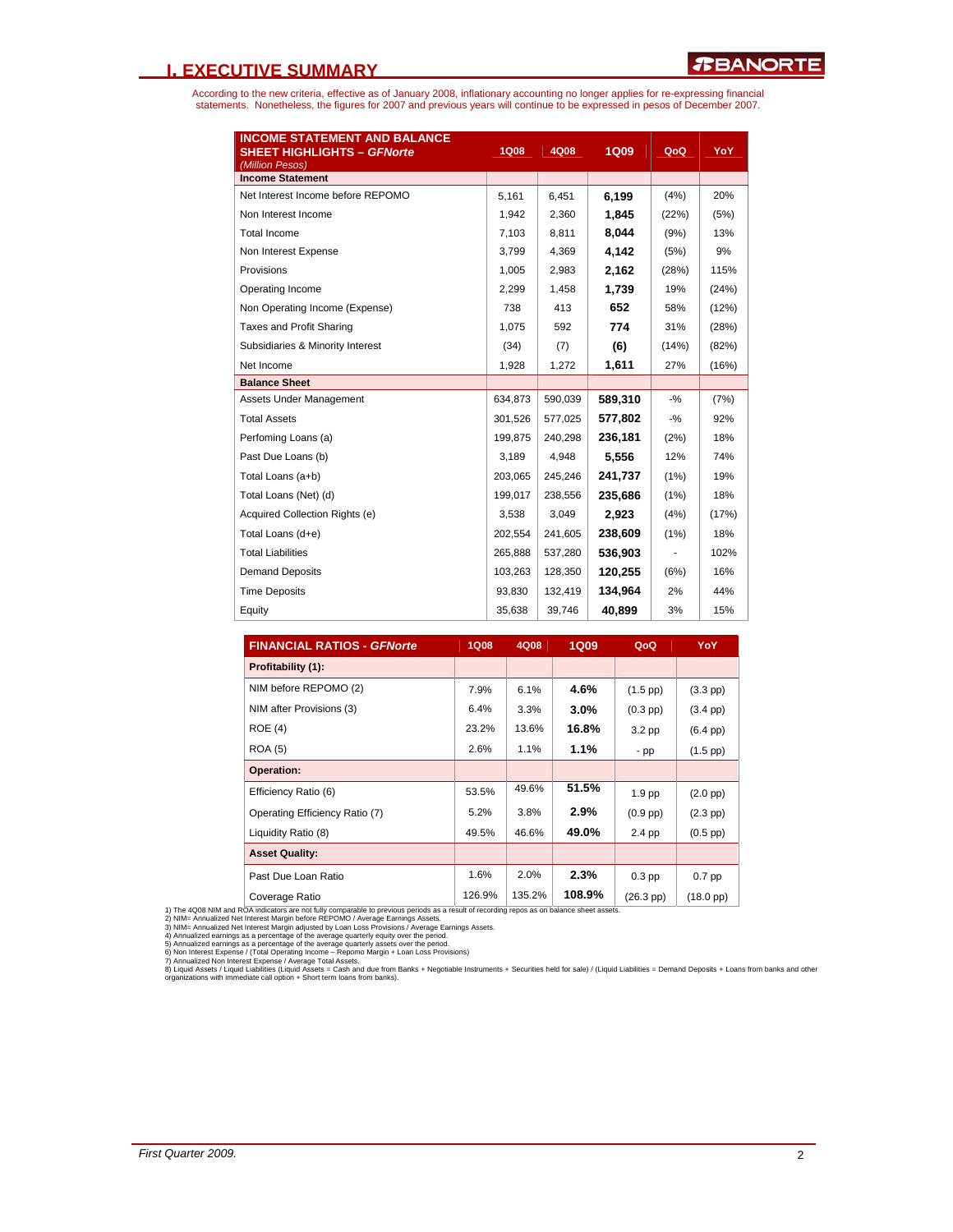### **I. EXECUTIVE SUMMARY**

According to the new criteria, effective as of January 2008, inflationary accounting no longer applies for re-expressing financial<br>statements. Nonetheless, the figures for 2007 and previous years will continue to be expres

| <b>SUBSIDIARIES</b><br>(Million Pesos) | <b>1Q08</b> | 4Q08  | 1Q09  | QoQ    | YoY   |
|----------------------------------------|-------------|-------|-------|--------|-------|
| <b>Bank</b>                            | 1,718       | 1,215 | 1,347 | 11%    | (22%) |
| Banco Mercantil del Norte (1)          | 1.718       | 1,215 | 1,347 | 11%    | (22%) |
| <b>Broker Dealer</b>                   | 71          | (89)  | 40    | N.A.   | (43%) |
|                                        |             |       |       |        |       |
| <b>Long Term Savings</b>               | 79          | 100   | 119   | 19%    | 50%   |
| Retirement Funds (Afore)               | 33          | 32    | 30    | (8%)   | (10%) |
| Insurance                              | 39          | 70    | 77    | 10%    | 100%  |
| Annuities                              | 8           | (3)   | 12    | N A    | 56%   |
| <b>Other Finance Companies</b>         | 71          | 121   | 101   | (16%)  | 43%   |
| Leasing & Factoring (2)                | 66          | 115   | 94    | (18%)  | 43%   |
| Warehousing                            | 5           | 6     | 7     | 27%    | 49%   |
| <b>Microlending (Pronegocio)</b>       | (9)         | (80)  | 6     | N.A.   | N.A.  |
|                                        |             |       |       |        |       |
| G.F. Banorte (Holding Company)         | (2)         | 6     | (2)   | (127%) | N.A.  |
|                                        |             |       |       |        |       |
| <b>Total Net Income</b>                | 1.928       | 1,272 | 1,611 | 27%    | (16%) |

1) 96.11% owned by GFNorte as of 2Q06. Since 3Q06 97.06% owned by GFNorte. On August of 2006 Banorte merged Bancen. N.C. = Non Comparable.<br>2) The merger of Leasing and Factoring became effective as of January 31, 2008

| <b>SHARE DATA</b>                         | <b>1Q08</b> | 4Q08    | 1Q09           | QoQ   | YoY   |
|-------------------------------------------|-------------|---------|----------------|-------|-------|
| Earnings per Share (Pesos)                | 0.96        | 0.63    | 0.80           | 27%   | (16%) |
| Dividends per Share (Pesos)               | ۰           | 0.47    | $\blacksquare$ |       |       |
| Dividend Payout (Recurring net income)    | ٠           | 15%     | $\blacksquare$ |       |       |
| Book Value per Share (1) (Pesos)          | 16.78       | 18.73   | 19.26          | 3%    | 15%   |
| Total Shares Outstanding (million shares) | 2.018.3     | 2.018.3 | 2,018.3        | ۰     |       |
| Stock Price (Pesos)                       | 46.14       | 24.88   | 18.83          | (59%) | (24%) |
| P/BV (Times)                              | 2.75        | 1.33    | 0.98           | (26%) | (64%) |
| Market Capitalization (Million Dollars)   | 8,753       | 3.650   | 2,651          | (27%) | (70%) |

1) Excluding Minority Holdings.

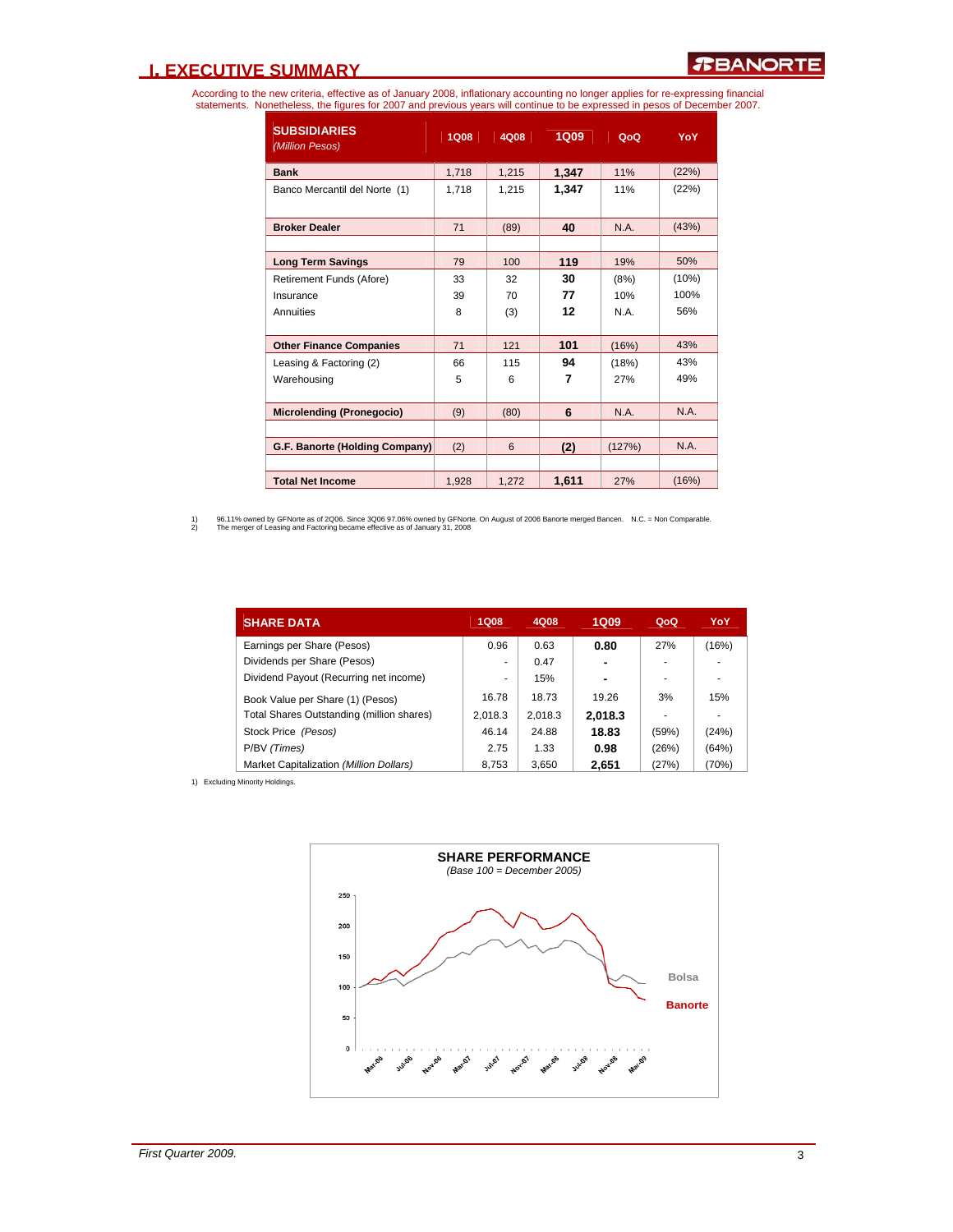### **I. EXECUTIVE SUMMARY**

According to the new criteria, effective as of January 2008, inflationary accounting no longer applies for re-expressing financial statements. Nonetheless, the figures for 2007 and previous years will continue to be expressed in pesos of December 2007.

# **RECENT EVENTS**

### • **Organizational Changes**

On March 2, Alejandro Garay Espinoza was appointed Managing Director of Administration and on March 23 Javier Márquez Diez-Canedo was named Managing Director of Risk Management.

### • **Banorte strengthens its presence in Texas.**

On April 1<sup>st</sup>, 2009, Grupo Financiero Banorte announced the purchase of the remaining 30% of INB Financial Corp's shares. ("INB"), the controlling company of Inter National Bank, headquartered in Texas, USA. Through this acquisition, Banorte concludes the original strategy outlined in January 2006, when Banorte acquired 70% of Inter National Bank. Banorte paid US \$146.6 million dollars for this remaining stake of INB without having to recurr to external funding. This operation did not have an impact on Banorte's regulatory capitalization since 100% of the transaction was booked in 2006.

#### • **Issuance of Preferred Non Convertible Subordinated Debentures for Ps 2.2 billion in the Mexican Stock Exchange.**

In order to strengthen its regulatory capital; Banorte issued Preferred Non Convertible Subordinated Debentures (BANORTE 09) for a total of Ps 2.2 billion with a 10 year maturity and an interest rate of 28 day TIIE plus 200 basis points. The securities were rated Aaa.mx by Moody's and AA (mex) by Fitch. The first three transactions carried out under this subordinated debt program were issued in 2008 in the local markets for approximately Ps 7.7 billion.

#### • **China Development Bank and Banorte sign an agreement of international cooperation**

On February 10th, 2009 China Development Bank and Grupo Financiero Banorte signed an important cooperation agreement, establishing the foundation through which both institutions can mutually serve their clientele mainly in China, Mexico and the United States by taking advantage of both institutions' business platforms.

#### • **Restructuring Program for SME Clients**

Despite the prevailing economic environment, Banorte maintains its commitment to support and develop Mexican SMEs. On March 24, the bank launched an aggressive loan restructuring program for its Crediactivo clients, which will allow clients to meet their obligations by extending the loan term for up to 7 years and reducing interest rates if they remain current with their payments.

#### • **Launching of "Banorte Movil" (Mobile).**

On March 5, the "Banorte Movil" service became available to our clients. This is an innovative electronic banking service that operates via cellular telephones and mobile devices using the Internet. Clients can access this service from anywhere in the country using a cellular phone, regardless of the phone's model and the mobile telephone provider. During the first weeks of use, 15 thousand electronic banking clients downloaded this application to their cellular telephones.

#### • **Launching of "Dollar Debit Card"**

On March 30, the "Tarjeta de Debito Dólares" (Dollar Debit Card) was launched, as well as the new "Enlace Dólares sin Chequera" (Dollar Savings Account without Checkbook). Both of these products were developed for clients who reside along Mexico's border.

#### • **Banorte was Awarded "Best Financial Group 2009 in Mexico" by** *World Finance***.**

In April, World Finance magazine recognized Grupo Financiero Banorte as the "Best Financial Group in Mexico". This is the first time that a Mexican bank has been granted with this award from this prestigious publication, which is part of the London based "World News Media" publishing group. Banorte was recognized for its constant innovation, originality and quality of its products and services, continuous development of markets, its growing participation in all segments, as well as excellence in client service, among other things.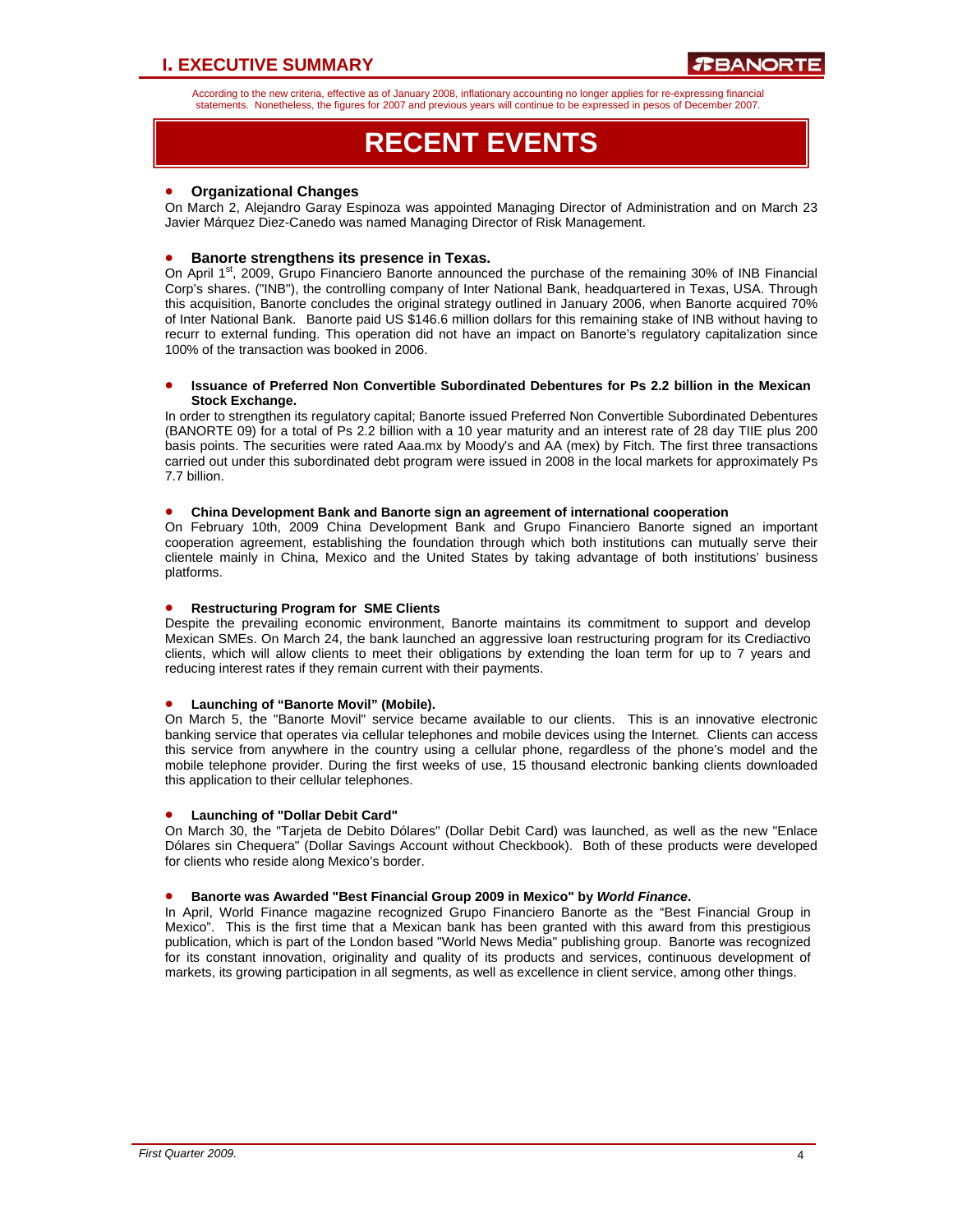According to the new criteria, effective as of January 2008, inflationary accounting no longer applies for re-expressing financial statements. Nonetheless, the figures for 2007 and previous years will continue to be expressed in pesos of December 2007.

# **GRUPO FINANCIERO BANORTE**

| <b>NET INTEREST INCOME</b><br>(Million Pesos) | <b>1Q08</b> | 4Q08(1) | <b>1Q09</b> | QoQ  | YoY  |
|-----------------------------------------------|-------------|---------|-------------|------|------|
| Interest Income                               | 11,307      | 14.061  | 13.141      | (7%) | 16%  |
| <b>Interest Expense</b>                       | 6.247       | 7.766   | 7,095       | (9%) | 14%  |
| Loan Origination Fees                         | 101         | 156     | 153         | (2%) | 52%  |
| Fees Paid (2)                                 | ۰           | ۰       | ۰           |      |      |
| Net Interest Income before REPOMO             | 5.161       | 6.451   | 6,199       | (4%) | 20%  |
| <b>Average Earning Assets</b>                 | 261,871     | 424.890 | 540,851     | 27%  | 107% |
| Net Interest Margin before REPOMO (3)         | 7.9%        | 61%     | 4.6%        |      |      |

1) In accordance with the accounting priterial B-37 Reports Sudd as the Colober 14, as well as the authorization spin endependent and S<sup>1</sup>% and a structures Commission (CNBV), credit institutions were allowed to classify d

#### • **Net Interest Income**

Net Interest Income before Repomo reported a 20% YoY increase in 1Q09, driven by a 16% rise in interest income as a result of 18% annual growth in the performing loan portfolio, a 9 basis point increase in the TIIE average interest rate (TIIE averaged 8.02% in 1Q09 vs. 7.93% in 1Q08), coupled with a 16% increase in demand deposits. NII was also driven by a 52% increase in origination fees resulting from higher volumes, as well as the amortization of deferred fees from loans placed in 2007. NII had a (4%) QoQ loss vs. 4Q08, affected by a (7%) decline in interest income as a result of a 70 basis point decline in the average TIIE rate from the previous quarter (TIIE averaged 8.02% in 1Q09 vs. 8.72% in 4Q08) and less loan origination volumes. On a quarterly basis, the margin was also impacted by a 2% decline in loan fees and a 6% drop in demand deposits (associated with seasonality).

Net Interest Margin (NIM) was 4.6% in 1Q09, 3.3 percentage points (pp) lower compared to the same quarter of the previous year. However, these figures are not fully comparable due to the significant increase in productive assets in 4Q08 as a result of accounting changes for the reclassification of repos issued by the National Banking and Securities Commission (CNBV). The NIM declined 1.5 pp in 1Q09 vs. 4Q08, affected by a drop in interest income given lower market interest rates and the impact of the new accounting regulations for repos.

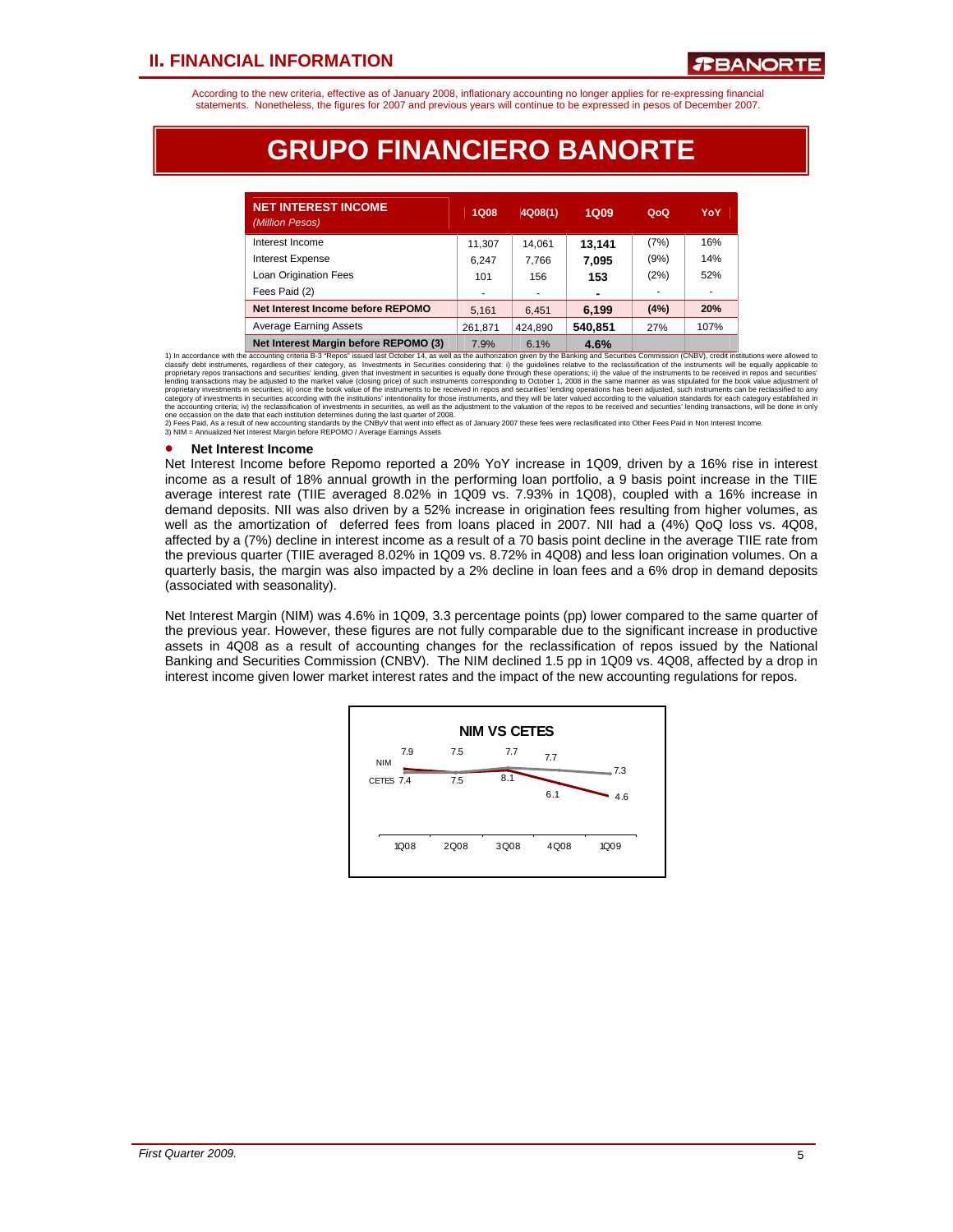### ERANORT

According to the new criteria, effective as of January 2008, inflationary accounting no longer applies for re-expressing financial statements. Nonetheless, the figures for 2007 and previous years will continue to be expressed in pesos of December 2007.

| <b>NON INTEREST INCOME</b><br>(Million Pesos) | <b>1Q08</b> | 4Q08  | <b>1Q09</b> | QoQ      | YoY      |
|-----------------------------------------------|-------------|-------|-------------|----------|----------|
| <b>Fees charged on Services</b>               | 2,026       | 2,138 | 1,914       | (10%)    | (6%)     |
| <b>Fund Transfers</b>                         | 52          | 63    | 60          | (5%)     | 14%      |
| <b>Account Management Fees</b>                | 235         | 253   | 230         | (9%)     | (2%)     |
| Fiduciary                                     | 69          | 72    | 51          | (29%)    | (26%)    |
| Income from Real Estate Portfolios (1)        | 190         | 204   | 137         | (33%)    | (28%)    |
| <b>Electronic Banking Services</b>            | 234         | 269   | 250         | (7%)     | 7%       |
| <b>Credit Card Fees</b>                       | 581         | 655   | 590         | (10%)    | 1%       |
| Fees from IPAB (2)                            |             | 1     |             | $-9/2$   | $-$ %    |
| Fees charged by Afore                         | 256         | 230   | 231         |          | (10%)    |
| Other Fees Charged (3)                        | 408         | 391   | 365         | (7%)     | $(11\%)$ |
| <b>Fees Paid on Services</b>                  | 282         | 337   | 312         | (8%)     | 11%      |
| <b>Fund transfers</b>                         | 5           | 5     | 6           | 27%      | 22%      |
| Other Fees Paid                               | 277         | 332   | 305         | (8%)     | 10%      |
| Expenses from Real Estate Portfolios (1)      |             |       |             |          |          |
| <b>Net Fees</b>                               | 1,744       | 1,801 | 1,602       | $(11\%)$ | (8%)     |
|                                               |             |       |             |          |          |
| <b>Trading Income</b>                         | 198         | 559   | 241         | (57%)    | 22%      |
|                                               |             |       |             |          |          |
| <b>Non Interest Income</b>                    | 1,942       | 2,360 | 1,845       | (22%)    | (5%)     |

1) Since 1Q07, it only reflects Income from recoveries and amortizations of Real Estate Portfolios. Until 4Q06, it included income from recoveries and amortization of Acquired Portfolios.

3) It includes fees from letters of credit, from transactions with pension funds, wharehousing services, financial advisory services and securities trading by the Brokerage House, among others

#### • **Non Interest Income**

Non interest Income reported a (5%) YoY and (22%) QoQ decline in 1Q09, affected by a reduction in various line items.

| <b>NON INTEREST INCOME.</b><br>(Million Pesos) | <b>1Q08</b> | 4Q08  | <b>1Q09</b> | QoQ   | YoY   |
|------------------------------------------------|-------------|-------|-------------|-------|-------|
| Services                                       | 1.554       | 1.596 | 1.465       | (8%)  | (6%)  |
| Recovery                                       | 190         | 205   | 138         | (33%) | (28%) |
| Trading                                        | 198         | 559   | 241         | (57%) | 22%   |
| Non Interest Income                            | 1.942       | 2.360 | 1.845       | (22%) | (5%)  |

#### • **Service Fees**

Service Fees in 1Q09 reached Ps 1.4 billion, a (6%) YoY and (8%) QoQ decline. On an annual basis, the main declines were a (28%) reduction in fiduciary revenues, (11%) in other fees paid and (10%) in AFORE pension fund fees. Most of these line items were affected by a reduction in business volumes, while the AFORE was affected by changes in regulation. The QoQ decline is due to the (29%) reduction in fiduciary revenues, (10%) in credit card fees, (9%) in account management fees and (7%) in electronic banking services. The drop in these items is explained mainly by lower business volumes given the economic environment, and in the case of credit cards, also as a result of he bank's initiatives to reduce or eliminate some fees in order to benefit clients and also in anticipation of regulatory changes in this front.

#### • **Recovery**

Non Interest Revenues from recoveries in 1Q09 were lower by (28%) YoY and (33%) QoQ. The YoY drop is mainly explained by lower revenues from investment projects, which generate revenues as the project advances, while the QoQ fall is explained by less recovery activity and a reduction in the revenues from investment projects due to the economic environment. The amount invested in these investment projects at closing of 1Q09 totaled Ps 3.16 billion, and the portfolio continues to be diversified by region, partner and industry.

#### • **Trading**

This line item registered a 22% YoY increase in 1Q09, which is explained by favorable dynamics in FX revenues over the last few months. The (57%) QoQ drop is mainly due to the extraordinary income of Ps 284 million registered in the 4Q08 from positive mark to market valuation from the recognition of substituting a loan from a State government with another loan with higher value in securitized State and Municipalloans. Excluding this extraordinary gain, Trading revenues were (12%) lower, affected mainly by the prevailing interest rate environment, while FX revenues were similar to those registered in the previous quarter.

<sup>2)</sup> Includes Fees received by Recovery Banking and by the Bank.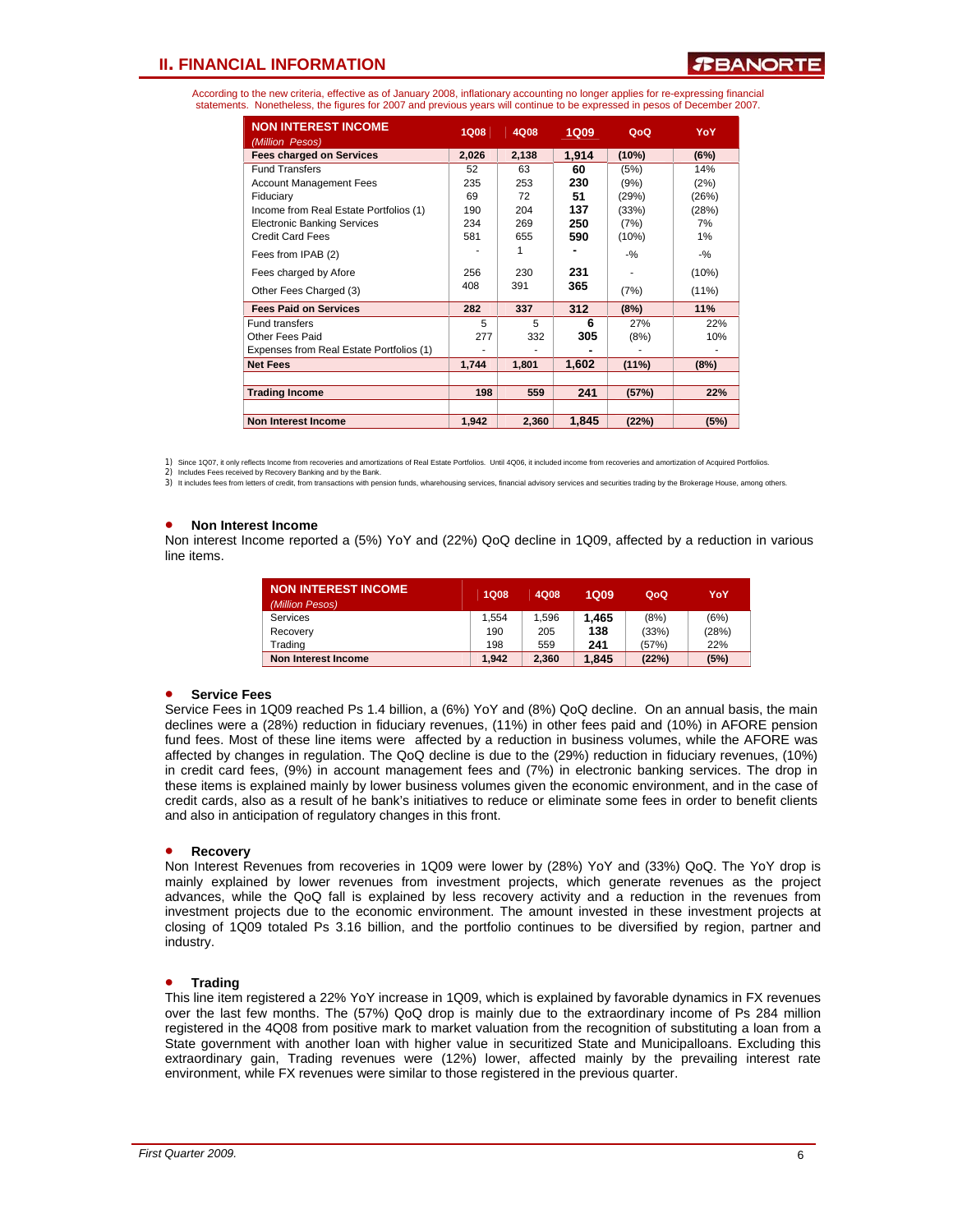According to the new criteria, effective as of January 2008, inflationary accounting no longer applies for re-expressing financial statements. Nonetheless, the figures for 2007 and previous years will continue to be expressed in pesos of December 2007.

| <b>Non Interest Expense</b><br>(Million Pesos) | <b>1Q08</b> | 4Q08  | <b>1Q09</b> | QoQ   | YoY  |
|------------------------------------------------|-------------|-------|-------------|-------|------|
| <b>Personnel Expenses</b>                      | 1.504       | 1,558 | 1.692       | 9%    | 13%  |
| + Professional Fees                            | 227         | 437   | 334         | (23%) | 48%  |
| + Administrative and Promotion Expenses        | 1.255       | 1.288 | 1.187       | (8%)  | (5%) |
| + Rents, Depreciation & Amortization           | 417         | 436   | 452         | 4%    | 8%   |
| + Taxes other than income tax                  | 183         | 391   | 209         | (47%) | 14%  |
| + Contributions to IPAB                        | 213         | 259   | 267         | 3%    | 25%  |
|                                                |             |       |             |       |      |
| = Non Interest Expense                         | 3.799       | 4.369 | 4.142       | (5%)  | 9%   |

### • **Non Interest Expense**

Non Interest Expenses in 1Q09 registered a 9% YoY increase, driven by 13% YoY growth in personnel expenses related to the bank's expansion programs, especially branches. Expenses also grew due to a 48% YoY increase in Professional Fees as a consequence of more expenses for the development of IT projects, as well as more legal and extrajudicial expenses related to portfolio recoveries and an increase in business consulting services. Other Taxes grew 14% YoY due to higher value added tax payments driven by more expenditures over the last year. Rents, Depreciations and Amortizations grew 4% YoY due to larger licensing payments associated with business growth and the impact of foreign exchange movements in these expenditures, as well as transfers of depreciation balances resulting from the merger of the real estate companies. Contributions to IPAB grew 25% YoY as a result of increased deposits.

Expenses decreased by (5%) QoQ compared to 4Q08 mainly due to an (8%) QoQ reduction in Administration and Promotional Expenses resulting from less expenditures on infrastructure and systems' maintenance, as well as computer hardware and software acquisitions. Other Taxes fell (47%) QoQ due to the Ps 220 million non recurring tax update during 4Q08 related to the fiscal treatment of loan portfolios acquired during 2004- 2005. Expenses also declined due to a (23%) QoQ reduction in Professional Fees related to IT projects and portfolio recoveries.

It is important to mention that in 4Q08, Banorte initiated a series of cost containment measures in anticipation of a weaker economic and business environment, which included the merger of a significant number of branches in order to improve efficiency. In February 2009, 50 branches were merged which will translate into higher efficiencies throughout the rest of the year.

The efficiency ratio improved from 53.5% to 51.5% in 1Q09, supported by higher revenues. The slight deterioration from 4Q08's 49.6% efficiency level was caused mainly by leverage reduction in total revenues.

### • **Provisions**

Provisions created in 1Q09 reached Ps 2.1 billion, a 115% YoY increase, driven mainly by higher credit card delinquencies and the additional initial reserve requirements for credit cards mandated by authorities. The (28%) QoQ decline is attributed to lower reserve requirements by corporate loans as result of fully reserving an important loan in this segment during 4Q08.

Provisions for 1Q09 represented 3.6% of the average loan portfolio, a considerable reduction from the 5% level of 4Q08.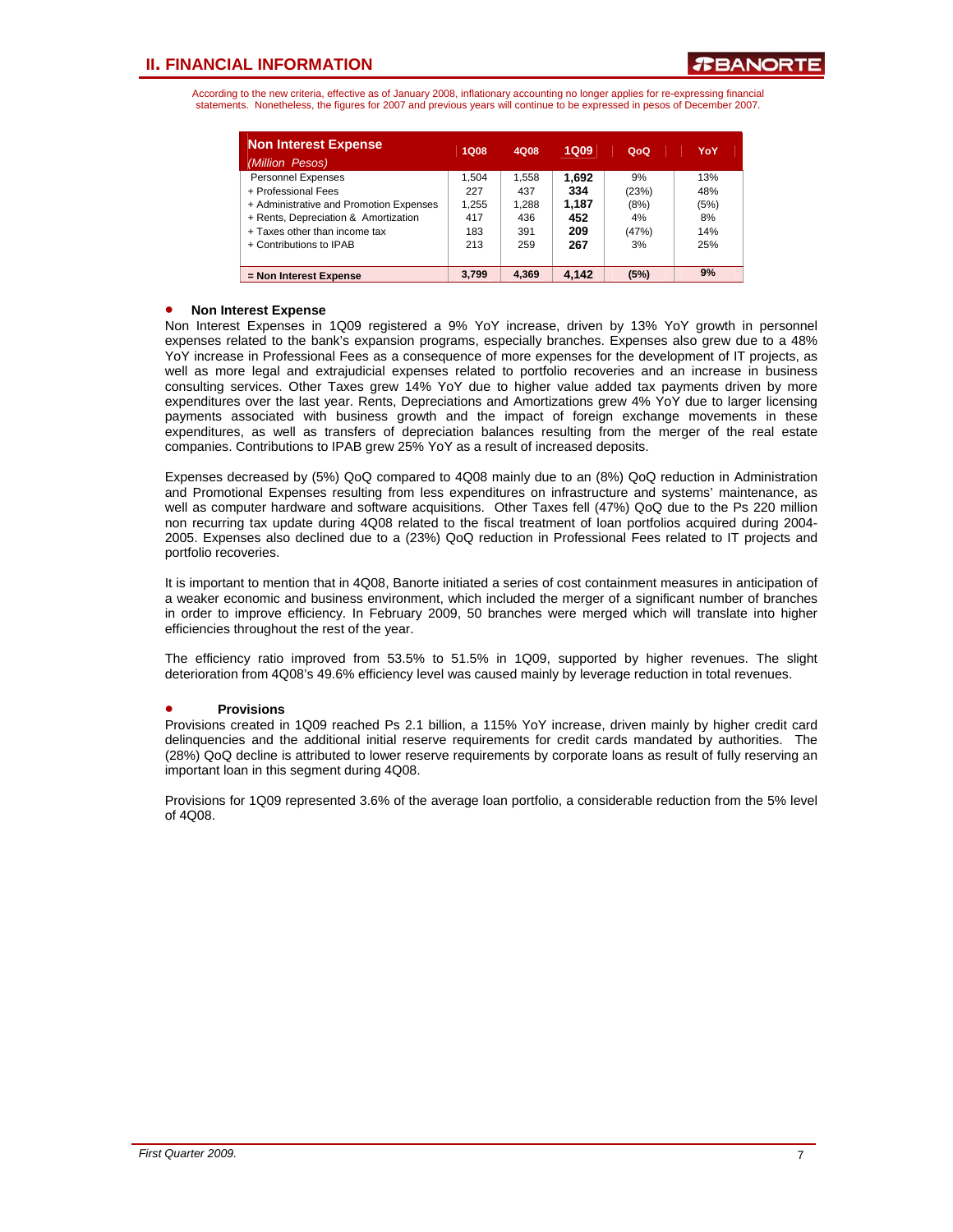According to the new criteria, effective as of January 2008, inflationary accounting no longer applies for re-expressing financial statements. Nonetheless, the figures for 2007 and previous years will continue to be expressed in pesos of December 2007.

| <b>NON OPERATING INCOME</b><br>(EXPENSE) NET<br>(Million Pesos) | <b>1Q08</b> | 4Q08    | 1Q09  | QoQ      | YoY   |
|-----------------------------------------------------------------|-------------|---------|-------|----------|-------|
| <b>Non Operting Income</b>                                      | 850         | 1,497   | 904   | $(40\%)$ | 6%    |
| <b>Other Revenues</b>                                           | 548         | 273     | 421   | 54%      | (23%) |
| Foreign Exchange                                                |             |         |       |          |       |
| Recoveries                                                      | 267         | 727     | 403   | (45%)    | 51%   |
| Repomo - Other Revenues                                         |             |         |       |          |       |
| Warehousing                                                     | 35          | 497     | 81    | (84%)    | 131%  |
|                                                                 |             |         |       |          |       |
| <b>Non Operating Expense</b>                                    | (112)       | (1,084) | (253) | (77%)    | 126%  |
| <b>Other Expenses</b>                                           | (77)        | (589)   | (173) | (71%)    | 125%  |
| Foreign Exchange                                                |             |         |       |          |       |
| Repomo - Other Expenses                                         |             |         |       |          |       |
| Warehousing                                                     | (34)        | (495)   | (80)  | (84%)    | 135%  |
|                                                                 |             |         |       |          |       |
| Non Operating Income (Expense), net                             | 738         | 413     | 652   | 58%      | (12%) |

### • **Non Operating Income (Expense), net**

During 1Q09, Non Operating Income (Expense), Net reached Ps 652 million, a 12% YoY decline due to a Ps 394 million nonrecurring pre-tax gain in 1Q08 from the sale of VISA's shares (868,138 shares at a net price of USD 42.768 and an exchange rate of Ps 10.62), as well as an increase in Other Expenses caused by the release of reserves for legal contingencies. The 58% QoQ increase resulted from the positive impact of Ps 243 million given the changes to the C-2 accounting criteria for the valuation of benefits to be received from securitization of Mortgage, State and Municipal loan portfolios. Due to this change in criteria, the impact from changes in valuation of these securities will be accounted in Other Products as of January 2009.

### • **Taxes**

Taxes and Profit Sharing totaled Ps 774 million during 1Q09, a 28% YoY decline due to higher profits registered in 1Q08. On a quarterly basis, Taxes grew 31 % due to higher net income in 1Q09. The effective tax rate in 1Q09 was 32%, the same level as in 4Q08 and lower than the 35% of 1Q08.

#### • **Subsidiaries and Minority Interest**

This line item reported a loss of Ps 6 million in 1Q09, which breakdowns as follows: a Ps 89 million profit from Subsidiaries - mainly due to positive results from the Insurance company, and a negative impact of Ps 95 million from Minority interest as a consequence of an increase in net income of the AFORE pension fund (Banorte owns 51%), Banco Mercantil del Norte (GFNORTE owns 97.06% of Banorte) and Banorte USA (Banorte owned 70% until end of 1Q09).

| <b>Capitalization</b><br>(Million Pesos) | <b>1Q08</b> | <b>2Q08</b> | 3Q08    | 4Q08    | <b>1Q09</b> | QoQ                | YoY               |
|------------------------------------------|-------------|-------------|---------|---------|-------------|--------------------|-------------------|
| <b>Tier 1 Capital</b>                    | 27.527      | 29.982      | 30.538  | 28.300  | 29.358      | 4%                 | 7%                |
| Tier 2 capital                           | 11.524      | 13.806      | 14.822  | 17.076  | 14.840      | (13%)              | 29%               |
| <b>Net Capital</b>                       | 39,052      | 43,788      | 45.360  | 45,376  | 44.198      | (3%)               | 13%               |
| <b>Credit Risk assets</b>                | 187,531     | 194.173     | 197,080 | 204.884 | 203.501     | $(1\%)$            | 9%                |
| Net Capital/ Credit Risk Assets          | 20.8%       | 22.6%       | 23.0%   | 22.1%   | 21.7%       | $(0.4$ pp $)$      | 0.9 <sub>pp</sub> |
| Total Risk Assets (1)                    | 267.175     | 278,933     | 287,412 | 302,279 | 301,897     | $-$ %              | 13%               |
| Tier 1                                   | 10.3%       | 10.7%       | 10.6%   | 9.4%    | 9.7%        | $0.4$ pp           | $(0.6$ pp $)$     |
| Tier <sub>2</sub>                        | 4.3%        | 5.0%        | 5.2%    | 5.6%    | 4.9%        | $(0.7$ pp $)$      | $0.6$ pp          |
| <b>Capitalization Ratio</b>              | 14.6%       | 15.7%       | 15.8%   | 15.0%   | 14.6%       | $(0.4 \text{ pp})$ | $-pp$             |

(1) Includes Market and Operational Risks. Without inter-company eliminations.

(\*) The capitalization ratio of the last period reported is estimated. (\*\*) The capitalization ratio of 4Q08 was revised upwards due to an adjustment in the calculation of subordinated debentures as regulatory capital.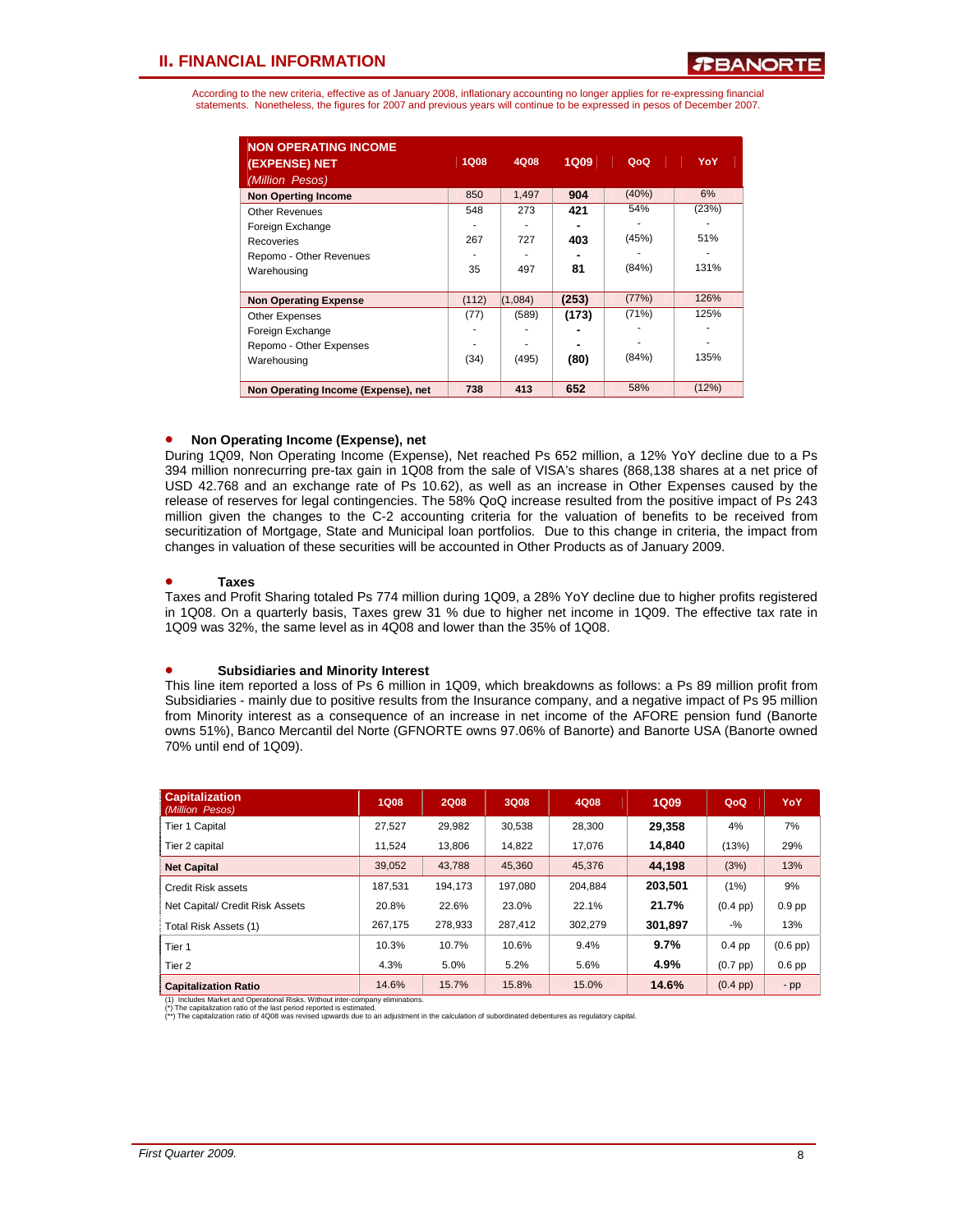According to the new criteria, effective as of January 2008, inflationary accounting no longer applies for re-expressing financial statements. Nonetheless, the figures for 2007 and previous years will continue to be expressed in pesos of December 2007.

### • **Capitalization**

At closing of 1Q09, the Capitalization Ratio was 14.6% considering credit, market and operational risks, and 21.7% when considering credit risks only. The Tier 1 capital ratio was 9.7% and 4.9% for Tier 2. The 0.4 percentage points (pp) drop vs. 4Q08 is mainly explained by the amortization last February of USD 300 million in subordinated debentures, which were considered as Tier 2 capital. The Capitalization Ratio remained at the same level registered in 1Q08 due the reinvestment of profits generated during the year and the issuance of Ps 8.9 billion in subordinated debt for during the LTM. This helped to offset a 13% growth in Total Risk Assets, as well as the impact from several regulatory and market driven events.

In 2008, the authorities determined that the requirement for operational risk must be fully constituted during a 3 year term in in proportional monthly allotments. At closing of 1Q09, the period from March 2008-2009 has been covered, (13/36 months), with ahaving impacto of 61 basis points on the capitalization ratio.

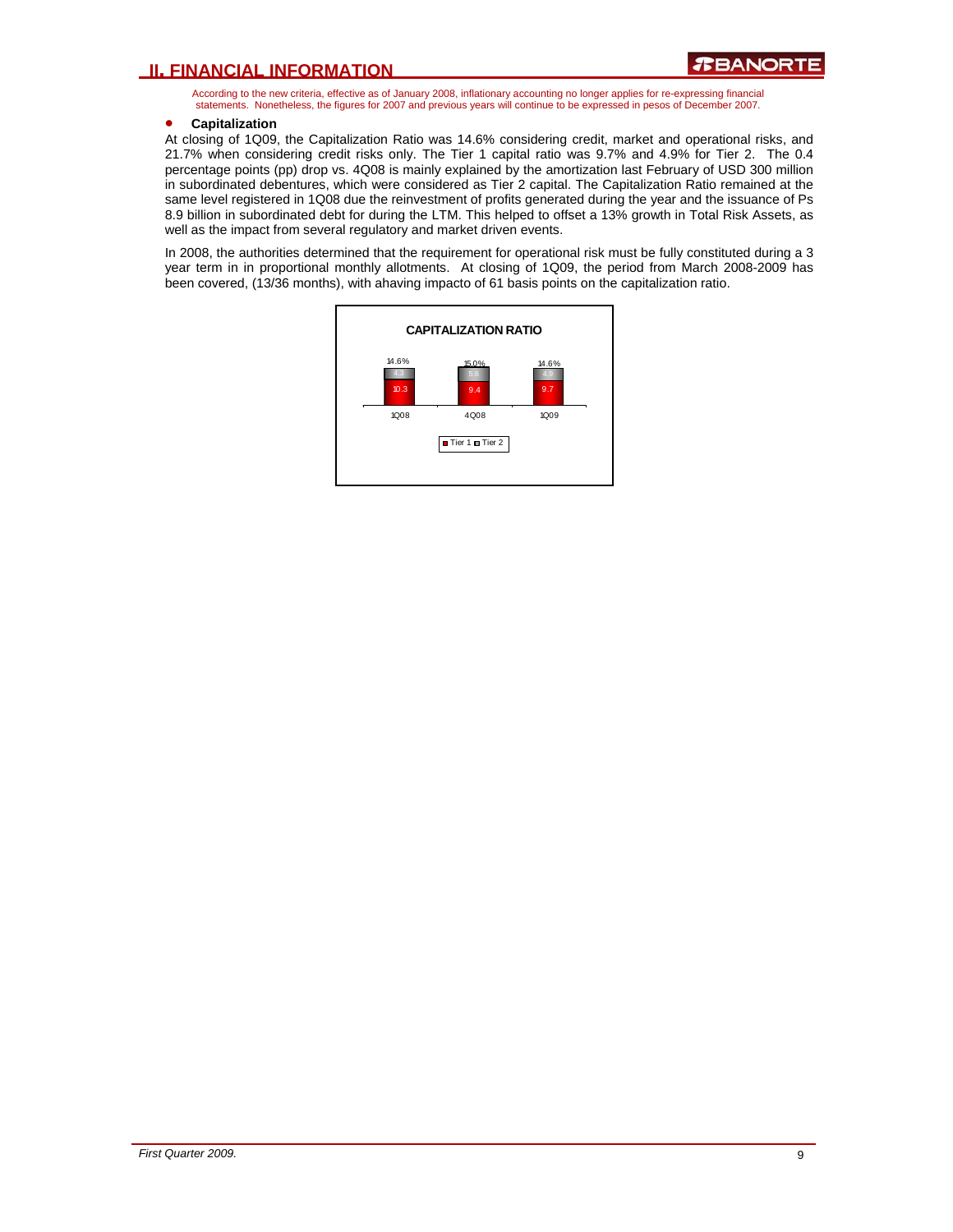According to the new criteria, effective as of January 2008, inflationary accounting no longer applies for re-expressing financial statements. Nonetheless, the figures for 2007 and previous years will continue to be expressed in pesos of December 2007.

| <b>DEPOSITS</b><br>(Million Pesos)   | 1Q08    | 4Q08    | <b>1Q09</b> | QoQ  | YoY |
|--------------------------------------|---------|---------|-------------|------|-----|
| Non Interest Bearing Demand Deposits | 43.342  | 57.876  | 54.041      | (7%) | 25% |
| Interest Bearing Demand Deposits (1) | 59,923  | 70.481  | 66.213      | (6%) | 10% |
| <b>Total Demand Deposits (2)</b>     | 103,266 | 128.357 | 120.254     | (6%) | 16% |
| Time Deposits - Retail               | 63.067  | 75.085  | 82.308      | 10%  | 31% |
| <b>Core Deposits</b>                 | 166,333 | 203.442 | 202.562     | ۰    | 22% |
| Money Market (3)                     | 30.904  | 57.454  | 52.730      | (8%) | 71% |
| <b>Total Bank Deposits</b>           | 197,236 | 260.896 | 255.292     | (2%) | 29% |
| <b>GFNorte's Total Deposits (4)</b>  | 197.084 | 260.755 | 255,203     | (2%) | 29% |
| <b>Third Party Deposits</b>          | 168.131 | 144.916 | 177.147     | 22%  | 5%  |
| <b>Total Assets Under Management</b> | 365.368 | 405.812 | 432.439     | 7%   | 18% |

1) Includes Debit Cards.<br>2) Excludes IPAB cash management checking accounts for loan portfolios managed from Banpaís and Bancen. The balances of these accounts in 1Q08, 4Q08 and 1Q09 were<br>Ps \$8 million, Ps \$14 million and

### • **Total Deposits**

At closing of 1Q09, *Total Deposits* were Ps 255.2 billion, a 29% YoY increase vs. 1Q08, driven mainly by 16% YoY growth in Demand Deposits, and in particular, by an important 25% increase in non-interest bearing demand deposits due to higher balances in Enlace Corporate Checking Accounts. Core Deposits declined by (2%) QoQ, due to seasonal effects as a result of smaller balances held in accounts at the beginning of the year.

### • **Demand and Term Deposits**

Demand Deposits grew 16% YoY at closing of 1Q09, driven by a 25% YoY increase in non-interest bearing demand deposits due to increased balances in Enlace Corporate Checking Accounts, as well as a 10% increase in interest-bearing demand deposits due to higher balances in Banorte Facil, Suma, Sumanomina, Enlace Individual and Corporate Interest Yielding Checking Accounts, as well as Demand Investments. On a quarterly basis, Demand Deposits fell (6%) affected mainly by a (7%) QoQ drop in non-interest bearing demand deposits and a(6%) QoQ decline in interest bearing demand deposits as a consequence of lower balances held in clients' accounts at the start of every year.

Retail time deposits increased 31% YoY and 10% QoQ in 1Q09, as a result of a successful campaign to promote the "Pagamás" and "Ganamás" retail promissory notes with 7 and 14 day maturities, as well as the traditional 28 day option.

As a result of the efforts to increase deposits, 226,000 new personal accounts and 4,150 new corporate accounts were opened during the quarter (net of cancellations).

#### • **Money Market Deposits**

The 71% YoY growth was mainly driven by greater institutional customer balances (companies, states and municipalities), as well as an adequate management of relations with our clients. The (8%) QoQ drop is mainly explained by the migration of mutual funds' clientele towards other deposit products within the bank.

#### • **Third Party Deposits**

Registered a 5% YoY rise during 1Q09 due to more customer securities received in custody, as well as other assets in custody or under management. The 22% QoQ increase was due to greater assets in custody or under management, as well as third-party investment banking transactions.

#### • **Assets Under Management**

At closing of 1Q09, total AUM were Ps 432.4 billion, an 18% YoY increase, driven by growth in bank and money market deposits. The 7% QoQ increase from 4Q08 is a result of increased retail time deposits and third-party deposits.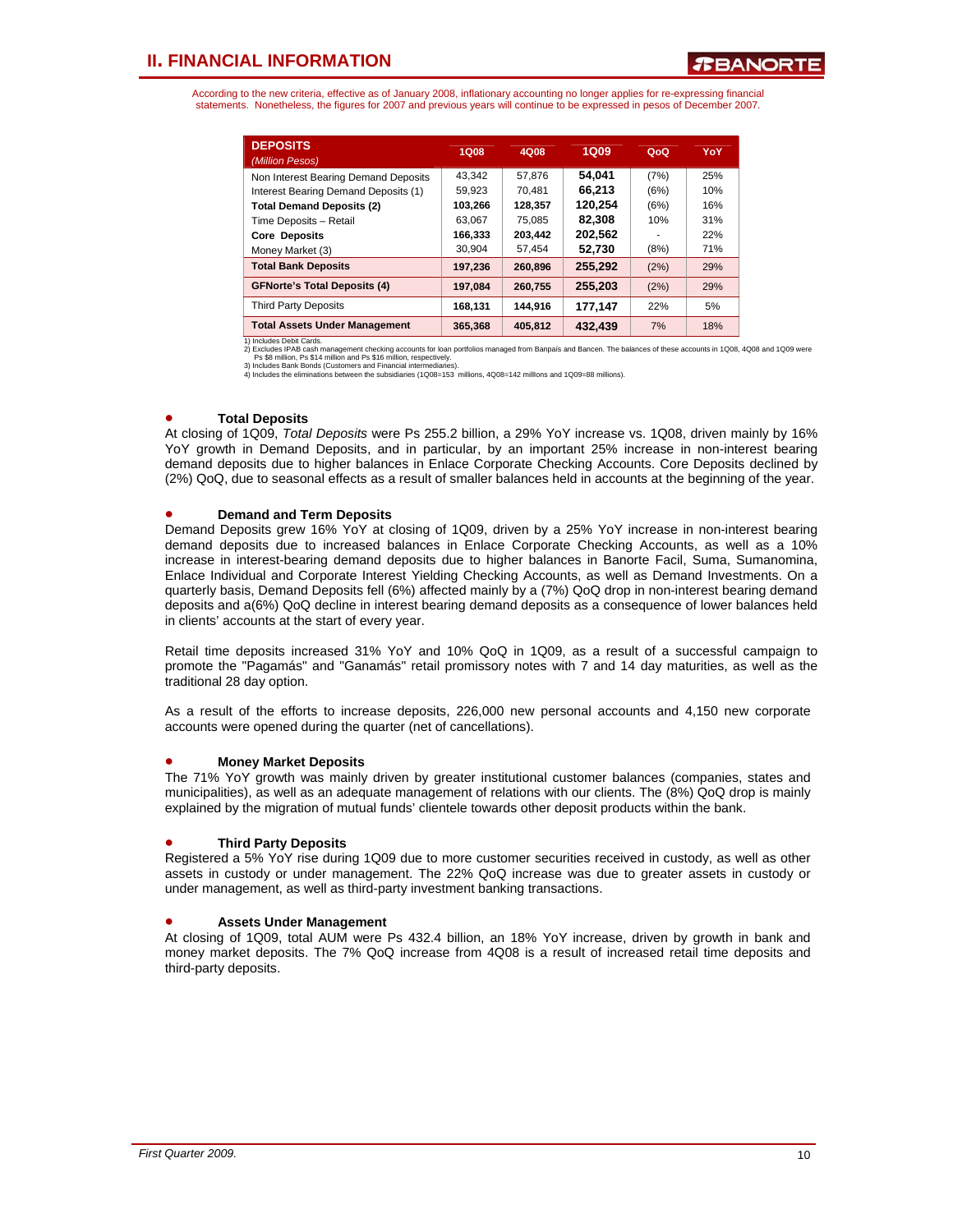According to the new criteria, effective as of January 2008, inflationary accounting no longer applies for re-expressing financial statements. Nonetheless, the figures for 2007 and previous years will continue to be expressed in pesos of December 2007.

| <b>PERFORMING LOAN PORTFOLIO</b><br>(Million Pesos)                    | <b>1Q08</b> | 4Q08    | <b>1Q09</b> | QoQ   | YoY   |
|------------------------------------------------------------------------|-------------|---------|-------------|-------|-------|
| Commercial                                                             | 75,914      | 92.521  | 89,247      | (4%)  | 18%   |
| Consumer                                                               | 66,618      | 74,868  | 74,049      | (1%)  | 11%   |
| Corporate                                                              | 38,696      | 45.127  | 43,533      | (4%)  | 12%   |
| Government                                                             | 17,556      | 26,989  | 28,592      | 6%    | 63%   |
| <b>Sub Total</b>                                                       | 198,784     | 239.505 | 235,421     | (2%)  | 18%   |
| Recovery Banking                                                       | 1,091       | 794     | 760         | (4%)  | (30%) |
| <b>Total</b>                                                           | 199,875     | 240,299 | 236,181     | (2%)  | 18%   |
| <b>PERFORMING CONSUMER LOAN</b><br><b>PORTFOLIO</b><br>(Million Pesos) | <b>1Q08</b> | 4Q08    | <b>1Q09</b> | QoQ   | YoY   |
| Mortgages                                                              | 37,978      | 45,499  | 46,275      | 2%    | 22%   |
| Car Loans                                                              | 7.411       | 7.594   | 7,521       | (1%)  | 1%    |
| Credit Cards                                                           | 15.005      | 15,067  | 13,837      | (8%)  | (8%)  |
| Payroll                                                                | 6,223       | 6,707   | 6,417       | (4%)  | 3%    |
| <b>Consumer Loans</b>                                                  | 66,618      | 74,868  | 74,049      | (1%)  | 11%   |
| (Million Pesos)                                                        | <b>1Q08</b> | 4Q08    | <b>1Q09</b> | QoQ   | YoY   |
| <b>IPAB Loans</b>                                                      |             |         |             |       |       |
| Past Due Loans                                                         | 3,189       | 4,948   | 5,556       | 12%   | 74%   |
| Loan Loss Reserves                                                     | 4.048       | 6.690   | 6,051       | (10%) | 49%   |
| <b>Acquired Rights</b>                                                 | 3,538       | 3,049   | 2,923       | (4%)  | (17%) |

### • **Total Performing Loans**

*Total Performing Loans* increased 18% YoY, growing from Ps 198.7 billion at closing of 1Q08 to Ps 235.4 billion in 1Q09, excluding loan portfolios managed by Recovery Banking. This growth was driven by all segments in the loan portfolio, especially government, commercial and mortgage loans.

On a quarterly basis, total Performing Loans fell (2%) vs 4Q08, mainly due to a reduction in the credit card, payroll, commercial and corporate portfolios. This decline is explained by an industrywide deceleration in loan activityover the last months in Mexico, as a consequence of lower demand in light of the economic environment, coupled with the more restrictive origination policies adopted by most financial institutions. In Banorte's case, stricter origination standards are preventive measures to face the current market situation.

Banorte has tried to offset the decline in industry-wide lending with more penetration in those sectors which continue to provide adequate levels of risk adjusted profitability and lower capital consumption, such as government loans. The bank is also seeking to take advantage of market opportunities derived from lower presence by our competitors in various segments.

Loan growth by segments was:

#### **I. Loans to Individuals**

- ¾ **Consumer + Mortgage:** during 1Q09, grew 11% but fell (1%) QoQ. On an annual basis, growth was mainly driven by an increase in mortgage and payroll loans, while the quarterly decline was due to a reduction in the credit card, payroll and car loans.
	- **Mortgage:** grew 22% YoY and 2% QoQ, despite a (39%) annual and (46%) quarterly decline in new loan production. Lower origination is mainly explained by less credit demand in the market, adjustments to the credit evaluation model and greater restrictions to originate loans in certain product categories. Durign the LTM, 18,360 new loans were placed, and 2,620 during 1Q09.
	- ⋅ *Credit Card***:** Registered an (8%) YoY and QoQ reduction at closing of 1Q09, as a consequence of a (83%) annual and a (16%) quarterly decline in new cards originated due to more conservative policies and less loan demand in the market. At closing of 1Q09, Banorte had 1.19 million accounts, (7%) less than those registered during the same period in 2008.
	- **Payroll and Personal Loans:** At closing of 1Q09, the portfolio grew 3% YoY, as a result of promotional strategies implemented during 2008 to increase penetration in payroll loans. Additionally, the efforts to attract corporate and government payroll clients have expanded the bank's potential payroll loan client base, and efforts have been made to penetrate our current payroll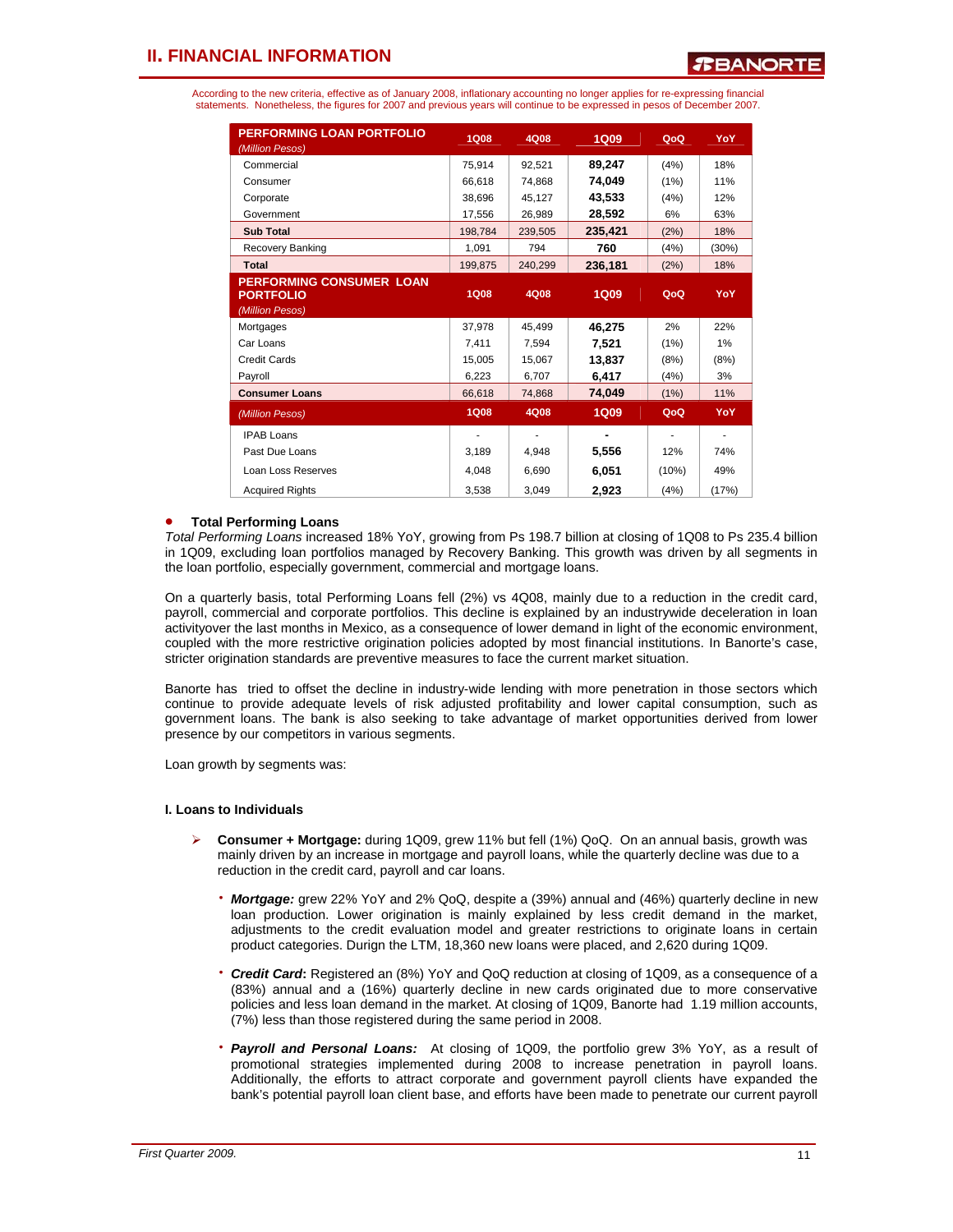According to the new criteria, effective as of January 2008, inflationary accounting no longer applies for re-expressing financial statements. Nonetheless, the figures for 2007 and previous years will continue to be expressed in pesos of December 2007. deposit client base. On a quarterly basis, payroll loans dropped (4%) as a result of lower personal loans' sales and lower credit demand given the country's adverse employment situation.

• **Car Loans:** This portfolio grew 1% YoY as a result of enhancements made in 2007 and 2008 to loan origination processes. On a quarterly basis, the portfolio declined (1%) QoQ as a result of lower domestic car sales and a more conservative approach to this segment in response to adverse economic conditions.

### **II. Loans to Institutions**

- ¾ **Commercial:** This portfolio grew 18% YoY in 1Q09, due to promotional strategies (Empuje Banorte) targeted to SMEs, which include a package of comprehensive solutions (Paquete PYMES and Crediactivo), as well as the efforts to increase placements at the branch level. The authorities also increased the loan amount that can be originated at branch level using parametric models, which has facilitated the access of SMEs to these loans. The portfolio's balance fell (4%) QoQ due to payments received from some clients, as well as seasonal effects that reduce loan sales in the first few months of the year and lower loan demand due to an adverse economic environment.
- ¾ **Corporate:** Grew 12% YoY, but declined (4%) QoQ in 1Q09. The annual growth was driven by higher loan placements during the last 12 months derived from attractive market opportunities. In light of the adverse economic environment, it is important to note that Banorte's corporate loan portfolio is well diversified by regions and sectors, and has low concentration levels. The bank's 20 most important corporate exposures represent 15% of the bank's total loan portfolio; with the largest corporate loan representing 1.9% of the total portfolio, while number 20 represents only 0.4%.
- ¾ **Government:** Grew 63% YoY and 6% QoQ in 1Q09 as a result of efforts to establish comprehensive banking relationships with these entities, by offering comprehensive solutions to suit their financial needs, as well as structuring of loans to finance their investment needs.

#### • **Past Due Loans**

At closing of 1Q09, past due loans registered a 74% YoY and 12% QoQ growth, given the deterioration in the consumer portfolio, especially credit cards, and recently commercial loans. The PDL Ratio at the end of 1Q09 was 2.3%, 0.7 percentage points (pp) more than in 1Q08 and 0.3 pp higher than in 4Q08. The increase in the PDL ratio in 1Q09 was mainly due to the deterioration of the consumer and commercial portfolios. At the close of 1Q09, the PDL ratio for credit cards was 13.6%, which compares unfavorably to 12.4% in 4Q08 and 5.9% in 1Q08, although it is important to note that most of the deterioration in this ratio happened between December and January, whereas in the subsequent months (February and March), it remained relatively stable in spite of a sharp reduction in performing loans. On the other hand, at the end of 1Q09, the PDL Ratio for Car loans was 2.5%, Payroll 2.9%, Mortgages 1.7%, Commercial 2.6%, while Government and Corporate remained at 0% (an important delinquent corporate loan was charged off in March 2009). Despite a higher PDL Ratio in some segments compared to 4Q08, this increase is within the estimated limits given the adverse economic environment.

| <b>PAST DUE LOAN VARIATIONS</b><br>(Million Pesos) |                                                  |         |  |  |
|----------------------------------------------------|--------------------------------------------------|---------|--|--|
| <b>Balance as of December 2008</b>                 |                                                  | 4,948   |  |  |
|                                                    | Transfer from Performing Loans to Past Due Loans | 5,125   |  |  |
|                                                    | Renewals                                         | (52)    |  |  |
|                                                    | <b>Cash Collections</b>                          | (599)   |  |  |
|                                                    | <b>Discounts</b>                                 | (7)     |  |  |
|                                                    | Charge Offs                                      | (2,703) |  |  |
|                                                    | Foreclosures                                     | (42)    |  |  |
|                                                    | Transfer from Past Due Loans to Performing Loans | (1.118) |  |  |
|                                                    | Foreign Exchange Adjustments                     | 3       |  |  |
| <b>Balance as of March 2009</b>                    |                                                  | 5,556   |  |  |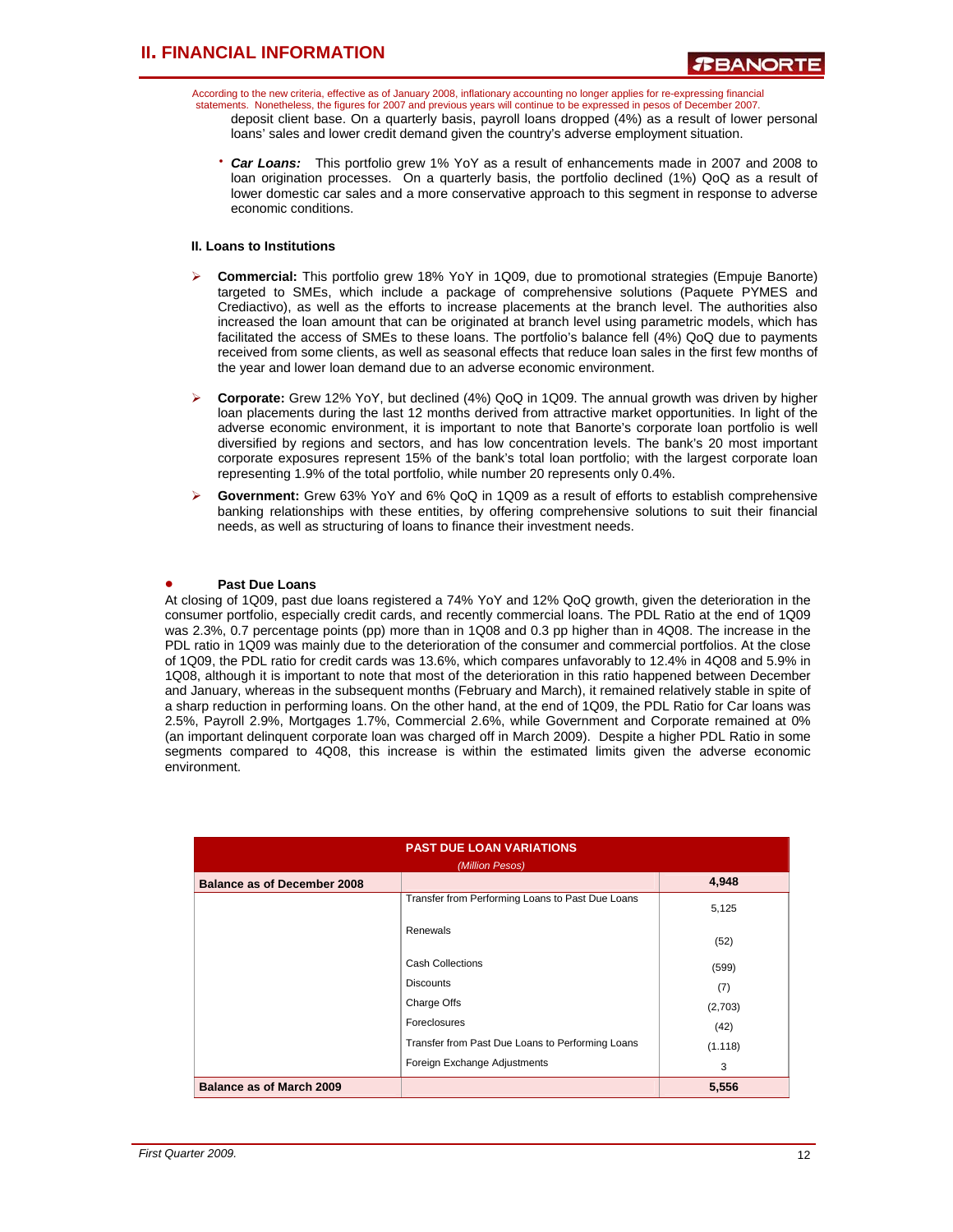According to the new criteria, effective as of January 2008, inflationary accounting no longer applies for re-expressing financial statements. Nonetheless, the figures for 2007 and previous years will continue to be expressed in pesos of December 2007.

During 1Q09, 51% of the new non performing loans correspond to credit cards and 39% of write-offs correspond to this segment.

| <b>RISK RATING OF PERFORMING LOANS - GFNorte</b><br>(Million Pesos)                                                             |                                                                                        |                                                    |                                 |                   |                                                                     |  |
|---------------------------------------------------------------------------------------------------------------------------------|----------------------------------------------------------------------------------------|----------------------------------------------------|---------------------------------|-------------------|---------------------------------------------------------------------|--|
|                                                                                                                                 |                                                                                        | <b>LOAN LOSS RESERVES</b>                          |                                 |                   |                                                                     |  |
| <b>CATEGORY</b>                                                                                                                 | <b>LOANS</b>                                                                           | <b>COMMERCIAL</b>                                  | <b>CONSUMER</b>                 | <b>MORTGAGES</b>  | <b>TOTAL</b>                                                        |  |
| A                                                                                                                               | 54,166                                                                                 |                                                    | 60                              | 148               | 207                                                                 |  |
| A <sub>1</sub><br>A <sub>2</sub><br>B<br><b>B1</b><br><b>B2</b><br>B <sub>3</sub><br>C<br>C <sub>1</sub><br>C <sub>2</sub><br>D | 111,730<br>56,448<br>6,331<br>15,445<br>2,823<br>1,267<br>2,062<br>476<br>292<br>1,923 | 504<br>532<br>50<br>104<br>142<br>98<br>118<br>189 | 107<br>319<br>202<br>877<br>978 | 192<br>107<br>205 | 504<br>532<br>299<br>369<br>306<br>142<br>984<br>98<br>118<br>1,371 |  |
| E                                                                                                                               | 783                                                                                    | 670                                                | 102                             | 1                 | 773                                                                 |  |
| <b>Total</b>                                                                                                                    | 253,747                                                                                |                                                    |                                 |                   |                                                                     |  |
| Not Classified<br>Exempt                                                                                                        | (71)<br>93                                                                             |                                                    |                                 |                   |                                                                     |  |
| <b>Total</b>                                                                                                                    | 253,769                                                                                | 2,406                                              | 2,645                           | 652               | 5,704                                                               |  |
| <b>Reserves</b><br><b>Surplus (Deficit)</b>                                                                                     |                                                                                        |                                                    |                                 |                   | 6,051<br>347                                                        |  |

**Notes:**<br>1. The ratings of loans and reserves created correspond to the last day referred in the Balance Sheet at March 31<sup>#</sup>, 2009.<br>2. The loan portfolio is rated according to the rules issued by the Ministry of Finance a

| <b>LOAN LOSS RESERVES</b>                         | <b>1Q09</b>   |
|---------------------------------------------------|---------------|
| (Million Pesos)                                   |               |
| <b>Previous Period Ending Balance</b>             | 6,690         |
| Provisions charged to results                     | 2,155         |
| Release of reserves                               |               |
| Elimination of Excess Reserves charged to results |               |
| Charge offs and discounts:                        |               |
| Commercial Portfolio                              | (1,1,84)      |
| Consumer Portfolio                                | (1,405)       |
| Mortgage Portfolio                                | (184)<br>(20) |
| Foreclosed assets                                 |               |
|                                                   | (2,793)       |
| Cost of debtors support programs                  | (13)          |
| Valuation and Others                              | 13            |
| <b>Other Concepts</b>                             |               |
| <b>Loan Loss Reserves at Period End</b>           | 6,051         |

#### • **Loan Loss Provisions**

At the end of 1Q09, the balance of this account was Ps 6.0 billion, 10% less than in 4Q08. This decline is mainly due to a charge off of an important corporate loan, which was fully reserved since December 2008, as well as charge offs in deteriorated consumer loans, especially credit cards. Provisioning against results totaled Ps 2.1 billion for 1Q09, while write-offs and discounts were Ps 2.7 billion. The release of reserves, other concepts, debtors support program and valuations had a small impact in the variations.

#### • **Requirements for Loan Loss Reserves**

Required Loan Loss reserves for 1Q09 were Ps 2.162 billion, equivalent to a 115% YoY increase and a (28%) QoQ decrease. The annual increase in loan loss reserves during the fourth quarter is mainly due to higher reserves for delinquent consumer loans, especially credit cards, and to a lesser degree, to the new credit card reserve requirements for zero missed paymens. The quarterly decline is due to lower reserve requirements, especially in the corporate sector, since an important loan was reserved during 4Q08, and no other event of this magnitude occurred during 1Q09.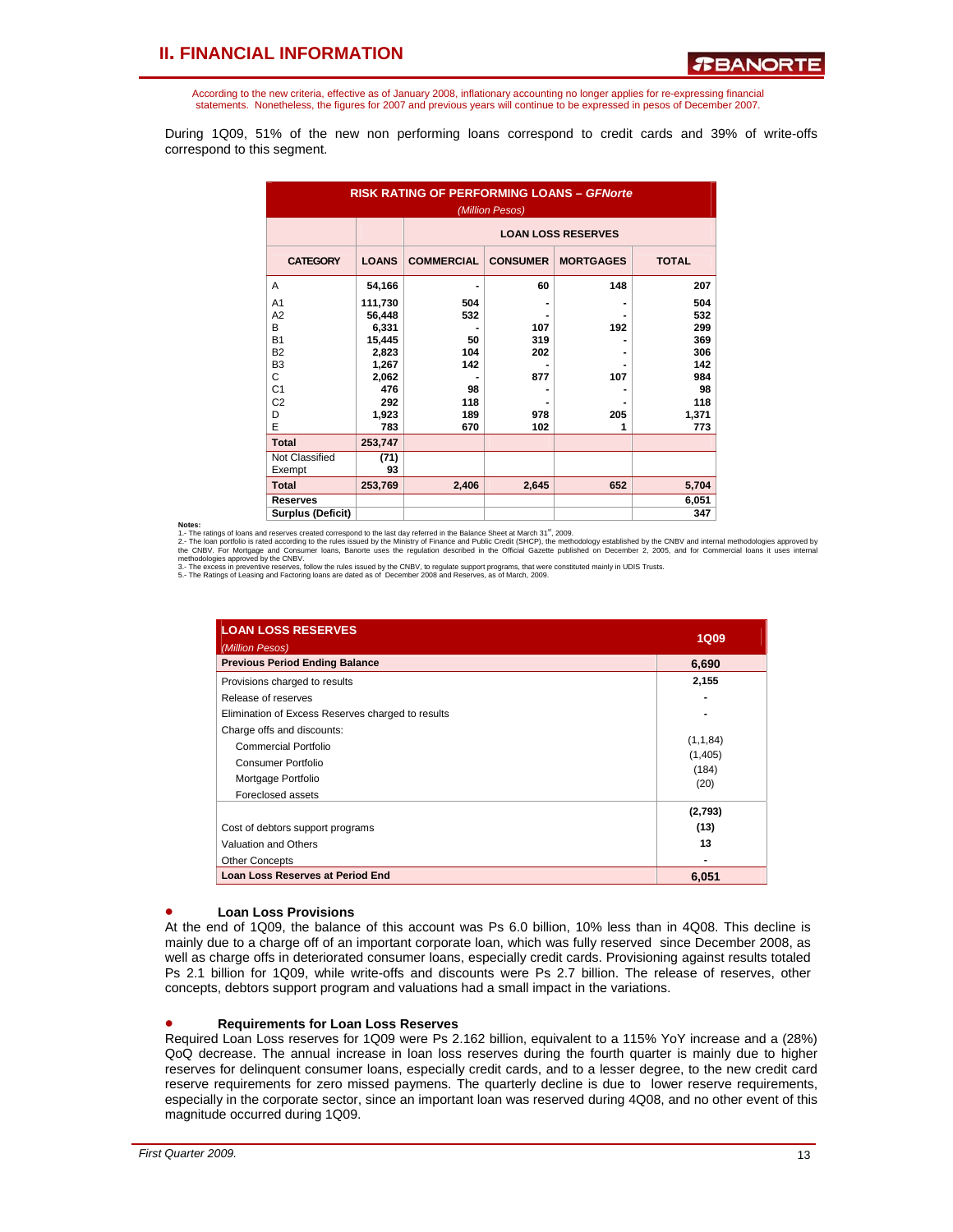According to the new criteria, effective as of January 2008, inflationary accounting no longer applies for re-expressing financial statements. Nonetheless, the figures for 2007 and previous years will continue to be expressed in pesos of December 2007.

| <b>INCOME STATEMENT &amp; BALANCE SHEET</b><br><b>HIGHLIGHTS-Banking</b><br>(Million Pesos) | <b>1Q08</b> | 4Q08    | 1Q09    | QoQ   | <b>YoY</b> |
|---------------------------------------------------------------------------------------------|-------------|---------|---------|-------|------------|
| <b>Income Statement</b>                                                                     |             |         |         |       |            |
| Net Interest Income before Repomo                                                           | 4,903       | 6,181   | 5,965   | (3%)  | 22%        |
| Provisions                                                                                  | 987         | 2.914   | 2,144   | (26%) | 117%       |
| Non Interest Income                                                                         | 1,532       | 1,978   | 1,445   | (27%) | (6%)       |
| Non Interest Expense                                                                        | 3,408       | 3,945   | 3,779   | (4%)  | 11%        |
| Non Operating Income (Expense), Net                                                         | 767         | 540     | 649     | 20%   | (15%)      |
| Pre-Tax Income                                                                              | 2,808       | 1,840   | 2,137   | 16%   | (24%)      |
| Net Income                                                                                  | 1,804       | 1,285   | 1,418   | 10%   | (21%)      |
| <b>Balance Sheet</b>                                                                        |             |         |         |       |            |
| Performing Loans                                                                            | 193,514     | 231,400 | 228,126 | (1%)  | 18%        |
| Deposits                                                                                    | 197,245     | 260,911 | 255,307 | (2%)  | 29%        |

# **BANKING SECTOR**

### • **Net Interest Income**

*Net Interest Income* before Repomo in 1Q09 increased by 22% YoY, driven by a 18% growth in the overall performing loan portfolio, an increase in fees charged for loan originations and substantial growth in demand deposits. NII dropped (3%) QoQ due to a (1%) decline in performing loans and a reduction in market interest rates. The bank's NIM was 4.5% at closing of 1Q09, 3.2 percentage points (pp) less than 1Q08 and 0.5 pp less than 4Q08.

### • **Loan Loss Reserves**

*Loan Loss Reserves* for 1Q09 were 117% higher YoY and (26%) less QoQ. The annual increase is caused by a rise in credit card delinquencies, while the quarterly reduction is a result of lower reserve requirements in the corporate segment.

#### • **Non Interest Income**

During 1Q09 there was a (6%) YoY and (27%) QoQ decline affected by a reduction in service fees, less income from recoveries of acquired real estate portfolios and trading revenues.

#### • **Non interest Expenses**

*Non Interest Expenses (NIE)* increased 11% YoY in 1Q09, as a result of higher Personnel Expenses associated with the branch expansion program. On a quarterly basis, *NIE* dropped (4%) due to lower administration and promotional expenses, a reduction in professional fees, other taxes, as well as lower expenditures in rents, amortizations and depreciations. The efficiency ratio stood at 51% in 1Q09, 2 pp lower vs. 1Q08, but 2.2 pp higher compared to 4Q08, mainly due to lower revenues.

### • **Non Operating Income**

This line dropped (24%) YoY given the extraordinary income from the sale of VISA shares which was registered during 1Q08. The 20% QoQ increase is a result of the positive impact caused by the modification in the criteria for valuation of benefits to be received from Mortgage, State and Municipal loan securitizations.

### • **Net Income**

The Bank's accumulated profits (100%, including the Afore through the participation method) totaled Ps 1.4 billion during 1Q09, a (21%) YoY decline caused by an increase in provisions and operating expenses, coupled with lower non interest income. Profits grew 10% QoQ given lower provisions, a reduction in operating expenses and an increase in non operating revenues. The bank's ROE was 15.7% at the end of 1Q09, 7.5 pp lower than in 1Q08, although it represents a 1.2 pp increase vs 4Q08.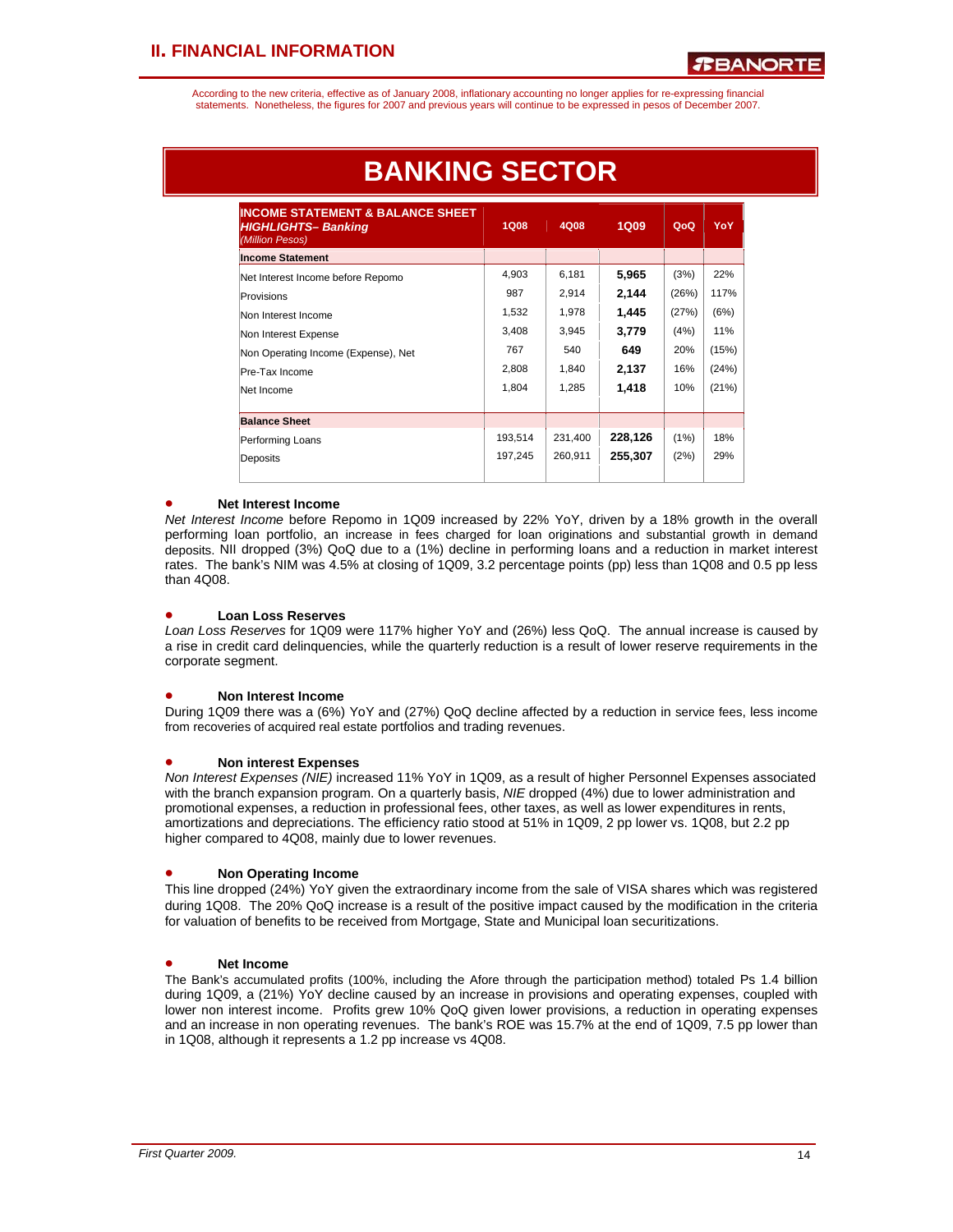According to the new criteria, effective as of January 2008, inflationary accounting no longer applies for re-expressing financial<br>statements. Nonetheless, the figures for 2007 and previous years will continue to be expres

| <b>FINANCIAL RATIOS - Banking</b><br><b>Sector</b><br>(Million Pesos) | <b>1Q08</b> | 4Q08   | <b>1Q09</b> | QoQ                 | YoY                 |
|-----------------------------------------------------------------------|-------------|--------|-------------|---------------------|---------------------|
| Profitability                                                         |             |        |             |                     |                     |
| NIM(1)                                                                | 7.7%        | 6.0%   | 4.5%        | $(1.5$ pp $)$       | $(3.2~\text{pp})$   |
| ROE (2)                                                               | 23.2%       | 14.5%  | 15.7%       | $1.2$ pp            | $(7.5$ pp $)$       |
| ROA (3)                                                               | 2.5%        | 1.1%   | 1.0%        | $(0.1$ pp $)$       | $(1.5$ pp $)$       |
| <b>Operation</b>                                                      |             |        |             |                     |                     |
| Efficiency Ratio (4)                                                  | 53.0%       | 48.4%  | 51.0%       | $2.6$ pp            | $(2.0 \text{ pp})$  |
| Operating Efficiency Ratio (5)                                        | 4.8%        | 3.5%   | 2.7%        | $(0.8$ pp $)$       | $(2.1$ pp $)$       |
| Liquidity Ratio (6)                                                   | 50.8%       | 48.9%  | 51.0%       | 2.1 pp              | $0.2$ pp            |
| <b>Asset Quality</b>                                                  |             |        |             |                     |                     |
| Past Due Loan Ratio                                                   | 1.5%        | 2.0%   | 2.3%        | $0.3$ pp            | $0.8$ pp            |
| Coverage Ratio                                                        | 130.6%      | 136.1% | 109.2%      | $(26.9 \text{ pp})$ | $(21.4 \text{ pp})$ |
| Growth (7)                                                            |             |        |             |                     |                     |
| Performing Loans (8)                                                  | 29%         | 25%    | 18%         | $(7.0 \text{ pp})$  | $(11.0 \text{ pp})$ |
| <b>Core Deposits</b>                                                  | 11%         | 16%    | 22%         | 6.0 <sub>pp</sub>   | 11.0 pp             |
| <b>Total Deposits</b>                                                 | 13%         | 28%    | 29%         | 1.0 <sub>pp</sub>   | 16.0 pp             |
| Capitalization                                                        |             |        |             |                     |                     |
| Net Capital/ Credit Risk Assets                                       | 20.8%       | 22.1%  | 21.7%       | $(0.4$ pp $)$       | 0.9 <sub>pp</sub>   |
| <b>Total Capitalization Ratio</b>                                     | 14.6%       | 15.0%  | 14.6%       | $(0.4$ pp $)$       | $-pp$               |

1) NIM = Annualized aernings as a percentage of the average quarterly equity over the period.<br>2) Annualized earnings as a percentage of the average quarterly equity over the period.<br>3) Annualized earnings as a percentage o

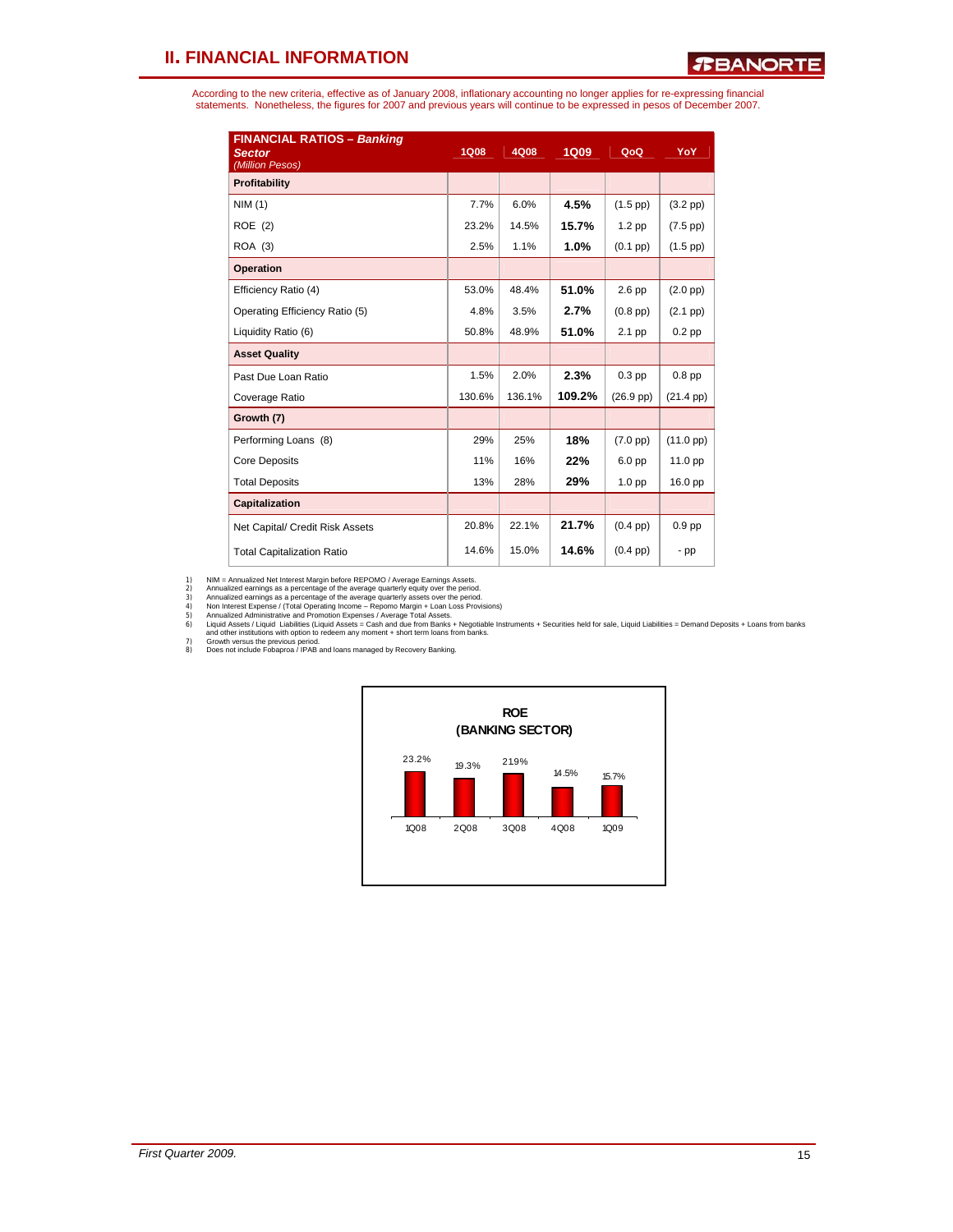According to the new criteria, effective as of January 2008, inflationary accounting no longer applies for re-expressing financial statements. Nonetheless, the figures for 2007 and previous years will continue to be expressed in pesos of December 2007.

# **BANORTE USA**

### **I. Banorte USA**

| <b>INCOME STATEMENT &amp; BALANCE</b><br><b>SHEET HIGHLIGHTS - Banorte USA</b><br><b>Figures in MEX GAAP (Million Pesos)</b> | <b>1Q08</b> | 4Q08 | <b>1Q09</b> | QoQ   | YoY    |
|------------------------------------------------------------------------------------------------------------------------------|-------------|------|-------------|-------|--------|
| Income Statement                                                                                                             |             |      |             |       |        |
| Net Interest Income                                                                                                          | 159         | 217  | 221         | 2%    | 39%    |
| Non Interest Income                                                                                                          | 24          | 67   | 38          | (43%) | 58%    |
| Total Income                                                                                                                 | 183         | 285  | 259         | (9%)  | 42%    |
| Non Interest Expense                                                                                                         | 143         | 196  | 198         | 1%    | 39%    |
| Loan Loss Reserves                                                                                                           | (7)         | 81   | 9           | (89%) | (219%) |
| Operating Income                                                                                                             | 48          | 8    | 52          | 553%  | 10%    |
| Non Operating Income (Expense)                                                                                               | 60          | 69   | 49          | (29%) | (19%)  |
| Taxes and Profit Sharing                                                                                                     | 36          | 14   | 38          | 177%  | 6%     |
| Subsidiaries & Minority Interest                                                                                             | 25          | 14   | 24          | 70%   | (5%)   |
| Net Income                                                                                                                   | 46          | 49   | 38          | (21%) | (17%)  |

Under generally accepted accounting principles in Mexico, Banorte USA's 1Q09 net income (a subsidiary that owned 70% of Inter National Bank until March 2009, as well as 100% of the remittance companies, Uniteller and Motran) was Ps 38 million, a (17%) YoY decline, mainly as a result of an extraordinary event from the conversion of these figures into MexGaap during 1Q08, which freed-up loan reserves.

The (21%) QoQ decline was mainly due to an FX valuation gain during 4Q08 driven by the US dollar appreciation against the Mexican peso. This resulted from applying the accounting criteria for conversion of foreign entities.

#### **II. InterNational Bank (US GAAP)**

| <b>INCOME STATEMENT &amp; BALANCE</b><br><b>SHEET HIGHLIGHTS - InterNational Bank</b><br><b>Figures in US GAAP (Millon Dollars)</b> | <b>1Q08</b> | 4Q08    | <b>1Q09</b> | QoQ   | YoY      |
|-------------------------------------------------------------------------------------------------------------------------------------|-------------|---------|-------------|-------|----------|
| Income Statement                                                                                                                    |             |         |             |       |          |
| Net Interest Income                                                                                                                 | 15.3        | 17.3    | 15.5        | (10%) | 2%       |
| Non Interest Income                                                                                                                 | 3.8         | 4.1     | 3.1         | (24%) | (19%)    |
| Total Income                                                                                                                        | 19.1        | 21.4    | 18.6        | (13%) | (3%)     |
| Non Interest Expense                                                                                                                | 7.7         | 9.2     | 8.4         | (9%)  | 8%       |
| Loan Loss Reserves                                                                                                                  | 1.0         | 1.1     | 0.9         | (15%) | (3%)     |
| Operating Income                                                                                                                    | 10.5        | 11.1    | 9.4         | (16%) | (10%)    |
| Net Income                                                                                                                          | 6.9         | 7.3     | 6.1         | (16%) | (11%)    |
| <b>Balance Sheet</b>                                                                                                                |             |         |             |       |          |
| Investments in Securities                                                                                                           | 497.3       | 449.2   | 457.2       | 2%    | (8%)     |
| Performing Loans                                                                                                                    | 996.7       | 1,108.1 | 1,136.3     | 3%    | 14%      |
| Past Due Loans                                                                                                                      | 24.7        | 22.7    | 27.1        | 20%   | 10%      |
| Demand Deposits                                                                                                                     | 744.7       | 617.2   | 660.8       | 7%    | $(11\%)$ |
| <b>Time Deposits</b>                                                                                                                | 692.3       | 761.6   | 905.5       | 19%   | 31%      |
| <b>Total Deposits</b>                                                                                                               | 1,437.0     | 1,378.9 | 1,566.2     | 14%   | 9%       |
| Equity                                                                                                                              | 129.5       | 149.6   | 157.2       | 5%    | 21%      |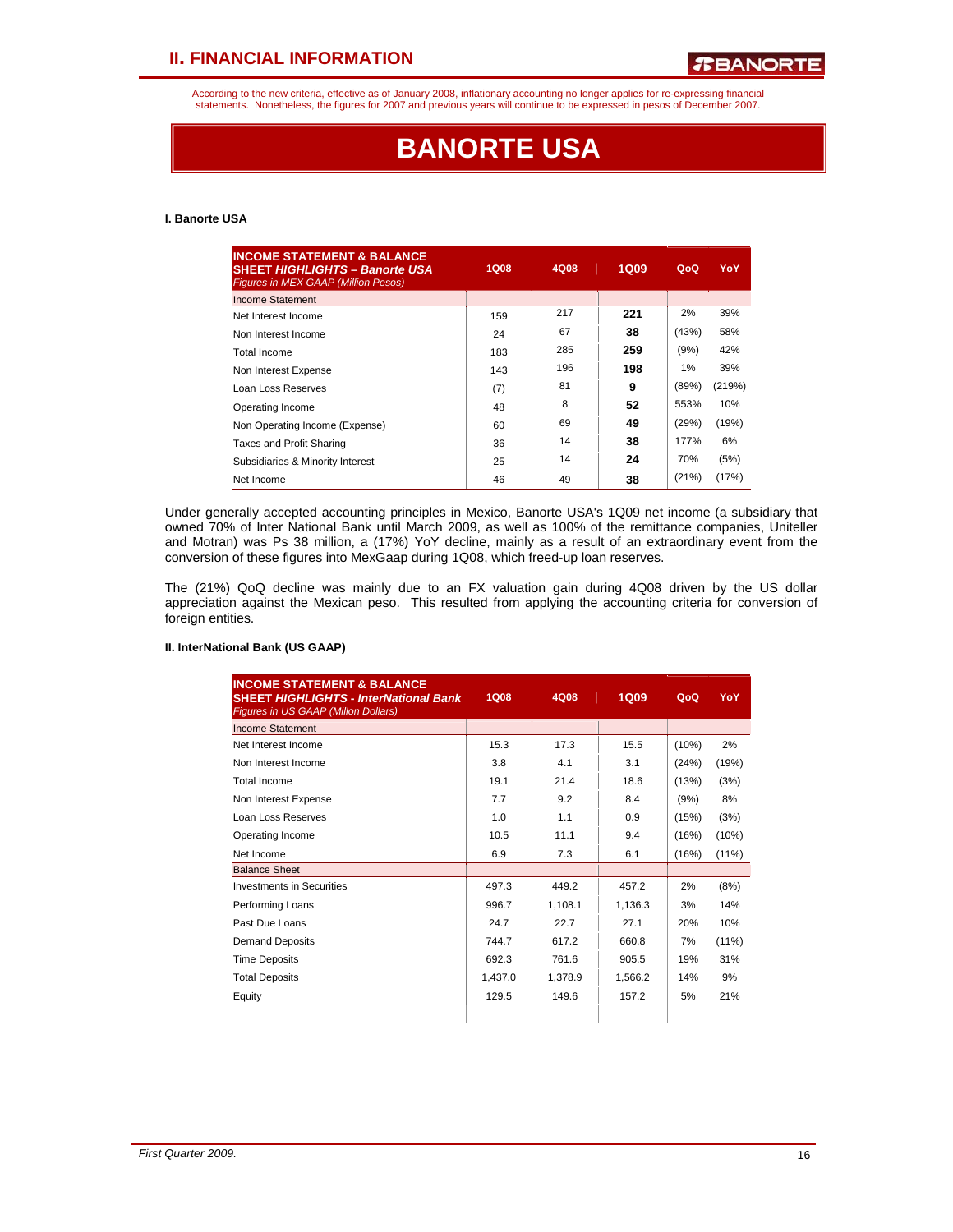According to the new criteria, effective as of January 2008, inflationary accounting no longer applies for re-expressing financial statements. Nonetheless, the figures for 2007 and previous years will continue to be expressed in pesos of December 2007.

| <b>Financial Ratios INB</b><br><b>Figures in US GAAP</b> | <b>1Q08</b> | 4Q08  | <b>1Q09</b> | QoQ                | <b>YoY</b>        |
|----------------------------------------------------------|-------------|-------|-------------|--------------------|-------------------|
| Profitability:                                           |             |       |             |                    |                   |
| <b>NIM</b>                                               | 4.2%        | 4.4%  | $3.9\%$     | $(0.4 \text{ pp})$ | $(0.3$ pp $)$     |
| <b>ROE</b>                                               | 22.3%       | 20.2% | 16.5%       | $(3.6$ pp $)$      | $(5.8$ pp $)$     |
| <b>ROA</b>                                               | 1.7%        | 1.7%  | $1.4\%$     | $(0.3$ pp $)$      | $(0.3$ pp $)$     |
| Operational:                                             |             |       |             |                    |                   |
| <b>Efficiency Ratio</b>                                  | 40.3%       | 43.0% | 44.9%       | 1.8 <sub>pp</sub>  | 4.5 pp            |
| <b>Asset Quality:</b>                                    |             |       |             |                    |                   |
| Past Due Loan Ratio                                      | 2.4%        | 2.0%  | 2.3%        | $0.3$ pp           | $(0.1~\text{pp})$ |
| Coverage Ratio                                           | 44.5%       | 61.1% | 54.0%       | $(7.1$ pp $)$      | 9.4 pp            |
| <b>Capitalization:</b>                                   |             |       |             |                    |                   |
| Leverage Ratio                                           | 7.5%        | 8.0%  | 8.2%        | $0.2$ pp           | $0.7$ pp          |
| <b>Capitalization Ratio</b>                              | 11.5%       | 12.5% | 13.3%       | 0.8 <sub>pp</sub>  | 1.8 <sub>pp</sub> |

Under US GAAP, Inter National Bank's (INB) total net income was US \$6.1million during 1Q09, an (11%) YoY decline, which is mainly explained by an extraordinary gain from the sale of securities (securities available for sale) in 2008 and to a lesser extent, higher operating expenses. Profits fell (16%) QoQ given less net interest income as a consequence of lower market interest rates in the USA, as well as a reduction in non interest income given the extraordinary gain from the sale of securities registered in 2008.

Regarding INB's asset composition, the bank holds a portfolio of Mortgage Backed Securities (MBS), which showed an (8%) YoY contraction, but grew 2% QoQ. The quality of the underlying mortgages is AAA. At the close of 1Q09, this portfolio shows an unrealized gain of US \$6.5 million. Its average weighted life is 3 years.

Total performing loans rose 14% YoY, driven mainly by an increase in mortgage loans granted to Americans acquiring recreational or retirement properties in Mexico, and loans to companies guaranteed by commercial real estate. It is important to note that commercial real estate loans have not been affected by the difficult economic situation, as in other regions in the USA, mainly because the Texan economy has proven more resilient than other parts of the country. On a quarterly basis, performing loans rose 3% QoQ, from USD \$1.11 billion to USD \$1.13 billion, as a result of increased balances in mortgage and commercial loans.

PDLs registered a 10% YoY and 20% QoQ increase mainly due to higher mortgage delinquencies, given the adverse market environment for this particular sector. It is important to note that INB uses US criteria to classify past due loans (30+ vs. 60+ days in Mexico). The past due loan ratio was 2.3% at the close of 1Q09, a decrease of 0.1 pp compared to 1Q08, but a 0.3 pp QoQ increase compared to 4Q08.

Overall deposits increased 9% YoY and 14% QoQ, driven by higher time deposits.

Finally, INB's capitalization ratio stood at 13.3% at the end of 1Q09, posting a significant 1.8 pp YoY increase. Leverage rose 0.7 pp YoY to 8.2% in 1Q09. With respect to Asset Quality indicators, the Past-Due Loan Ratio fell 0.1 pp YoY to 2.3%, whereas the Reserve Coverage rose 9.4 pp to 54%. Although the profitability and operational ratios deteriorated, they are within acceptable levels considering the difficult situation affecting most US financial institutions. ROE dropped 5.8 pp to 16.5% and ROA decreased 0.3 pp to 1.4%. The NIM fell 0.3 pp to 3.9% and the Efficiency Ratio increased 4.5 pp to 44.9%.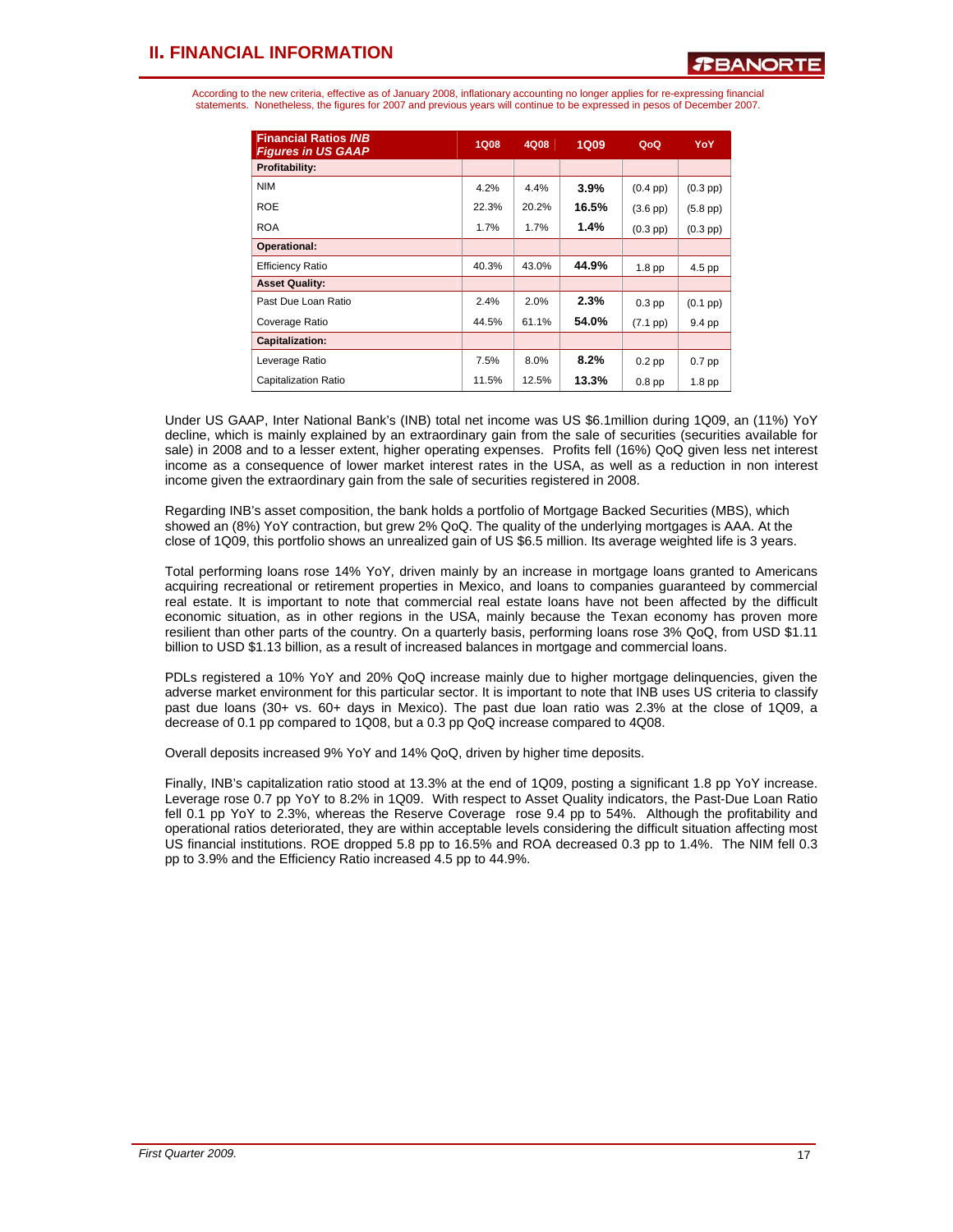According to the new criteria, effective as of January 2008, inflationary accounting no longer applies for re-expressing financial statements. Nonetheless, the figures for 2007 and previous years will continue to be expressed in pesos of December 2007.

# **RECOVERY BANKING**

| <b>INCOME STATEMENT HIGHLIGHTS - Recovery</b><br><b>Banking</b><br>(Million Pesos) | 1Q08 | <b>1Q09</b> | YoY   |
|------------------------------------------------------------------------------------|------|-------------|-------|
| Net Interest Income                                                                | (54) | (63)        | 17%   |
| Loan Loss Provisions                                                               | 34   | 11          | (68%) |
| Non Interest Income                                                                | 336  | 325         | (3%)  |
| Non Interest Expense                                                               | 176  | 184         | 5%    |
| Non Operating Income (Expense), net                                                | 169  | 147         | (13%) |
| Pre-tax Income & Subsidiaries                                                      | 242  | 214         | (12%) |
| Income Tax & Profit Sharing                                                        | 75   | 68          | (9%)  |
| Undistributed Earnings of Subsidiaries                                             |      |             |       |
| <b>Net Income</b>                                                                  | 167  | 146         | (13%) |

As of 1Q07, the financial information of Sólida Administradora de Portafolios is consolidated in Banorte according to the new accounting standards that went into effect in January 2007.

| <b>ASSETS UNDER</b><br><b>MANAGEMENT</b><br>(Million Pesos) | <b>1Q09</b> | <b>ACCOUNTING IN THE</b><br><b>BALANCE SHEET</b> | <b>ACCOUNTING IN THE</b><br><b>INCOME STATEMENT</b>              |
|-------------------------------------------------------------|-------------|--------------------------------------------------|------------------------------------------------------------------|
| <b>Fobaproa-IPAB Portfolios:</b>                            | 1,512       | Off balance trusts                               | Fees charged to Fobaproa and Fiduciary                           |
|                                                             |             |                                                  |                                                                  |
| Loans purchased:                                            | 32.554      | Sólida Asset Management and<br>Banorte           | Non Interest Income and Other Revenues and<br>Expenses (Banorte) |
|                                                             |             |                                                  |                                                                  |
| <b>Investment Projects:</b>                                 | 3.163       | Sólida Asset Management                          | Non Interest Income                                              |
|                                                             |             |                                                  |                                                                  |
| <b>Banking Sector Portfolio:</b>                            | 26,340      | Banorte's Portfolio and Repossessed<br>assets    | Net Interest Income and Other Revenues and<br>Expenses           |
| <b>Total</b>                                                | 63.570      |                                                  |                                                                  |

- At the end of 1Q09, acquired loan portfolios amounted to Ps 32.6 billion, broken down as follows: 40% mortgages, 42% corporate and commercial loans, 12% real estate portfolios and 6% foreclosed assets. Revenues stemming from these portfolios during 1Q09 totaled Ps 152 million, 30% lower YoY, while net income was Ps 38 million, (57%) less YoY. Also, the recovery ratio was 56% during the quarter, 40% higher than 1Q08. The Recovery Bank did not acquire any assets during 1Q09.
- In terms of investment projects, the total amount invested by Sólida at the end of 1Q09 was Ps 3.2 billion, a 22% YoY increase compared to 1Q08. Investments are distributed among 33 projects nationwide. The revenues generated by these portfolios during 1Q09 totaled Ps 115 million, (12%) lower YoY, while profits were Ps 25 million, (55%) less YoY from 1Q08.
- At the close of 1Q09, the breakdown of Banorte's Ps 26.3 billion in proprietary loans managed by the Recovery Bank was distributed as follows: 31% in credit cards; 29% in mortgage loans; 10% in corporate and commercial loans; 10% in car loans; 9% in Crediactivo, 9% in payroll and personnel and 3% in real estate. Revenues generated by this portfolio during 1Q09 totaled Ps 225 million, a 40% YoY increase from 1Q08, while profits were Ps 83 million, a 261% YoY increase from 1Q08.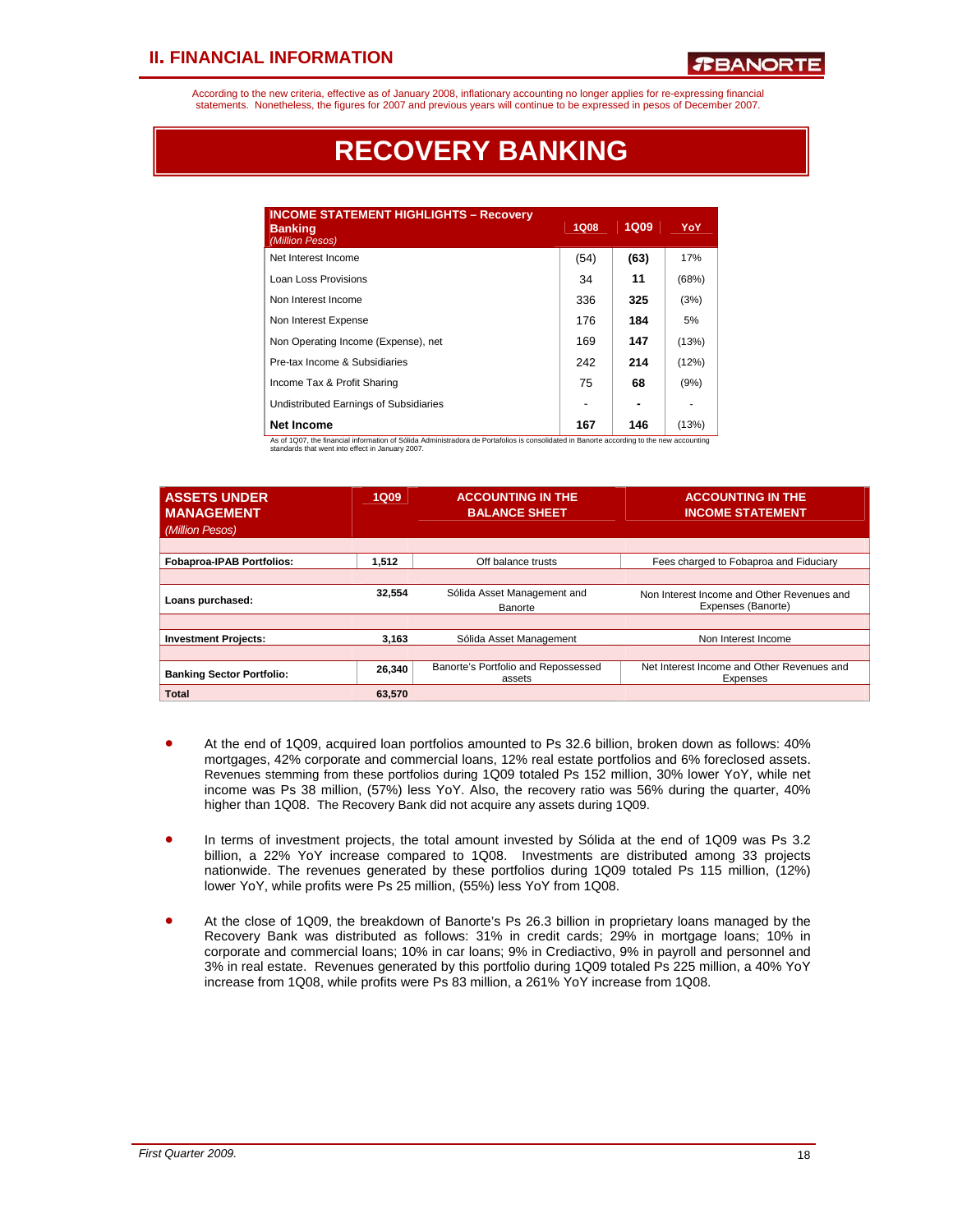According to the new criteria, effective as of January 2008, inflationary accounting no longer applies for re-expressing financial statements. Nonetheless, the figures for 2007 and previous years will continue to be expressed in pesos of December 2007.

# **BROKERAGE**

| <b>Brokerage</b><br>(Million Pesos) | 1Q08    | 4Q08    | <b>1Q09</b> | QoQ   | YoY     |
|-------------------------------------|---------|---------|-------------|-------|---------|
| <b>Brokerage</b>                    |         |         |             |       |         |
| Net Income                          | 71      | (89)    | 40          | 145%  | (43%)   |
| Stockholder's Equity                | 1.086   | 1.143   | 1.163       | 2%    | 7%      |
| Assets Under Management             | 185,612 | 119,286 | 92,072      | (23%) | (50%)   |
| <b>Total Assets</b>                 | 1.297   | 1,662   | 1.532       | (8%)  | 18%     |
| ROE                                 | 26.9%   | (29.3%) | 14.0%       | 43 pp | (13 pp) |
| <b>Net Capital</b>                  |         |         |             |       |         |
| Net Capital                         | 990     | 901     | 914         | 2%    | (8%)    |

### • **Broker-Dealer**

#### **Net Income**

During 1Q09, the Broker-dealer reported net income of Ps 40 million, a (43%) YoY decline compared to 1Q08, a result of a contraction in commissions and fees charged to clients, mainly in capital market given higher risk aversion, as well as lower revenues from advisory services in investment banking. On a quarterly basis, net income increased 145% due to higher revenues from financial advisory services and lower expenses.

#### **Mutual funds**

At closing of 1Q09, AUMs grew 5% QoQ compared to 4Q08, given the efforts to improve the mutual funds' returns. On an annualized basis, the AUMs declined given the migration of customers to checking accounts and other deposit products within the bank.

#### **Assets Under Management**

At the end of 1Q09, AUMs totaled Ps 92.1 billion, a (50%) YoY and (23%) QoQ decline, affected mainly by a decrease in mutual funds and portfolio management assets.

![](_page_18_Figure_12.jpeg)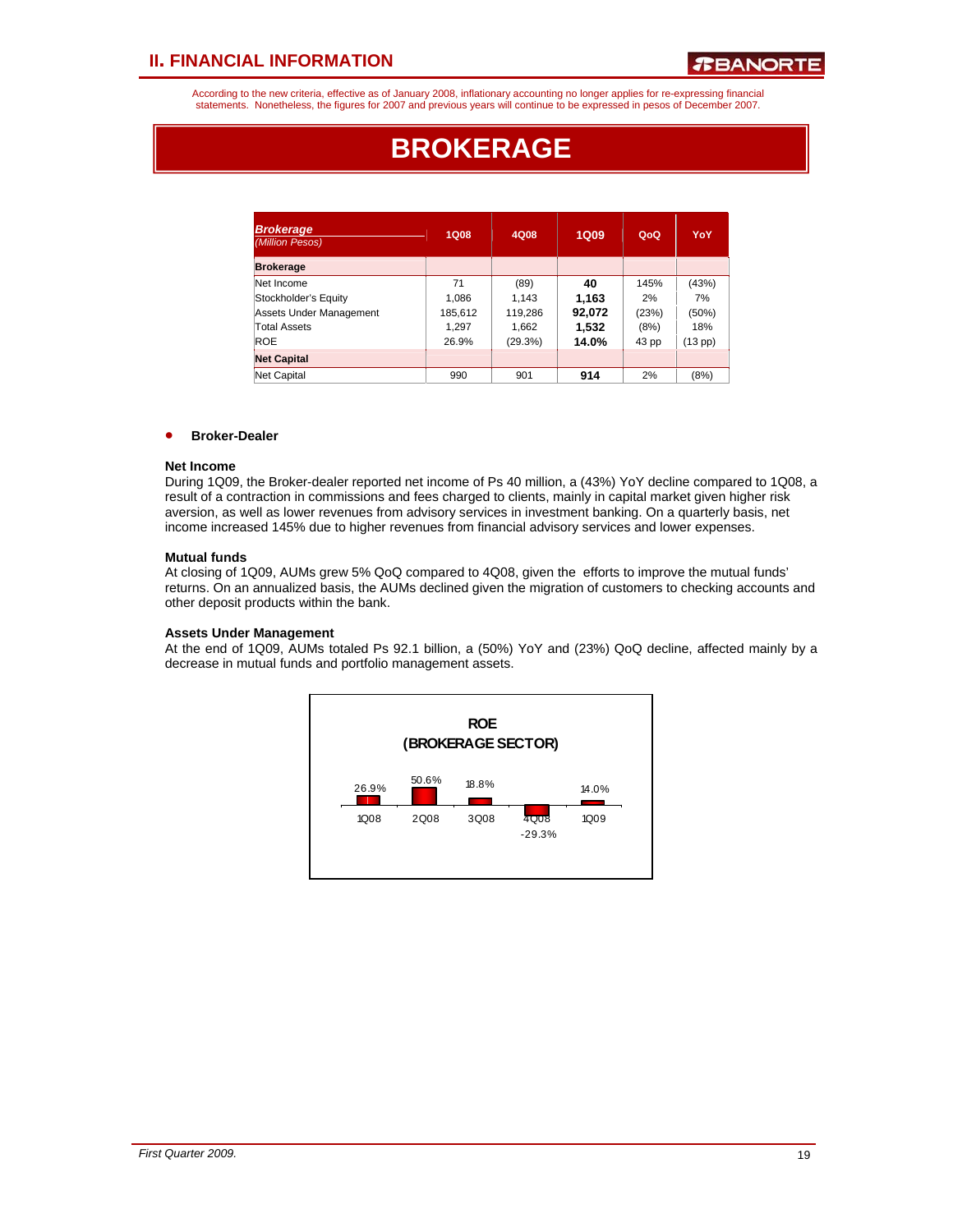According to the new criteria, effective as of January 2008, inflationary accounting no longer applies for re-expressing financial statements. Nonetheless, the figures for 2007 and previous years will continue to be expressed in pesos of December 2007.

| <b>LONG TERM SAVINGS</b>  | <b>1Q08</b> | 4Q08      | 1Q09   | QoQ      | YoY         |
|---------------------------|-------------|-----------|--------|----------|-------------|
| (Million Pesos)           |             |           |        |          |             |
| Afore                     |             |           |        |          |             |
| Net Income                | 67          | 65        | 60     | (8%)     | (10%)       |
| Equity                    | 1,029       | 1,052     | 1,112  | 2%       | 8%          |
| <b>Total Assets</b>       | 1,143       | 1,218     | 1,220  |          | 7%          |
| <b>AUM (SIEFORE)</b>      | 63,390      | 56,186    | 56,516 | 1%       | (11%)       |
| <b>ROE</b>                | 26.7%       | 24.3%     | 22.1%  | (2%)     | $(5$ pp $)$ |
| <b>Insurance</b>          |             |           |        |          |             |
| Net Income                | 76          | 138       | 152    | 10%      | 100%        |
| Equity                    | 1,928       | 2,130     | 2,278  | 7%       | 18%         |
| <b>Total Assets</b>       | 12,643      | 11,306    | 11,374 | 1%       | (10%)       |
| <b>Technical Reserves</b> | 9.238       | 7,356     | 7,359  |          | (20%)       |
| Premiums sold             | 2,997       | 1,604     | 2,080  | 30%      | (31%)       |
| <b>ROE</b>                | 16.1%       | 26.9%     | 27.6%  | $0.7$ pp | 11 pp       |
| <b>Annuities</b>          |             |           |        |          |             |
| Net Income                | 15          | (5)       | 24     | N.A.     | 56%         |
| Equity                    | 1,152       | 985       | 1,009  | 2%       | (12%)       |
| <b>Total Assets</b>       | 11,598      | 14,833    | 15,491 | 4%       | 34%         |
| <b>Technical Reserves</b> | 10,419      | 13,612    | 14,337 | 5%       | 38%         |
| Premiums sold             | 598         | 996       | 672    | (33%)    | (12%)       |
| <b>ROE</b>                | 5.3%        | $(2.1\%)$ | 9.4%   | 12 pp    | 4 pp        |

# **LONG TERM SAVINGS**

#### • **Afore**

• ֦֘

During 1Q09, the AFORE reported a net income of Ps 60 million (51% corresponds to Banorte), a (10%) YoY and (8%) QoQ drop. The annual drop is mainly explained by less operating revenues and lower return on investments, while the quarterly decline is a result or lower returns on investments.

At the end of 1Q09, AFORE's assets under management registered an (11%) YoY drop, given the mark to market losses on its portfoliosunder highly volatile financial markets. However, it is important to point out that as a result of the decline in market interest rates during 1Q09, the mark to market losses accumulated during 2008 have been recovered, and the value of the fund is 0.4% higher from the level at the end of 2008.

On the other hand, at closing of 1Q09, the AFORE had a total of 3,219,496 affiliates, representing 8.2% of total affiliates in the system and  $9.6\%$  in certified accounts. As of March 2009, the AFORE ranked  $7<sup>th</sup>$  with a 6% market share.

#### • **Insurance**

Reported Net Income was Ps 152 million in 1Q09 (51% correspond to GFNorte), 100% higher YoY, driven by higher overall revenues as a result of growth in accrued premiums, returns on investments and other income. Expenses also grew at a lower pace than revenues given the containment of acquisition and claims related costs. On a quarterly basis, Net income increased 10%, given an increase in total revenues, as well as lower operating expenses.

The number of Premiums issued declined (31%) YoY to Ps 2.08 billion, driven by lower sales of "Patrimonio Integral Banorte" product. The number of acccrued premiums rose to Ps 1.5 billion at the end of 1Q09, a 9% YoY increase compared to 1Q08. Technical reserves were Ps 7.3 billion, (20%) lower YoY but stable on a quarterly basis.

#### • **Annuities**

Registered profits of Ps 24 million (51% corresponds to GFNorte) during 1Q09, 56% higher than in 1Q08, driven by higher capital and reserve interest payments, as well as the positive impact of mark to market valuations on investment portfolios due to a decreasing interest rate environment. On a quarterly basis, net income grew 553% driven by greater total revenues as a result of higher accrued premiums and a positive impact in the mark to market valuation of investment portfolios from decreasing market interest rates.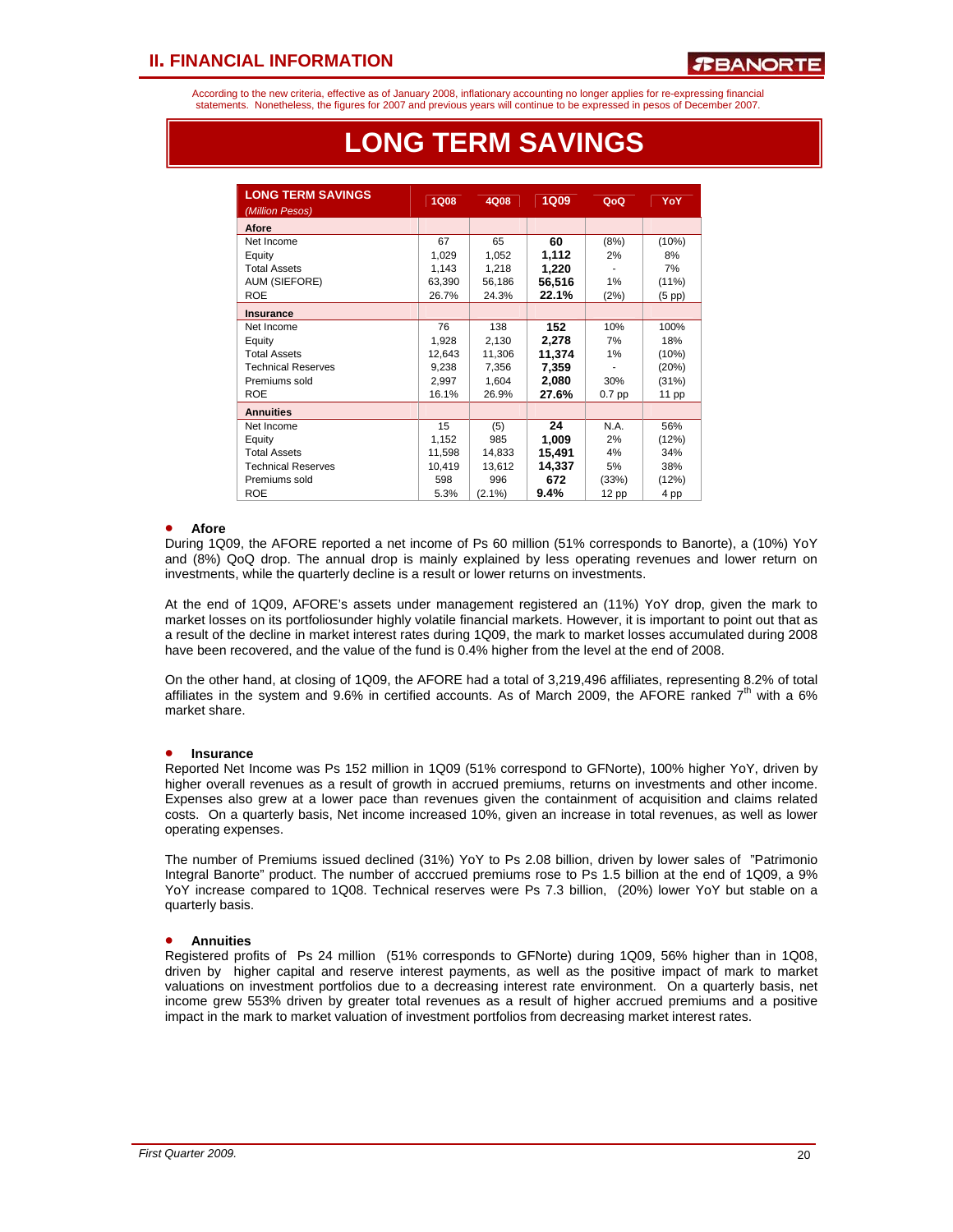![](_page_20_Figure_3.jpeg)

![](_page_20_Figure_4.jpeg)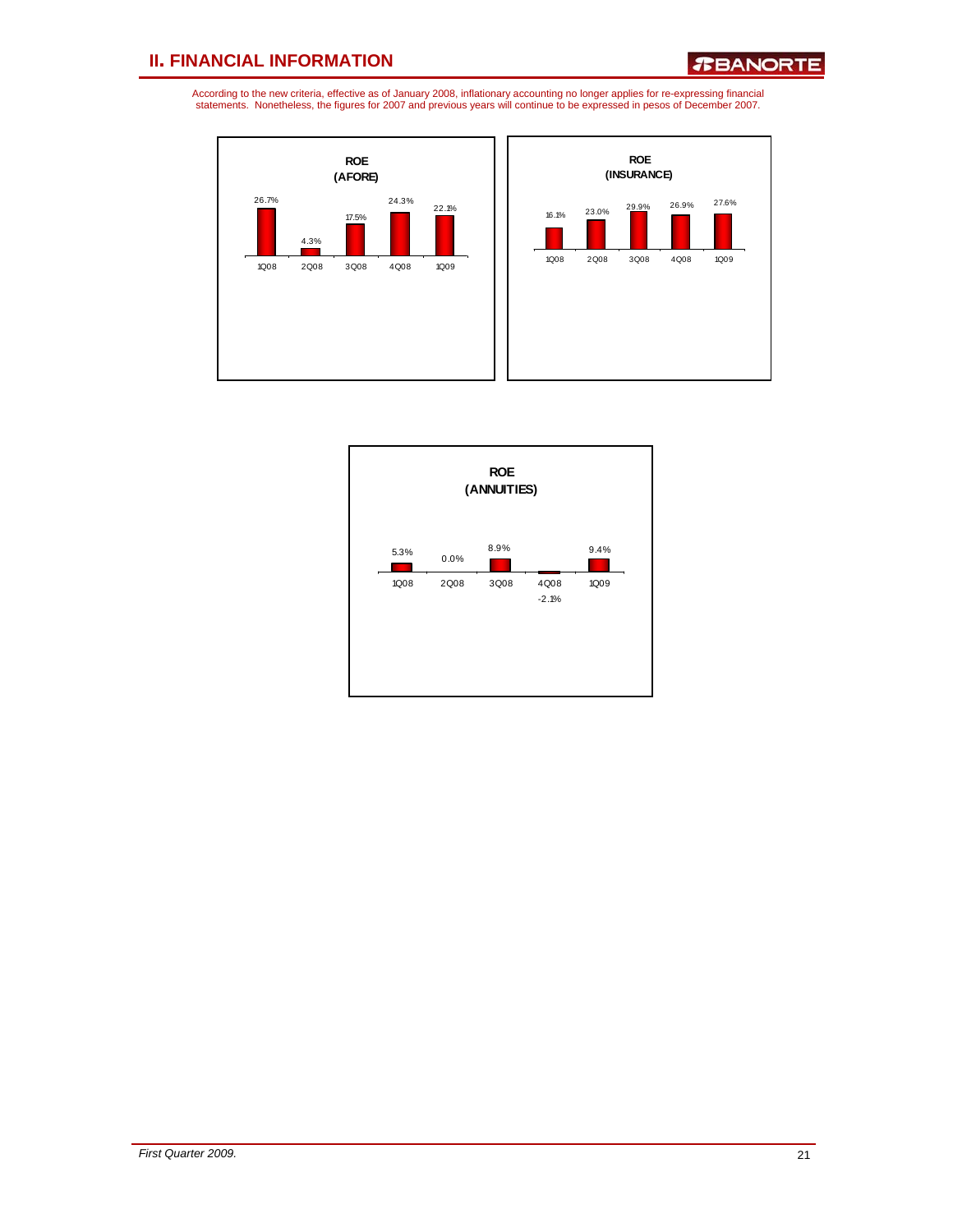According to the new criteria, effective as of January 2008, inflationary accounting no longer applies for re-expressing financial statements. Nonetheless, the figures for 2007 and previous years will continue to be expressed in pesos of December 2007.

# **OTHER FINANCE COMPANIES**

| <b>OTHER FINANCE</b><br><b>COMPANIES (1)</b><br>(Million Pesos) | <b>1Q08</b> | 4Q08   | 1Q09   | QoQ         | YoY  |
|-----------------------------------------------------------------|-------------|--------|--------|-------------|------|
| <b>Leasing and Factoring</b>                                    |             |        |        |             |      |
| Net Income                                                      | 66          | 115    | 94     | (18%)       | 43%  |
| Equity                                                          | 1.057       | 1.184  | 1,278  | 8%          | 21%  |
| Loan Portfolio (2)                                              | 11,212      | 13.874 | 12,791 | (8%)        | 14%  |
| Past Due Loans                                                  | 33          | 74     | 92     | 24%         | 176% |
| Loan Loss Reserves                                              | 38          | 79     | 88     | 12%         | 121% |
| <b>Total Assets</b>                                             | 11,355      | 14.001 | 12,927 | (8%)        | 14%  |
| <b>ROE</b>                                                      | 25.8%       | 38.8%  | 30.6%  | $(8$ pp $)$ | 5 pp |
| Warehousing                                                     |             |        |        |             |      |
| Net Income                                                      | 5           | 6      | 7      | 27%         | 49%  |
| Equity                                                          | 106         | 124    | 129    | 4%          | 22%  |
| Inventories                                                     | 61          | 165    | 479    | 191%        | 689% |
| <b>Total Assets</b>                                             | 162         | 321    | 621    | 94%         | 284% |
| <b>ROE</b>                                                      | 18.3%       | 18.3%  | 22.3%  | 4 pp        | 4 pp |

(1) When making annual comparisons of other finance companies, it is important to keep in mind that as of March 31 2007, the bonding company was divested from Grupo Financiero Banorte. During<br>1Q07 it reported a net income

### • **Leasing and Factoring**

On February 2008, the leasing and factoring companies merged under a regulated Multi-purpose financial corporation (SOFOM). This merger enables, among other things, to optimize the use of capital, improve leverage capacity and create the possibility of achieving higher credit ratings for the merged entity. Results of both companies, as of 1Q08 are presented on a consolidated basis under the denomination "Arrendadora y Factor Banorte, S.A. de C.V."

The Leasing and Factoring Company reported Net Income of Ps 94 million during 1Q09, 43% greater YoY, due to higher Net Interest Income arising from growth in performing loans. On a quarterly basis, Net Income dropped (18%) as a result of greater loan reserves arising from the portfolio's risk rating of 4Q08.

At closing of 1Q09, the Past Due Loan Ratio was 0.72%, while the Capitalization Ratio closed at 9.46%, with average risk assets of Ps 13.1 million.

#### • **Warehousing**

Last November 28th, the Ministry of Finance (SHCP) modified the authorization given to Almacenadora Banorte to constitute and operate as a General Deposit Warehouse, given the increase in the fixed portion of its stockholders' equity, which totaled Ps 31,780,651. This was agreed to in the Extraordinary Stockholders' Meeting held on October 1st, 2008.

Net Income for the Warehouse during 1Q09 was Ps 7 million, higher by 49% YoY and 27% QoQ due greater inventories and storage services'.

At the end of 1Q09, the Capitalization Ratio was 6.05% considering Ps 2.131 billion in total outstanding risk certificates. On December 31st, 2008, Banorte's warehouse ranked 2nd among the 20 warehousing companies in terms of profits generated.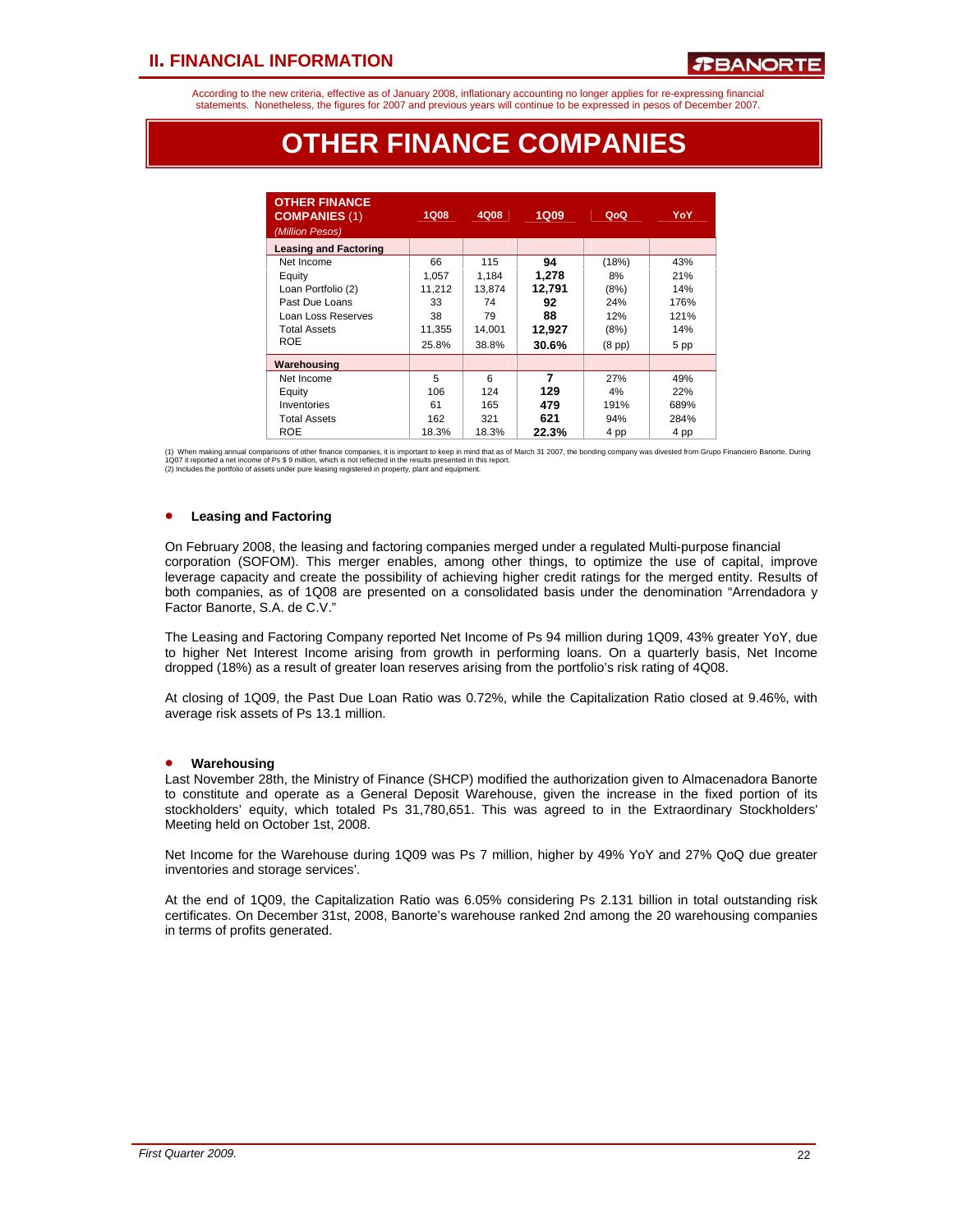According to the new criteria, effective as of January 2008, inflationary accounting no longer applies for re-expressing financial statements. Nonetheless, the figures for 2007 and previous years will continue to be expressed in pesos of December 2007.

![](_page_22_Figure_3.jpeg)

![](_page_22_Figure_4.jpeg)

# **PRONEGOCIO**

| <b>MICROLENDING</b>  |            |             |             |        |       |
|----------------------|------------|-------------|-------------|--------|-------|
| <b>PRONEGOCIO</b>    | 1Q08       | 4Q08        | <b>1Q09</b> | QoQ    | YoY   |
| (Million Pesos)      |            |             |             |        |       |
| Net Income           | (9)        | (80)        | 6           | 107%   | 162%  |
| Equity               | 82         | 48          | 54          | 12%    | (25%) |
| Loan Portfolio       | 493        | 269         | 162         | (40%)  | (67%) |
| Non Performing Loans | 112        | 38          | 24          | (36%)  | (78%) |
| Loan Loss Reserves   | 34         | 29          | 21          | (29%)  | (30%) |
| <b>Total Assets</b>  | 582        | 433         | 266         | (39%)  | (64%) |
| <b>ROE</b>           | $(53.8\%)$ | $(646.0\%)$ | 43.8%       | 690 pp | 98 pp |

#### • **Pronegocio**

The Board of Directors approved the merger of Banco Mercantil del Norte with Credito Pronegocio, S.A. of C.V. on January 29<sup>th</sup>, 2009. Since the approval, Banorte has been working in the gradual transfer of Pronegocio's operations and expenses into the bank, as well as migrating Pronegocio's good clients to Banorte's traditional products. The final transfer will be carried out once the corresponding authorities give the final approval to this merger.

Pronegocio posted net income of Ps \$6 million for 1Q09, a 162% YoY and 107% QoQ increase due to lower payroll and other operating expenses resulting from the transfer of a portion of them into the bank, as well as a reduction in loan reserves and an increase in net non operating income.

At the end of 1Q09, past due loans were Ps 24 million, a (78%) YoY and (36%) QoQ decline, as a result of write-offs applied in 2008. The past due loan ratio closed at 13.2%, lower than the 22.7% registered in 1Q08 and 14.1% in 4Q08. The reserve coverage ratio stood at 86% at the end of 1Q09.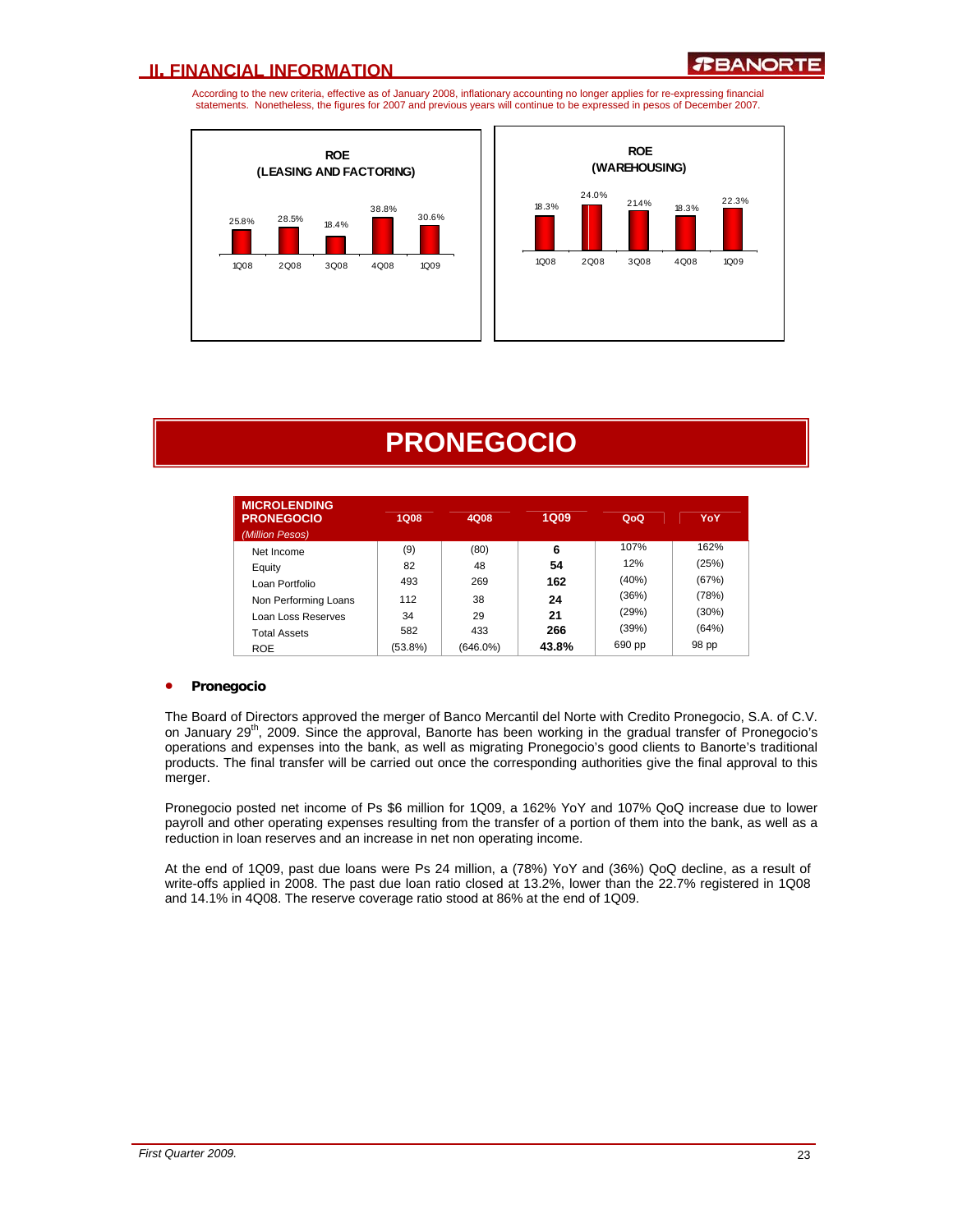According to the new criteria, effective as of January 2008, inflationary accounting no longer applies for re-expressing financial<br>statements. Nonetheless, the figures for 2007 and previous years will continue to be expres

# **RATINGS**

| <b>International Ratings</b> |                             |                |                                    |                   |  |  |  |
|------------------------------|-----------------------------|----------------|------------------------------------|-------------------|--|--|--|
| <b>Rating Agency</b>         | Rated<br><b>Institution</b> | Rating         | Category                           | Date              |  |  |  |
|                              |                             | Negative       | Outlook                            |                   |  |  |  |
|                              |                             | $C -$          | <b>Modest Financial Strength</b>   |                   |  |  |  |
| Moody's                      | Banorte                     | Baa1           | Foreign long - term bank deposits  |                   |  |  |  |
|                              |                             | $P-2$          | Foreign short- term bank deposits  | March, 2009       |  |  |  |
|                              |                             | $A-2$          | Local long - term bank deposits    |                   |  |  |  |
|                              |                             | $P-1$          | Local short - term bank deposits   |                   |  |  |  |
|                              | Negative<br>Outlook         |                |                                    |                   |  |  |  |
| Moody's                      | Casa de Bolsa<br>Banorte    | A2             | <b>Issue Rating Long Term</b>      |                   |  |  |  |
|                              |                             | $P-1$          | <b>Issue Rating ShortTerm</b>      |                   |  |  |  |
|                              |                             | Stable         | Outlook                            |                   |  |  |  |
|                              |                             | BBB-           | Long term foreign issuer credit    |                   |  |  |  |
| Standard & Poors             | Banorte                     | BBB-           | Long term local currency deposits  |                   |  |  |  |
|                              |                             | $A-3$          | Short term foreign issuer credit   | December.         |  |  |  |
|                              |                             | $A-3$          | Short tem local issuer credit      | 2008              |  |  |  |
|                              |                             | Stable         | Outlook                            |                   |  |  |  |
|                              |                             | <b>BBB</b>     | Long Term Foreign currency         |                   |  |  |  |
|                              | Banorte                     | <b>BBB</b>     | Long Term Local currency           |                   |  |  |  |
|                              |                             | F <sub>2</sub> | <b>Short Term Local Currency</b>   |                   |  |  |  |
| Fitch                        | Grupo                       | F <sub>2</sub> | <b>Short Term Foreign Currency</b> | February,<br>2009 |  |  |  |
|                              | Financiero<br>Banorte       | C              | Individual - Foreign Currency      |                   |  |  |  |
|                              |                             | $\overline{2}$ | <b>Support Rating</b>              |                   |  |  |  |
|                              |                             | 5              | <b>Support Rating</b>              |                   |  |  |  |

| <b>Domestic Ratings</b>   |                                        |                                                              |                                                                                                                                      |                   |  |  |  |
|---------------------------|----------------------------------------|--------------------------------------------------------------|--------------------------------------------------------------------------------------------------------------------------------------|-------------------|--|--|--|
| <b>Rating Agency</b>      | Rated<br><b>Institution</b>            | Rating                                                       | Category                                                                                                                             | Date              |  |  |  |
| Fitch                     | Banorte                                | $F1 + (mex)$<br>$AA + (mex)$<br>$F1 + (mex)$<br>$AA + (mex)$ | Short term counterparty risk<br>Long term counterparty risk<br>Short term CD's and Term Deposits<br>Long term CD's and Term Deposits | February, 2009    |  |  |  |
|                           | Arrendadora y<br><b>Factor Banorte</b> | AA (mex)<br>$F1 + (mex)$                                     | <b>Medium and Long Term</b><br><b>Short Term</b>                                                                                     | May, 2007         |  |  |  |
| Moody's Domestic<br>Scale | Banorte                                | Aaa.mx<br>$MX-1$                                             | <b>Long Term Deposits</b><br><b>ShortTerm Deposits</b>                                                                               | March, 2009       |  |  |  |
|                           | Arrendadora<br>Banorte                 | Aaa.mx<br>$MX-1$                                             | Issue Rating in Domestic Scale Long Term<br><b>Issue Rating in Domestic Scale ShortTerm</b>                                          | March, 2009       |  |  |  |
|                           | Factor<br>Banorte                      | Aaa.mx<br>$MX-1$                                             | Issue Rating in Domestic Scale Long Term<br><b>Issue Rating in Domestic Scale ShortTerm</b>                                          | March, 2009       |  |  |  |
| <b>Other Ratings</b>      |                                        |                                                              |                                                                                                                                      |                   |  |  |  |
| Fitch                     | Banorte                                | AAFC1(mex)                                                   | <b>Financial Asset Administrator</b>                                                                                                 | February, 2008    |  |  |  |
| Fitch                     | Seguros Banorte<br>Generali            | AA (mex)                                                     | <b>Insurance Financial Strength</b>                                                                                                  | November.<br>2008 |  |  |  |
| Fitch                     | Casa de Bolsa<br>Banorte               | Stable<br>$F1 + (mex)$<br>$AA + (mex)$                       | Outlook<br>Short term counterparty risk<br>Long term counterparty risk                                                               | March, 2009       |  |  |  |
| Moodys                    | Casa de Bolsa<br>Banorte               | Stable<br>Aaa.mx<br>$MX-1$                                   | Outlook<br><b>Issue Rating Long Term</b><br><b>Issue Rating ShortTerm</b>                                                            | Marzo, 2009       |  |  |  |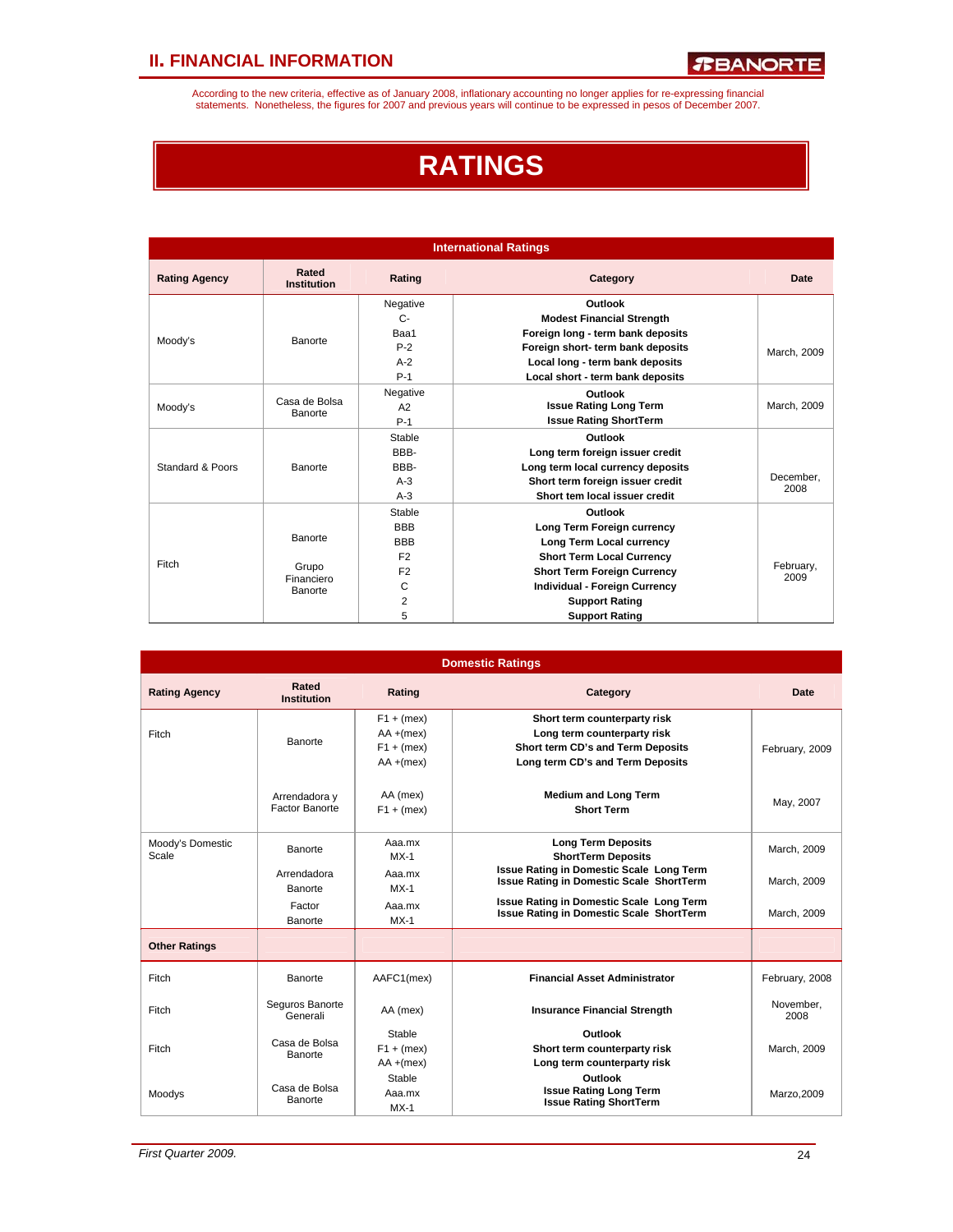### *R***BANORTE**

According to the new criteria, effective as of January 2008, inflationary accounting no longer applies for re-expressing financial<br>statements. Nonetheless, the figures for 2007 and previous years will continue to be expres

| <b>INFRASTRUCTURE</b> | 1Q08   | 4Q08   | <b>1Q09</b> |
|-----------------------|--------|--------|-------------|
| <b>Employees</b>      | 17,428 | 19,997 | 19,442      |
| Banking (1)           | 14,459 | 15,223 | 15,032      |
| Other                 | 2,969  | 4,774  | 4,410       |
| Branches $(2)(3)$     | 1,062  | 1,118  | 1,075       |
| <b>INB</b>            | 18     | 20     | 20          |
| Pronegocio            | 97     | 97     | 56          |
| ATM's                 | 3,812  | 4,136  | 4,108       |

### **INFRASTRUCTURE**

(1) Includes INB since 4Q06 and Uniteller since 1Q07. (2) Includes banking modules and remote teller windows. Excludes 1 branch located in Cayman Island.

- During the quarter, 50 branches were merged of which 14 were located in Mexico City and 36 in the rest of the country. Also, 7 new branches were opened, 4 of which were in Mexico City, and 5 others were relocated. As part of the branch mergers carried out in 1Q09, 28 ATMs are in the process of being re-installed in the merged branches. Additionally, 561 POS terminals were installed during 1Q09.
- In 2009, 15 new branches will be opened and 5 relocations or refurbishments are programmed. These movements are part of the 2008 expansion program, but were put on hold due to diverse setbacks.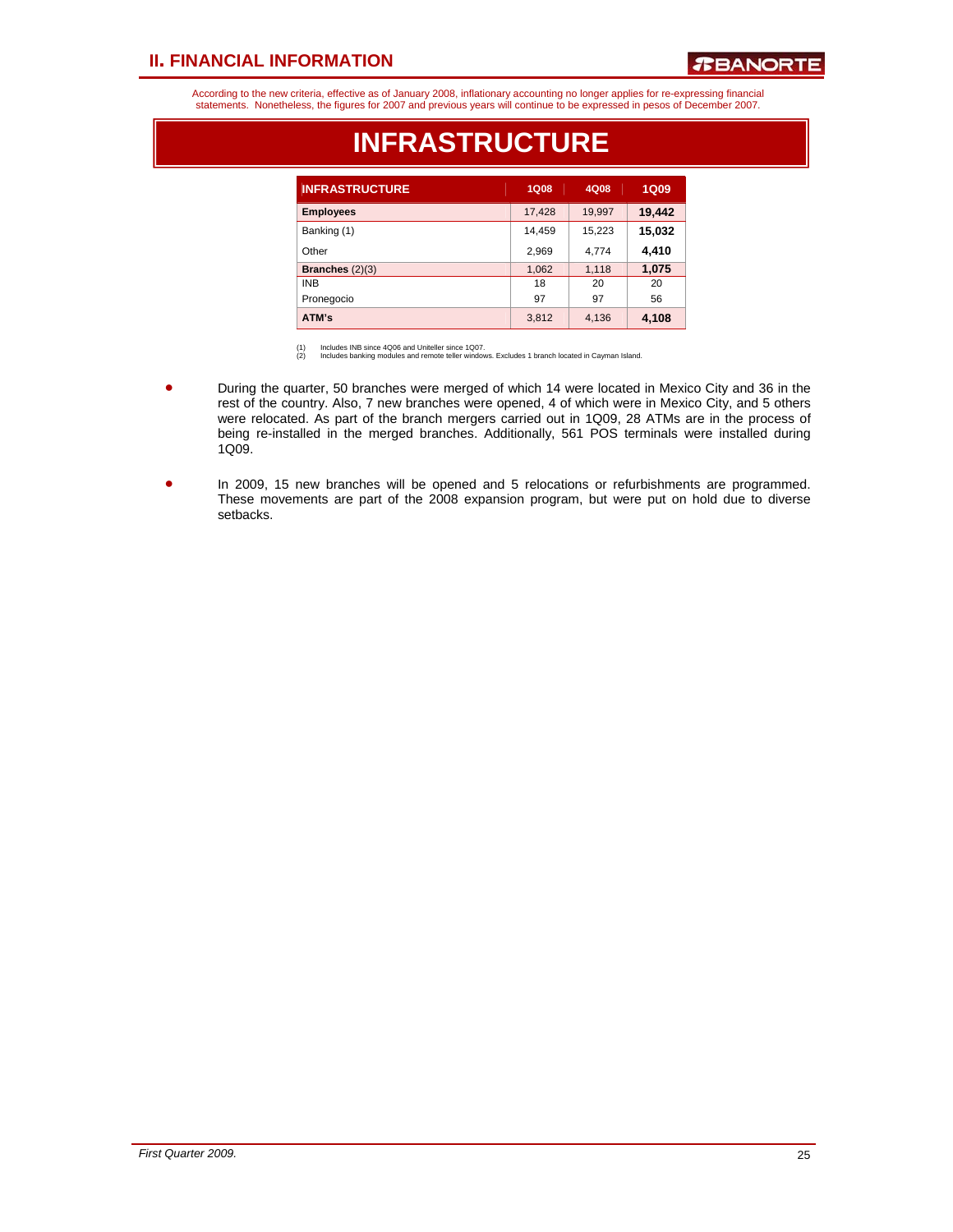According to the new criteria, effective as of January 2008, inflationary accounting no longer applies for re-expressing financial statements. Nonetheless, the figures for 2007 and previous years will continue to be expressed in pesos of December 2007.

# **ANNEXES**

1. GROUP'S GENERAL INFORMATION

2. SUMMARY OF RESULTS AND FINANCIAL **STATEMENTS** 

3. ACCOUNTING CHANGES AND REGULATIONS

4. LOAN PORTFOLIO SALES TO SOLIDA ADMINISTRADORA DE PORTAFOLIOS

5. NOTES TO THE GROUP'S FINANCIAL STATEMENTS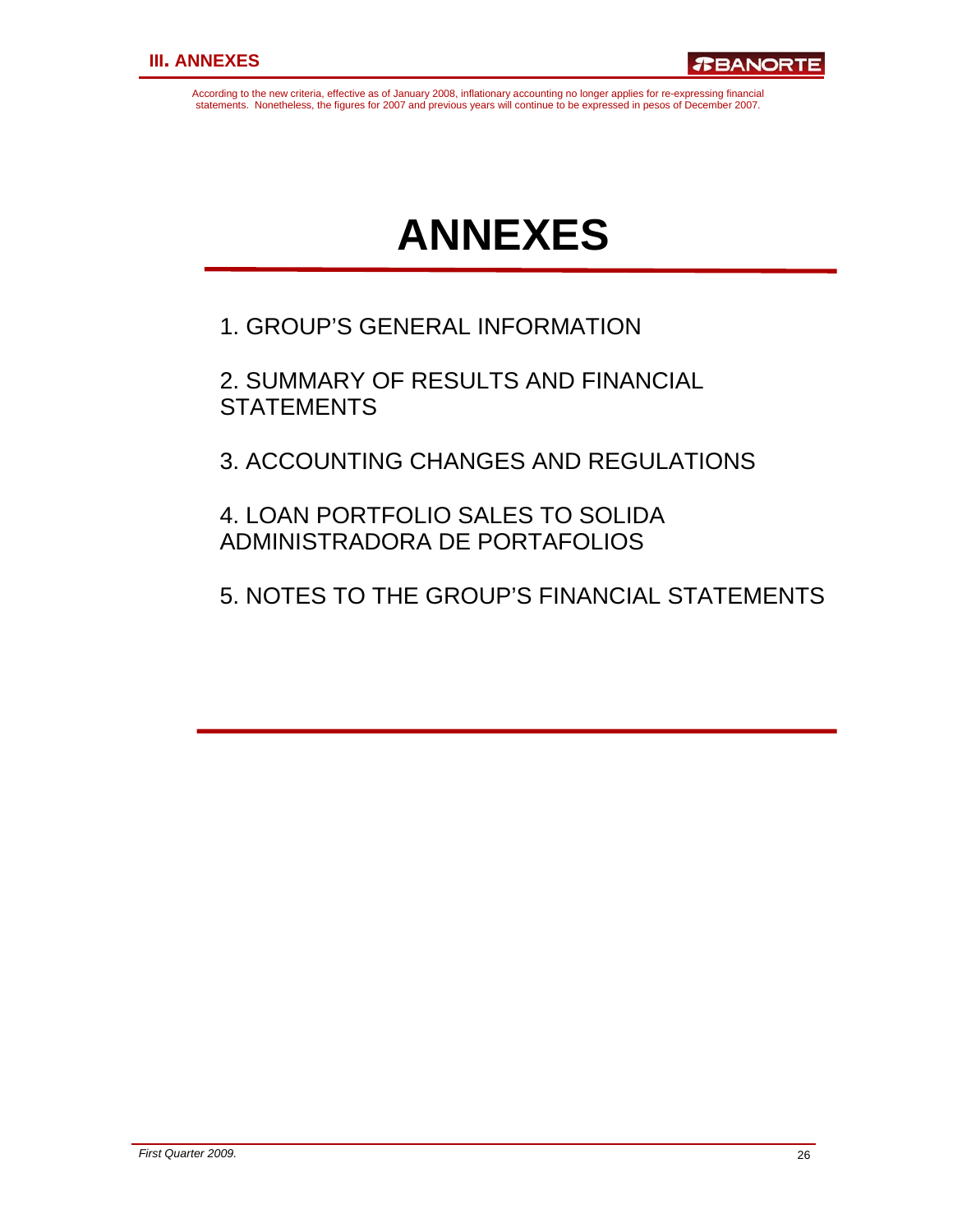# **III. 1 GROUP'S GENERAL INFORMATION**

According to the new criteria, effective as of January 2008, inflationary accounting no longer applies for re-expressing financial<br>statements. Nonetheless, the figures for 2007 and previous years will continue to be expres

# **GFNORTE'S GENERAL INFORMATION**

| <b>GFNorte Ownership of Subsidiaries</b> | <b>1Q09</b> |
|------------------------------------------|-------------|
| Banco Mercantil del Norte (1)            | 97.06%      |
| <b>Brokerage House</b>                   | $99.99\%$   |
| Retirement Funds - Afore (2)             | 51.00%      |
| Insurance                                | 51.00%      |
| Annuities                                | 51.00%      |
| Leasing                                  | 99.99%      |
| Factor                                   | $99.99\%$   |
| Warehouse                                | $99.99\%$   |
| Mcrocredit Unit - Pronegocio (2)         | $99.99\%$   |
| Banorte USA (2)                          | 100.00%     |

1) As a resukt of merging Bancen on August 2006. 2) Subsidiary of Banco Mercantil del Norte. Banorte USA owns 100% of Uniteller and 70% of INB.

| <b>Holding Company Capital Structure</b>                           |                                        |  |  |  |  |  |  |
|--------------------------------------------------------------------|----------------------------------------|--|--|--|--|--|--|
| <b>Number of Shares</b>                                            | <b>SERIE O</b><br>As of March 31, 2009 |  |  |  |  |  |  |
| Number of Shares Outstanding<br>Shares held in the bank's Treasury | 2,018,347,548<br>(3,666,800)           |  |  |  |  |  |  |

| <b>Group Officers</b>         |                                               |  |  |  |  |
|-------------------------------|-----------------------------------------------|--|--|--|--|
| <b>NAME</b>                   | <b>CURRENT POSITION</b>                       |  |  |  |  |
| Alejandro Valenzuela del Río  | Chief Executive Officer                       |  |  |  |  |
| <b>BUSINESS UNITS</b>         |                                               |  |  |  |  |
| Luis Fernando Orozco          | Managing Director - Asset Recovery            |  |  |  |  |
| Carlos Garza                  | Managing Director - Banorte USA               |  |  |  |  |
| Jesús Garza Martínez          | Managing Director - Commercial Banking        |  |  |  |  |
| Antonio Ortiz Cobos           | Managing Director - Corporations and SMEs     |  |  |  |  |
| Miquel Javier Huller Grignola | Managing Director - Consumer Products         |  |  |  |  |
| Manuel Sescosse Varela        | Managing Director - Government Banking        |  |  |  |  |
| Fernando Solís Soberón        | Managing Director - Long Term Savings         |  |  |  |  |
| Ricardo Acevedo Garay         | Managing Director - Brokerage House           |  |  |  |  |
|                               |                                               |  |  |  |  |
| <b>STAFF</b>                  |                                               |  |  |  |  |
| Alejandro Garay Espinosa      | Managing Director - Administration            |  |  |  |  |
| Román Martínez Méndez         | Managing Director - Audit                     |  |  |  |  |
| Javier Márquez Diez-Canedo    | Managing Director - Risk                      |  |  |  |  |
| Vacant                        | <b>Chief Corporate Officer</b>                |  |  |  |  |
| Aurora Cervantes Martínez     | Managing Director - Legal                     |  |  |  |  |
| Carla Juan Chelala            | Managing Director - Marketing                 |  |  |  |  |
| Sergio García Robles Gil      | <b>Chief Financial Officer</b>                |  |  |  |  |
| Prudencio Frigolet Gómez      | Managing Director - Operations and Technology |  |  |  |  |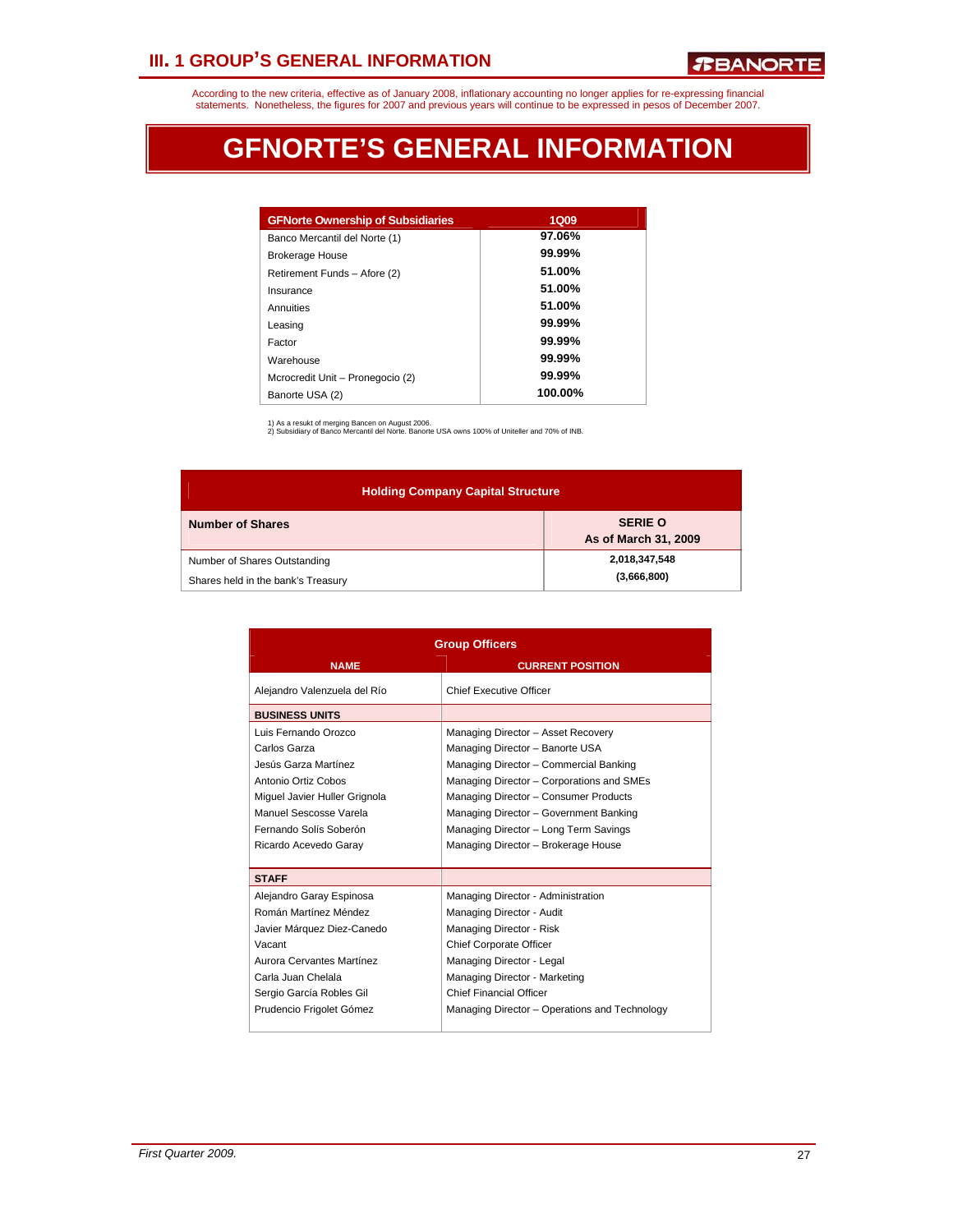# **III. 2 SUMMARY OF RESULTS**

According to the new criteria, effective as of January 2008, inflationary accounting no longer applies for re-expressing financial statements. Nonetheless, the figures for 2007 and previous years will continue to be expressed in pesos of December 2007.

# **SUMMARY OF RESULTS**

**Monterrey, N.L., April 29, 2009. Grupo Financiero Banorte** announced its operating results for the first quarter of 2009, reporting net income of Ps 1.6 billion, which is 27% higher than the one registered during 4Q08, and 16% lower than 1Q08. Annualized ROE was 17% and ROA was 1.1%.

During 1Q08, the Group reported an extraordinary income of Ps 275 million from the cash payment received from the sale of VISA's shares during its initial public offering. Excluding this non-recurring item, net income fell by 3%, as a result of greater loan loss provisions given the prevailing adeverse economic environment.

The bank contributed with \$1.34 billion pesos in profits, 84% of the Group's total, a (22%) YoY decline and a (7%) YoY drop on a recurring basis.

#### **Net Interest and Other Income**

During 1Q09, Net Interest Income increased 20% YoY, driven mainly by the 18% growth in performing loans, as well as the 22% rise in Core deposits.

Non Interest Revenues amounted to Ps 1.8 billion in 1Q09, a (5%) YoY decline due to lower revenues from recovery of real estate portfolios and service fees. Trading income registered a 22% YoY increase in 1Q09, which is explained by favorable dynamics in FX revenues.

#### **Deposits**

At the end of March 2009, Total Deposits excluding third-party deposits, were Ps 255.2 billion, a 29% YoY increase, due to the 16% rise in Demand Deposits and 31% increase in Time Deposits. Non interest bearing demand deposits grew by 25% YoY given greater balances managed in corporate accounts. Money market deposits rose 71% in the last 12 months, explained by greater account balances for institutional clients (Corporates, States and Municipalities) and adequate management of client relations.

#### **Efficiency Ratio**

The Efficiency Ratio improved YoY from 54% in 1Q08 to 52% in 1Q09, driven by a positive operating leverage. It is worth noting that Banorte initiated several cost containment measures in 4Q08 given the adeverse economic situation, including the merger of 50 branches, which will result in greater efficiencies for the rest of the year.

#### **Loan Portfolio**

At of the close of 1Q09, the loan portfolio posted an 18% YoY increase to Ps 235.4 billion. This growth is mainly attributed to the bank's efforts to take advantage of market opportunities, as well as to increase penetration in certain segments, like government and commercial.

During the last twelve months, commercial loans increased by 18% to Ps 89.2 billion. The corporate loan portfolio grew 12% to reach the Ps 43.5 billion, while government loans rose 63% to Ps 28.5 billion.

Consumer loans grew 11% during with a mixed performance by segments. Credit card loans declined by 8% YoY to Ps 13.8 billion. Payroll and personal loans grew 3% YoY to Ps 6.4 billion (85% of the balance corresponds to payroll loans). Car loans were Ps 7.5 billion, a 1% YoY increase; mortgage loans continue with an upward trend, frowing by 22% YoY to Ps 46.2 billion.

The past-due loan ratio stood at 2.3% at the end of 1Q09, one of the lowest in the financial system. Grupo Financiero Banorte ended the quarter with a balance of Ps 5.5 billion in non performing loans. The reserve coverage was 109%.

#### **Other Subsidiaries**

The Long-term Savings Sector (Afore, Insurance and Annuities), reported a profit of Ps 119 million in 1Q09, a 50% YoY increase. During 1Q09, Other Finance Companies (Leasing, Factoring and Warehousing) reported net income of Ps 101 million, a 43% YoY increase. The Broker Dealer profit's were Ps \$40 million during 1Q09.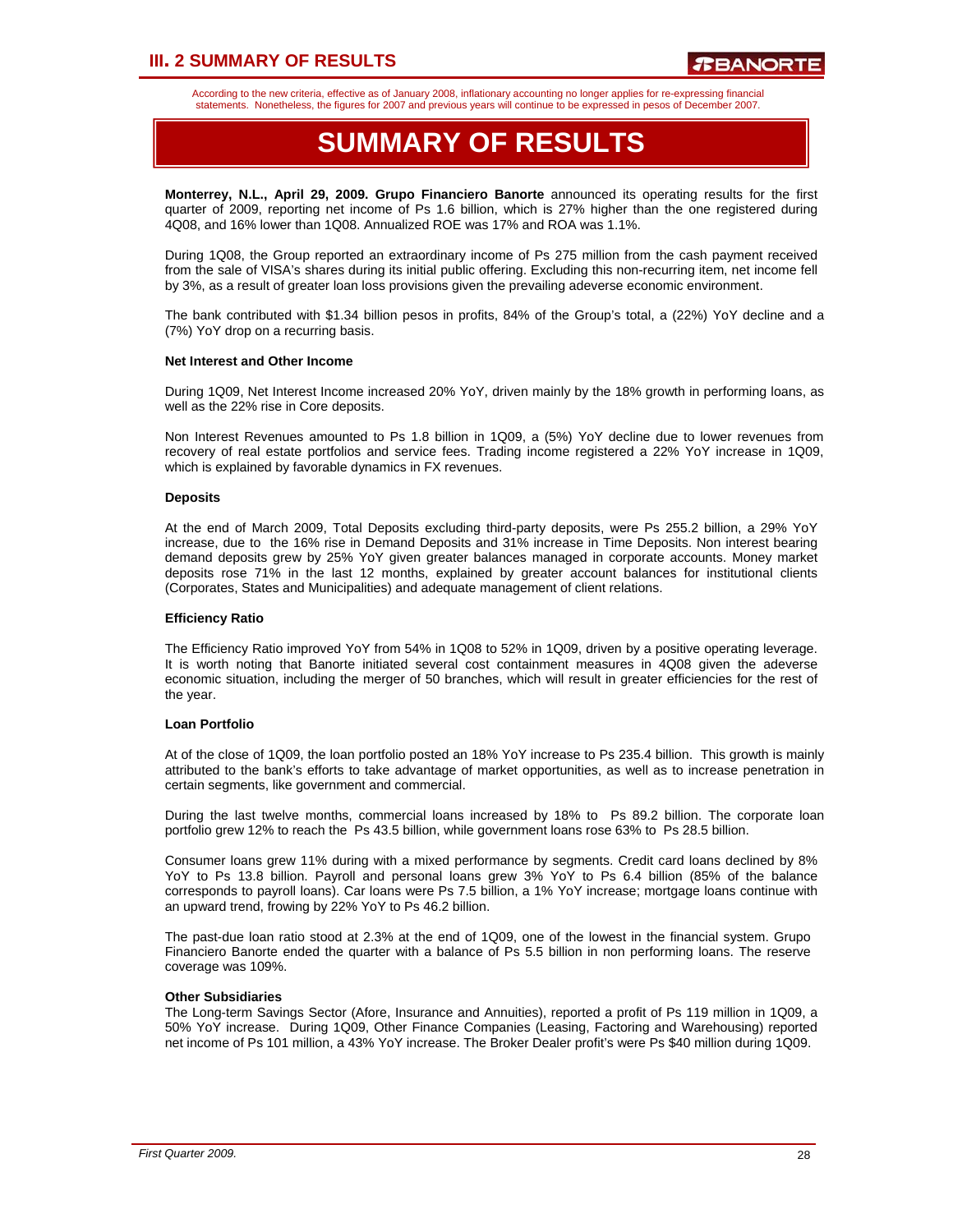According to the new criteria, effective as of January 2008, inflationary accounting no longer applies for re-expressing financial<br>statements. Nonetheless, the figures for 2007 and previous years will continue to be expres

**HOLDING**

| <b>Holding - INCOME</b><br><b>STATEMENT</b> (Million Pesos) | <b>1Q08</b>    | <b>2Q08</b> | 3Q08           | 4Q08           | Accum.<br>2008           | <b>1Q09</b>    | <b>2Q09</b> | 3Q09 | 4Q09 | Accum.<br>2009 |
|-------------------------------------------------------------|----------------|-------------|----------------|----------------|--------------------------|----------------|-------------|------|------|----------------|
| Income Subsidiaries & Other<br>Interest Income              | 1,930<br>3     | 1,806<br>3  | 2,007<br>3     | 1,266<br>3     | 7.009<br>13              | 1,613          |             |      |      | 1,613          |
| <b>Interest Expense</b>                                     |                |             |                |                |                          |                |             |      |      |                |
| Fees & Tariffs                                              |                |             |                |                |                          |                |             |      |      |                |
| Trading Income                                              |                |             |                |                |                          |                |             |      |      |                |
| <b>Monetary Position REPOMO</b>                             |                |             |                |                |                          |                |             |      |      |                |
| <b>Total Operating Income</b><br>Admin & Promotion Expense  | 1,933<br>2     | 1,809       | 2,010          | 1,269<br>2     | 7,022<br>6               | 1,614          |             |      |      | 1,614          |
| <b>Operating Income</b>                                     | 1,932          | 1,808       | 2,009          | 1,268          | 7,016                    | 1,612          |             |      |      | 1,612          |
| Non Operating Income                                        |                |             |                |                |                          | 2              |             |      |      | 2              |
| Non Operating Expense                                       |                |             | ۰              |                | -                        |                |             |      |      |                |
| Non Operating Income, net                                   |                | ۰           | ۰              | $\blacksquare$ | ۰                        | 2              |             |      |      | 2              |
| Pre-tax Income                                              | 1,932          | 1,808       | 2,009          | 1,268          | 7,016                    | 1,614          |             |      |      | 1,614          |
| Income Tax & Profit Sharing                                 | 3              |             | 3              |                |                          |                |             |      |      |                |
| Tax on Assets                                               |                |             |                |                |                          |                |             |      |      |                |
| Deferred Income Tax & PS                                    |                |             | (1)            | (5)            | (5)                      | 2              |             |      |      |                |
|                                                             | 3              |             | $\overline{2}$ | (5)            | $\mathbf{2}$             | 3              |             |      |      |                |
| Cont<br>Ops<br>Profit<br>from                               | 1,928          | 1,806       | 2.007          | 1,272          | 7,014                    | 1,611          |             |      |      | 1,611          |
| <b>Extraordinary Items</b> net                              | $\blacksquare$ | ۰           | ۰              | ÷.             | $\overline{\phantom{0}}$ | $\blacksquare$ |             |      |      |                |
| <b>Total Net Income</b>                                     | 1,928          | 1,806       | 2,007          | 1,272          | 7,014                    | 1,611          |             |      |      | 1,611          |

| <b>Holding - BALANCE SHEET</b><br>(Million Pesos) | <b>1Q08</b>    | <b>2Q08</b> | 3Q08     | 4Q08    | <b>1Q09</b>    | <b>2Q09</b> | 3Q09 | 4Q09 |
|---------------------------------------------------|----------------|-------------|----------|---------|----------------|-------------|------|------|
| <b>ASSETS</b>                                     |                |             |          |         |                |             |      |      |
| Cash & Due from Banks                             | 131            | 204         | 157      | 24      | 63             |             |      |      |
| <b>Investment in Securities</b>                   |                |             |          |         |                |             |      |      |
| Sundry Debtors & Other Accts Receivable, net      | 11             | 11          | 164      | 12      | $\overline{2}$ |             |      |      |
| Real Estate, Furniture & Equipment, net           |                |             |          |         |                |             |      |      |
| <b>Investments in Subsidiaries</b>                | 34,345         | 36,964      | 37,574   | 38,184  | 39,186         |             |      |      |
| Deferred Taxes                                    |                |             |          | 5       | 3              |             |      |      |
| Goodwill                                          | 36             | 35          | 33       | 32      | 34             |             |      |      |
| Other Assets, Deferred Charges & Intangibles      |                |             |          |         |                |             |      |      |
| <b>TOTAL ASSETS</b>                               | 34,524         | 37,214      | 37,929   | 38,257  | 39,288         |             |      |      |
| <b>LIABILITIES</b>                                |                |             |          |         |                |             |      |      |
| Due to Banks & Correspondents                     | $\blacksquare$ |             |          |         |                |             |      |      |
| Income Tax & Profit Sharing                       |                |             |          |         |                |             |      |      |
| <b>Other Accounts Payable</b>                     | 5              | 3           | 1        | 1       |                |             |      |      |
| Deferred Taxes                                    |                | 1           |          |         |                |             |      |      |
| <b>TOTAL LIABILITIES</b>                          | 5              | 3           | 1        | 1       | 1              |             |      |      |
| <b>STOCKHOLDER'S EQUITY</b>                       |                |             |          |         |                |             |      |      |
| Paid-in Capital                                   | 12,018         | 12,020      | 12.014   | 12,004  | 12.007         |             |      |      |
| Premium of Share Subscription & Issuance          | 1,863          | 1,863       | 1,863    | 1,860   | 1,859          |             |      |      |
| Subordinated Convertible Debt                     |                |             |          |         |                |             |      |      |
| <b>Subscribed Capital</b>                         | 13.881         | 13,882      | 13,877   | 13,865  | 13,866         |             |      |      |
| <b>Capital Reserves</b>                           | 2,446          | 2,807       | 2,767    | 2,720   | 2,748          |             |      |      |
| <b>Retained Earnings</b>                          | 21,376         | 21,035      | 21,035   | 16,935  | 23,965         |             |      |      |
| Surplus (Deficit) from Valuation of Securities    |                |             |          | (550)   | (1, 315)       |             |      |      |
| Results from Conversions of Foreign Ops           |                |             |          | 1,094   | 1,244          |             |      |      |
| Surpluss (Deficit) in Capital Restatement         |                |             |          |         |                |             |      |      |
| Results of Non Monetary Fixed Assets              |                |             |          |         |                |             |      |      |
| Results of Non Monetary Investment Assets         | (5, 113)       | (4,250)     | (5, 493) | (2,821) | (2,833)        |             |      |      |
| Adjustmens in the Employees' Liabilities          |                |             |          |         |                |             |      |      |
| Net Income                                        | 1,928          | 3,735       | 5,742    | 7,014   | 1,611          |             |      |      |
| <b>Earned Capital</b>                             | 20,638         | 23,328      | 24,051   | 24,391  | 25,421         |             |      |      |
| <b>Total Stockholder's Equity</b>                 | 34.519         | 37,210      | 37,928   | 38,256  | 39.287         |             |      |      |
| <b>TOTAL LIABILITIES &amp; EQUITY</b>             | 34,524         | 37,214      | 37,929   | 38,257  | 39,288         |             |      |      |

| <b>Holding - MEMORANDUM ACCOUNTS</b><br>(Million Pesos) | 1Q08  | 2008  | 3Q08  | 4Q08  | 1009  | 2Q09 | 3Q09 | 4Q09 |
|---------------------------------------------------------|-------|-------|-------|-------|-------|------|------|------|
| Securities held under Custody                           | 3.716 | 3.716 | 3.716 | 3.716 | 3.716 |      |      |      |
| <b>Other Registration Accounts</b>                      |       |       |       |       |       |      |      |      |
|                                                         | 3.717 | 3.717 | 3.717 | 3.717 | 3.717 |      |      |      |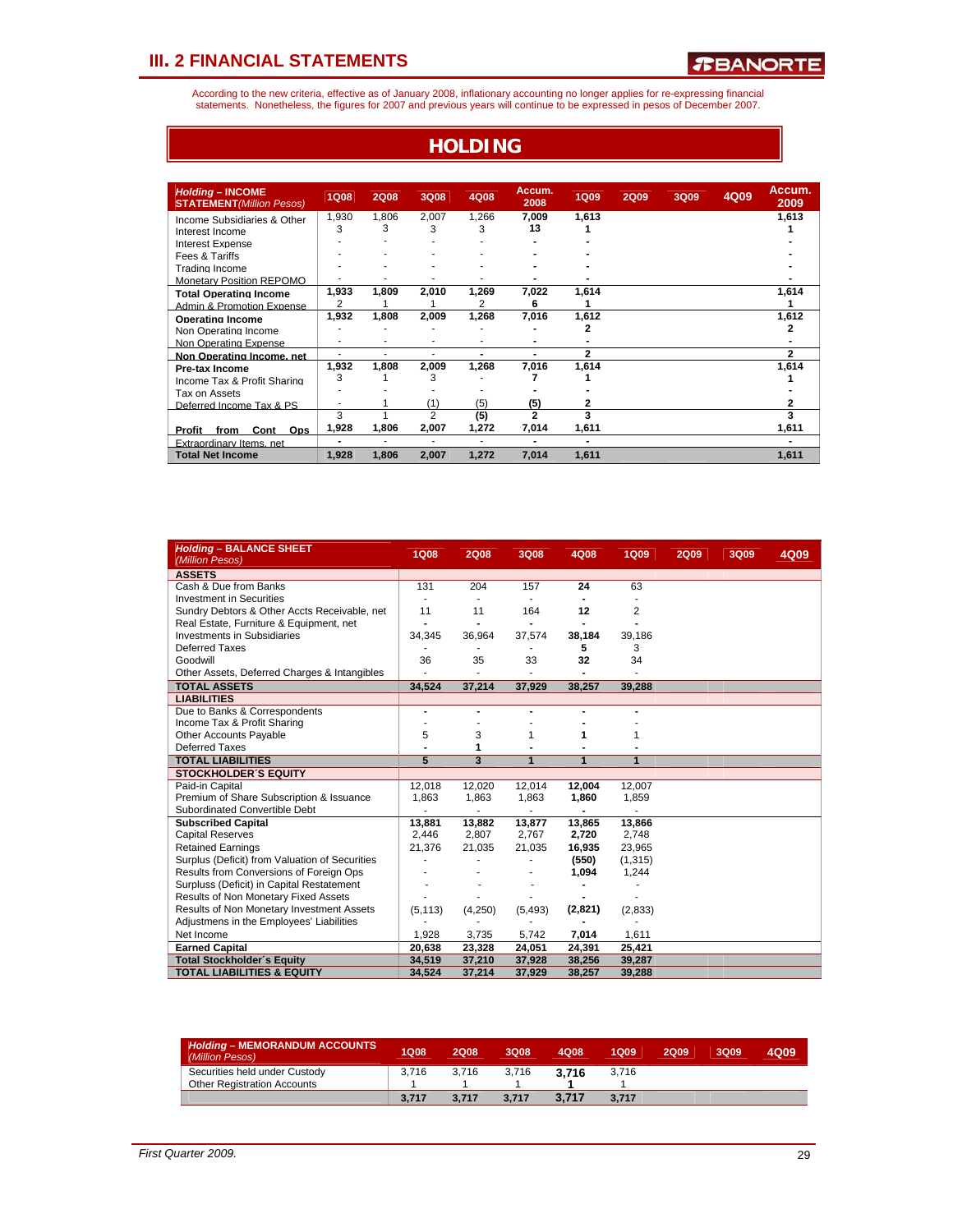According to the new criteria, effective as of January 2008, inflationary accounting no longer applies for re-expressing financial<br>statements. Nonetheless, the figures for 2007 and previous years will continue to be expres

### **GRUPO FINANCIERO BANORTE**

| <i><b>GFNorte – INCOME STATEMENT</b></i>                            |                          |                                   |                          |                          | Accum.         |                       |             |             |      | Accum. |
|---------------------------------------------------------------------|--------------------------|-----------------------------------|--------------------------|--------------------------|----------------|-----------------------|-------------|-------------|------|--------|
| (Million Pesos)                                                     | <b>1Q08</b>              | <b>2Q08</b>                       | 3Q08                     | 4Q08                     | 2008           | <b>1Q09</b>           | <b>2Q09</b> | <b>3Q09</b> | 4Q09 | 2009   |
| Interest Income                                                     | 11.307                   | 11.676                            | 12.820                   | 14,061                   | 49,864         | 13,141                |             |             |      | 13,141 |
| <b>Interest Expense</b>                                             | 6,247                    | 6,568                             | 7,209                    | 7,766                    | 27,789         | 7,095                 |             |             |      | 7,095  |
| Loan Fees Charged                                                   | 101                      | 117                               | 137                      | 156                      | 510            | 153                   |             |             |      | 153    |
| Fees Paid                                                           |                          | ÷,                                | ä,                       | ÷.                       |                | ÷,                    |             |             |      |        |
| Net Interest Income (NII)                                           | 5,161                    | 5,225                             | 5,748                    | 6,451                    | 22,585         | 6,199                 |             |             |      | 6,199  |
| Monetary Adjustment (Repomo) to margins                             |                          | ÷,                                | ä,                       | ä,                       |                | ÷,                    |             |             |      |        |
| <b>NII after Repomo</b>                                             | 5,161                    | 5,225                             | 5,748                    | 6,451                    | 22,585         | 6,199                 |             |             |      | 6,199  |
| Preventive Provisions for Loan Losses                               | 1,005                    | 1,255                             | 1,653                    | 2,983                    | 6,896          | 2,162                 |             |             |      | 2,162  |
| Loan Loss Sharing Provisions Fobaproa                               | $\sim$                   | $\blacksquare$                    | ٠                        | $\sim$                   | $\blacksquare$ | $\blacksquare$        |             |             |      |        |
| <b>NII Adjusted for Credit Risk</b>                                 | 4,156                    | 3,971                             | 4,095                    | 3,467                    | 15,689         | 4,036                 |             |             |      | 4,036  |
| <b>Fund Transfers</b>                                               | 52                       | 55                                | 53                       | 63                       | 222            | 60                    |             |             |      | 60     |
| <b>Account Management</b>                                           | 235                      | 250                               | 260                      | 253                      | 998            | 230                   |             |             |      | 230    |
| Fiduciary                                                           | 69                       | 76                                | 79                       | 72                       | 295            | 51                    |             |             |      | 51     |
| Income from Real Estate Portfolios                                  | 190                      | 117                               | 223                      | 204                      | 734            | 137                   |             |             |      | 137    |
| <b>Electronic Banking Services</b>                                  | 234                      | 249                               | 256                      | 269                      | 1,009          | 250                   |             |             |      | 250    |
| <b>Credit Card Fees</b>                                             | 581<br>$\mathbf{r}$      | 621<br>$\overline{\phantom{a}}$   | 675<br>÷,                | 655                      | 2,533          | 590<br>$\blacksquare$ |             |             |      | 590    |
| Fees Charged to IPAB                                                | 664                      | 735                               | 640                      | $\mathbf{1}$<br>621      | 1<br>2,660     | 596                   |             |             |      | 596    |
| Other Fees                                                          | 2,026                    | 2,103                             | 2,185                    | 2,138                    | 8,452          | 1,914                 |             |             |      | 1,914  |
| <b>Fees Charged on Services</b><br><b>Fund Transfers</b>            | 5                        | 5                                 | 4                        | 5                        | 19             | 6                     |             |             |      | 6      |
| <b>Other Fees</b>                                                   | 277                      | 287                               | 293                      | 332                      | 1,189          | 305                   |             |             |      | 305    |
| <b>Expenses from Real Estate Portfolios</b>                         | $\overline{\phantom{a}}$ | $\sim$                            | $\blacksquare$           | ٠                        |                | $\blacksquare$        |             |             |      |        |
| <b>Fees Paid on Services</b>                                        | 282                      | 292                               | 298                      | 337                      | 1,208          | 312                   |             |             |      | 312    |
| Foreign Exchange                                                    | 128                      | 135                               | 165                      | 351                      | 779            | 356                   |             |             |      | 356    |
| Securities - Realized Gains                                         | 153                      | 19                                | 235                      | (131)                    | 276            | 19                    |             |             |      | 19     |
| Securities - Unrealized Gains                                       | (83)                     | 6                                 | (277)                    | 339                      | (15)           | (133)                 |             |             |      | (133)  |
| <b>Market Related Income</b>                                        | 198                      | 159                               | 123                      | 559                      | 1,040          | 241                   |             |             |      | 241    |
| <b>Non-Interest Income</b>                                          | 1,942                    | 1,971                             | 2,011                    | 2,360                    | 8.284          | 1,845                 |             |             |      | 1,845  |
| <b>Total Operating Income</b>                                       | 6,098                    | 5,941                             | 6.106                    | 5,828                    | 23,973         | 5,881                 |             |             |      | 5,881  |
| Personnel                                                           | 1,504                    | 1,522                             | 1,572                    | 1,558                    | 6,156          | 1,692                 |             |             |      | 1,692  |
| <b>Professional Fees Paid</b>                                       | 227                      | 236                               | 293                      | 437                      | 1,192          | 334                   |             |             |      | 334    |
| Administrative and Promotional Expenses                             | 1,255                    | 1,304                             | 1,093                    | 1,288                    | 4,941          | 1,187                 |             |             |      | 1,187  |
| Rents, Depreciation and Amortization                                | 417                      | 426                               | 407                      | 436                      | 1,687          | 452                   |             |             |      | 452    |
| Other Taxes (other than Income tax)                                 | 183                      | 187                               | 133                      | 391                      | 894            | 209                   |             |             |      | 209    |
| Contributions to IPAB                                               | 213                      | 228                               | 238                      | 259                      | 938            | 267                   |             |             |      | 267    |
| <b>Non-Interest Expense</b>                                         | 3,799                    | 3,903                             | 3,736                    | 4,369                    | 15,808         | 4,142                 |             |             |      | 4,142  |
| <b>Net Operating Income</b>                                         | 2,299                    | 2,038                             | 2,370                    | 1,458                    | 8,166          | 1,739                 |             |             |      | 1,739  |
| <b>Other Revenues</b>                                               | 583                      | 374                               | 256                      | 770                      | 1,984          | 502                   |             |             |      | 502    |
| Changes in Foreign Exchange Valuation                               | $\blacksquare$           | $\overline{\phantom{a}}$          | ٠                        | ٠                        |                | $\blacksquare$        |             |             |      |        |
| Recoveries                                                          | 267                      | 367                               | 445                      | 727                      | 1,806          | 403                   |             |             |      | 403    |
| Repomo - Other revenues                                             |                          |                                   |                          |                          |                |                       |             |             |      |        |
| <b>Non-Operating Income</b>                                         | 850                      | 741                               | 701                      | 1,497                    | 3,789          | 904                   |             |             |      | 904    |
| <b>Other Expenses</b>                                               | (112)<br>÷,              | (165)<br>$\overline{\phantom{a}}$ | (83)<br>$\blacksquare$   | (1,084)                  | (1, 444)       | (253)                 |             |             |      | (253)  |
| Foreign Exchange                                                    |                          | ÷,                                | $\overline{a}$           |                          |                |                       |             |             |      |        |
| Repomo - Other (creditor balance)                                   | (112)                    | (165)                             |                          |                          | (1, 444)       |                       |             |             |      | (253)  |
| <b>Non-Operating Expense</b><br>Non Operating Income (Expense), net | 738                      | 576                               | (83)<br>618              | (1,084)<br>413           | 2,346          | (253)<br>652          |             |             |      | 652    |
| Pre-Tax Income                                                      | 3,038                    | 2,614                             | 2.988                    | 1,871                    | 10,511         | 2,391                 |             |             |      | 2,391  |
| Income Tax                                                          | 799                      | 687                               | 724                      | 552                      | 2,761          | 258                   |             |             |      | 258    |
| <b>Profit Sharing</b>                                               | 232                      | 233                               | 258                      | 160                      | 884            | 199                   |             |             |      | 199    |
| Tax on Assets                                                       | $\blacksquare$           | $\blacksquare$                    | $\overline{\phantom{a}}$ | $\overline{\phantom{a}}$ |                | $\blacksquare$        |             |             |      |        |
| Deferred Income Tax and Profit Sharing                              | 44                       | (169)                             | $\overline{\phantom{a}}$ | (120)                    | (245)          | 317                   |             |             |      | 317    |
| <b>Taxes</b>                                                        | 1,075                    | 751                               | 982                      | 592                      | 3,400          | 774                   |             |             |      | 774    |
| <b>Net Income before Subsidiaries</b>                               | 1,963                    | 1,863                             | 2,006                    | 1,279                    | 7,111          | 1,617                 |             |             |      | 1,617  |
| Subsidiaries' Net Income                                            | 77                       | 22                                | 100                      | 77                       | 276            | 89                    |             |             |      | 89     |
| <b>Net Income form Continuos Operations</b>                         | 2,040                    | 1,885                             | 2,106                    | 1,356                    | 7,386          | 1,706                 |             |             |      | 1,706  |
| Extraordinary Items, net                                            | $\overline{\phantom{a}}$ | $\blacksquare$                    | $\frac{1}{2}$            | $\blacksquare$           | $\blacksquare$ | $\frac{1}{2}$         |             |             |      |        |
| Minority Interest                                                   | 111                      | 79                                | 99                       | 84                       | 372            | 95                    |             |             |      | 95     |
| <b>TOTAL NET INCOME</b>                                             | 1,928                    | 1,806                             | 2,007                    | 1,272                    | 7,014          | 1,611                 |             |             |      | 1,611  |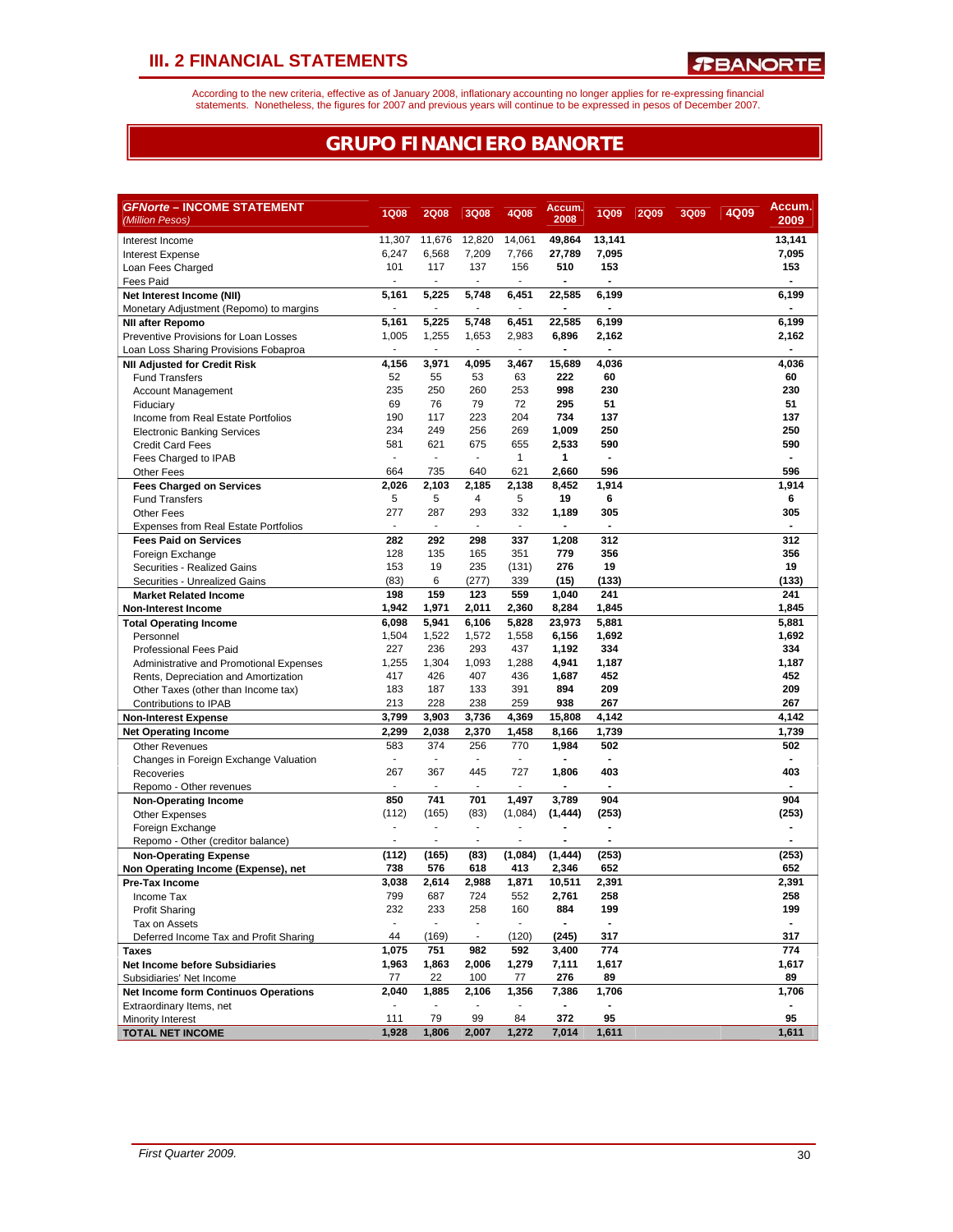| <u> GFNORTE – BALANCE SHEET</u><br>(Millions Pesos) | <b>1Q08</b>    | <b>2Q08</b>    | 3Q08    | 4Q08           | <b>1Q09</b>              | <b>2Q09</b> | 3Q09 | 4Q09 |
|-----------------------------------------------------|----------------|----------------|---------|----------------|--------------------------|-------------|------|------|
| <b>ASSETS</b>                                       |                |                |         |                |                          |             |      |      |
| <b>Cash and Due from Banks</b>                      | 39,804         | 41,694         | 45,858  | 54,402         | 56,317                   |             |      |      |
| Negotiable Instruments                              | 7,909          | 10,697         | 10,993  | 6,075          | 5,172                    |             |      |      |
| Securities Available for Sale                       | 15,329         | 14,803         | 14,955  | 11,480         | 11,870                   |             |      |      |
| Securities Held to Maturity                         | 749            | 742            | 728     | 221,617        | 217,922                  |             |      |      |
| <b>Investment in Securities</b>                     | 23,987         | 26,242         | 26,676  | 239,172        | 234,965                  |             |      |      |
| Non-assigned Securities for Settlement              | ÷              | ÷.             | ÷.      | $\blacksquare$ | $\overline{\phantom{a}}$ |             |      |      |
| Debtor Balance in Repo Trans, net                   | 92             | 90             | 159     | 148            | 1,620                    |             |      |      |
| Repo Transactions with Collateral                   | ÷.             | ÷,             | ä,      |                |                          |             |      |      |
| Secs to be received in Repo Trans, net              | $\overline{a}$ | ä,             | ÷,      | ٠              |                          |             |      |      |
| <b>Transactions with Derivatives</b>                | 2,368          | 4,525          | 2,587   | 8,168          | 8,936                    |             |      |      |
| <b>Operations w/ Derivatives &amp; Securities</b>   | 2,460          | 4,615          | 2,746   | 8,317          | 10,556                   |             |      |      |
| <b>Commercial Loans</b>                             | 101,040        | 107,097        | 114,752 | 126,798        | 122,563                  |             |      |      |
| Financial Intermediaries' Loans                     | 13,592         | 14,531         | 15,853  | 10,860         | 10,229                   |             |      |      |
| <b>Consumer Loans</b>                               | 28,642         | 30,380         | 31,413  | 29,369         | 27,775                   |             |      |      |
| Mortgage Loans                                      | 39,046         | 41,170         | 43,682  | 46,282         | 47,023                   |             |      |      |
| <b>Government Entities' Loans</b>                   | 17,556         | 24,367         | 25,412  | 26,989         | 28,592                   |             |      |      |
| <b>IPAB Loans</b>                                   |                | $\blacksquare$ |         | $\blacksquare$ |                          |             |      |      |
| <b>Performing Loans</b>                             | 199,875        | 217,544        | 231,111 | 240,298        | 236,181                  |             |      |      |
| Commercial PDL's                                    | 1,089          | 1,135          | 1,319   | 1,703          | 2,187                    |             |      |      |
| Financial Intermediaries PDL's                      |                | $\overline{a}$ | ÷,      | ä,             | 3                        |             |      |      |
| Consumer PDL's                                      | 1,208          | 1,471          | 1,956   | 2,499          | 2,541                    |             |      |      |
| Mortgage PDL's                                      | 893            | 619            | 704     | 746            | 825                      |             |      |      |
| Government Entities PDL's                           | ÷              | ÷.             | ÷.      | ٠              | $\blacksquare$           |             |      |      |
| <b>Past Due Loans</b>                               | 3,189          | 3,225          | 3,979   | 4,948          | 5,556                    |             |      |      |
| Gross Loan Portfolio                                | 203,065        | 220,769        | 235,091 | 245,246        | 241,737                  |             |      |      |
| Preventive Loan Loss Reserves                       | 4,048          | 4,217          | 4,904   | 6,690          | 6,051                    |             |      |      |
| <b>Net Loan Portfolio</b>                           | 199,017        | 216,552        | 230,187 | 238,556        | 235,686                  |             |      |      |
| <b>Acquired Collection Rights</b>                   | 3,538          | 3,375          | 3,232   | 3,049          | 2,923                    |             |      |      |
| <b>Total Credit Portfolio</b>                       | 202,554        | 219,927        | 233,419 | 241,605        | 238,609                  |             |      |      |
| Benef.receivab.securitization transactions          | 546            | 520            | 404     | 796            | 699                      |             |      |      |
| Sundry Debtors & Other Accs Rec, net                | 12,459         | 10,431         | 13,118  | 9,514          | 13,764                   |             |      |      |
| Inventories                                         | 61             | 77             | 571     | 165            | 479                      |             |      |      |
| Foreclosed Assets, net                              | 506            | 653            | 682     | 863            | 841                      |             |      |      |
| Real Estate, Furniture & Equipment, net             | 7,959          | 8,058          | 8,192   | 8,429          | 8,459                    |             |      |      |
| <b>Investments in Subsidiaries</b>                  | 2,685          | 2,632          | 2,491   | 2,559          | 2,668                    |             |      |      |
| Deferred Taxes, net                                 | 148            | 304            | 336     | 471            | 147                      |             |      |      |
| Goodwill                                            | 4,034          | 3,953          | 4,247   | 5,377          | 5,506                    |             |      |      |
| Intangibles                                         | 238            | 219            | 209     | 275            | 293                      |             |      |      |
| <b>Other Assets</b>                                 | 4,085          | 4,286          | 4,255   | 5,079          | 4,499                    |             |      |      |
|                                                     | 32,175         | 30,612         | 34,101  | 32,732         | 37,356                   |             |      |      |
| <b>TOTAL ASSETS</b>                                 | 301,526        | 323,611        | 343,204 | 577,025        | 577,802                  |             |      |      |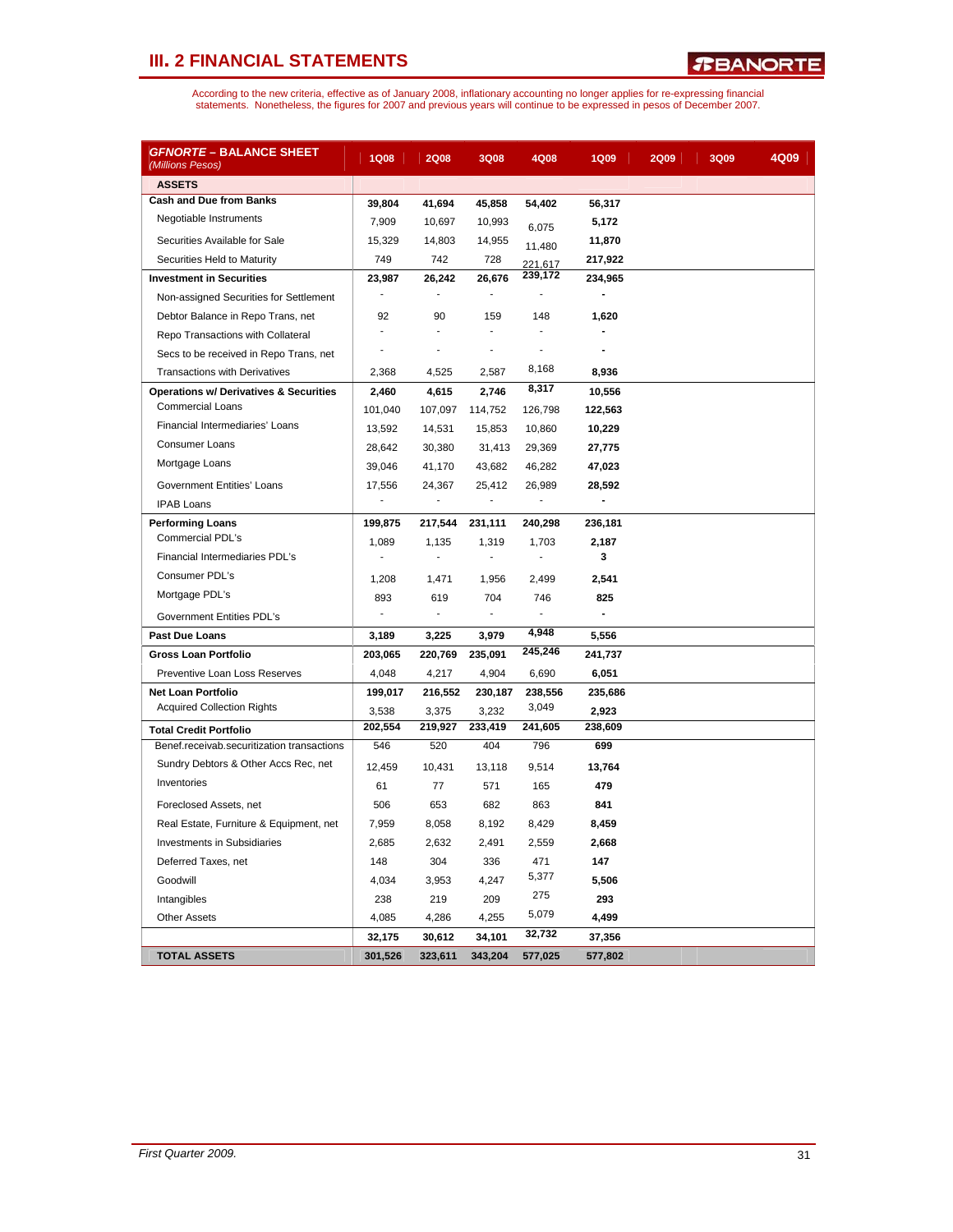| <b>GFNORTE - BALANCE SHEET</b><br>(Million Pesos) | <b>1Q08</b>              | <b>2Q08</b>    | 3Q08                     | 4Q08    | <b>1Q09</b>              | <b>2Q09</b> | 3Q09 | 4Q09 |
|---------------------------------------------------|--------------------------|----------------|--------------------------|---------|--------------------------|-------------|------|------|
| <b>LIABILITIES</b>                                |                          |                |                          |         |                          |             |      |      |
| <b>Demand Deposits</b>                            | 103,26                   | 106,693        | 107,694                  | 128,350 | 120,255                  |             |      |      |
| <b>Time Deposits</b>                              | 93,830                   | 114,557        | 133,799                  | 132,419 | 134,964                  |             |      |      |
| <b>Bank Bonds</b>                                 | $\overline{\phantom{a}}$ |                | $\overline{\phantom{a}}$ |         |                          |             |      |      |
| <b>Deposits</b>                                   | 197,092                  | 221,250        | 241,492                  | 260,769 | 255,219                  |             |      |      |
| Immediate Redemption Loans                        | 5,615                    | 3,136          | 824                      | 1,245   | 4,180                    |             |      |      |
| <b>Short Term Loans</b>                           | 18,538                   | 11,375         | 11,952                   | 24,803  | 25,322                   |             |      |      |
| Long Term Loans                                   | 10,178                   | 10,070         | 10,395                   | 10,636  | 10,723                   |             |      |      |
| Due to Banks & Correspondents                     | 34,332                   | 24,581         | 23,170                   | 36,684  | 40,225                   |             |      |      |
| Non-assigned Securities for Settlement            | 1,745                    | 1,570          | 1,486                    |         | 420                      |             |      |      |
| Creditor Balance in Repo Trans, net               | 291                      | 605            | 632                      | 192,727 | 191,479                  |             |      |      |
| Repo Transactions with Collateral                 |                          |                | $\blacksquare$           | 2       | 304                      |             |      |      |
| Secs to be received in Repo Trans, net            |                          |                | $\overline{a}$           | ÷,      |                          |             |      |      |
| <b>Transactions with Derivatives</b>              | 3,157                    | 4,443          | 2,946                    | 10,746  | 11,646                   |             |      |      |
| <b>Operations w/ Derivatives &amp; Securities</b> | 5,192                    | 6,619          | 5,064                    | 203,475 | 203,849                  |             |      |      |
| Income Tax & Profit Sharing Payable               | 1,197                    | 1,340          | 1,512                    | 1,272   | 496                      |             |      |      |
| Other Creditors & Accounts Payable                | 12,538                   | 13,306         | 13,654                   | 13,121  | 17,726                   |             |      |      |
| <b>Other Payable Accounts</b>                     | 13,734                   | 14,646         | 15,166                   | 14,393  | 18,222                   |             |      |      |
| Subordinated Non Convertible Debt                 | 14,561                   | 16,932         | 17,923                   | 20,613  | 18,053                   |             |      |      |
| <b>Deferred Taxes</b>                             |                          |                | ٠                        |         |                          |             |      |      |
| <b>Deferred Credits</b>                           | 977                      | 1,146          | 1,269                    | 1,346   | 1,336                    |             |      |      |
| <b>TOTAL LIABILITIES</b>                          | 265,888                  | 285,174        | 304,085                  | 537,280 | 536,903                  |             |      |      |
| <b>EQUITY</b>                                     |                          |                |                          |         |                          |             |      |      |
| Paid-in Capital                                   | 11,965                   | 11,968         | 11,951                   | 11,941  | 11,932                   |             |      |      |
| <b>Share Subscription Premiums</b>                | 1,275                    | 1,273          | 1,187                    | 1,468   | 1,530                    |             |      |      |
| Subordinated Convertible Debentures               | $\blacksquare$           | $\blacksquare$ | $\overline{\phantom{a}}$ |         | $\overline{\phantom{a}}$ |             |      |      |
| <b>Subscribed Capital</b>                         | 13,239                   | 13,241         | 13,138                   | 13,409  | 13,462                   |             |      |      |
| <b>Capital Reserves</b>                           | 2,446                    | 2,807          | 2,767                    | 2,720   | 2,748                    |             |      |      |
| <b>Retained Earnings</b>                          | 21,376                   | 21,035         | 21,035                   | 16,935  | 23,965                   |             |      |      |
| Surplus (Deficit) of Secs Available for Sale      | ä,                       | ä,             |                          | (550)   | (1, 315)                 |             |      |      |
| Results from Conversions of Foreign Ops           |                          |                |                          |         |                          |             |      |      |
| Results from Valuation of Hedging Secs            |                          |                |                          | 1,094   | 1,244                    |             |      |      |
| Surplus (Deficit) in Capital Restatement          |                          |                |                          |         |                          |             |      |      |
| Results of Non Monetary Fixed Assets              | $\sim$                   |                |                          |         |                          |             |      |      |
| Results of Non Monetary - Investment Assets       | (5, 113)                 | (4,250)        | (5, 493)                 | (2,821) | (2,833)                  |             |      |      |
| Adjustments in the Employee's Pensions            | $\blacksquare$           |                |                          |         |                          |             |      |      |
| <b>Accumulated Effect of Deferred Liabilities</b> |                          |                |                          |         |                          |             |      |      |
| Net Income                                        | 1,928                    | 3,735          | 5,742                    | 7,014   | 1,611                    |             |      |      |
| <b>Earned Capital</b>                             | 20,638                   | 23,328         | 24,051                   | 24,391  | 25,421                   |             |      |      |
| Minority Interest                                 | 1,761                    | 1,868          | 1,930                    | 1,945   | 2,016                    |             |      |      |
| <b>Total Equity</b>                               | 35,638                   | 38,437         | 39,119                   | 39,746  | 40,899                   |             |      |      |
| <b>TOTAL LIABILITIES &amp; EQUITY</b>             | 301,526                  | 323,611        | 343,204                  | 577,025 | 577,802                  |             |      |      |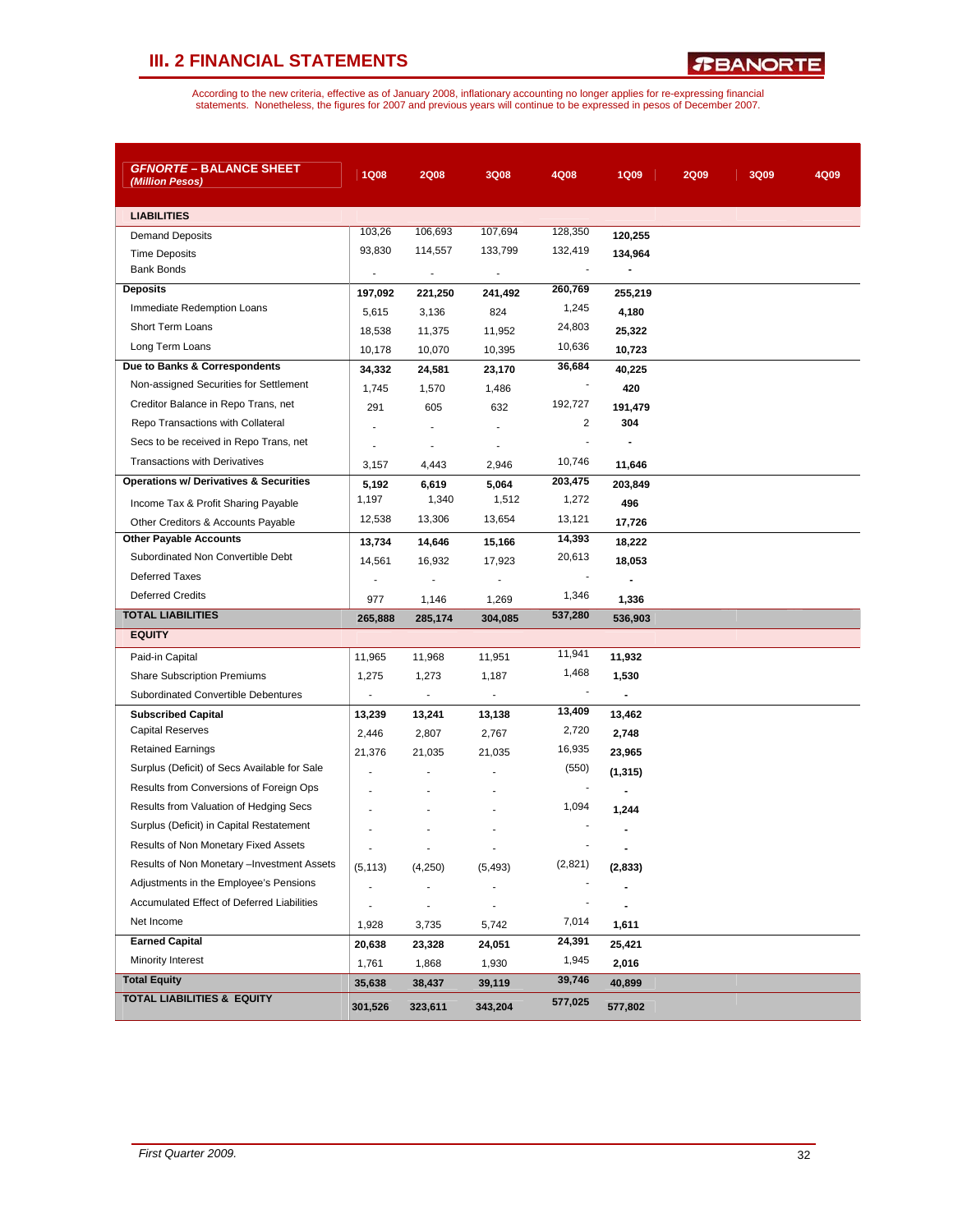*R***BANORTE** 

| GFNORTE – MEMORANDUM ACCOUNTS<br>(Million Pesos)                      | <b>1Q08</b>              | <b>2Q08</b>              | 3Q08                     | 4Q08                | <b>1Q09</b>    | <b>2Q09</b> | 3Q09 | 4Q09 |
|-----------------------------------------------------------------------|--------------------------|--------------------------|--------------------------|---------------------|----------------|-------------|------|------|
| On behalf of Third Parties                                            |                          |                          |                          |                     |                |             |      |      |
| <b>Customer's Banks</b>                                               | 12                       | 16                       | 12                       | 74                  | 30             |             |      |      |
| Dividends Receivable from Customers                                   | $\blacksquare$           | $\overline{\phantom{a}}$ | ٠                        | ٠                   | $\blacksquare$ |             |      |      |
| Interest Receivable from Customers                                    |                          |                          |                          | ÷,                  |                |             |      |      |
| Settlement of Customer Transactions                                   | 37                       | 44                       | (98)                     | 35                  | 246            |             |      |      |
| <b>Customer Premiums</b>                                              |                          | ä,                       |                          |                     |                |             |      |      |
| Settlement with Clients' Foreign Currency                             |                          |                          |                          |                     |                |             |      |      |
| Margin Accounts in Futures' Operations                                |                          |                          |                          |                     |                |             |      |      |
| <b>Other Current Accounts</b>                                         |                          | ä,                       |                          | ä,                  |                |             |      |      |
| <b>Customers' Current Account</b>                                     | 49                       | 60                       | (86)                     | 109                 | 276            |             |      |      |
| Client Securities Received in Custody                                 | 185,033                  | 185,766                  | 164,891                  | 118,537             | 97,315         |             |      |      |
| Securities and Documents Received in Guarantee                        | $\overline{a}$           | ÷                        |                          | $\overline{a}$      |                |             |      |      |
| <b>Client Securities Abroad</b>                                       | ٠                        | $\overline{a}$           | ٠                        | $\blacksquare$      |                |             |      |      |
| <b>Clients' Securities</b>                                            | 185,033                  | 185,766                  | 164,891                  | 118,537             | 97,315         |             |      |      |
| Clients' Repurchase Operations                                        | 23,511                   | 32,360                   | 32,881                   | 35,688              | 30,925         |             |      |      |
| Clients' Repo Transactions w/ Securities                              | $\overline{a}$           | ٠                        |                          | ٠                   |                |             |      |      |
| Purchase of Futures & Forward Contracts notional                      | $\blacksquare$           | ä,                       |                          |                     |                |             |      |      |
| Sale of Futures and Forward Contracts, notional                       | ÷.                       | ÷                        |                          |                     |                |             |      |      |
| <b>Clients' Option Parchase Operations</b>                            | 144                      | 481                      | 440                      | 274                 | 281            |             |      |      |
| <b>Clients' Option Sales Operations</b>                               | ÷.                       | $\blacksquare$           | ÷                        | $\sim$              |                |             |      |      |
| Purchase of Derivatives' Packages                                     |                          |                          |                          |                     |                |             |      |      |
| Sale of Derivatives' Packages                                         | ٠                        | ٠                        |                          | ٠                   |                |             |      |      |
| <b>Trusts Ander Administration</b>                                    | 2,360                    | 2,602                    | 1,897                    | 2,377               | 2,244          |             |      |      |
| <b>Transactions On Behalf of Clients</b>                              | 26,015                   | 35,443                   | 35,218                   | 38,340              | 33,450         |             |      |      |
| TOTAL ON BEHALF OF THIRD PARTIES                                      | 211.096                  | 221,269                  | 200,023                  | 156,986             | 131,042        |             |      |      |
| <b>Endorsement Guarantees Granted</b>                                 | $\overline{\phantom{a}}$ | ÷,                       | $\sim$                   | ÷,                  |                |             |      |      |
| Loan Obligations                                                      | 2,846                    | 2,530                    | 2,580                    | 2,793               | 3,129          |             |      |      |
| Properties in Trusts and Warrant                                      | 108,959                  | 108,574                  | 105,738                  | 90,469              | 90,632         |             |      |      |
| Properties in Custody or Administration                               | 101,841                  | 131,306                  | 149,820                  | 131,886             | 150,235        |             |      |      |
| <b>Collaterals Received</b>                                           | 20,952                   | 21,235                   | 21,574                   | 31,567              | 31,156         |             |      |      |
| Amounts committed to Operations with Fobaproa                         | $\blacksquare$           | ä,                       | $\blacksquare$           | $\frac{1}{2}$       |                |             |      |      |
| Drafts in Transit                                                     |                          | ٠                        |                          | ٠                   |                |             |      |      |
| Certificates of Deposits in Circulation                               | 1,377                    | 1,692                    | 1,971                    | 3,006               | 2,825          |             |      |      |
| Letters of Credit to the Corporation as Guarantee                     | $\overline{\phantom{a}}$ | ÷,                       | $\overline{\phantom{a}}$ | $\frac{1}{2}$       |                |             |      |      |
| Securities to the Corporation for Custody                             | 698                      | 856                      | 511                      | 886                 | 900            |             |      |      |
| Government Secs of the Corp under Custody                             | 56                       | 88                       | 641                      | 101                 | 100            |             |      |      |
| Securities of the Corp given as Guarantee                             |                          |                          |                          |                     |                |             |      |      |
| Securities of the Corp Abroad                                         |                          |                          |                          |                     |                |             |      |      |
| Settlement with FX of the Corp Abroad                                 |                          |                          |                          |                     |                |             |      |      |
| Debts with the Contingency Fund                                       | ٠                        | ÷                        | ÷.                       |                     |                |             |      |      |
| Contingent Assets & Liabilities                                       | 265                      | 262                      | 266                      | 266                 | 264            |             |      |      |
| Investment bank Trans on Behalf of Third Parties                      | 101,754                  | 109,570                  | 94,858                   | 84,615              | 91,943         |             |      |      |
| Uncollected Accrued Interest from Past Due Loans                      | 111                      | 104                      | 109                      | 137                 | 181            |             |      |      |
|                                                                       |                          |                          |                          |                     |                |             |      |      |
| <b>Investments of Retirement Savings Funds</b>                        |                          |                          |                          |                     |                |             |      |      |
| Integration of the Credit Portfolio                                   |                          |                          |                          |                     |                |             |      |      |
| Amounts Contracted in Derivatives                                     |                          |                          |                          |                     |                |             |      |      |
| <b>Other Registration Accounts</b><br><b>Proprietary Transactions</b> |                          |                          |                          |                     |                |             |      |      |
|                                                                       | 338,858                  | 376,217                  | 378,068                  | 345,726             | 371,364        |             |      |      |
| Repo Securities to be Received                                        | 226,589<br>(226, 81)     | 238,589<br>(239,160      | 241,457<br>(242,020)     | 39,939<br>(40, 176) | 31,324         |             |      |      |
| (Minus) Repurchase Creditors<br><b>Repurchase Transactions</b>        |                          |                          |                          |                     | (31, 414)      |             |      |      |
|                                                                       | (224)                    | (571)                    | (563)                    | (237)               | (90)           |             |      |      |
| <b>Repurchase Debtors</b><br>(Minus) Repo Securities to be Delivered  | 23,194                   | 36,249                   | 40,263                   | 35,054              | 27,757         |             |      |      |
|                                                                       | (23, 169)                | (36, 193)                | (40, 173)                | (34,908)            | (27, 663)      |             |      |      |
| <b>Repurchase Transactions</b>                                        | 25                       | 56                       | 90                       | 146                 | 93             |             |      |      |
| <b>TOTAL PROPRIETARY</b>                                              | 338,658                  | 375,702                  | 377,595                  | 345,635             | 371,367        |             |      |      |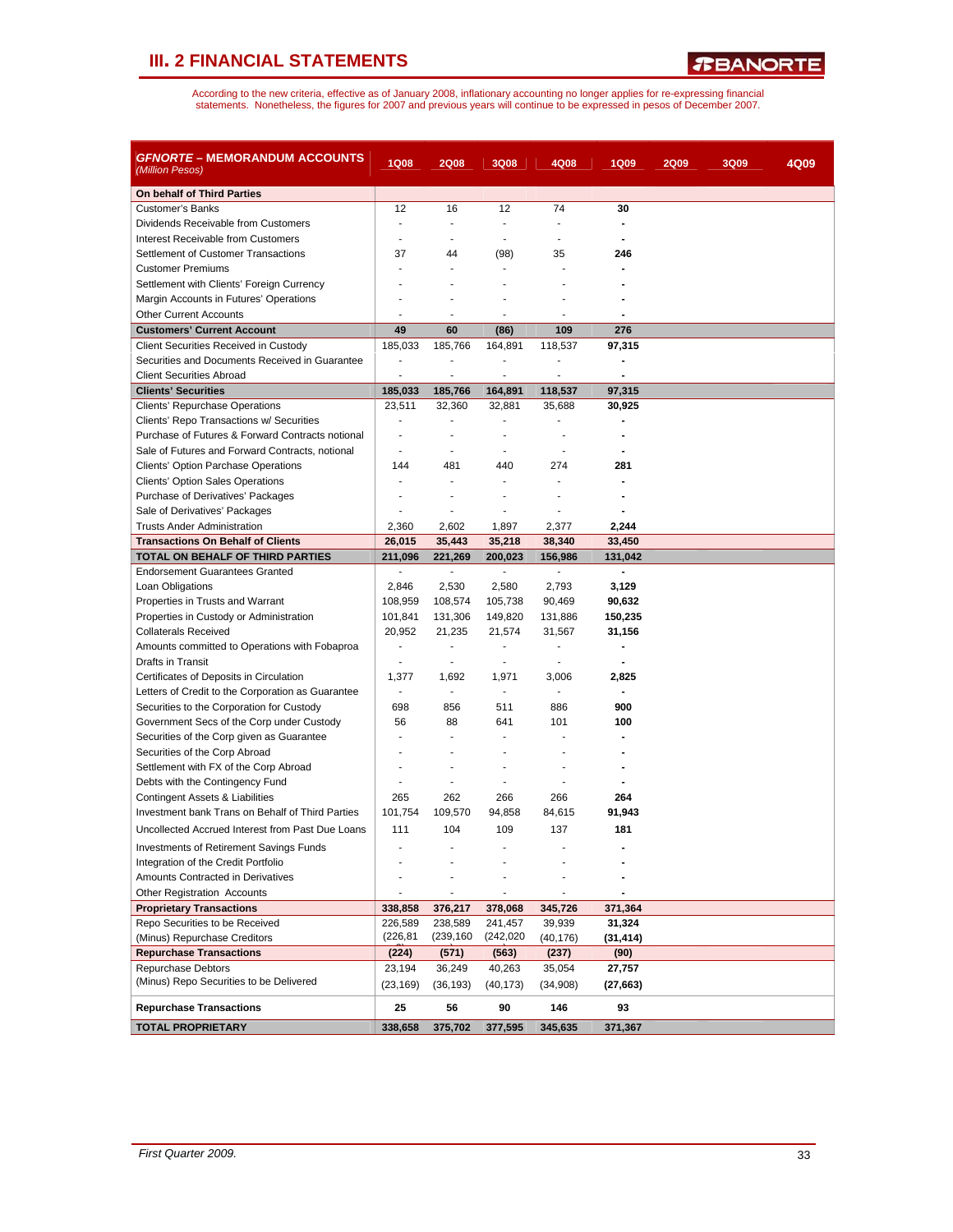| <b>GFNORTE - CONSOLIDATED STATEMENT OF CASH FLOW</b><br><b>JANUARY 1, 2009 - MARCH 31, 2009</b><br>(Million Pesos) |                |
|--------------------------------------------------------------------------------------------------------------------|----------------|
| <b>Cash Flow from Operating Activities</b>                                                                         |                |
| <b>Net Income</b>                                                                                                  | 1,611          |
| Items charged to results that do not generate or require use of resources                                          |                |
| Results of valuation at reasonable value                                                                           | 122            |
| Provisions for loan losses                                                                                         | 2,162          |
| Depreciation and amortization                                                                                      | 253            |
| Defferred taxes                                                                                                    | 317            |
| Provisions for obligations                                                                                         | (878)          |
| Minoritary interest                                                                                                | 95             |
| Undistribuated earnings of subsidiaries                                                                            | (89)           |
|                                                                                                                    | 3,593          |
|                                                                                                                    |                |
| Change in items related to operations:<br>Decrease (Increase) Deposits                                             | (5,550)        |
| Decrease (Increase) loan portfolio                                                                                 | 834            |
| Decrease (Increase) in portfolios of credit assets                                                                 |                |
| Decrease (Increase) treasury operations (investment in securities)                                                 | 4,882          |
| Decrease (Increase) financial instruments for sale                                                                 | (1,865)        |
| Loans from banks and other institutions                                                                            | 3,541          |
| Decrease (Increase) Deferred taxes                                                                                 | $\overline{7}$ |
| Net cash generated or used from operations                                                                         | 5,442          |
| <b>Financing Activities:</b>                                                                                       |                |
| Issue of subordinated debentures outstanding                                                                       | (2,560)        |
| Increase in other payable accounts                                                                                 |                |
| Stock repurchases                                                                                                  | 4,707          |
| Net cash generated or used from financing activities                                                               | 82<br>2,229    |
|                                                                                                                    |                |
| <b>Investment Activities:</b>                                                                                      |                |
| Decrease in fixed assets                                                                                           | (264)          |
| Decrease in permanent investments in shares                                                                        | (655)          |
| Decrease (Increase) in deferred charges or credits                                                                 | 89             |
| Decrease (Increase) foreclosed assets                                                                              | 22             |
| Increase in other accounts receivable                                                                              | (4,948)        |
| Net cash generated or used from investment activities                                                              | (5,756)        |
| Decrease (increase) in cash and equivalents                                                                        | 1,915          |
| Cash and due from banks at the beginning of the year                                                               | 54,402         |
| Cash and due from banks at the end of the vear                                                                     | 56.317         |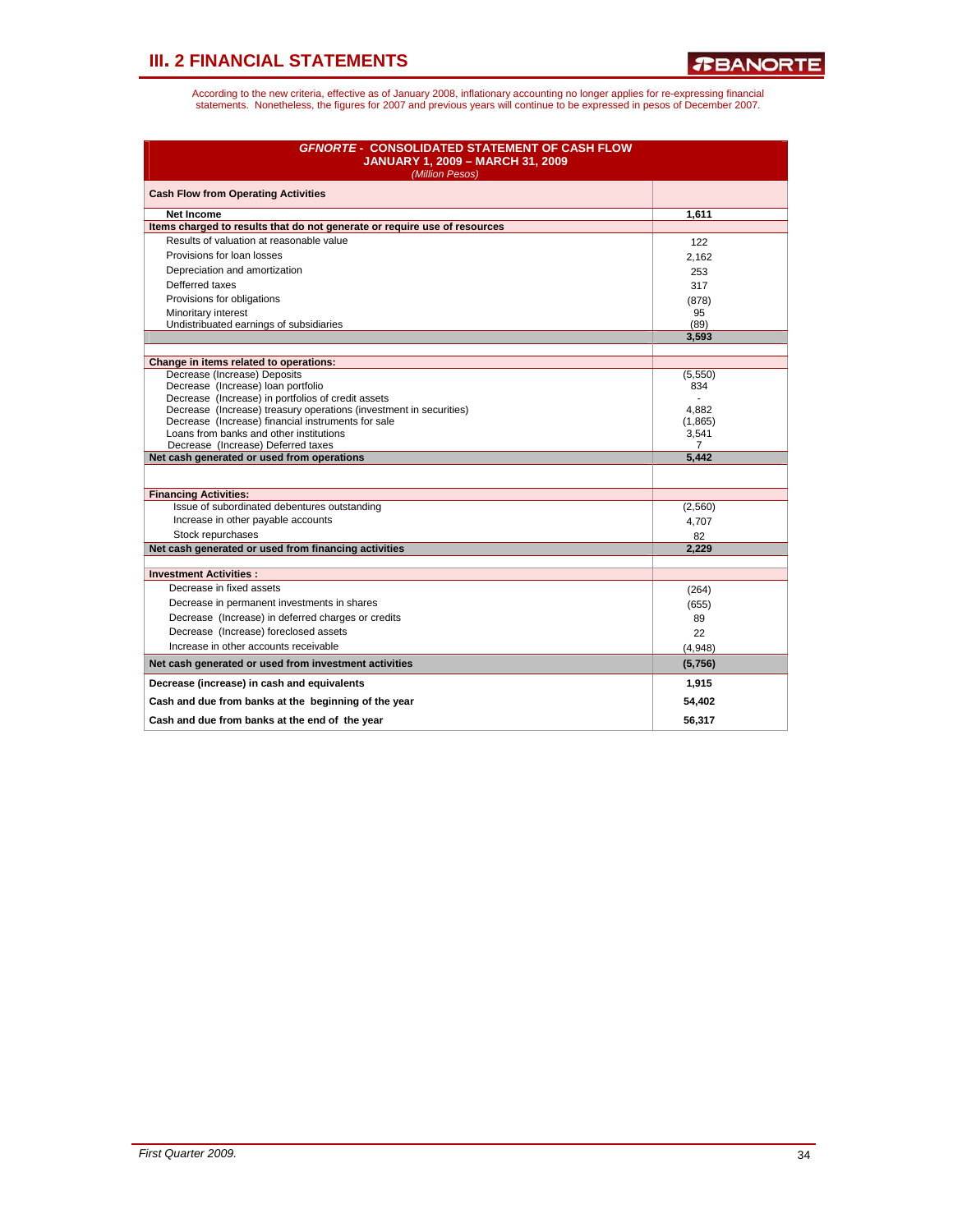| <b>GFNORTE - CONSOLIDATED STATEMENTS OF CHANGES IN STOCKHOLDER'S EQUITY</b> | <b>JANUARY 1, 2009 - MARCH 31, 2009.</b><br>(Million Pesos) |                                    |
|-----------------------------------------------------------------------------|-------------------------------------------------------------|------------------------------------|
|                                                                             | <b>CONTRIBUTED CAPITAL</b>                                  |                                    |
|                                                                             | <b>Fixed Paid-in Capital</b>                                | Premium from sale of<br>securities |
| Balance as of December 31,2008                                              | 11,941                                                      | 1.468                              |
| Changes stemming from stockholder's decisions                               |                                                             |                                    |
| Stock repurchases                                                           | (9)                                                         | 63                                 |
| Capitalization of profits                                                   |                                                             |                                    |
| <b>Provisions Created</b>                                                   |                                                             |                                    |
| Increase in Capital                                                         |                                                             |                                    |
| <b>Total</b>                                                                | (9)                                                         | 63                                 |
| <b>Changes stemming from profits</b>                                        |                                                             |                                    |
| Total profits:                                                              |                                                             |                                    |
| Net Income                                                                  |                                                             |                                    |
| Non Monetary Assets Results                                                 |                                                             | (1)                                |
| Recognition of minority interest                                            |                                                             |                                    |
| <b>Total</b>                                                                |                                                             | (1)                                |
| Balance as of March 31,2009                                                 | 11,932                                                      | 1,530                              |

|                                               |                                        |                                         |                                                                                                      |                                                                | <b>EARNED CAPITAL</b>                                                |                                                                            |                      |                                    |                                                             |
|-----------------------------------------------|----------------------------------------|-----------------------------------------|------------------------------------------------------------------------------------------------------|----------------------------------------------------------------|----------------------------------------------------------------------|----------------------------------------------------------------------------|----------------------|------------------------------------|-------------------------------------------------------------|
|                                               | <b>Capital</b><br>Reser-<br><b>ves</b> | Retaine<br>d<br>earning<br>$\mathbf{s}$ | Valuatio<br>$\mathbf n$<br><b>Effects</b><br>of<br><b>Securiti</b><br><b>es</b><br>Availabl<br>e for | <b>Results</b><br>from<br>Conversio<br>ns of<br>Foreian<br>Ops | <b>Surplus or</b><br>Deficit in<br>Capital<br><b>Restateme</b><br>nt | <b>Results</b><br>from Non<br>Monet.<br><b>Assets</b><br>(Investmen<br>ts) | <b>Net</b><br>Income | <b>Minority</b><br><b>Interest</b> | <b>Total</b><br><b>Stockholde</b><br>rs <sup>2</sup> Equity |
| Balance as of December 31,2008                | 2.720                                  | 16,935                                  | (550)                                                                                                | 1,094                                                          | $\blacksquare$                                                       | (2,821)                                                                    | 7,014                | 1,945                              | 39,746                                                      |
| Changes stemming from stockholder's decisions |                                        |                                         |                                                                                                      |                                                                |                                                                      |                                                                            |                      |                                    |                                                             |
| Stock repurchases                             | 28                                     | ÷                                       | ٠                                                                                                    |                                                                | ٠                                                                    | $\overline{a}$                                                             |                      |                                    | 82                                                          |
| Application of profits                        |                                        | 7,014                                   |                                                                                                      |                                                                |                                                                      | ٠                                                                          | (7,014)              |                                    |                                                             |
| Provisions created                            |                                        |                                         |                                                                                                      |                                                                |                                                                      |                                                                            |                      |                                    | ٠                                                           |
| Cash Dividends                                |                                        |                                         |                                                                                                      |                                                                |                                                                      |                                                                            |                      |                                    | ٠                                                           |
| Increase in Capital                           | 28                                     | 7.014                                   | $\blacksquare$                                                                                       | ٠                                                              | $\blacksquare$                                                       | $\blacksquare$                                                             | (7,014)              |                                    | 82                                                          |
| <b>Total</b>                                  | 2,720                                  | 16,935                                  | (550)                                                                                                | 1,094                                                          |                                                                      | (2,821)                                                                    | 7,014                | 1,945                              | 39,746                                                      |
|                                               |                                        |                                         |                                                                                                      |                                                                |                                                                      |                                                                            |                      |                                    |                                                             |
| <b>Changes stemming from profits</b>          |                                        |                                         |                                                                                                      |                                                                |                                                                      |                                                                            |                      |                                    |                                                             |
| Total profits:                                |                                        |                                         |                                                                                                      |                                                                |                                                                      |                                                                            |                      |                                    |                                                             |
| Net Income                                    |                                        | ٠                                       | ٠                                                                                                    |                                                                |                                                                      | $\overline{\phantom{m}}$                                                   | 1,611                |                                    | 1,611                                                       |
| Non Monetary Assets Results                   |                                        | 16                                      | (765)                                                                                                | 150                                                            |                                                                      | $\blacksquare$                                                             |                      |                                    | (600)                                                       |
| Effects from valuation of instruments         |                                        |                                         |                                                                                                      |                                                                |                                                                      | (12)                                                                       |                      |                                    | (12)                                                        |
| Change to Accounting Criteria (NIF B-10)      |                                        |                                         |                                                                                                      |                                                                |                                                                      |                                                                            |                      |                                    |                                                             |
| <b>Total</b>                                  | ٠                                      | 16                                      | (765)                                                                                                | 150                                                            | ٠                                                                    | (12)                                                                       | 1,611                |                                    | 999                                                         |
| Recognition of minority interest              | $\overline{\phantom{a}}$               | ٠                                       | ۰                                                                                                    | ٠                                                              | ٠                                                                    | $\blacksquare$                                                             | ٠                    | 71                                 | 71                                                          |
| Balance as of March 31,2009                   | 2,748                                  | 23,965                                  | (1, 315)                                                                                             | 1,244                                                          |                                                                      | (2,833)                                                                    | 1,611                | 2,016                              | 40,898                                                      |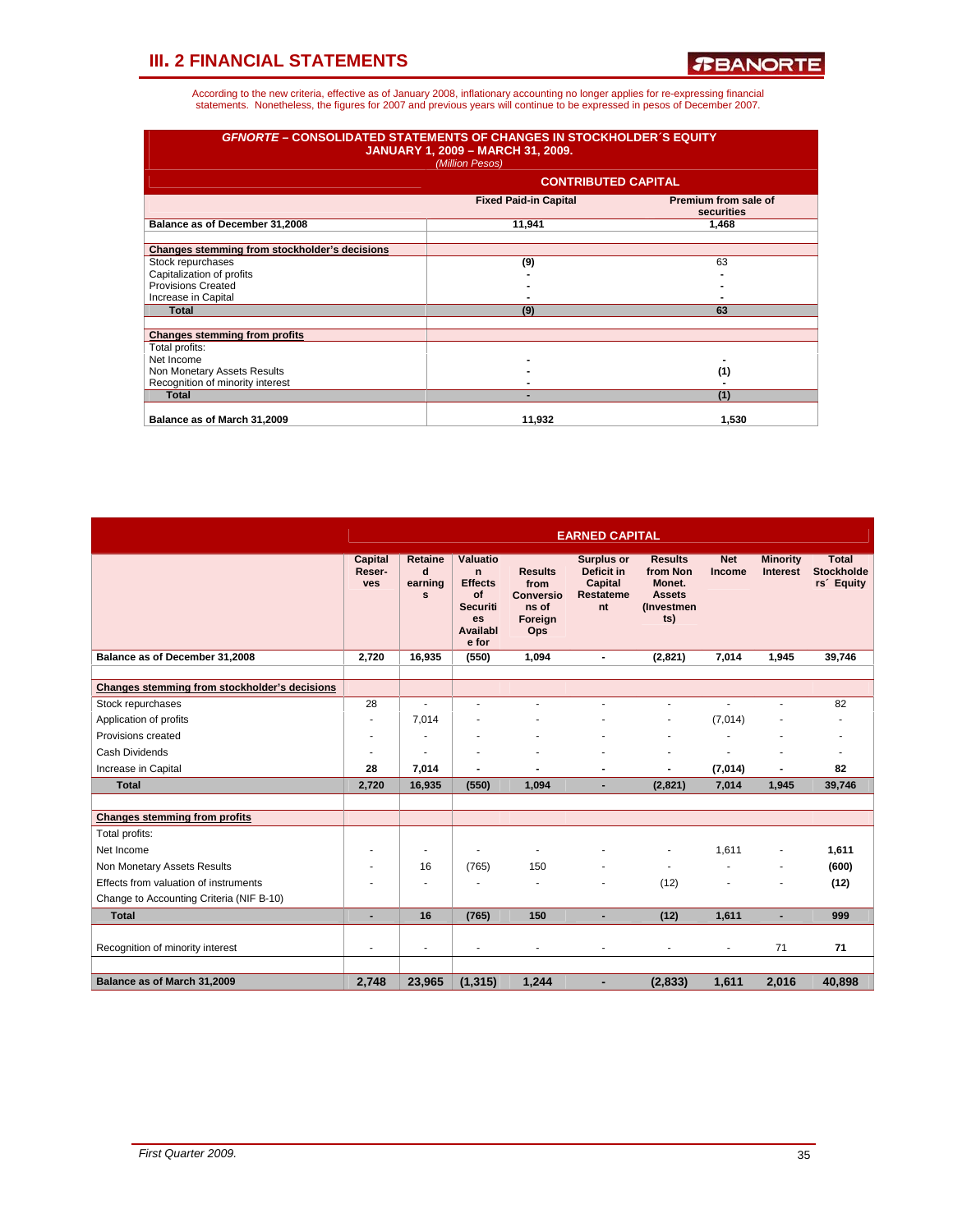According to the new criteria, effective as of January 2008, inflationary accounting no longer applies for re-expressing financial<br>statements. Nonetheless, the figures for 2007 and previous years will continue to be expres

### **BANKING SECTOR**

| <b>BANKING SECTOR* - INCOME</b><br><b>STATEMENT</b>   | <b>1Q08</b>              | <b>2Q08</b>              | 3Q08                        | 4Q08                     | Accum.         | <b>1Q09</b>           | <b>2Q09</b> | 3Q09 | 4Q09 | Accum.         |
|-------------------------------------------------------|--------------------------|--------------------------|-----------------------------|--------------------------|----------------|-----------------------|-------------|------|------|----------------|
| (Million Pesos)                                       |                          |                          |                             |                          | 2008           |                       |             |      |      | 2009           |
| Interest Income                                       | 10,772                   | 11,250                   | 12,446                      | 13,559                   | 48,027         | 12,688                |             |      |      | 12,688         |
| <b>Interest Expense</b>                               | 5,965                    | 6,303                    | 7,059                       | 7,530                    | 26,857         | 6,873                 |             |      |      | 6,873          |
| Loan Fees Charged                                     | 97                       | 112                      | 132                         | 152                      | 493            | 149                   |             |      |      | 149            |
| <b>Fees Paid</b>                                      | $\sim$                   | $\sim$                   | $\omega$                    | $\sim$                   |                | $\blacksquare$        |             |      |      |                |
| Net Interest Income (NII)                             | 4,903                    | 5,058                    | 5,519                       | 6,181                    | 21,662         | 5,965                 |             |      |      | 5,965          |
| Monetary Adjustment (Repomo) to margins               | $\overline{\phantom{a}}$ | ÷.                       | $\mathcal{L}_{\mathcal{A}}$ | $\blacksquare$           |                | $\blacksquare$        |             |      |      |                |
| <b>NII after Repomo</b>                               | 4,903                    | 5,058                    | 5,519                       | 6,181                    | 21,662         | 5,965                 |             |      |      | 5,965          |
| Preventive Provisions for Loan Losses                 | 987                      | 1,234                    | 1,587                       | 2,914                    | 6,722          | 2,144                 |             |      |      | 2,144          |
| Loan Loss Sharing Provisions Fobaproa                 | $\blacksquare$           | $\sim$                   | $\sim$                      | $\sim$                   |                | $\blacksquare$        |             |      |      |                |
| <b>NII Adjusted for Credit Risk</b>                   | 3,916                    | 3,824                    | 3,932                       | 3,267                    | 14,940         | 3,822                 |             |      |      | 3,822          |
| <b>Fund Transfers</b>                                 | 52                       | 55                       | 53                          | 63                       | 222            | 60                    |             |      |      | 60             |
| <b>Account Management</b>                             | 235                      | 250                      | 260                         | 253                      | 998            | 230                   |             |      |      | 230            |
| Fiduciary                                             | 69                       | 76                       | 79                          | 72                       | 295            | 51                    |             |      |      | 51             |
| Income from Real Estate Portfolios                    | 190                      | 117                      | 223                         | 204                      | 734            | 137                   |             |      |      | 137            |
| <b>Electronic Banking Services</b>                    | 234                      | 249                      | 256                         | 269                      | 1,009          | 250                   |             |      |      | 250            |
| <b>Credit Cards Fees</b>                              | 581                      | 621                      | 675                         | 655                      | 2,533          | 590                   |             |      |      | 590            |
| Fees Charged to IPAB                                  | $\overline{\phantom{a}}$ | $\sim$                   | $\blacksquare$              | $\mathbf{1}$             | 1              | $\blacksquare$        |             |      |      |                |
| <b>Other Fees</b>                                     | 236                      | 248                      | 245                         | 264                      | 993            | 229                   |             |      |      | 229            |
| <b>Fees Charged on Services</b>                       | 1,597                    | 1,615                    | 1,791                       | 1,781                    | 6,785          | 1,547                 |             |      |      | 1,547          |
| <b>Fund Transfers</b>                                 | 5                        | 5                        | 4                           | 5                        | 19             | 6                     |             |      |      | 6              |
| <b>Other Fees</b>                                     | 261                      | 275                      | 279                         | 317                      | 1,132          | 293                   |             |      |      | 293            |
| <b>Expenses from Real Estate Portfolios</b>           | $\overline{\phantom{a}}$ | $\blacksquare$           | $\blacksquare$              | $\overline{\phantom{a}}$ |                | $\blacksquare$        |             |      |      |                |
| <b>Fees Paid on Services</b>                          | 266                      | 280                      | 283                         | 321                      | 1,151          | 300                   |             |      |      | 300            |
| Foreign Exchange                                      | 128                      | 135                      | 165                         | 351                      | 779            | 356                   |             |      |      | 356            |
| Securities - Realized Gains                           | 158                      | (68)                     | 197                         | (174)                    | 114            | (23)                  |             |      |      | (23)           |
| Securities - Unrealized Gains                         | (85)                     | $\overline{7}$           | (277)                       | 340                      | (16)           | (134)                 |             |      |      | (134)          |
| <b>Market Related Income</b>                          | 201                      | 74                       | 85                          | 518                      | 878            | 198                   |             |      |      | 198            |
| <b>Non-Interest Income</b>                            | 1,532                    | 1,410                    | 1,592                       | 1,978                    | 6,512          | 1,445                 |             |      |      | 1,445          |
| <b>Total Operating Income</b>                         | 5,449                    | 5,234                    | 5,524                       | 5,245                    | 21,452         | 5,267                 |             |      |      | 5,267          |
| Personnel                                             | 1,457                    | 1,472                    | 1,466                       | 1,417                    | 5,812          | 1,571                 |             |      |      | 1,571          |
| Professional Fees Paid                                | 219                      | 230                      | 286                         | 428                      | 1,163          | 330                   |             |      |      | 330            |
| Administrative and Promotional Expenses               | 1,036                    | 1,084                    | 942                         | 1,151                    | 4,213          | 1,065                 |             |      |      | 1,065          |
| Rents, Depreciation and Amortization                  | 332                      | 328                      | 304                         | 321                      | 1,285          | 355                   |             |      |      | 355            |
| Other Taxes (other than Income tax)                   | 151                      | 151                      | 109                         | 369                      | 780            | 191                   |             |      |      | 191            |
| Contribuitons to IPAB                                 | 213                      | 228                      | 238                         | 259                      | 938            | 267                   |             |      |      | 267            |
| <b>Non-Interest Expense</b>                           | 3,408                    | 3,494                    | 3,344                       | 3,945                    | 14,191         | 3,779                 |             |      |      | 3,779          |
| <b>Net Operating Income</b>                           | 2,041                    | 1,740                    | 2,180                       | 1,300                    | 7,261          | 1,488                 |             |      |      | 1,488          |
| <b>Other Revenues</b>                                 | 576                      | 302                      | 250                         | 276                      | 1,404          | 425                   |             |      |      | 425            |
| Foreign Exchange                                      | $\sim$                   | $\blacksquare$           | $\sim$                      | $\overline{\phantom{a}}$ |                | $\blacksquare$        |             |      |      | $\blacksquare$ |
| Recoveries                                            | 265                      | 354                      | 441                         | 727                      | 1,786          | 397                   |             |      |      | 397            |
| Repomo - other revenues                               | ÷,                       | $\blacksquare$           | $\sim$                      | $\overline{\phantom{a}}$ |                | $\blacksquare$        |             |      |      |                |
| <b>Non-Operating Income</b>                           | 841                      | 656                      | 690                         | 1,002                    | 3,190          | 822                   |             |      |      | 822            |
| <b>Other Expenses</b>                                 | (74)                     | (108)                    | (58)                        | (462)                    | (703)          | (174)                 |             |      |      | (174)          |
| Changes in Foreign Exchange Valuation                 |                          | $\overline{\phantom{a}}$ | $\blacksquare$              | $\overline{\phantom{a}}$ |                |                       |             |      |      |                |
| Repomo - other expenses (creditor balance)            |                          | $\blacksquare$           | $\blacksquare$              | $\overline{\phantom{a}}$ | $\blacksquare$ | $\blacksquare$        |             |      |      |                |
| <b>Non-Operating Expense</b>                          | (74)                     | (108)                    | (58)                        | (462)                    | (703)          | (174)                 |             |      |      | (174)          |
| Non Operating Income (Expense), net<br>Pre-Tax Income | 767                      | 548                      | 633                         | 540                      | 2,487          | 649                   |             |      |      | 649            |
|                                                       | 2,808                    | 2,288<br>627             | 2,813                       | 1,840                    | 9,748          | 2,137                 |             |      |      | 2,137          |
| Income Tax                                            | 732                      | 232                      | 669<br>252                  | 523                      | 2,551          | 209                   |             |      |      | 209            |
| <b>Profit Sharing</b><br>Tax on Assets                | 232<br>$\blacksquare$    | ٠                        |                             | 161<br>٠                 | 877            | 197<br>$\blacksquare$ |             |      |      | 197            |
| Deferred Income Tax and Profit Sharing                |                          |                          | 18                          |                          |                |                       |             |      |      | ۰.             |
| Taxes                                                 | 48<br>1,011              | (157)<br>702             | 939                         | (107)<br>578             | (198)<br>3,230 | 318<br>724            |             |      |      | 318<br>724     |
| <b>Net Income before Subsidiaries</b>                 | 1,796                    | 1,586                    | 1,874                       | 1,262                    | 6,518          | 1,413                 |             |      |      | 1,413          |
| Subsidiaries' Net Income                              | 34                       | 14                       | 28                          | 37                       | 113            | 29                    |             |      |      |                |
| <b>Net Income form Continuos Operations</b>           | 1,830                    | 1,600                    | 1,901                       | 1,299                    | 6,631          | 1,442                 |             |      |      | 29<br>1,442    |
| Extraordinary Items, net                              |                          |                          |                             |                          |                |                       |             |      |      |                |
| Minority Interest                                     | 25                       | 27                       | 21                          | 14                       | 88             | 24                    |             |      |      | 24             |
| <b>TOTAL NET INCOME</b>                               | 1,804                    | 1,573                    | 1,880                       | 1,285                    | 6,543          | 1,418                 |             |      |      | 1,418          |

(\*) Afore is included in the Subsidiaries' net income.

*First Quarter 2009.* 36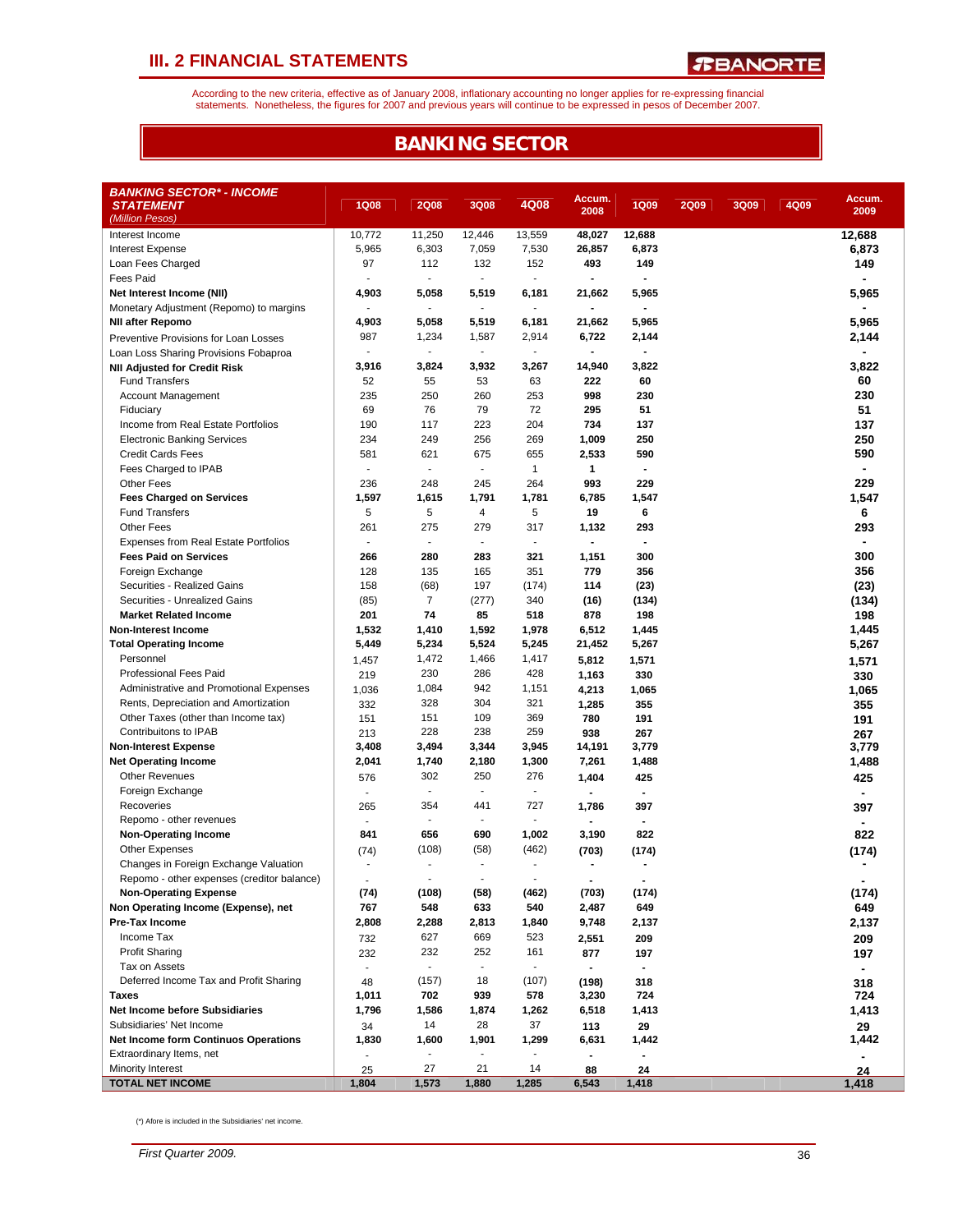*R***BANORTE** 

| <i>BANKING SECTOR –</i> BALANCE SHEET<br>(Million Pesos) | <b>1Q08</b>              | 2Q08                     | 3Q08                     | 4Q08                     | <b>1Q09</b> | 2Q09 | 3Q09 | 4Q09 |
|----------------------------------------------------------|--------------------------|--------------------------|--------------------------|--------------------------|-------------|------|------|------|
| <b>ASSETS</b>                                            |                          |                          |                          |                          |             |      |      |      |
| <b>Cash and Due from Banks</b>                           | 39,471                   | 41,284                   | 45,391                   | 53,896                   | 55,790      |      |      |      |
| Negotiable Instruments                                   | 7,151                    | 9,749                    | 9,967                    | 5,577                    | 4,629       |      |      |      |
| Securities Available for Sale                            | 15,329                   | 14,803                   | 14,826                   | 11,971                   | 12,163      |      |      |      |
| Securities Held to Maturity                              | 749                      | 742                      | 728                      | 221,268                  | 217,573     |      |      |      |
| <b>Investment in Securities</b>                          | 23,229                   | 25,294                   | 25,520                   | 238,636                  | 234,365     |      |      |      |
| Non-assigned Securities pending Settlement               | $\sim$                   | $\sim$                   | ÷                        | $\overline{a}$           |             |      |      |      |
| Debtor Balance in Repo Trans, net                        | 49                       | 34                       | 61                       | $\mathbf{1}$             | 1,502       |      |      |      |
| Repo Transactions with Collateral                        |                          |                          |                          |                          |             |      |      |      |
| Secs to be received in Repo Trans, net                   |                          | ÷                        |                          | ÷,                       |             |      |      |      |
| <b>Transactions with Derivatives</b>                     | 2,368                    | 4,523                    | 2,587                    | 8,168                    | 8,936       |      |      |      |
| <b>Operations w/ Derivatives &amp; Securities</b>        | 2,417                    | 4,557                    | 2,648                    | 8,169                    | 10,437      |      |      |      |
| <b>Commercial Loans</b>                                  | 90,957                   | 97,022                   | 103,446                  | 114,446                  | 111,385     |      |      |      |
| Financial Intermediaries' Loans                          | 17,329                   | 18,070                   | 19,977                   | 14,331                   | 13,374      |      |      |      |
| <b>Consumer Loans</b>                                    | 28,626                   | 30,376                   | 31,409                   | 29,365                   | 27,770      |      |      |      |
| Mortgage Loans                                           | 39,046                   | 41,170                   | 43,682                   | 46,282                   | 47,023      |      |      |      |
| <b>Government Entities' Loans</b>                        | 17,556                   | 24,366                   | 25,401                   | 26,977                   | 28,574      |      |      |      |
| <b>IPAB Loans</b>                                        | $\sim$                   | $\overline{\phantom{a}}$ | $\sim$                   | $\overline{\phantom{a}}$ |             |      |      |      |
| <b>Performing Loans</b>                                  | 193,514                  | 211,003                  | 223,916                  | 231,400                  | 228,126     |      |      |      |
| Commercial PDL's                                         | 944                      | 973                      | 1,180                    | 1,591                    | 2,071       |      |      |      |
| Financial Intermediaries PDL's                           | ÷,                       | ÷                        | $\overline{\phantom{a}}$ | $\mathbf{r}$             | 3           |      |      |      |
| Consumer PDL's                                           | 1,208                    | 1,471                    | 1,956                    | 2,499                    | 2,540       |      |      |      |
| Mortgage PDL's                                           | 893                      | 619                      | 704                      | 746                      | 825         |      |      |      |
| Government Entities PDL's                                | $\overline{\phantom{a}}$ | $\mathbf{r}$             | $\mathbf{r}$             | $\mathbf{r}$             |             |      |      |      |
| <b>Past Due Loans</b>                                    | 3,044                    | 3,063                    | 3,840                    | 4,836                    | 5,440       |      |      |      |
| <b>Gross Loan Portfolio</b>                              | 196,558                  | 214,066                  | 227,756                  | 236,237                  | 233,566     |      |      |      |
| Preventive Loan Loss Reserves                            | 3,976                    | 4,153                    | 4,791                    | 6,582                    | 5,942       |      |      |      |
| <b>Net Loan Portfolio</b>                                | 192,582                  | 209,913                  | 222,966                  | 229,654                  | 227,624     |      |      |      |
| <b>Acquired Collection Rights</b>                        | 3,538                    | 3,375                    | 3,232                    | 3,049                    | 2,923       |      |      |      |
| <b>Total Credit Portfolio</b>                            | 196,120                  | 213,288                  | 226,198                  | 232,704                  | 230,547     |      |      |      |
| Benef.receivab.securitization transactions               | 546                      | 520                      | 404                      | 796                      | 699         |      |      |      |
| Sundry Debtors & Other Accs Rec, net                     | 12,132                   | 9,992                    | 12,520                   | 9,074                    | 13,355      |      |      |      |
| Foreclosed Assets, net                                   | 506                      | 653                      | 682                      | 863                      | 841         |      |      |      |
| Real Estate, Furniture & Equipment, net                  | 6,344                    | 6,339                    | 6,406                    | 6,575                    | 6,654       |      |      |      |
| <b>Investments in Subsidiaries</b>                       | 871                      | 839                      | 866                      | 931                      | 977         |      |      |      |
| Deferred Taxes, net                                      | 177                      | 325                      | 360                      | 484                      | 138         |      |      |      |
| Goodwill                                                 | 4,000                    | 3,920                    | 4,214                    | 5,345                    | 5,475       |      |      |      |
| Intangibles                                              | 238                      | 217                      | 208                      | 275                      | 291         |      |      |      |
| <b>Other Assets</b>                                      | 4,376                    | 4,638                    | 4,666                    | 4,686                    | 4,190       |      |      |      |
|                                                          | 28,645                   | 26,924                   | 29,923                   | 28,232                   | 32,619      |      |      |      |
| <b>TOTAL ASSETS</b>                                      | 290,428                  | 311,867                  | 330,083                  | 562,433                  | 563,758     |      |      |      |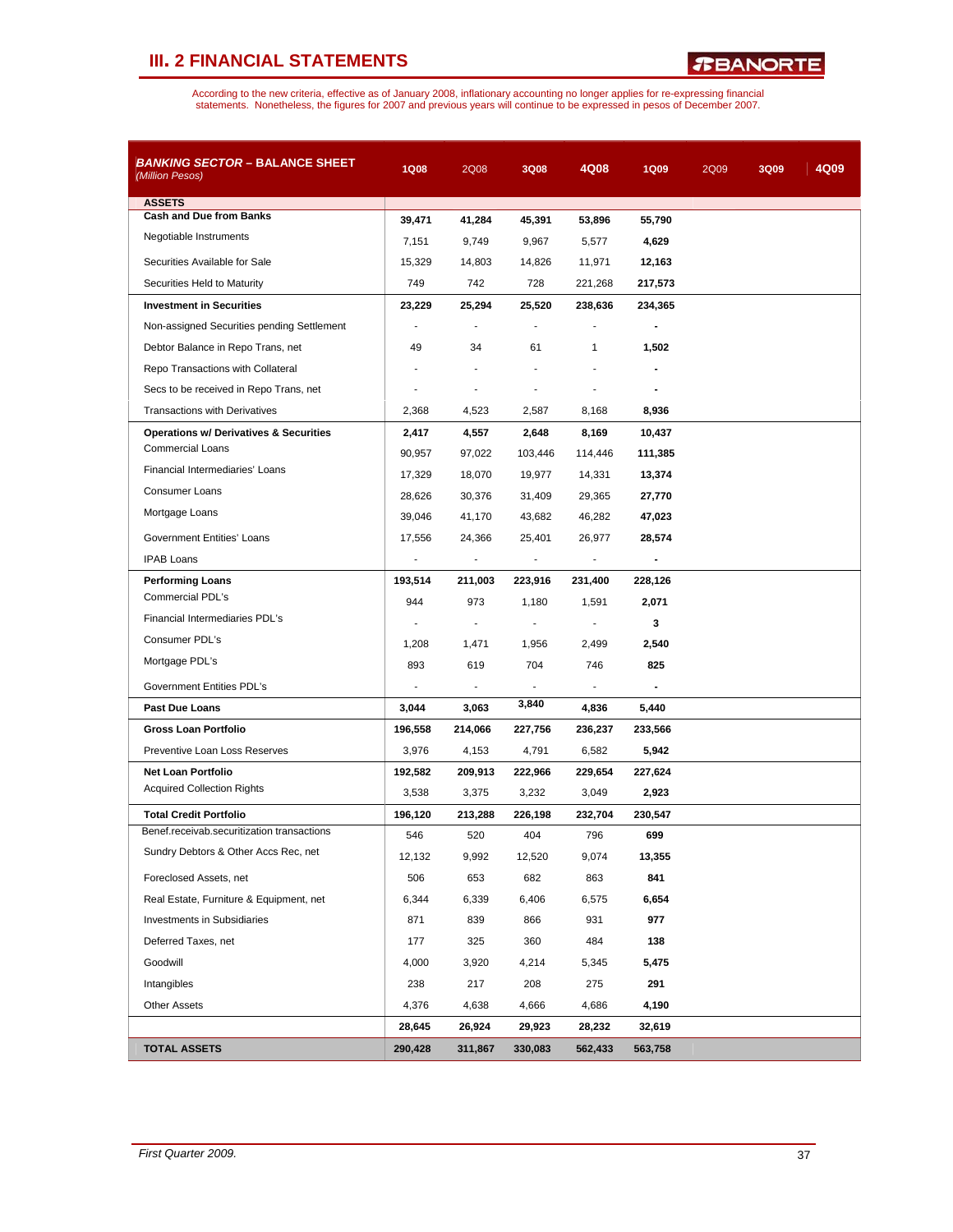![](_page_37_Picture_1.jpeg)

| <i>BANKING SECTOR</i> – BALANCE SHEET<br>(Million Pesos) | <b>1Q08</b> | <b>2Q08</b>    | 3Q08           | 4Q08           | <b>1Q09</b>    | <b>2Q09</b> | 3Q09 | 4Q09 |
|----------------------------------------------------------|-------------|----------------|----------------|----------------|----------------|-------------|------|------|
| <b>LIABILITIES</b>                                       |             |                |                |                |                |             |      |      |
| <b>Demand Deposits</b>                                   | 103,274     | 106,725        | 107,710        | 128,371        | 120,269        |             |      |      |
| <b>Time Deposits</b>                                     | 93,971      | 114,746        | 134,012        | 132,539        | 135,038        |             |      |      |
| <b>Bank Bonds</b>                                        |             |                |                |                |                |             |      |      |
| <b>Deposits</b>                                          | 197,245     | 221,471        | 241,722        | 260,911        | 255.307        |             |      |      |
| Immediate Redemption Loans                               | 5,615       | 3,136          | 824            | 1,245          | 4,180          |             |      |      |
| <b>Short Term</b>                                        | 14,225      | 6,836          | 6,569          | 17,886         | 19,223         |             |      |      |
| Long Term                                                | 7,912       | 7,718          | 7,780          | 8,105          | 8,193          |             |      |      |
| Due to Banks & Correspondents                            | 27,752      | 17,691         | 15,173         | 27,236         | 31,596         |             |      |      |
| Non-assigned Securities for Settlement                   | 1,745       | 1,570          | 1,486          |                | 420            |             |      |      |
| Creditor Balance in Repo Trans, net                      | 252         | 553            | 537            | 192,581        | 191,364        |             |      |      |
| Repo Transactions with Collateral                        |             | ÷.             | $\blacksquare$ | 2              | 304            |             |      |      |
| Secs to be received in Repo Trans, net                   |             |                | ÷              |                |                |             |      |      |
| <b>Transactions with Derivatives</b>                     | 3,156       | 4,443          | 2,946          | 10,746         | 11,646         |             |      |      |
| <b>Operations w/ Derivatives &amp; Securities</b>        | 5,153       | 6,566          | 4,969          | 203,330        | 203,733        |             |      |      |
| Income Tax & Profit Sharing Payable                      | 1,121       | 1,209          | 1,328          | 1,042          | 426            |             |      |      |
| Other Creditors & Accounts Payable                       | 11,973      | 12,694         | 12,946         | 12,486         | 17,012         |             |      |      |
| <b>Other Payable Accounts</b>                            | 13,094      | 13,902         | 14,274         | 13,528         | 17,437         |             |      |      |
| Subordinated Non Convertible Debt                        | 14,561      | 16,932         | 17,923         | 20,613         | 18,053         |             |      |      |
| Deferred Taxes                                           |             |                | ÷.             |                |                |             |      |      |
| <b>Deferred Credits</b>                                  | 923         | 1,088          | 1,211          | 1,291          | 1,275          |             |      |      |
| <b>TOTAL LIABILITIES</b>                                 | 258,727     | 277,650        | 295,272        | 526,908        | 527,402        |             |      |      |
| <b>STOCKHOLDER S EQUITY</b>                              |             |                |                |                |                |             |      |      |
| Paid-in Capital                                          | 10,955      | 10,955         | 10,955         | 10,955         | 10,955         |             |      |      |
| <b>Share Subscription Premiums</b>                       | 856         | 856            | 856            | 853            | 852            |             |      |      |
| Subordinated Convertible Debentures                      | ÷.          | $\blacksquare$ | $\sim$         | $\blacksquare$ |                |             |      |      |
| <b>Subscribed Capital</b>                                | 11,811      | 11,811         | 11,811         | 11,808         | 11,807         |             |      |      |
| <b>Capital Reserves</b>                                  | 3,390       | 4,005          | 4,005          | 4,005          | 4,005          |             |      |      |
| <b>Retained Earnings</b>                                 | 14,749      | 14,039         | 14,039         | 13,426         | 19,988         |             |      |      |
| Results from Valuation of Secs Available for Sale        | 392         | 749            | (517)          | (237)          | (999)          |             |      |      |
| Results from Valuation of Hedging Secs                   | (833)       | 58             | (318)          | (1,626)        | (1,637)        |             |      |      |
| Results from Conversions of Foreign Ops                  | (33)        | (258)          | 67             | 1,123          | 1,274          |             |      |      |
| Surplus (Deficit) in Capital Restatement                 | ٠           |                |                |                |                |             |      |      |
| Results of Non Monetary Fixed Assets                     | ÷           |                | $\overline{a}$ | ÷              |                |             |      |      |
| Results of Non Monetary -Investment Assets               | 86          | 71             | 80             | 87             | 87             |             |      |      |
| Adjustments in the Employee's Pensions                   | ٠           | i.             | ٠              | ä,             | $\blacksquare$ |             |      |      |
| Accumulated Effect of Deferred Liabilities               |             |                | $\blacksquare$ |                |                |             |      |      |
| Net Income                                               | 1,804       | 3,378          | 5,258          | 6,543          | 1,418          |             |      |      |
| <b>Earned Capital</b>                                    | 19,554      | 22,042         | 22,614         | 23,320         | 24,135         |             |      |      |
| Minority Interest                                        | 335         | 364            | 386            | 397            | 415            |             |      |      |
| <b>Total Stockholder's Equity</b>                        | 31,700      | 34,216         | 34,811         | 35,526         | 36,356         |             |      |      |
| <b>TOTAL LIABILITIES &amp; STOCKHOLDER'S EQUITY</b>      | 290,428     | 311,867        | 330,083        | 562,433        | 563,758        |             |      |      |

| <b>BANKING SECTOR – MEMORANDUM</b><br><b>ACCOUNTS</b><br>(Milllon Pesos) | <b>1Q08</b> | <b>2Q08</b> | 3Q08       | 4Q08     | <b>1Q09</b> | <b>2Q09</b> | 3Q09 | 4Q09 |
|--------------------------------------------------------------------------|-------------|-------------|------------|----------|-------------|-------------|------|------|
| <b>Endorsement Guarantees Granted</b>                                    |             |             |            |          |             |             |      |      |
| Contingent Assets & Liabilities                                          | 265         | 262         | 266        | 266      | 264         |             |      |      |
| Irrevocable Lines of Credit                                              | 2.846       | 2.530       | 2.580      | 2.793    | 3,129       |             |      |      |
| Assets held in Trusts or Mandate                                         | 108.959     | 108,574     | 105,738    | 90,469   | 90,632      |             |      |      |
| Assets held in custody or in administration                              | 98.070      | 127,528     | 146,036    | 128,137  | 146,493     |             |      |      |
| Investment banking transactions for third parties, net                   | 101.754     | 109,570     | 94,858     | 84,615   | 91,943      |             |      |      |
| Uncharged accrued interest from past - due loans                         | 105         | 99          | 104        | 136      | 180         |             |      |      |
| <b>Collaterals Received</b>                                              | 20,952      | 21.235      | 21,574     | 31,567   | 31,156      |             |      |      |
| Amounts committed to fobaproa operations                                 |             |             |            |          |             |             |      |      |
| Investment of retirement saving funds                                    |             |             |            |          |             |             |      |      |
| Integration of loan portfolio                                            |             |             |            |          |             |             |      |      |
| Amounts received in derivative instruments                               |             |             |            |          |             |             |      |      |
| Fobaproa trusts                                                          |             |             |            |          |             |             |      |      |
| Repurchase securities to be received                                     | 202.305     | 205,840     | 208,509    | 4,248    |             |             |      |      |
| (Less) creditors from repos                                              | (202, 496)  | (206, 363)  | (208, 982) | (4, 341) |             |             |      |      |
| Debtors from repos                                                       | 9.583       | 5.768       | 9,269      |          |             |             |      |      |
| (Less) Repurchase securities to be delivered                             | (9,595)     | (5,764)     | (9,273)    | ٠        |             |             |      |      |
| Other control accounts                                                   |             |             |            |          |             |             |      |      |
|                                                                          | 332,747     | 369,279     | 370,680    | 337,890  | 363,798     |             |      |      |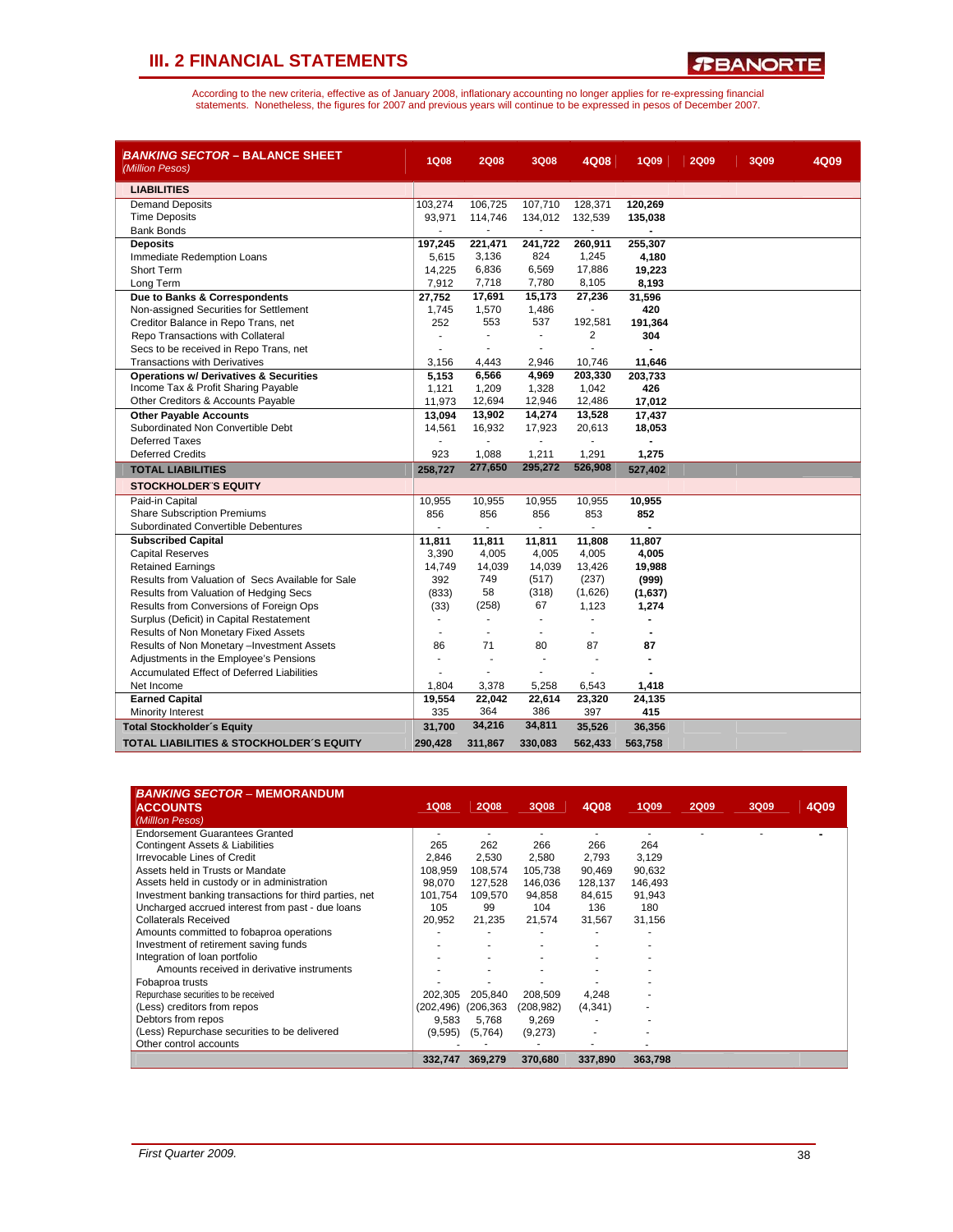According to the new criteria, effective as of January 2008, inflationary accounting no longer applies for re-expressing financial<br>statements. Nonetheless, the figures for 2007 and previous years will continue to be expres

### **BANORTE USA**

| <b>BANORTE USA - INCOME STATEMENT</b><br>(Million Pesos) | <b>1Q08</b>              | <b>2Q08</b>              | 3Q08                     | 4Q08                     | 2008           | <b>1Q09</b>      | <b>2Q09</b> | 3Q09 | 4Q09 | 2009                           |
|----------------------------------------------------------|--------------------------|--------------------------|--------------------------|--------------------------|----------------|------------------|-------------|------|------|--------------------------------|
| Interest Income                                          | 299                      | 293                      | 298                      | 363                      | 1,253          | 379              |             |      |      |                                |
| <b>Interest Expense</b>                                  | 140                      | 130                      | 127                      | 146                      | 542            | 158              |             |      |      | 379<br>158                     |
| Loan Fees Charged                                        |                          |                          |                          |                          |                |                  |             |      |      | ٠                              |
| <b>Fees Paid</b>                                         |                          | ä,                       | $\overline{\phantom{a}}$ |                          | ÷.             |                  |             |      |      | $\blacksquare$                 |
| Net Interest Income (NII)                                | 159                      | 163                      | 171                      | 217                      | 711            | 221              |             |      |      | 221                            |
| Monetary Adjustment (Repomo) to margins                  |                          |                          |                          |                          |                |                  |             |      |      |                                |
| <b>NII after Repomo</b>                                  | 159                      | 163                      | 171                      | 217                      | 711            | 221              |             |      |      | 221                            |
| Preventive Provisions for Loan Losses                    | (7)                      | 17                       | 14                       | 81                       | 104            | 9                |             |      |      | 9                              |
| <b>Loss Sharing Provisions</b>                           | $\overline{\phantom{a}}$ | $\overline{\phantom{a}}$ | ٠.                       | $\overline{\phantom{a}}$ | ٠              |                  |             |      |      | $\blacksquare$                 |
| <b>NII Adjusted for Credit Risk</b>                      | 166                      | 147                      | 157                      | 136                      | 606            | $\overline{212}$ |             |      |      | 212                            |
| <b>Fund transfers</b>                                    |                          |                          | $\overline{\phantom{a}}$ |                          | Ĭ.             |                  |             |      |      |                                |
| Account management                                       |                          |                          |                          |                          |                |                  |             |      |      |                                |
| Fiduciary                                                |                          |                          |                          |                          |                |                  |             |      |      |                                |
| Income from Loan Portfolios Acquired                     |                          |                          |                          |                          |                |                  |             |      |      |                                |
| <b>Electronic Banking Services</b>                       |                          | ä,                       |                          |                          |                |                  |             |      |      |                                |
| <b>Credit Card Fees</b>                                  |                          |                          |                          |                          |                |                  |             |      |      |                                |
| Fees Charged to IPAB                                     |                          |                          |                          |                          |                |                  |             |      |      |                                |
| Other fees                                               | 24                       | 24                       | 32                       | 67                       | 147            | 38               |             |      |      | 38                             |
| Fees Charged on Services,                                | 24                       | 24                       | 32                       | 67                       | 147            | 38               |             |      |      | 38                             |
| Fund transfers                                           | $\overline{\phantom{a}}$ | $\overline{\phantom{a}}$ | ÷                        |                          |                | ż.               |             |      |      |                                |
| Other fees                                               |                          |                          |                          |                          |                |                  |             |      |      |                                |
| Expenses from Loan Portfolios Acquired                   |                          |                          |                          |                          | Ĭ.             |                  |             |      |      |                                |
| <b>Fees Paid on Services</b>                             | ÷,                       | $\overline{a}$           | ÷,                       | $\overline{a}$           | Ĭ.             | Ĭ.               |             |      |      |                                |
| Foreign exchange                                         |                          | ä,                       | ÷                        |                          | ÷.             |                  |             |      |      |                                |
| Securities -Realized gains                               | $\overline{a}$           | ä,                       | ÷                        |                          | ÷.             |                  |             |      |      |                                |
| Securities- Unrealized gains                             | $\blacksquare$           | $\overline{\phantom{a}}$ | $\overline{\phantom{a}}$ |                          | $\blacksquare$ | ÷                |             |      |      |                                |
| <b>Market Related Income</b>                             | ÷.                       | $\overline{\phantom{a}}$ |                          | $\overline{a}$           |                | L.               |             |      |      |                                |
| <b>Total Non Interest Income</b>                         | 24                       | 24                       | 32                       | 67                       | 147            | 38               |             |      |      | 38                             |
| <b>Total Operating Income</b>                            | 190                      | 170                      | 189                      | 204                      | 753            | 251              |             |      |      | 251                            |
| Personnel                                                | 57                       | 60                       | 57                       | 72                       | 245            | 71               |             |      |      | 71                             |
| <b>Professional Fees Paid</b>                            | $\overline{7}$           | $\overline{7}$           | $\overline{7}$           | 11                       | 32             | 11               |             |      |      | 11                             |
| Administrative and Promotional Expenses                  | 70                       | 75                       | 75                       | 106                      | 326            | 111              |             |      |      | 111                            |
| Rents, depreciation and amortization                     | 9                        | 9                        | 9                        | $\overline{7}$           | 34             | 6                |             |      |      | 6                              |
| Taxes, other than income tax                             | ä,                       | ÷                        | $\overline{a}$           | ä,                       | ÷,             |                  |             |      |      |                                |
| Contributions to IPAB                                    |                          | ä,                       |                          |                          |                |                  |             |      |      |                                |
| <b>Non-Interest Expense</b>                              | 143                      | 152                      | 148                      | 196                      | 638            | 198              |             |      |      | 198                            |
| <b>Operating Income</b>                                  | 48                       | 19                       | 41                       | 8                        | 115            | 52               |             |      |      | 52                             |
| <b>Other Revenues</b>                                    | 59<br>$\overline{a}$     | 53<br>÷.                 | 49<br>÷                  | 67                       | 229<br>÷.      | 48               |             |      |      | 48                             |
| Foreign exchange                                         | $\mathbf{1}$             | $\mathbf{1}$             | $\mathbf{1}$             | $\overline{2}$           | 5              | 1                |             |      |      | 1                              |
| Recoveries                                               |                          |                          |                          |                          | ÷.             |                  |             |      |      |                                |
| Repomo-other revenues                                    | 60                       | 55                       | 50                       |                          | 234            | 49               |             |      |      |                                |
| <b>Non Operating Income</b>                              |                          |                          |                          | 69                       |                |                  |             |      |      | 49<br>$\overline{\phantom{a}}$ |
| Other Expenses<br>Changes in Foreign Exchange Valuation  | ÷.                       | L.                       | ÷.                       |                          | J.             |                  |             |      |      |                                |
| Repomo-other expenses (creditor balance)                 | $\overline{a}$           | ä,                       | ÷                        | ÷.                       | ÷              |                  |             |      |      |                                |
| <b>Non Operating Expense</b>                             | $\overline{a}$           | $\blacksquare$           | $\blacksquare$           | $\blacksquare$           | $\blacksquare$ | $\blacksquare$   |             |      |      | ä,                             |
| Non Operating Income (Expense), net                      | 60                       | 55                       | 50                       | 69                       | 234            | 49               |             |      |      | 49                             |
| Pre-tax Income                                           | 108                      | 73                       | 91                       | 77                       | 349            | 101              |             |      |      | 101                            |
| Income Tax                                               | (36)                     | (25)                     | (29)                     | (14)                     | (105)          | (38)             |             |      |      | (38)                           |
| Profit sharing                                           |                          |                          | ÷                        | ÷.                       |                |                  |             |      |      |                                |
| Tax on Assets                                            |                          |                          | $\overline{\phantom{a}}$ |                          | ä,             |                  |             |      |      |                                |
| Deferred Income Tax and Profit sharing                   |                          |                          |                          |                          |                |                  |             |      |      |                                |
|                                                          | (36)                     | (25)                     | (29)                     | (14)                     | (105)          | (38)             |             |      |      | (38)                           |
| Net Income before subsidiaries                           | 71                       | 48                       | 62                       | 63                       | 245            | 62               |             |      |      | 62                             |
| Subsidiaries' net income                                 |                          |                          |                          |                          |                | ÷                |             |      |      | $\blacksquare$                 |
| Net Income from continuos operations                     | $\overline{71}$          | 48                       | 62                       | 63                       | 245            | 62               |             |      |      | 62                             |
| Extraodinary items, net                                  |                          |                          |                          |                          |                |                  |             |      |      |                                |
| Minority Interest                                        | (25)                     | (19)                     | (21)                     | (14)                     | (79)           | (24)             |             |      |      | (24)                           |
| <b>TOTAL NET INCOME</b>                                  | 46                       | 30                       | 41                       | 49                       | 166            | 38               |             |      |      | 38                             |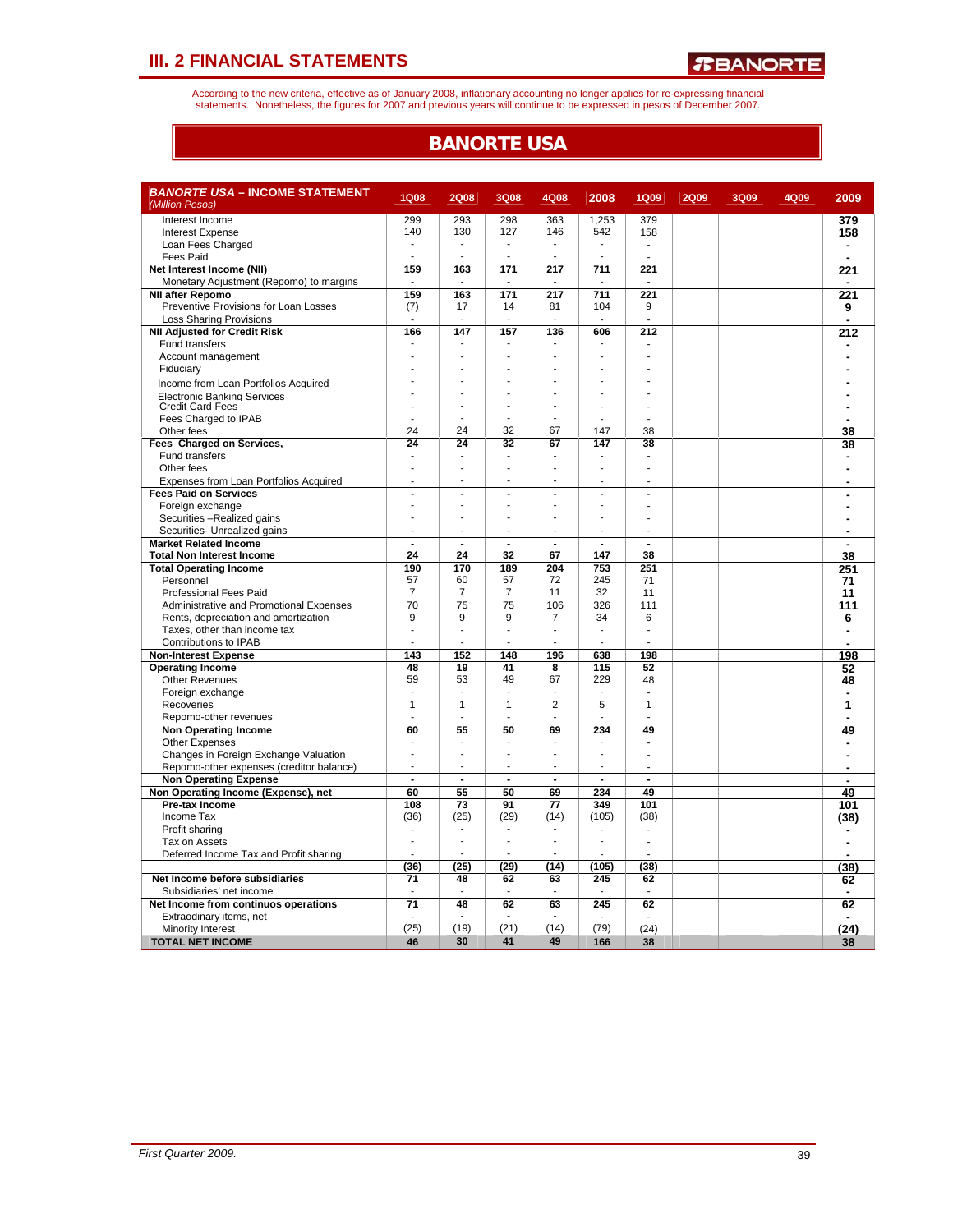*R***BANORTE** 

| <b>BANORTE USA – BALANCE SHEET</b><br>(Million Pesos) | <b>1Q08</b>              | <b>2Q08</b>    | 3Q08           | 4Q08   | <b>1Q09</b>    | <b>2Q09</b> | 3Q09 | 4Q09 |
|-------------------------------------------------------|--------------------------|----------------|----------------|--------|----------------|-------------|------|------|
| <b>ASSETS</b>                                         |                          |                |                |        |                |             |      |      |
| Cash and due from Banks                               | 347                      | 459            | 332            | 480    | 492            |             |      |      |
| Negotiable Instruments                                | $\blacksquare$           | $\blacksquare$ |                |        |                |             |      |      |
| Securities available for sale                         | 5,312                    | 5,487          | 5,249          | 6,227  | 6,484          |             |      |      |
| Securities held to maturity                           | 10                       | 10             | 10             | 13     | 13             |             |      |      |
| <b>Investment in Securities</b>                       | 5,322                    | 5,497          | 5,259          | 6,240  | 6,498          |             |      |      |
| Non-assigned securities pending Settlement            |                          |                |                |        |                |             |      |      |
| Debtor Balance in Repo Trans, net                     |                          |                |                |        |                |             |      |      |
| Repo Transactions with Collateral                     |                          |                |                |        |                |             |      |      |
| Secs to be received in Repo Trans, net                |                          |                |                |        |                |             |      |      |
| Transactions with derivatives                         | ٠                        |                |                |        | $\blacksquare$ |             |      |      |
| <b>Operations w/ Derivatives &amp; Securities</b>     | ÷,                       |                |                |        |                |             |      |      |
| <b>Commercial Loans</b>                               | 9,063                    | 8,834          | 10,004         | 12,845 | 13,495         |             |      |      |
| Financial Intermediaries' Loans                       |                          |                |                |        |                |             |      |      |
| <b>Consumer Loans</b>                                 | 180                      | 166            | 186            | 249    | 239            |             |      |      |
| Mortgage Loans                                        | 1,641                    | 1,683          | 1,950          | 2,532  | 2,732          |             |      |      |
| Goverment Entities' Loans                             | $\blacksquare$           |                |                |        |                |             |      |      |
| <b>IPAB Loans</b>                                     |                          |                |                |        |                |             |      |      |
| <b>Fiduciary Collection Rights</b>                    | $\blacksquare$           |                |                |        |                |             |      |      |
| <b>Performing Loans</b>                               | 10.884                   | 10.683         | 12.140         | 15,625 | 16,466         |             |      |      |
| Commercial PDL's                                      | 120                      | 57             | 96             | 183    | 172            |             |      |      |
| Financial Intermediaries' PDL's                       | $\overline{a}$           | ۰              |                |        |                |             |      |      |
| Consumer PDL's                                        | 1                        | 1              | 1              | 1      |                |             |      |      |
| Mortgage PDL's                                        | 16                       | 21             | 19             | 41     | 30             |             |      |      |
| <b>Goverment Entities PDL's</b>                       |                          |                |                |        |                |             |      |      |
| <b>Past Due Loans</b>                                 | 137                      | 79             | 117            | 225    | 202            |             |      |      |
| <b>Gross Loan Portfolio</b>                           | 11,021                   | 10,762         | 12,256         | 15,850 | 16,668         |             |      |      |
| Preventive loan loss reserves                         | 119                      | 128            | 149            | 259    | 266            |             |      |      |
| <b>Net Loan Portfolio</b>                             | 10,902                   | 10,634         | 12,107         | 15,591 | 16,402         |             |      |      |
| Credit Assets Portfolio                               | $\blacksquare$           |                |                |        |                |             |      |      |
| Sundry debtors and other accs rec, net                | $\overline{\phantom{a}}$ | $\blacksquare$ | $\blacksquare$ | 89     | 643            |             |      |      |
| Foreclosed assets, net                                | 152                      | 313            | 326            | 484    | 452            |             |      |      |
| Real Estate, Furniture & Equipment, net               | 580                      | 572            | 606            | 753    | 760            |             |      |      |
| Investments in subsidiaries                           | $\overline{7}$           | $\overline{7}$ | $\overline{7}$ | 9      | 9              |             |      |      |
| Deferred taxes, net                                   | $\blacksquare$           |                |                | 18     |                |             |      |      |
| Risk Coverage for Mortgage                            |                          |                |                |        |                |             |      |      |
| GoodWill                                              | 2,512                    | 2,431          | 2,590          | 3,263  | 3,345          |             |      |      |
| Intangible                                            | 126                      | 114            | 112            | 133    | 131            |             |      |      |
| <b>Otros Assets</b>                                   | 485                      | 685            | 666            | 680    | 269            |             |      |      |
| <b>Other Assets</b>                                   | 3,123                    | 3,229          | 3,368          | 4,076  | 3,746          |             |      |      |
| <b>TOTAL ASSETS</b>                                   | 20,434                   | 20,712         | 22,005         | 27,740 | 29,001         |             |      |      |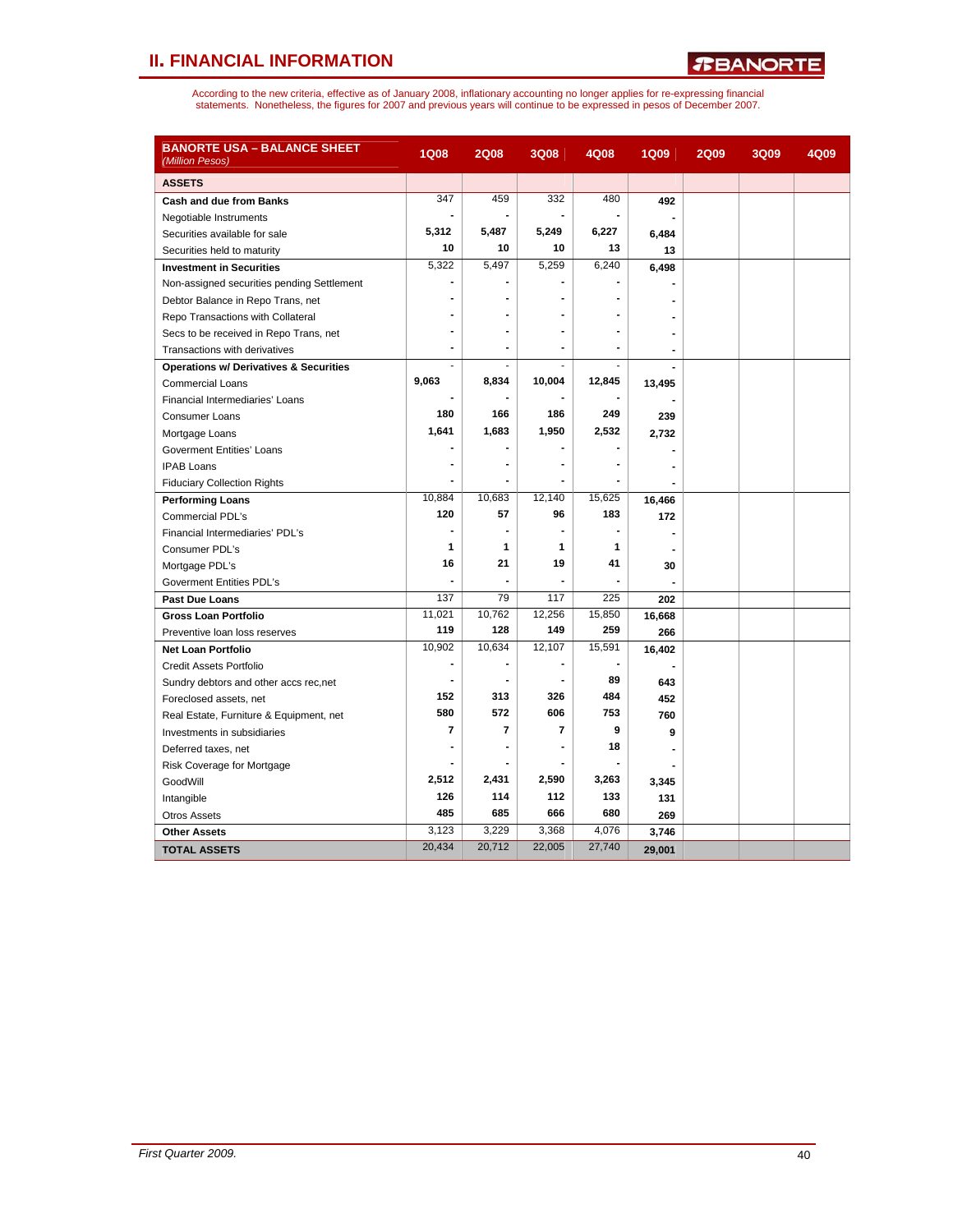*R***BANORTE** 

| <b>BANORTE USA - BALANCE SHEET</b><br>(Million Pesos) | <b>1Q08</b>    | <b>2Q08</b>    | 3Q08           | 4Q08                         | <b>1Q09</b> | <b>2Q09</b> | 3Q09 | 4Q09 |
|-------------------------------------------------------|----------------|----------------|----------------|------------------------------|-------------|-------------|------|------|
| <b>LIABILITIES</b>                                    |                |                |                |                              |             |             |      |      |
| <b>Demand Deposits</b>                                | 7,9            | 7,2            | 7,3            | 8,5                          | 9,348       |             |      |      |
| <b>Time Deposits</b>                                  | 7,3            | 7,3            | 8,2            | 10,                          | 12,814      |             |      |      |
| <b>Bank Bonds</b>                                     |                |                |                |                              |             |             |      |      |
| <b>Deposits</b>                                       | 15,280         | 14,618         | 15,517         | 19,065                       | 22,162      |             |      |      |
| Immediate Redemption Loans                            |                | 845            | 824            | 1,2                          |             |             |      |      |
| Short term                                            | 768            | 1,0            | 1,1            | 1,6                          | 814         |             |      |      |
| Long term                                             | 77             | 71             | 73             | 89                           | 88          |             |      |      |
| Due to banks and correspondents                       | 844            | 1,9            | 1,9            | 2,9                          | 903         |             |      |      |
| Non-assigned securities pending settlement            |                |                |                |                              |             |             |      |      |
| Cerditor Balance in Repo Trans, net                   |                |                |                |                              |             |             |      |      |
| Repo transactions with collateral                     |                |                |                |                              |             |             |      |      |
| Securities to be received in Repo Trans, net          | $\blacksquare$ | $\blacksquare$ | $\blacksquare$ | $\qquad \qquad \blacksquare$ |             |             |      |      |
| Transactions with derivatives, net                    | $\blacksquare$ | $\blacksquare$ | $\blacksquare$ | $\blacksquare$               |             |             |      |      |
| <b>Operations w/ Derivatives &amp; Securities</b>     |                |                |                |                              |             |             |      |      |
| Income Tax & Profit Sharing Payable                   | $\mathbf{2}$   |                | 2              |                              |             |             |      |      |
| Other creditors & accounts payable                    | 141            | 141            | 137            | 168                          | 179         |             |      |      |
| Other payable accounts                                | 143            | 141            | 139            | 168                          | 179         |             |      |      |
| Subordinated non Convertible Debenture                | 220            | 213            | 226            | 285                          | 292         |             |      |      |
| Deferred Taxes                                        | 44             | 52             |                |                              | 9           |             |      |      |
| Deferred credits                                      | 33             | 34             | 38             | 52                           | 48          |             |      |      |
| <b>TOTAL LIABILITIES</b>                              | 16,564         | 17,014         | 17,919         | 22,538                       | 23,592      |             |      |      |
| <b>STOCKHOLDER'S EQUITY</b>                           |                |                |                |                              |             |             |      |      |
| Paid-in Capital                                       | 3,3            | 3,3            | 3,3            | 3,3                          | 3,346       |             |      |      |
| Share subscription premiums                           |                |                |                |                              |             |             |      |      |
| Subordinated Convertible Debentures                   |                |                |                |                              |             |             |      |      |
| <b>Subscribed Capital</b>                             | 3,344          | 3,346          | 3,346          | 3,346                        | 3,346       |             |      |      |
| <b>Capital Reserves</b>                               |                |                |                |                              |             |             |      |      |
| <b>Retained Earnings</b>                              | 122            | 122            | 122            | 122                          | 284         |             |      |      |
| Results from Valuation of Secs Available for Sale     | 105            | (2)            | 82             | 98                           | 122         |             |      |      |
| Results from Conversions of Foreign Ops               | (81)           | (199)          | 43             | 1,082                        | 1,213       |             |      |      |
| Surplus (Deficit) in capital restatement              |                |                |                |                              |             |             |      |      |
| Results of Non Monetary fixed assets                  |                |                |                |                              |             |             |      |      |
| Results on non monetary - investment assets           |                |                |                |                              |             |             |      |      |
| Adjustment in employees' pensions                     |                |                |                |                              |             |             |      |      |
| Accumulated effect of Deferred Liabilities            |                |                |                |                              |             |             |      |      |
| Net Income                                            | 46             | 76             | 117            | 166                          | 38          |             |      |      |
| <b>Earned Capital</b>                                 | 192            | (3)            | 365            | 1,4                          | 1,657       |             |      |      |
| <b>Minority Holdings</b>                              | 334            | 354            | 376            | 387                          | 405         |             |      |      |
| <b>Total Stockholder's Equity</b>                     | 3,870          | 3,698          | 4,087          | 5,202                        | 5,409       |             |      |      |
| TOTAL LIABILITIES & STOCKHOLDER'S CAPITAL             | 20,434         | 20,712         | 22,005         | 27,740                       | 29,001      |             |      |      |

| <b>BANORTE USA - MEMORANDUM ACCOUNTS</b><br>(Million Pesos) | <b>1Q07</b> | <b>2Q07</b> | 3Q07 | 4Q07 | 1Q09 | <b>2Q09</b> | 3Q09 | 4Q09 |
|-------------------------------------------------------------|-------------|-------------|------|------|------|-------------|------|------|
|                                                             |             |             |      |      |      |             |      |      |
| Endorsement quarantees granted                              |             |             |      |      |      |             |      |      |
| Other contingent obligations                                |             |             |      |      |      |             |      |      |
| Credit commitments                                          | 23          | 26          | 33   | 36   | 42   |             |      |      |
| Irrevocable lines of credit                                 |             |             |      |      |      |             |      |      |
| Assets held in trusts or mandate                            |             |             |      |      |      |             |      |      |
| Assets held in custody or in administration                 |             |             |      |      |      |             |      |      |
| Investment banking transactions for third parties, net      |             |             |      |      |      |             |      |      |
| Amounts committed to fobaproa operations                    |             |             |      |      |      |             |      |      |
| Investment of retirement saving funds                       |             |             |      |      |      |             |      |      |
| Integration of loan portfolio                               |             |             |      |      |      |             |      |      |
| Amounts received in derivative instruments                  |             |             |      |      |      |             |      |      |
| Fobaproa trusts                                             |             |             |      |      |      |             |      |      |
| Repurchase securities to be received                        |             |             |      |      |      |             |      |      |
| (Less) creditors from repos                                 |             |             |      |      |      |             |      |      |
| Debitors from repos                                         |             |             |      |      |      |             |      |      |
| (Less) Repurchase securities to be delivered                |             |             |      |      |      |             |      |      |
| Other control accounts                                      |             |             |      |      |      |             |      |      |
| Endorsement guarantees granted                              | 18          | 21          | 14   | 14   | 42   |             |      |      |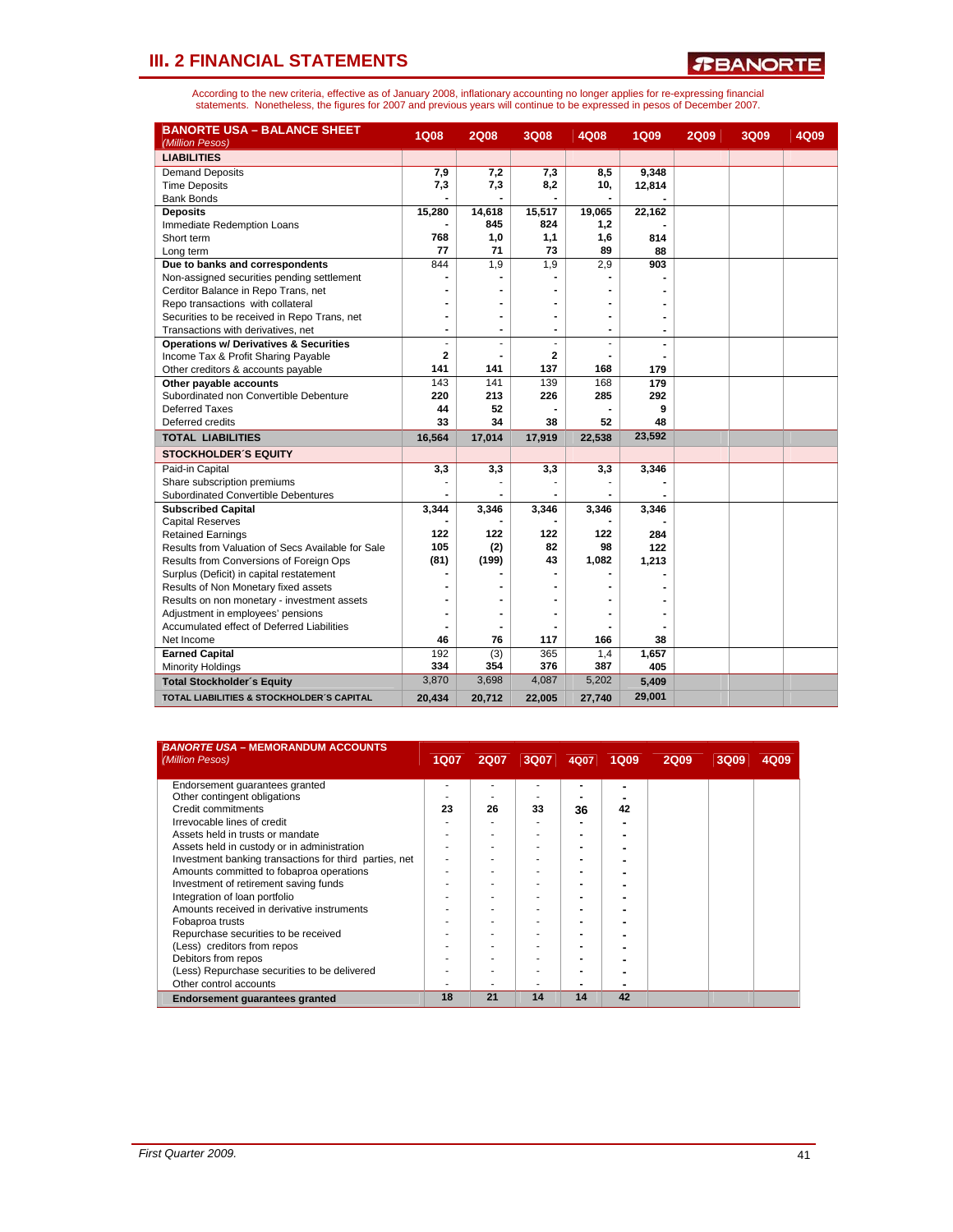According to the new criteria, effective as of January 2008, inflationary accounting no longer applies for re-expressing financial<br>statements. Nonetheless, the figures for 2007 and previous years will continue to be expres

### • **Information by Segments**

|                                     |                          |                | (Million Pesos)          | <b>GFNORTE - INCOME STATEMENT 1Q09</b> |                          |                          |              |                             |                         |
|-------------------------------------|--------------------------|----------------|--------------------------|----------------------------------------|--------------------------|--------------------------|--------------|-----------------------------|-------------------------|
|                                     | <b>Holding</b>           | <b>Banorte</b> | <b>Brokerage</b>         | Leasing &<br>Factoring                 | Warehouse                | Pronego<br>cio           | <b>Total</b> | Elimination<br>$\mathbf{s}$ | Final<br><b>Balance</b> |
| Interest Income                     | $\mathbf{1}$             | 12,702         | 656                      | 444                                    | $\mathbf{1}$             | 27                       | 13,831       | (691)                       | 13,141                  |
| <b>Interest Expense</b>             |                          | 6,873          | 638                      | 239                                    |                          | 6                        | 7,555        | (660)                       | 7,095                   |
| Loan Fees                           | ٠                        | 149            | ÷.                       | $\overline{\phantom{a}}$               | $\overline{a}$           | 3                        | 153          | $\overline{\phantom{a}}$    | 153                     |
| Net Interest Income (NII)           | 1                        | 5,979          | 18                       | 206                                    | $\overline{a}$           | 25                       | 6,229        | (30)                        | 6,199                   |
| Repomo-Margin                       | $\overline{\phantom{a}}$ |                | $\overline{\phantom{a}}$ |                                        |                          | ٠                        |              |                             |                         |
| NII after Repomo                    | 1                        | 5,979          | 18                       | 206                                    | $\blacksquare$           | 25                       | 6,229        | (30)                        | 6,199                   |
| Loan Loss & Loss Sharing Provisions | ÷,                       | 2,144          | J.                       | 10                                     | $\blacksquare$           | 9                        | 2,162        | $\overline{\phantom{a}}$    | 2,162                   |
| NII after Provisions                | 1                        | 3,835          | 18                       | 196                                    | $\blacksquare$           | 16                       | 4,067        | (30)                        | 4,036                   |
| Fees on services,                   |                          | 1,778          | 122                      | $\overline{2}$                         | 18                       | 3                        | 1,923        | (9)                         | 1,914                   |
| Fees paid,                          |                          | 306            |                          | 5                                      |                          | $\overline{c}$           | 312          | (1)                         | 312                     |
| Market-related Income               |                          | 198            | 44                       | ä,                                     |                          | ٠                        | 241          |                             | 241                     |
| <b>Total Non Interest Income</b>    | $\blacksquare$           | 1,670          | 16                       | (3)                                    | 18                       | $\mathbf{1}$             | 1,852        | (8)                         | 1,845                   |
| <b>Total Operating Income</b>       | 1                        | 5,505          | 184                      | 194                                    | 18                       | 17                       | 5,919        | (38)                        | 5,881                   |
| Non-Interest Expense                | 1                        | 3,933          | 131                      | 104                                    | 11                       | 12                       | 4,192        | (51)                        | 4,142                   |
| Operating Income                    |                          | 1,572          | 53                       | 90                                     | 8                        | 5                        | 1,727        | 12                          | 1,739                   |
| Non Operating Income                | 2                        | 822            | $\overline{7}$           | 5                                      | 81                       | $\overline{\mathbf{4}}$  | 920          | (16)                        | 904                     |
| Non Operating Expense               |                          | 174            | $\overline{2}$           | 1                                      | 80                       |                          | 256          | (4)                         | 253                     |
| Non Operating Income (Expense)NET   | $\mathbf{2}$             | 649            | 5                        | 4                                      | 1                        | 4                        | 664          | (12)                        | 652                     |
| Pre-tax Income                      | $\mathbf{1}$             | 2,221          | 58                       | 94                                     | 9                        | 8                        | 2,391        | $\blacksquare$              | 2,391                   |
| Tax and Profit sharing              | 3                        | 749            | 17                       | $\blacksquare$                         | $\mathbf{2}$             | 3                        | 774          | $\blacksquare$              | 774                     |
| Net Income before subsidiaries      | (2)                      | 1,472          | 40                       | 94                                     | $\overline{7}$           | 6                        | 1,617        | $\blacksquare$              | 1,617                   |
| Subsidiaries 'net income            | 1,613                    | (1)            | $\overline{\phantom{a}}$ | ÷,                                     | $\overline{\phantom{a}}$ | $\overline{\phantom{a}}$ | 1,612        | (1,523)                     | 89                      |
| Net Inc. from continuos operations  | 1,611                    | 1,471          | 40                       | 94                                     | $\overline{7}$           | 6                        | 3,229        | 1,523                       | 1,706                   |
| Extraodinary items, net             |                          |                |                          |                                        |                          |                          |              |                             |                         |
| Minority Interest                   | ٠                        | (53)           | ٠                        | $\overline{a}$                         | $\blacksquare$           | $\overline{\phantom{a}}$ | (53)         | (42)                        | (95)                    |
| <b>TOTAL NET INCOME</b>             | 1,611                    | 1,418          | 40                       | 94                                     | $\overline{7}$           | 6                        | 3,176        | (1, 565)                    | 1,611                   |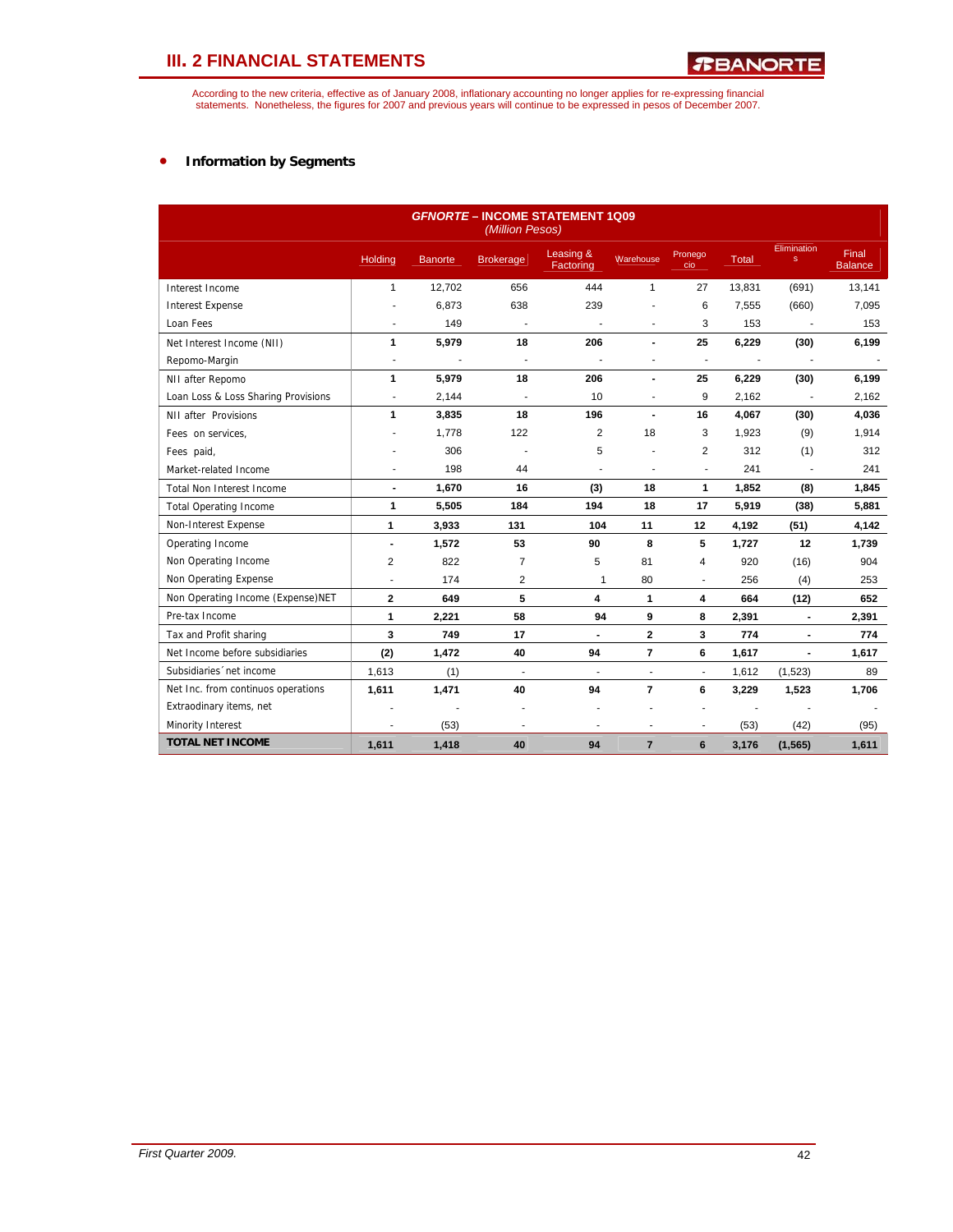*R***BANORTE** 

| <b>GFNORTE - BALANCE SHEET AS OF 1Q09</b><br>(Million Pesos) |                          |                |                         |                        |                  |                          |              |                     |                      |
|--------------------------------------------------------------|--------------------------|----------------|-------------------------|------------------------|------------------|--------------------------|--------------|---------------------|----------------------|
| <b>ASSETS</b>                                                | <b>Holding</b>           |                | Banorte Brokerage       | Leasing &<br>Factoring | <b>Warehouse</b> | Pronego<br>cio           | <b>Total</b> | <b>Eliminations</b> | <b>Final balance</b> |
| Cash and due from Banks                                      | 63                       | 56,309         | $\overline{\mathbf{3}}$ | 63                     | 16               | $\blacksquare$           | 56,455       | (139)               | 56,317               |
| Negotiable Instruments                                       | ÷                        | 4,629          | 543                     |                        |                  | $\overline{a}$           | 5,172        |                     | 5,172                |
| Securities held for sale                                     |                          | 12.163         | 111                     |                        |                  |                          | 12,274       | (404)               | 11,870               |
| Securities held to maturity                                  | ÷,                       | 217,573        | 349                     |                        |                  | ä,                       | 217,922      |                     | 217,922              |
| <b>Financial Instruments:</b>                                | $\blacksquare$           | 234,365        | 1.003                   | $\overline{a}$         | $\blacksquare$   | ÷,                       | 235,368      | (404)               | 234,965              |
| Non-assigned securities to pay                               |                          |                |                         |                        |                  |                          |              |                     |                      |
| Futures receivable, net                                      |                          | 1,502          | 118                     |                        |                  |                          | 1,620        |                     | 1,620                |
| Options and derivatives, net                                 | $\overline{\phantom{a}}$ | 8,936          | ٠                       | $\blacksquare$         | $\overline{a}$   | $\overline{\phantom{a}}$ | 8,936        |                     | 8,936                |
| Repos & Derivatives:                                         | $\blacksquare$           | 10,437         | 118                     |                        |                  | ÷,                       | 10,556       |                     | 10,556               |
| Commercial                                                   | $\blacksquare$           | 111,385        |                         | 11,019                 |                  | 158                      | 122,563      |                     | 122,563              |
| <b>Financial Intermediaries</b>                              | ٠                        | 13,374         |                         | 53                     |                  | $\overline{a}$           | 13,427       | (3, 198)            | 10,229               |
| Consumer                                                     |                          | 27,770         |                         | 5                      |                  |                          | 27,775       |                     | 27,775               |
| Mortgage                                                     |                          | 47,023         |                         |                        |                  |                          | 47,023       |                     | 47,023               |
| <b>Goverment Entities</b>                                    | $\overline{a}$           | 28,574         |                         | 18                     |                  | $\overline{a}$           | 28,592       |                     | 28,592               |
| Fobaproa                                                     |                          |                |                         |                        |                  |                          |              |                     |                      |
| Performing Loans                                             | $\blacksquare$           | 228,126        | $\overline{a}$          | 11,095                 | $\blacksquare$   | 158                      | 239,379      | (3, 198)            | 236,181              |
| Commercial                                                   |                          | 2.071          |                         | 92                     |                  | 24                       | 2.187        |                     | 2,187                |
| <b>Financial Intermediaries</b>                              |                          | 3              |                         |                        |                  | $\overline{a}$           | 3            |                     | 3                    |
| Consumer                                                     |                          | 2,540          |                         |                        |                  |                          | 2,541        |                     | 2,541                |
| Mortgage                                                     |                          | 825            |                         |                        |                  | $\overline{a}$           | 825          |                     | 825                  |
| <b>Goverment Entities</b>                                    | ٠                        |                | ٠                       |                        | ٠                | ÷                        |              |                     |                      |
| Past Due Loans                                               | $\blacksquare$           | 5.440          | $\blacksquare$          | 92                     | $\blacksquare$   | 24                       | 5,556        | $\overline{a}$      | 5,556                |
| <b>Total Credit</b>                                          | $\blacksquare$           | 233,566        | $\blacksquare$          | 11,187                 | ÷.               | 182                      | 244,935      | (3, 198)            | 241.137              |
| Preventive loan loss reserves                                | $\blacksquare$           | 5,942          | ÷                       | 88                     | $\blacksquare$   | 21                       | 6,051        |                     | 6,051                |
| Net Loan Portfolio                                           | $\blacksquare$           | 227,624        | $\blacksquare$          | 11,099                 | $\blacksquare$   | 162                      | 238.884      | (3, 198)            | 235,686              |
| Acquired collection rights                                   | $\overline{a}$           | 2,923          | ٠                       |                        | $\overline{a}$   | $\overline{\phantom{a}}$ | 2,993        |                     | 2,993                |
| <b>Total Loans</b>                                           | $\blacksquare$           | 230,547        | $\blacksquare$          | 11,099                 | $\blacksquare$   | 162                      | 241,807      | (3, 198)            | 238,609              |
| Benef.receivab.securitization                                | $\blacksquare$           | 699            | $\overline{a}$          |                        | ÷                | ä,                       | 699          |                     | 699                  |
| Sundry debtors and other                                     | $\overline{2}$           | 13,417         | 105                     | 141                    | 58               | 8                        | 13,731       | 33                  | 13,764               |
| Merchandise Inventory                                        | ä,                       | $\overline{a}$ | ٠                       |                        | 479              | J.                       | 479          |                     | 479                  |
| Foreclosed assets, net                                       | $\overline{a}$           | 841            | ÷.                      |                        | ÷.               | ÷.                       | 841          |                     | 841                  |
| Real Estate, Furniture & Equipment,                          | $\overline{a}$           | 6.727          | 12                      | 1.605                  | 56               | 60                       | 8,459        |                     | 8,459                |
| Investments in subsidiaries                                  | 39,186                   | 974            | 18                      |                        |                  | ä,                       | 40,178       | (37, 509)           | 2,668                |
| Deferred taxes                                               | 3                        | 138            |                         |                        |                  | 31                       | 172          | (26)                | 147                  |
| GoodWill                                                     | 31                       | 5,475          |                         |                        |                  | ä,                       | 5,506        |                     | 5,506                |
| Intangible                                                   | 3                        | 291            |                         |                        |                  | $\overline{a}$           | 293          |                     | 293                  |
| <b>Otros Assets</b>                                          | $\overline{a}$           | 4,191          | 272                     | 20                     | 11               | $\overline{4}$           | 4,499        |                     | 4,499                |
| <b>Total Other Assets</b>                                    | 39.225                   | 32.053         | 407                     | 1.766                  | 604              | 103                      | 74,159       | (37, 503)           | 36,657               |
| <b>TOTAL ASSETS</b>                                          | 39,228                   | 564,411        | 1,532                   | 12,927                 | 621              | 266                      | 618,346      | (40, 544)           | 577,802              |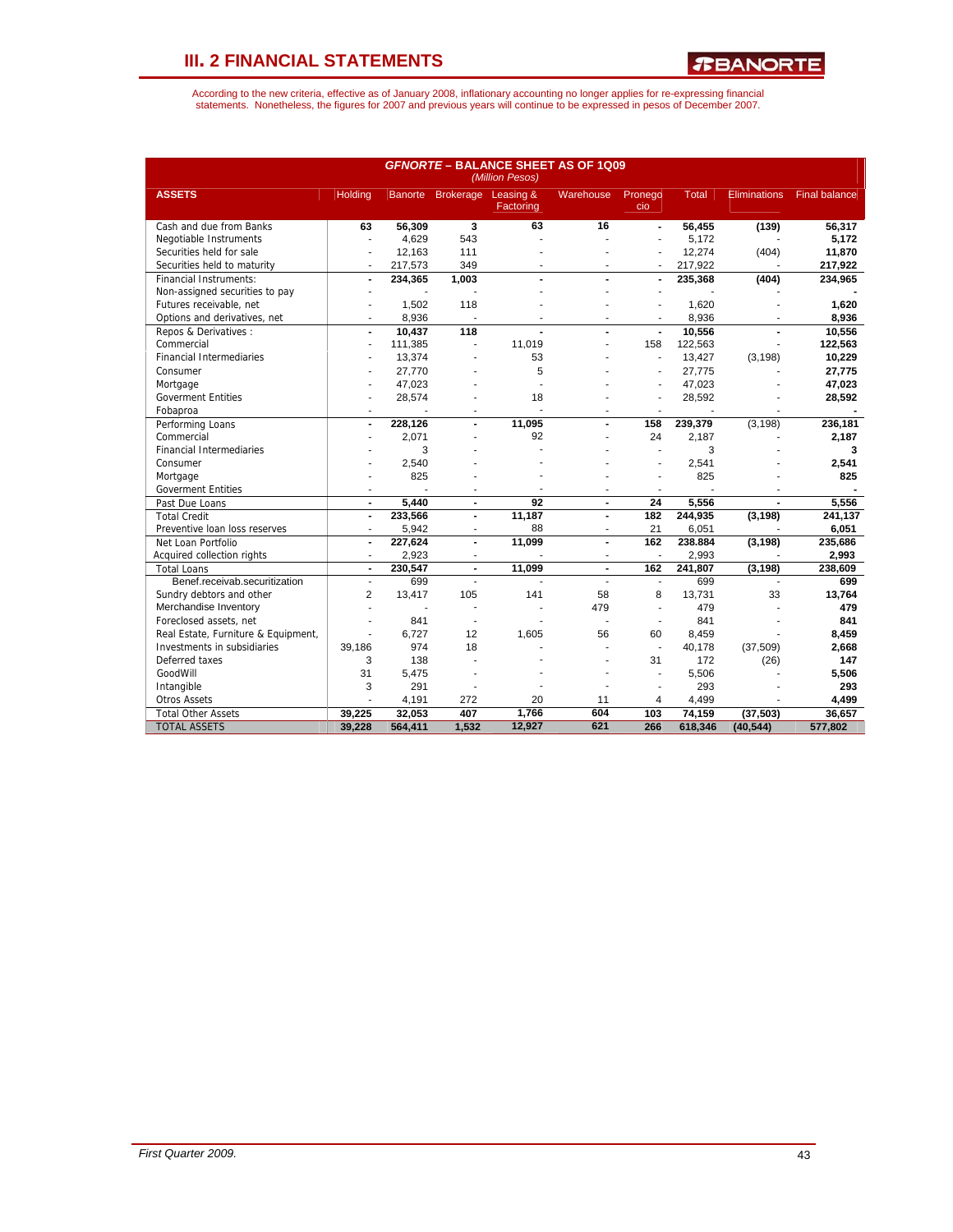*R***BANORTE** 

| <b>GFNORTE - BALANCE SHEET AS OF 1Q09</b><br>(Million Pesos) |                          |                |                          |                          |                      |                |                          |                          |                  |  |
|--------------------------------------------------------------|--------------------------|----------------|--------------------------|--------------------------|----------------------|----------------|--------------------------|--------------------------|------------------|--|
| <b>LIABILITIES</b>                                           | Holding                  |                | Banorte Brokerage        | Leasing &<br>Factoring   | Warehou Prone-<br>se | qocio          | Total                    | <b>Eliminations</b>      | Final<br>balance |  |
| <b>Demand Deposits</b>                                       | $\blacksquare$           | 120,268        | ä                        |                          |                      |                | 120,268                  | (13)                     | 120,255          |  |
| <b>Time Deposits</b>                                         |                          | 135,038        |                          |                          |                      |                | 135,038                  | (74)                     | 134,964          |  |
| <b>Bonds</b>                                                 |                          |                |                          |                          |                      |                | $\overline{\phantom{a}}$ | $\overline{\phantom{a}}$ | $\sim$           |  |
| <b>Deposits</b>                                              | $\blacksquare$           | 255,305        | $\blacksquare$           |                          |                      |                | 255,305                  | (86)                     | 255,219          |  |
| Demand                                                       | $\overline{\phantom{a}}$ | 4,180          | ÷,                       |                          |                      |                | 4,180                    | $\overline{\phantom{a}}$ | 4,180            |  |
| Short term                                                   | ٠                        | 19,223         | $\overline{a}$           | 8,631                    | 466                  | 201            | 28,520                   | (3, 198)                 | 25,322           |  |
| Long term                                                    | $\overline{a}$           | 8,193          | ÷                        | 2,529                    |                      |                | 10,723                   | $\overline{\phantom{a}}$ | 10,723           |  |
| Due to banks & corresp.                                      | $\blacksquare$           | 31,596         | $\blacksquare$           | 11,160                   | 466                  | 201            | 43,423                   | (3, 198)                 | 40,225           |  |
| Assigned securities to pay                                   | $\blacksquare$           | 420            | $\blacksquare$           |                          |                      |                | 420                      | $\blacksquare$           | 420              |  |
| Non-assigned securities to pay                               |                          |                |                          |                          |                      |                |                          |                          |                  |  |
| Futures receivable, net                                      |                          | 191,364        | 115                      |                          |                      |                | 191,479                  |                          | 191,479          |  |
| Options and derivatives, net                                 |                          | 11,950         |                          |                          |                      |                | 11,950                   |                          | 11,950           |  |
| <b>Repos &amp; Derivatives:</b>                              |                          | 203,313        | 115                      |                          |                      |                | 203,429                  |                          | 203,429          |  |
| Income Tax & Profit Sharing                                  | $\overline{a}$           | 458            | 37                       | $\overline{\phantom{a}}$ | $\mathbf{1}$         | $\blacksquare$ | 496                      | ÷.                       | 496              |  |
| Other Payable accounts                                       | 1                        | 17,089         | 200                      | 434                      | 15                   | 6              | 17,745                   | (20)                     | 17,726           |  |
| Other payable accounts                                       | 1                        | 17,547         | 237                      | 434                      | 16                   | 6              | 18,241                   | (20)                     | 18,222           |  |
| Subordinated non Convertible<br>Debenture                    |                          | 18,053         | $\overline{\phantom{a}}$ |                          |                      |                | 18,053                   | Ĭ.                       | 18,053           |  |
| <b>Deferred Taxes</b>                                        |                          | $\blacksquare$ | 16                       | $\blacksquare$           | 10                   |                | 26                       | (26)                     |                  |  |
| Deferred credits                                             |                          | 1,275          | J.                       | 56                       | ä,                   | 5              | 1,336                    | $\blacksquare$           | 1,336            |  |
| <b>TOTAL LIABILITIES</b>                                     |                          | 1 527,510      | 369                      | 11,649                   | 492                  | 212            | 540,233                  | (3, 330)                 | 536,903          |  |

| <b>STOCKHOLDER 'S EQUITY</b>                   |                          |         |       |        |                |       |          |           |          |
|------------------------------------------------|--------------------------|---------|-------|--------|----------------|-------|----------|-----------|----------|
| Paid-in Capital                                | 12,007                   | 10,955  | 540   | 306    | 87             | 195   | 24,091   | (12, 159) | 11,932   |
| Share subscription premiums                    | 1,859                    | 852     |       |        |                |       | 2,710    | (1, 180)  | 1,530    |
| Subordinated Convertible Debentures            |                          |         |       |        |                |       |          |           |          |
| <b>Subscribed Capital</b>                      | 13,866                   | 11,807  | 540   | 306    | 87             | 195   | 26,801   | (13, 339) | 13,462   |
| <b>Capital Reserves</b>                        | 2,748                    | 4,005   | 72    | 195    | 17             |       | 7,037    | (4,289)   | 2,748    |
| <b>Retained Earnings</b>                       | 23,965                   | 19,988  | 446   | 683    | 17             | (147) | 44,953   | (20, 988) | 23,965   |
| Surplus (Deficit) from securities              | (1, 315)                 | (999)   | 41    |        |                |       | (2, 273) | 958       | (1, 315) |
| Results from coverage securities<br>valuation  | $\overline{\phantom{a}}$ | (1,637) |       |        |                |       | (1,637)  | 1,637     |          |
| Results of foreign operations<br>exchange      | 1,244                    | 1,274   | 24    |        |                |       | 2,542    | (1, 298)  | 1,244    |
| Excess (Insuf.) in capital restatement         |                          |         |       |        |                |       |          |           |          |
| Non Mon assets results Fixed Assets            |                          |         |       |        |                |       |          |           |          |
| Non Mon assets results Investm<br>subsidiaries | (2,833)                  | 87      |       |        |                |       | (2,746)  | (87)      | (2,833)  |
| Adjustment in the employees pension<br>funds   |                          |         |       |        |                |       |          |           |          |
| Net Income                                     | 1,611                    | 1,418   | 40    | 94     | $\overline{7}$ | 6     | 3,176    | (1,565)   | 1,611    |
| <b>Earned Capital</b>                          | 25,421                   | 24,135  | 623   | 972    | 42             | (142) | 51,051   | (25, 630) | 25,421   |
| Minority Holdings                              | ٠                        | 960     |       |        |                |       | 960      | 1,056     | 2,016    |
| Total Stockholder's Equity                     | 39,287                   | 36,901  | 1,163 | 1,278  | 129            | 54    | 78,812   | (37, 913) | 40,899   |
| TOT. LIAB. & STOCKHOL. EQUITY                  | 39,288                   | 564,411 | 1,532 | 12,927 | 621            | 266   | 619,044  | (41, 243) | 577,802  |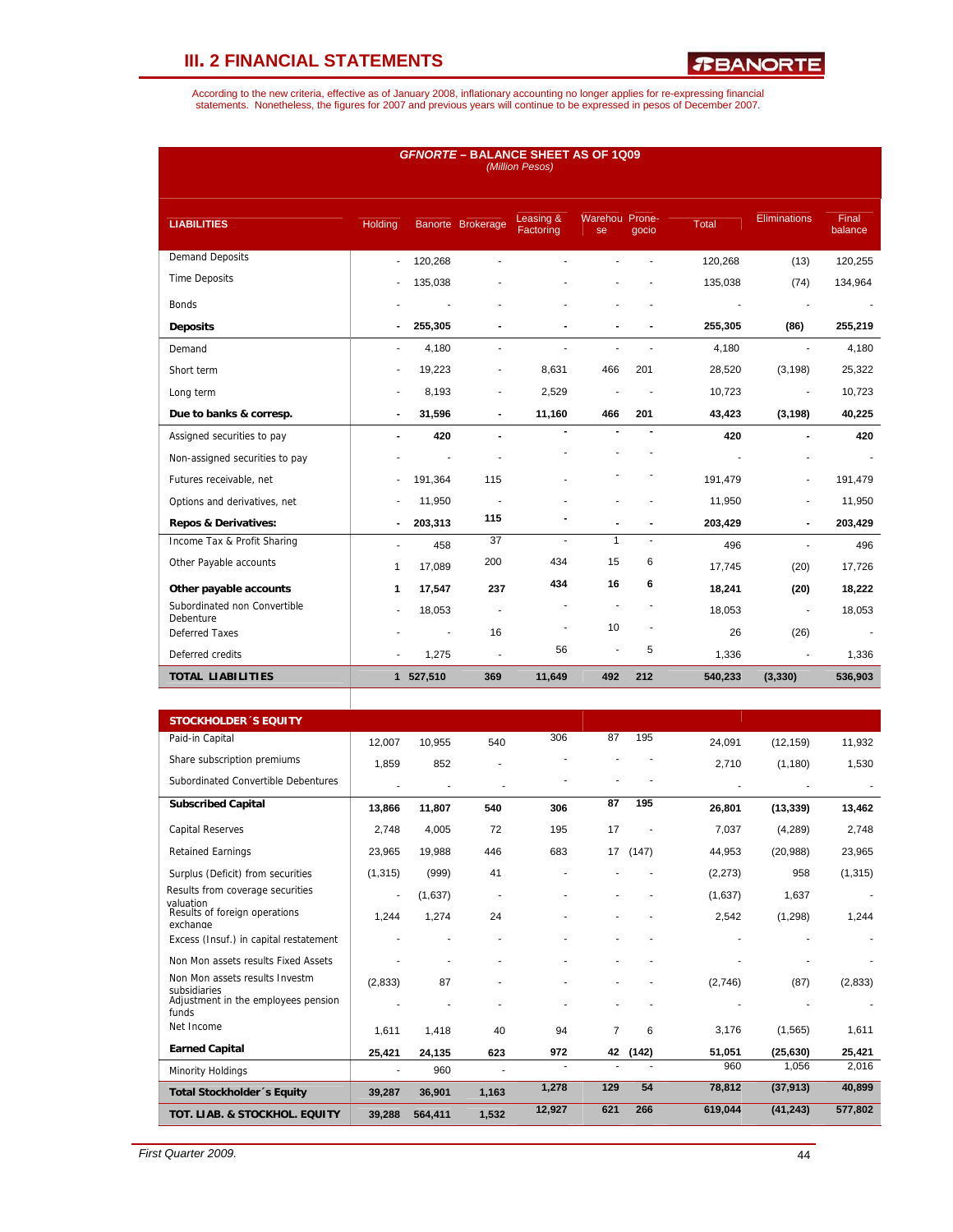# **III. 3 ACCOUNTING CHANGES**

According to the new criteria, effective as of January 2008, inflationary accounting no longer applies for re-expressing financial statements. Nonetheless, the figures for 2007 and previous years will continue to be expressed in pesos of December 2007.

# **ACCOUNTING CHANGES AND REGULATIONS**

#### • **General guidelines applicable to the financial information of holding companies of financial institutions subject to supervision by the National Banking and Securities Commission (CNBV.)**

On April 27, 2005, the CNBV issued general provisions applicable to the financial information of the controlling companies of financial groups in order to homologate the information that financial groups issue to the public for the analysis of their solvency and economic stability. This is done in order to facilitate savings and investment decision-making. GFNorte's Financial Statements can be found in our website at www.banorte.com/informacion\_financiera

### • **Provisions for implementation of the new Basel Capital Agreement.**

On October 3th, 2005, the CNBV published the agreement signed by financial authorities and the Mexican Banker's Association in order to implement the new capital guidelines that contain the standards and principles known as Basel II that will enable the bank's capital to reflect with greater precision the credit, market and operational risks.

### • **New rules for banking institutions' capital requirements.**

On December 28, 2005, the Ministry of Finance(Secretaria de Hacienda y Credito Publico (SHCP)), issued new regulations for capital requirements, establishing a greater number of of bands and higher capital requirements. These new regulations came into effect on January, 2006.

### • **B-11 Bulletin.**

The income and amortizations from investments in collection rights will be recognized according to according to the rules established in the B-11 critera of the CNBV using one of the three different methods established in this critera for that effect.

### • **B-10 Bulletin "Inflation Effects".**

When comparing 2008 results vs. reported figures for previous periods are not fully comparable, as a result of the NIF B10 "Inflation Effects" norm taking effect in January of this year. This norm indicates that the economic environment is non-inflationary when the accumulated inflation rate over the last three years is less than 26%. Under this context, it is not necessary to re-express financial statements as of January 2008. For the purpose of comparisons, 2007 and previous year's results are expressed in pesos of December 2007.

#### • **Change in rules for loan loss reserves requirements**

According to the new provisions of the CNBV published on August 22, 2008 in the DOF regarding the percentage of credit card reserves when there are no delinquent payments, and according to the second transitory article which makes it possible to make such adjustments by October, the impact of the change will be gradual. The percentage applied to reserves for zero delinquent payments for september is 1.72%, and at the close of October the change will be completed by applying a 2.5% reserve percentage for zero delinquent payments.

#### • **Repo Transactions and reclassification of investments in securities NEW ACCOUNTING CRITERIA**

On October 14, 2008 the CNBV published a series of changes to its accounting criteria in the Official Gazette of the Federation (DOF). Such changes became effective the following day. The most important changes include:

#### • *Criterion B-3 "Repurchasing and Sales Agreements"*

Repurchase or Resale Agreement operations will be recorded according to the financial substance of the operation itself which is financing with collateral, in which the purchaser of securities gives cash as financing in exchange for financial assets that serve as protection in case of default.

Financial assets given as collateral by the purchaser of securities, pursuant to criterion C-1 are still recognized in the balance sheet provided that the risks, benefits and control of the same are kept.

On the repurchase and sale operation contract date, the entity acting as the purchaser of securities should record the incoming cash or a debt-liquidating account as well as an account payable at a reasonable value at the initially agreed price, which represents the obligation to return such cash to the purchaser of securities.

Throughout the life of the repurchasing and sale agreement, the account payable mentioned above will be valued at its reasonable value by acknowledging the interest on the repurchasing and sale agreement in the period's results as accrued, according to the effective interest method that affects such account payable.

On the repurchase and sale agreement operation contract date, the entity acting as the purchaser of securities should record the outlay of availabilities or a creditor-liquidating account, as well as an account receivable at a reasonable value, at initially the agreed price, which represents the right to recover the cash.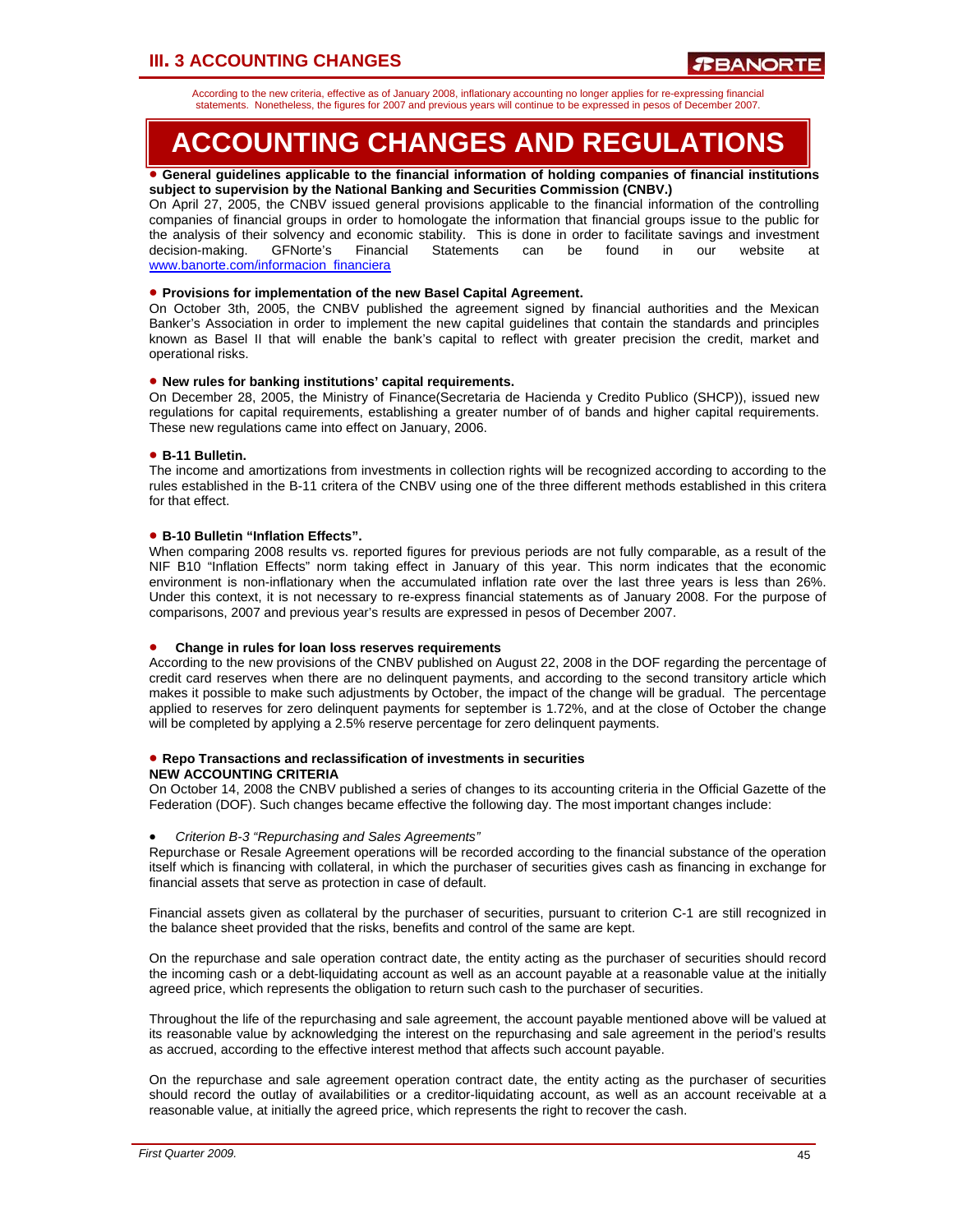### **III. 3 ACCOUNTING CHANGES**

According to the new criteria, effective as of January 2008, inflationary accounting no longer applies for re-expressing financial statements. Nonetheless, the figures for 2007 and previous years will continue to be expressed in pesos of December 2007.

Throughout the life of the repurchasing and sale agreement, the account receivable mentioned above will be valued at its reasonable value by acknowledging the interest on the repurchase and sale agreement in the period's results as accrued, according to the effective interest method that affects such account receivable.

### **PREVIOUS ACCOUNTING CRITERIA Repurchase or Resale Agreement Operations**

Represent the temporary purchase or sale of certain financial instruments in exchange for an established premium with the obligation to resell or repurchase such securities in the future.

When the Institution acts as the seller of securities, the net position represents the difference between the fair value of the securities covered by the repurchase agreement (asset position) which, in turn, represents the securities to be received through the transaction, valued according to the investment valuation methods established for trading securities, and the value of the present value of the price at maturity (liability position).

When the Institution acts as the purchaser of securities, the net position represents the difference between the present value of the price at maturity (asset position) and the fair value of the securities received under the repurchase agreement (liability position) which are valued according to the method discussed in the preceding paragraph.

The debit or credit balance resulting from transactions involving repurchase agreements is presented under assets or liabilities in the consolidated balance sheet under the heading "Securities and derivative financial instruments".

For repurchase transactions entered into for periods exceeding three business days, a guarantee must be provided to mitigate market and counterpart risks. Guarantees received for repurchase transactions not involving the transfer of ownership are recognized in memoranda accounts and are considered as restricted assets.

### **a. Reclassification of Securities**

In view of the current economic situation and considering the worldwide financial system crisis, the CNBV has adjusted various criteria, especially those relative to Repurchase or Resale Agreement operations, to allow reporting debt securities independently of the category in which they are found, within the "Investment in Securities" line item. This is to avoid restricting financial market liquidity and volatility securities' prices. Furthermore, the Commission authorized the Institution, by means of Document No. 100-035/2008 issued on October 16, 2008 and Document No. 100-042/2008 issued on November 10, 2008, to reclassify the investment-in-securities holding position and the position of receivable securities in Repurchase or Resale Agreement operations, pursuant to the rules set forth in such documents.

Therefore, during October, the Institution reclassified from the "Negotiable Securities" item to "Securities-held-tomaturity" item a total of 6,035,947,400 titles whose book value at the reclassification date was Ps 12,803. Additionally, from the "Securities available for sale" item the Institution reclassified to "Securities-held-to-maturity" a total of 560,523,193 instruments whose book value was USD 553 million and  $\epsilon$  20 million.

The above reclassification was due to the valuation loss that negotiable securities were showing when valuated at a reasonable value, caused by market volatility. By December 31, 2008 the position in securities-held-to-maturity has not shown indications of permanent deterioration.

The effect of the valuation at reasonable value that would have been acknowledged if the above reclassification had not been made, would have shown up in the period results Ps (20) million and in shareholders' equity Ps (710) million.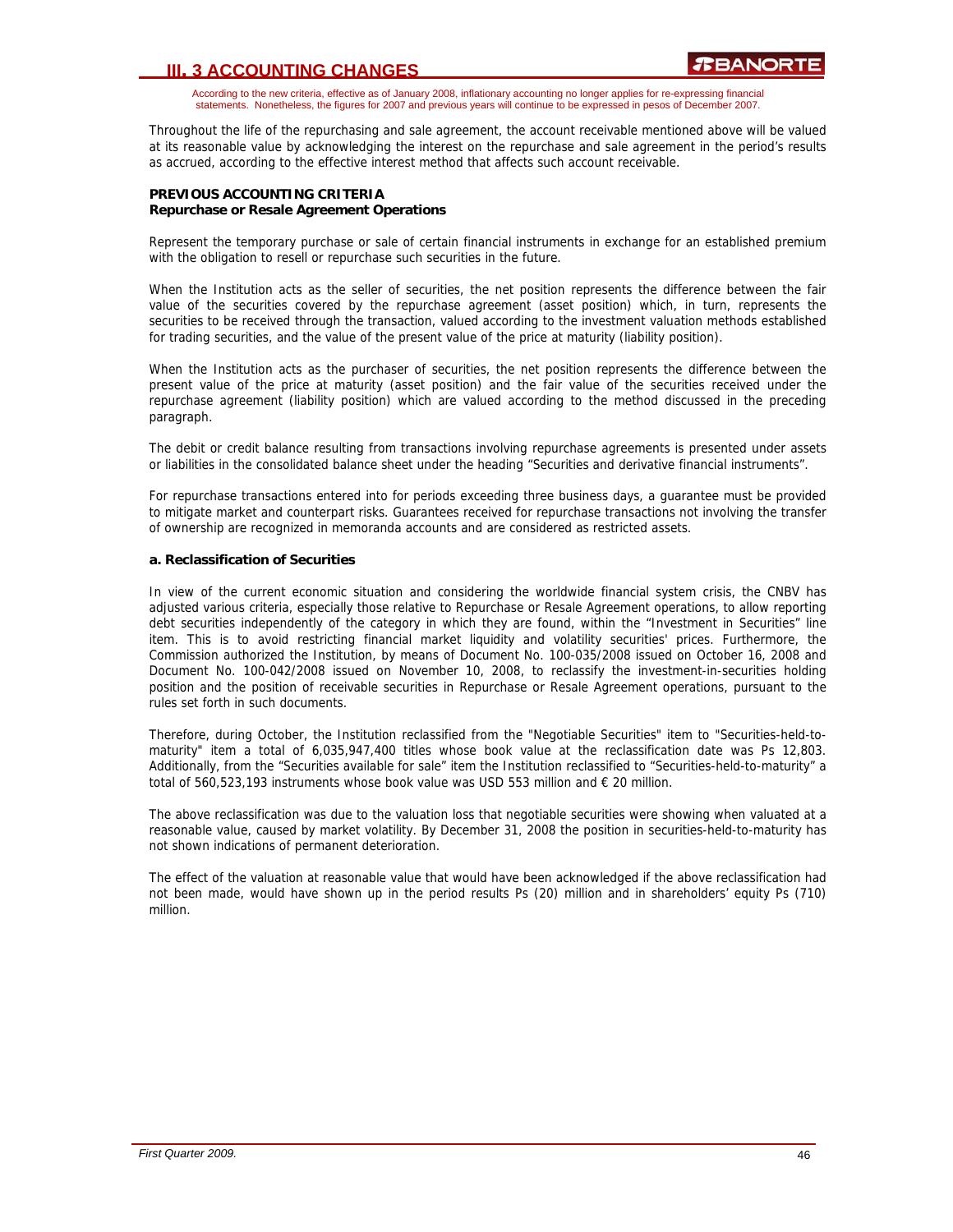# **III. 3 ACCOUNTING CHANGES**

According to the new criteria, effective as of January 2008, inflationary accounting no longer applies for re-expressing financial statements. Nonetheless, the figures for 2007 and previous years will continue to be expressed in pesos of December 2007.

### • **Main changes resulting from new accounting criteria and norms.**

Among the main changes resulting from the new measures and norms issued or modified by the Commission and CINIF that became effective as of January  $1<sup>st</sup>$ , 2009 are:

The C-2 criteria, "Securitizations", establishes that in this type of transaction, the assigner can decide to transfer the risks and benefits and/or control of financial assets or not to the assignee.

It establishes that the benefits from the asignee's surplus will be recognized as "benefits to be received in securitization transactions" and remain valued since its initial registration, at a reasonable value, with any valuation adjustments recognized in the results of the exercise. This valuation must be consistent with "Entity with a Specific Purpose", Entidad de Propósito Especifico (EPE) accounting policies established as the securitization medium.

If an assigner provides administrative services for transferred assets, an asset or liability must be registered initially from management of assets and liabilities, at its reasonable value according to the C-1 measure as follows:

a) An asset is registered if payment exceeds the cost and expenses incurred in providing the service; to the contrary a liability is registered.

b) Later, such asset or liability will be valued at a reasonable value, registering the effects of its valuation in the results of the exercise.

Benefits of the remaining balances of securitization operations and the asset from management of financial assets transferred will be exhibited under the heading "Benefits to be received in securitization operations".

The valuation of benefits to be received, as well as the asset or liability from management will be exhibited under the heading of "Other products" or "Other expenses", as appropriate.

The effects of said measure, in the event of having been applied to securitizations effective December  $31<sup>st</sup>$ , 2008 are detailed as follows:

In realized securitization operations, the financial assets were eliminated from the balance sheet based on the effective accounting measures to date, C-1 "Transfer of financial assets" and C-2 "Securitization". Given that the new accounting measures that substitute the previous ones are applied prospectively, no retroactive recording will apply for operations performed prior to applying this measure, which is why the re-valuation of financial asset transfers previously registered is not required.

Notwithstanding, in accordance with these new accounting measures, securitized loans for mortgage, state and municipal government portfolios that Banorte carried out during 2006 and 2007, respectively, did not fulfill the requirements of the new accounting measures for elimination from the balance sheet, given that in both operations most of the inherent risks and/or benefits are retained.

The C-5 measure "Consolidation of Entities with a Specific Purpose" defines the particular norms related to the consolidation of EPEs. It establishes that an entity must consolidate an EPE when the economic substance of the relationship between both entities indicates that it controls said EPE.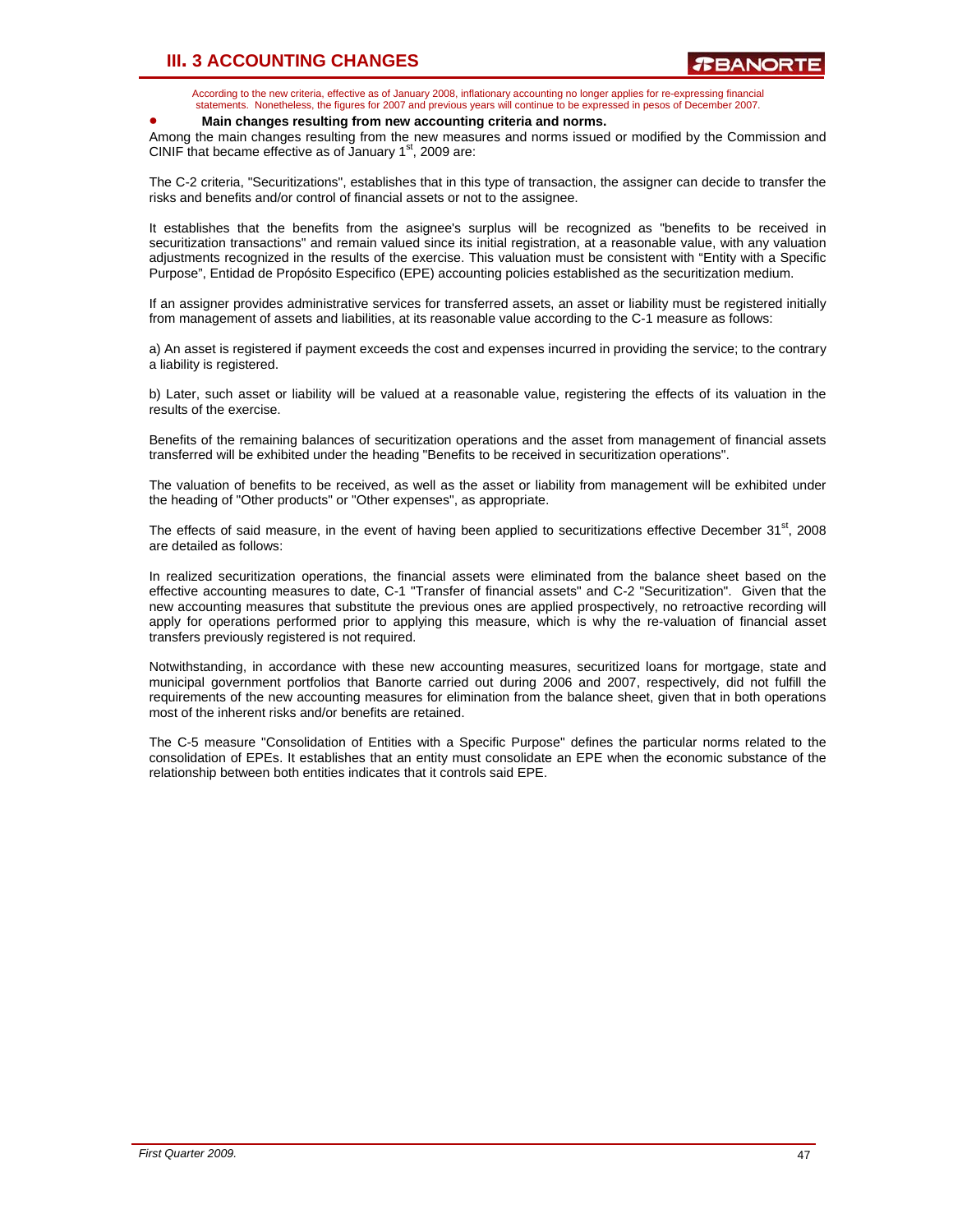According to the new criteria, effective as of January 2008, inflationary accounting no longer applies for re-expressing financial statements. Nonetheless, the figures for 2007 and previous years will continue to be expressed in pesos of December 2007.

# **LOAN PORTFOLIO SALES TO SOLIDA ADMINISTRADORA DE PORTAFOLIOS**

On February, 2003 Banorte sold Ps \$1.9 billion (Ps \$1.861 billion in Past-due loans & Ps \$64 million in Performing loans) of its own portfolio (including interests) to its subsidiary Sólida Administradora de Portafolios, S.A. de C.V. for Ps \$378 million. The transaction was done based on August 2002 figures, and therefore the final figure that affected the February balance was Ps \$1.856 billion, once the collections made since August 2002 are considered. The past-due portfolio as well as Ps \$1.577 billion in associated loan reserves were cancelled.

As instructed by the CNBV, we show the integration of the loan portfolio sold in 1Q03 by Banorte to its subsidiary Sólida Administradora de Portafolios, S.A. de C.V. The Purpose of this sale was to concentrate the portfolio in this specialized recovery unit as it had been managing the collections of this loans previously. This was a one time operation.

|                             |        | <b>Local Currency (2)</b> |        |        | <b>Foreign Currency (USD) (3)</b> |                | <b>Total</b> |        |               |
|-----------------------------|--------|---------------------------|--------|--------|-----------------------------------|----------------|--------------|--------|---------------|
| (Millions of Nominal Pesos) | Aug'02 | Dec'08                    | Mar'09 | Aug'02 | <b>Dec'08</b>                     | Mar'09         | Aug'02       | Dec'08 | <b>Mar'09</b> |
| <b>Performing Loans</b>     |        |                           |        |        |                                   |                |              |        |               |
| Commercial                  | 5      |                           |        | 5      |                                   | ٠              | 10           |        |               |
| Consumer                    |        | ۰                         |        |        |                                   | ۰              |              |        |               |
| Mortgage                    | 54     | 34                        | 36     | ٠      | ٠                                 | ٠              | 54           | 34     | 36            |
| Total                       | 59     | 34                        | 36     | 5      | ٠                                 | $\blacksquare$ | 64           | 34     | 36            |
| <b>Non Performing Loans</b> |        |                           |        |        |                                   |                |              |        |               |
| Commercial                  | 405    | 367                       | 365    | 293    | 116                               | 119            | 698          | 483    | 484           |
| Consumer                    | 81     | 72                        | 72     | ٠      | ۰                                 | ٠              | 81           | 72     | 72            |
| Mortgage                    | 1,112  | 393                       | 379    |        |                                   | ٠              | 1,112        | 393    | 379           |
| Total                       | 1,598  | 832                       | 816    | 293    | 116                               | 119            | 1.891        | 948    | 935           |
| <b>TOTAL LOANS</b>          | 1.657  | 866                       | 852    | 298    | 116                               | 119            | 1,955        | 982    | 971           |
| Loan Loss Reserves (1)      |        |                           |        |        |                                   |                |              |        |               |
| Commercial                  | 326    | 355                       | 355    | 246    | 116                               | 116            | 572          | 471    | 471           |
| Consumer                    | 77     | 72                        | 72     | ٠      | ۰                                 | ٠              | 77           | 72     | 72            |
| Mortgage                    | 669    | 369                       | 369    |        |                                   |                | 669          | 369    | 369           |
| Total                       | 1,072  | 796                       | 796    | 246    | 116                               | 116            | 1,318        | 912    | 912           |

1) Reserve requirements using the same classification method used for the bank.<br>2) Includes UDIS.<br>3) The dollar portfolio and reserves are re-expressed in pesos.<br>Note 1. - There was a Reserve deficit of Ps 94 milion as of

In 1Q09 the Loan portfolio showed changes due to: collections for Ps \$11 million, restructures for Ps \$2.6 million, repossessed assets for Ps \$4 millon and Ps \$24 million in charge-offs and discounts. In the Loan loss provisions, there were charge-offs and discounts for Ps \$7 million. There were transfers from performing loans to past due loans for Ps \$2 million and transfers from past due loans to performing loans for Ps \$7 million.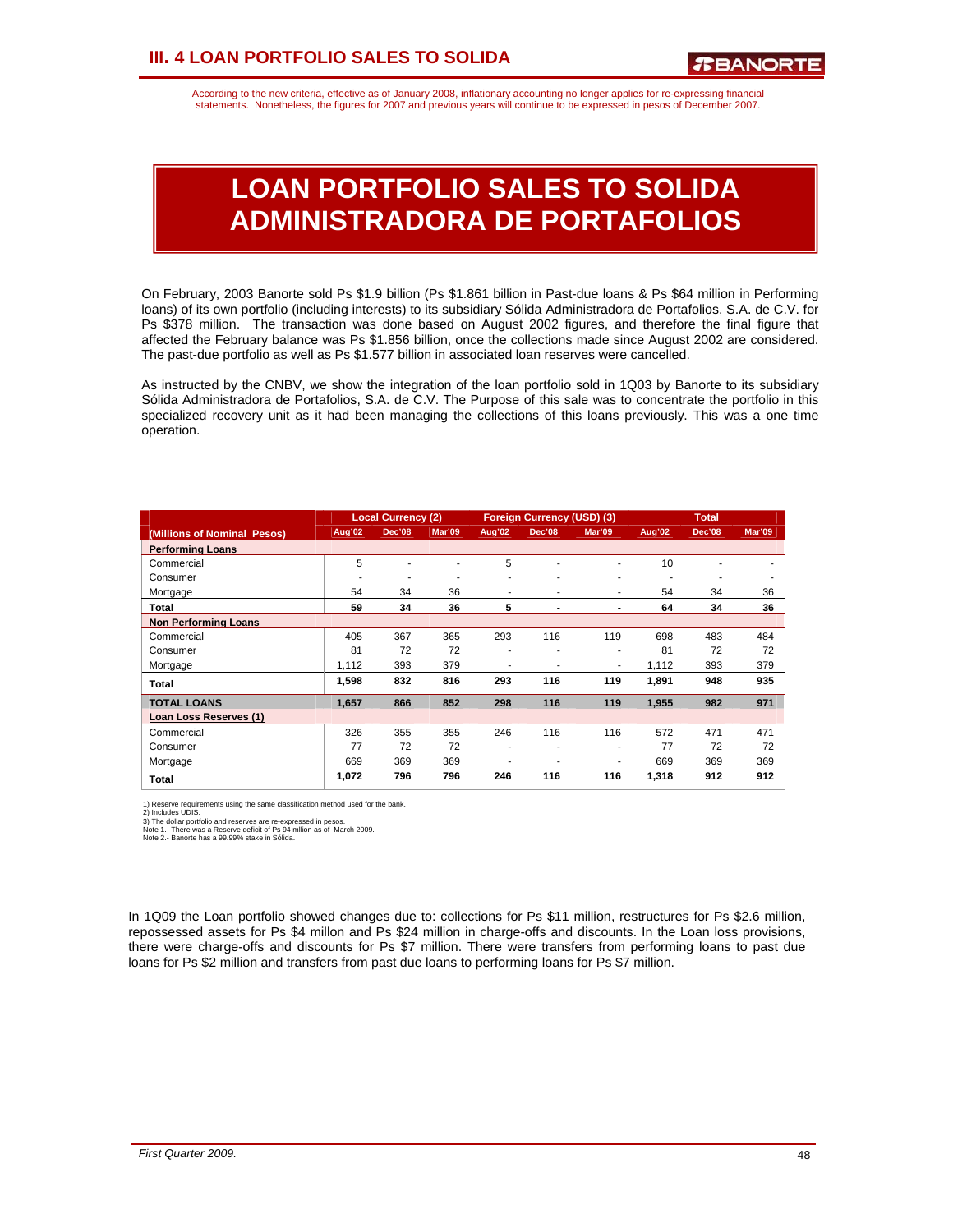# **III. 4 LOAN PORTFOLIO SALES TO SOLIDA**

According to the new criteria, effective as of January 2008, inflationary accounting no longer applies for re-expressing financial<br>statements. Nonetheless, the figures for 2007 and previous years will continue to be expres

As instructed by the CNBV for purposes of determining financial indicators and a general disclosure referred to regulations, we show the integration of the Banorte's portfolio including the portfolio which was sold to Sólida Administradora de Portafolios, S.A. de C.V..

|                             | Local Currency (1) |         | Foreign Currency (USD)(2) |        | <b>Total</b> |         |
|-----------------------------|--------------------|---------|---------------------------|--------|--------------|---------|
| (Millions of Nominal Pesos) | Dec'08             | Mar'09  | Dec'08                    | Mar'09 | Dec'08       | Mar'09  |
| <b>Performing Loans</b>     |                    |         |                           |        |              |         |
| Commercial                  | 129,995            | 128,548 | 15,377                    | 14,277 | 145,372      | 142,825 |
| Consumer                    | 29,116             | 27,531  |                           |        | 29,116       | 27,531  |
| Mortgage                    | 43,784             | 44,328  |                           |        | 43,784       | 44,328  |
| Fobaproa / IPAB             | $\sim$             |         |                           | ٠      |              |         |
| <b>Performing Loans</b>     | 202,895            | 200,407 | 15,377                    | 14,277 | 218,272      | 214,684 |
|                             |                    |         |                           |        |              |         |
| <b>Non Performing Loans</b> |                    |         |                           |        |              |         |
| Commercial                  | 1,738              | 2,171   | 153                       | 214    | 1,891        | 2,385   |
| Consumer                    | 2,570              | 2,612   | ٠                         |        | 2,570        | 2,612   |
| Mortgage                    | 1,098              | 1,175   |                           |        | 1,098        | 1,175   |
| <b>Non Performing Loans</b> | 5,406              | 5,958   | 153                       | 214    | 5,559        | 6,172   |
|                             |                    |         |                           |        |              |         |
| <b>TOTAL LOANS</b>          | 208,301            | 206,365 | 15,530                    | 14,491 | 223,831      | 220,856 |
|                             |                    |         |                           |        |              |         |
| <b>Loan Loss Reserves</b>   | 6,950              | 6,243   | 285                       | 337    | 7,235        | 6,580   |
| <b>Net Loan Portfolio</b>   | 201,351            | 200,122 | 15,245                    | 14,154 | 216,596      | 214,276 |
| <b>Loan Loss Reserves</b>   |                    |         |                           |        | 130.15%      | 106.61% |
| % Past Due Loans            |                    |         |                           |        | 2.48%        | 2.79%   |

1) Includes UDIS. 2) The dollar portfolio and reserves are re-expressed in pesos.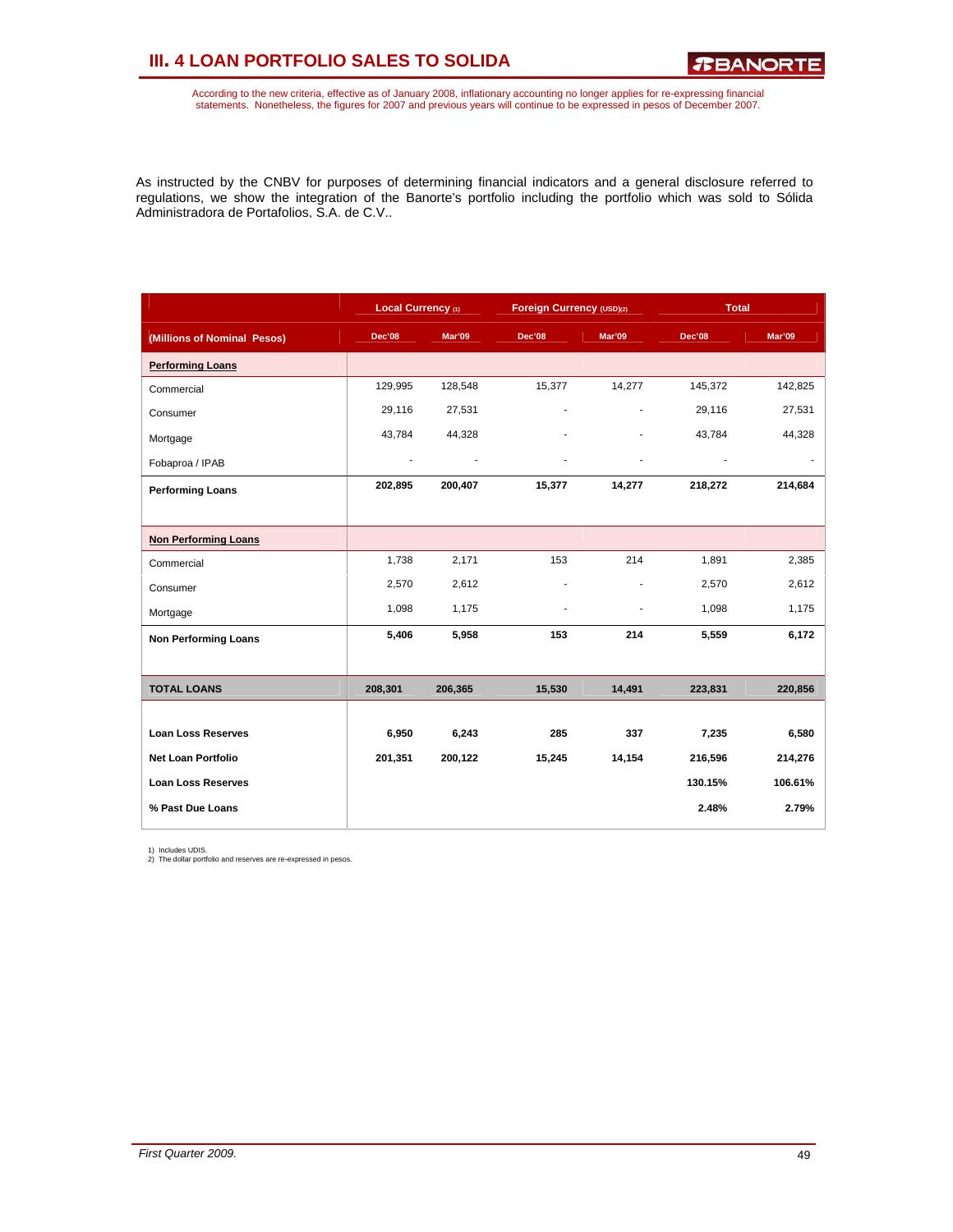According to the new criteria, effective as of January 2008, inflationary accounting no longer applies for re-expressing financial<br>statements. Nonetheless, the figures for 2007 and previous years will continue to be expres

### **NOTES TO FINANCIAL STATEMENTS**

### **FINANCIAL INSTRUMENTS AND VALUATION EFFECTS 1Q09**

| <b>NEGOTIABLE INSTRUMENTS</b>                                | <b>BOOK</b><br><b>VALUE</b> | <b>INTEREST</b>          | <b>UNREALIZED</b><br><b>GAIN (LOSS)</b> | <b>MARKET VALUE</b> |
|--------------------------------------------------------------|-----------------------------|--------------------------|-----------------------------------------|---------------------|
| <b>Goverment Securities</b>                                  | 2,704                       | $\mathbf{1}$             | (1)                                     | 2,704               |
| Cetes                                                        | 100                         | $\overline{a}$           | $\mathbf{1}$                            | 101                 |
| <b>Bonds</b>                                                 | 24                          | ä,                       | (2)                                     | 23                  |
| <b>Bondes</b>                                                | ÷.                          |                          | $\blacksquare$                          | ٠                   |
| <b>Bpas</b>                                                  | 2,580                       | $\mathbf{1}$             | (1)                                     | 2,580               |
| <b>Brems</b>                                                 |                             |                          |                                         |                     |
| <b>UMS</b>                                                   |                             |                          |                                         | ٠                   |
| <b>UdiBonds</b>                                              |                             |                          |                                         | ÷.                  |
| <b>Stock Certificates</b>                                    |                             |                          |                                         |                     |
| <b>Banking Securities</b>                                    | 2,336                       |                          |                                         | 2,336               |
|                                                              |                             |                          |                                         | 2,336               |
| Notes                                                        | 2,335                       |                          |                                         |                     |
| Cedes                                                        |                             |                          |                                         |                     |
| <b>Bonds</b>                                                 |                             |                          |                                         | ٠                   |
| <b>Stock Certificates</b>                                    |                             |                          |                                         |                     |
| Other Bank Papers                                            | $\overline{\phantom{a}}$    |                          |                                         |                     |
| Private                                                      | 16                          |                          | 9                                       | 26                  |
| <b>Commercial Paper Pesos</b>                                | 16                          |                          | 9                                       | 25                  |
| Commercial Paper U.S. Dollars                                |                             |                          |                                         | $\overline{a}$      |
| <b>PEMEX</b>                                                 |                             |                          |                                         |                     |
| Eurobonds                                                    |                             |                          |                                         |                     |
| <b>Stock Certificates</b>                                    |                             |                          |                                         | ÷.                  |
| <b>Bank Paper</b>                                            |                             |                          |                                         |                     |
| Foreign Goverment                                            | 102                         |                          |                                         | 102                 |
| <b>Treasury Bonds</b>                                        |                             |                          |                                         | ٠                   |
| <b>Treasury Bill</b>                                         |                             |                          |                                         |                     |
| <b>Treasury Notes</b>                                        |                             |                          |                                         |                     |
|                                                              |                             |                          |                                         | ä,                  |
| Shares listed in the SIC                                     |                             |                          |                                         | 4                   |
| Guarantee (collateral) for futures                           | 4                           | $\overline{\phantom{a}}$ |                                         |                     |
| <b>Mutual Funds</b>                                          |                             |                          |                                         |                     |
| <b>Total</b><br><b>SECURITIES HELD TO MATURITY</b>           | 5,163                       | 1                        | 9                                       | 5,172               |
| Cetes                                                        | 697                         | 6                        | $\overline{a}$                          | 702                 |
|                                                              | ÷                           |                          |                                         | ٠                   |
| Affected papers as collateral                                |                             | $\overline{a}$           |                                         |                     |
| Derechos Fiduciarios                                         |                             | 211                      |                                         | 161,895             |
| <b>Goverment Securities</b>                                  | 161,684                     | $\mathbf{1}$             |                                         |                     |
| <b>Bonds</b>                                                 | 634                         |                          |                                         | 635                 |
| <b>Bondes</b>                                                | 33,240                      | 56                       |                                         | 33,296              |
| <b>Bpas</b>                                                  | 125,186                     | 113                      |                                         | 125,298             |
| <b>Brems</b>                                                 | ÷                           | $\blacksquare$           | ÷                                       |                     |
| <b>UMS</b>                                                   | 2,598                       | 32                       |                                         | 2,630               |
| <b>UdiBonds</b>                                              | 3                           | $\mathbf{1}$             |                                         | 3                   |
| Cetes                                                        | ÷.                          | ÷,                       |                                         |                     |
| <b>Stock Certificates</b>                                    | 23                          | 10                       |                                         | 33                  |
| <b>Banking Securities</b>                                    | 29,846                      | 59                       |                                         | 29,905              |
|                                                              |                             |                          |                                         |                     |
| <b>NOTES</b>                                                 |                             | 10                       |                                         | 9,753               |
| Cedes                                                        | 9,743                       | 8                        | ÷                                       | 5,862               |
| <b>Bonds</b>                                                 | 5,854                       | 41                       |                                         | 13,320              |
| <b>Stock Certificates</b>                                    | 13,279                      |                          |                                         |                     |
| Other Bank Papers                                            | 971                         | $\blacksquare$           |                                         | 971                 |
| Private                                                      | 24,897                      | 145                      |                                         | 25,042              |
| <b>Commercial Paper Pesos</b>                                |                             |                          |                                         |                     |
| Commercial Paper U.S. Dollars                                | $\blacksquare$              | $\blacksquare$           |                                         | ٠                   |
| <b>PEMEX</b>                                                 | 5,446                       | 104                      |                                         | 5,550               |
| Eurobonds                                                    |                             |                          |                                         |                     |
| <b>Stock Certificates</b>                                    | 19,381                      | 41                       |                                         | 19,421              |
| <b>Structured Notes</b>                                      | 70                          |                          |                                         | 70                  |
|                                                              |                             |                          |                                         | 349                 |
|                                                              | 349                         |                          |                                         | 13                  |
|                                                              |                             |                          |                                         |                     |
| <b>Other Debt Securities</b><br><b>Government Securities</b> | 13                          |                          |                                         |                     |
| <b>Subordinated Notes</b><br><b>Total</b>                    | 16<br>217,501               | 421                      | $\blacksquare$                          | 16<br>217,922       |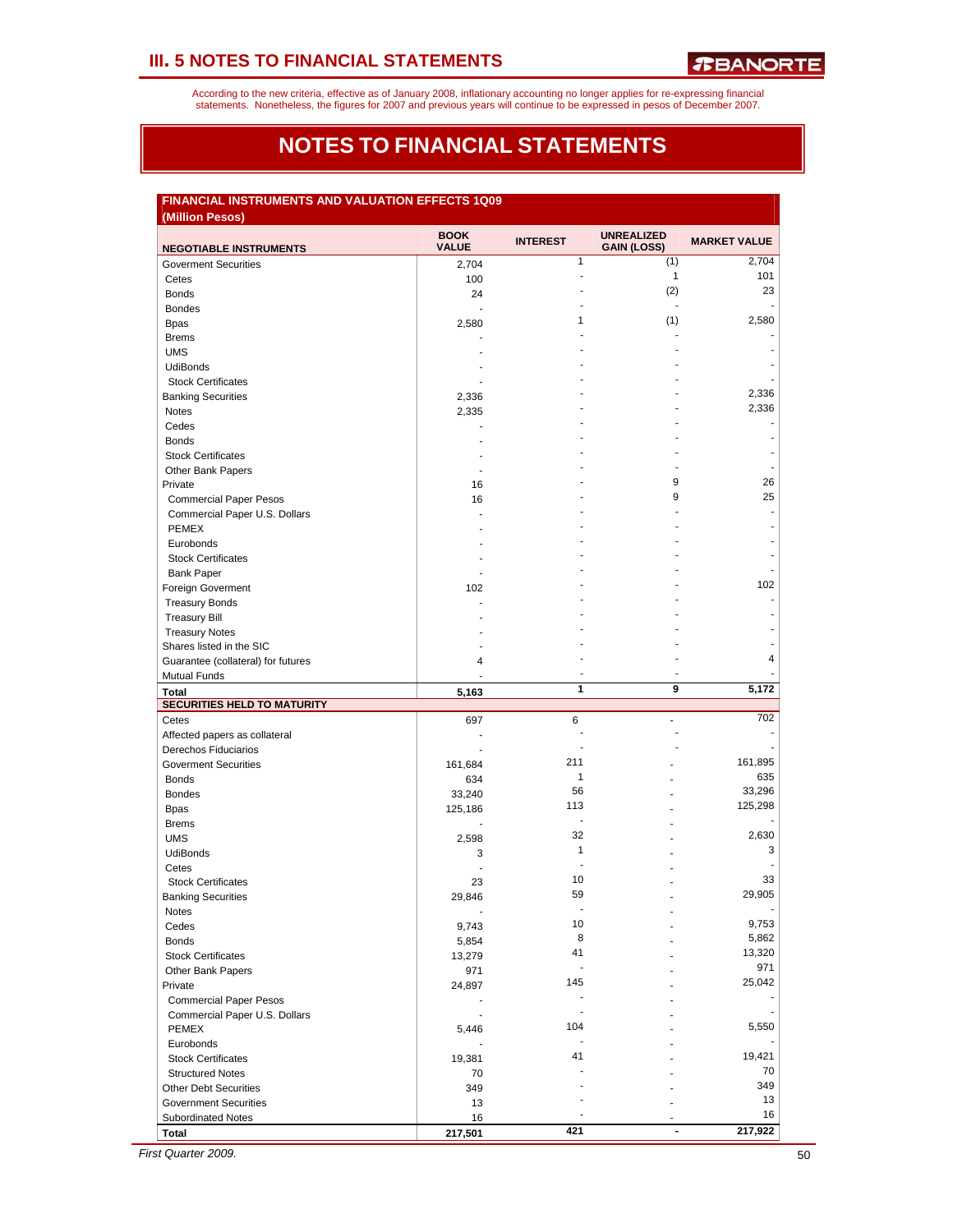*R***BANORTE** 

According to the new criteria, effective as of January 2008, inflationary accounting no longer applies for re-expressing financial<br>statements. Nonetheless, the figures for 2007 and previous vears will continue to be expres **SECURITIES HELD FOR SALE 1Q09** 

| (Million Pesos)                     |                             |                 |                                         |                     |
|-------------------------------------|-----------------------------|-----------------|-----------------------------------------|---------------------|
| <b>SECURITIES HELD FOR SALE</b>     | <b>BOOK</b><br><b>VALUE</b> | <b>INTEREST</b> | <b>UNREALIZED</b><br><b>GAIN (LOSS)</b> | <b>MARKET VALUE</b> |
| Goverment Securities                | 6,411                       | 26              | 48                                      | 6,485               |
| Mexican Government Securities (UMS) | 512                         | 6               | 2                                       | 521                 |
| <b>Treasury Bonds</b>               |                             |                 |                                         |                     |
| Private company bonds               | 2                           |                 | 102                                     | 104                 |
| Private company bonds               |                             |                 | 25                                      | 25                  |
| <b>GFNorte's Stock</b>              | 61                          |                 | (61)                                    |                     |
| <b>BMV's Stock</b>                  | 234                         |                 | (123)                                   | 111                 |
| <b>Bonds</b>                        | 4,180                       | 57              | (680)                                   | 3,556               |
| Eurobonds                           | 566                         | 25              | (218)                                   | 373                 |
| <b>Bank Paper</b>                   |                             |                 |                                         |                     |
| Structured notes                    |                             |                 |                                         |                     |
| <b>PEMEX</b>                        | 691                         | 12              | (7)                                     | 695                 |
| Subordinated securities             |                             |                 |                                         |                     |
| Swaps for hedging purposes          |                             |                 |                                         |                     |
| <b>Total</b>                        | 12,656                      | 126             | (912)                                   | 11,870              |

### **SECURITIES ASSIGNED FOR SETTLEMENT 1Q09**

| (Million Pesos)                           |                             |                 |                                         |                     |
|-------------------------------------------|-----------------------------|-----------------|-----------------------------------------|---------------------|
| <b>SECURITIES ASSIGNED FOR SETTLEMENT</b> | <b>BOOK</b><br><b>VALUE</b> | <b>INTEREST</b> | <b>UNREALIZED</b><br><b>GAIN (LOSS)</b> | <b>MARKET VALUE</b> |
| Government securities                     | 420                         |                 |                                         | 420                 |
| Cetes                                     |                             |                 |                                         |                     |
| <b>Bonds</b>                              | 24                          |                 |                                         | 24                  |
| <b>Bondes</b>                             |                             |                 |                                         |                     |
| <b>Bpas</b>                               | 396                         |                 |                                         | 396                 |
| <b>Brems</b>                              |                             |                 |                                         |                     |
| <b>UMS</b>                                |                             |                 |                                         |                     |
| <b>UdiBonds</b>                           |                             |                 |                                         |                     |
| 2U CBIC                                   |                             |                 |                                         |                     |
| <b>Stock Certificates</b>                 |                             |                 |                                         |                     |
| <b>Bank Paper</b>                         |                             |                 |                                         |                     |
| Private                                   |                             |                 |                                         |                     |
| Foreign Goverment                         |                             |                 |                                         |                     |
| <b>Total</b>                              | 420                         |                 |                                         | 420                 |

| <b>REPURCHASE AGREEMENT OPERATIONS 1Q09</b><br>(Million Pesos) |                                                                |                                             |                                          |                                |                                    |  |  |
|----------------------------------------------------------------|----------------------------------------------------------------|---------------------------------------------|------------------------------------------|--------------------------------|------------------------------------|--|--|
|                                                                |                                                                |                                             |                                          | <b>FINANCIAL STATEMENT</b>     |                                    |  |  |
| <b>SALES</b>                                                   | <b>MARKET VALUE</b>                                            |                                             | <b>INDIVIDUAL</b><br><b>COMPENSATION</b> |                                |                                    |  |  |
|                                                                | <b>RECEIVABLES ON</b><br><b>REPURCHASE</b><br><b>AGREEMENT</b> | <b>SECURITIES TO</b><br><b>BE DELIVERED</b> | <b>GLOBAL</b><br><b>POSITION</b>         | <b>ASSET</b><br><b>BALANCE</b> | <b>LIABILITY</b><br><b>BALANCE</b> |  |  |
| <b>Goverment Securities</b>                                    | 30,223                                                         | 190,984                                     | (160, 761)                               | 13                             | 160,774                            |  |  |
| <b>Banking Securities</b>                                      | 1,101                                                          | 18,546                                      | (17, 445)                                |                                | 17,445                             |  |  |
| <b>Private Securities</b>                                      |                                                                | 13.248                                      | (13, 248)                                |                                | 13,248                             |  |  |
| <b>Total</b>                                                   | 31.324                                                         | 222,778                                     | (191, 454)                               | 13                             | 191,467                            |  |  |

|                             |                                                                |                                             |                                  |                                          | <b>FINANCIAL STATEMENT</b>         |
|-----------------------------|----------------------------------------------------------------|---------------------------------------------|----------------------------------|------------------------------------------|------------------------------------|
| <b>PURCHASES</b>            | <b>MARKET VALUE</b>                                            |                                             |                                  | <b>INDIVIDUAL</b><br><b>COMPENSATION</b> |                                    |
|                             | <b>RECEIVABLES ON</b><br><b>REPURCHASE</b><br><b>AGREEMENT</b> | <b>SECURITIES TO</b><br><b>BE DELIVERED</b> | <b>GLOBAL</b><br><b>POSITION</b> | <b>ASSET</b><br><b>BALANCE</b>           | <b>LIABILITY</b><br><b>BALANCE</b> |
| <b>Goverment Securities</b> | 36,202                                                         | 34,940                                      | (1, 262)                         | 1.578                                    | 316                                |
| <b>Banking Securities</b>   | 993                                                            | 963                                         | (29)                             | 29                                       | ٠                                  |
| <b>Private Securities</b>   | $\overline{\phantom{a}}$                                       | ۰                                           | $\overline{\phantom{a}}$         |                                          | ۰.                                 |
| <b>Total</b>                | 37,195                                                         | 35,904                                      | (1, 291)                         | 1.607                                    | 316                                |
|                             |                                                                |                                             |                                  | .620                                     | 191,783                            |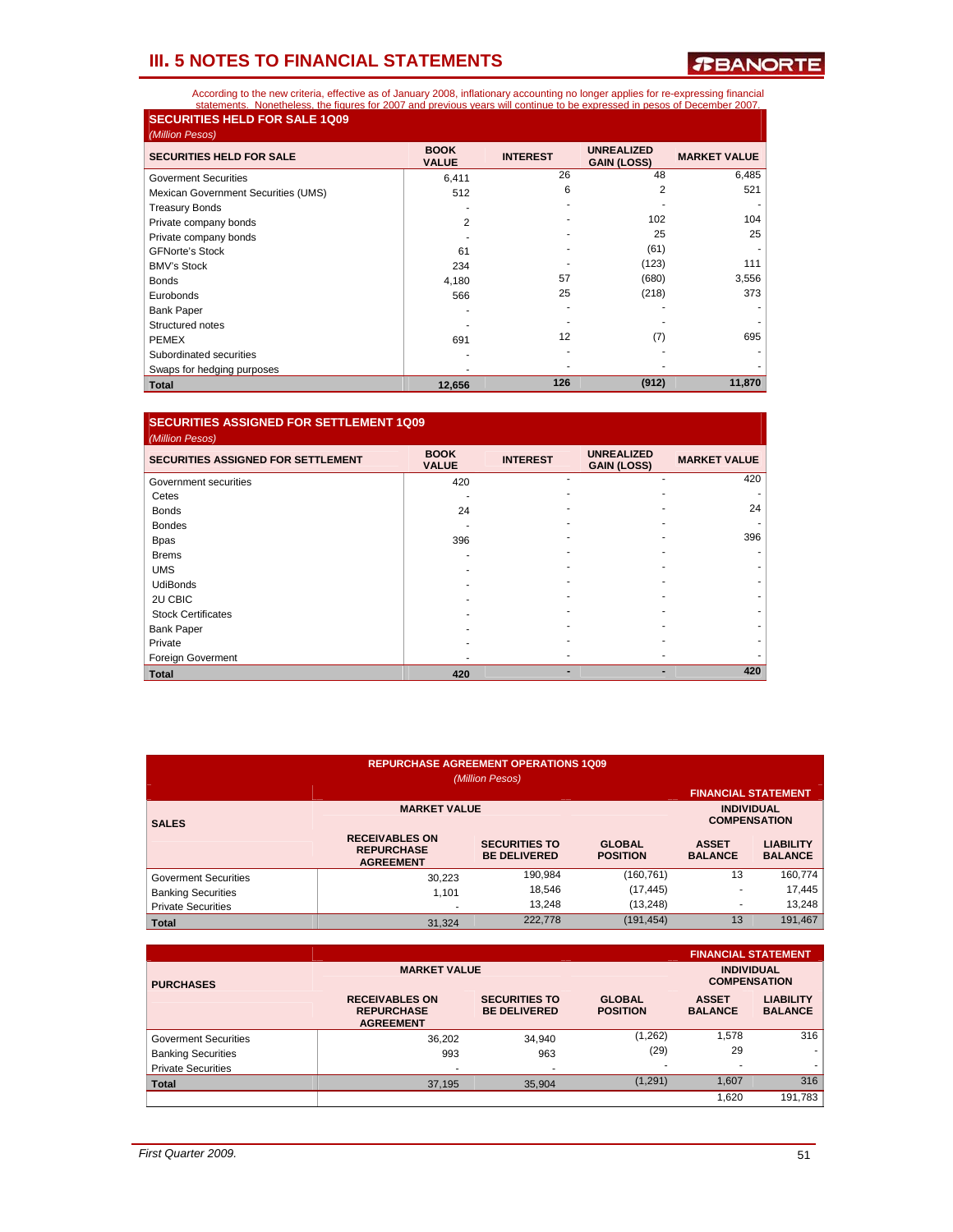*R***BANORTE** 

| DERIVATIVE FINANCIAL INSTRUMENTS OPERATIONS 1Q09<br>(Million Pesos) |                          |                         |                  |                                 |                                   |  |  |
|---------------------------------------------------------------------|--------------------------|-------------------------|------------------|---------------------------------|-----------------------------------|--|--|
| <b>INSTRUMENT</b>                                                   | <b>TO RECEIVE</b>        | <b>TO DELIVER</b>       | <b>NET</b>       | <b>DEBTOR</b><br><b>BALANCE</b> | <b>CREDITOR</b><br><b>BALANCE</b> |  |  |
| <b>FUTURES</b>                                                      |                          |                         |                  |                                 |                                   |  |  |
| Over Inflation (INPC)                                               | $\overline{a}$           | ä,                      | $\blacksquare$   | $\overline{\phantom{a}}$        | $\overline{a}$                    |  |  |
|                                                                     |                          |                         |                  |                                 | $\blacksquare$                    |  |  |
| <b>FORWARD FX CONTRACTS</b>                                         | <b>AGREED PRICE</b>      | <b>MARKET VALUE</b>     | <b>VALUATION</b> |                                 |                                   |  |  |
| Negotiable                                                          |                          |                         |                  |                                 |                                   |  |  |
| Purchases                                                           | 2,011                    | (2, 236)                | (224)            |                                 |                                   |  |  |
| Sells                                                               | (6, 148)                 | 6,451                   | 303              |                                 |                                   |  |  |
| Total                                                               | (4, 137)                 | 4,215                   | 78               | 153                             | 74                                |  |  |
|                                                                     |                          |                         |                  |                                 | 78                                |  |  |
| Hedging                                                             |                          |                         |                  |                                 |                                   |  |  |
| Purchases                                                           |                          |                         |                  |                                 |                                   |  |  |
| <b>Sells</b>                                                        |                          |                         |                  |                                 |                                   |  |  |
| Total                                                               |                          |                         |                  |                                 |                                   |  |  |
|                                                                     |                          |                         |                  |                                 |                                   |  |  |
| <b>SWAPS</b>                                                        | <b>TO RECEIVE</b>        | <b>TO DELIVER</b>       | <b>NET</b>       |                                 |                                   |  |  |
|                                                                     |                          |                         |                  |                                 |                                   |  |  |
| Negotiable                                                          |                          |                         |                  |                                 |                                   |  |  |
| Capital                                                             | 15,905                   | (15, 850)               | 55               |                                 |                                   |  |  |
| Interest rate                                                       | 791                      | (780)                   | 11               |                                 |                                   |  |  |
| Valuation                                                           | 49,175                   | (49, 275)               | (101)            |                                 |                                   |  |  |
| Subtotal                                                            | 65,870                   | (65, 905)               | (35)             | 6,118                           | 6,152                             |  |  |
|                                                                     |                          |                         |                  |                                 | (35)                              |  |  |
| Hedging                                                             |                          |                         |                  |                                 |                                   |  |  |
| Capital                                                             | 17,182                   | (18, 410)               | (1,228)          |                                 |                                   |  |  |
| Interest rate                                                       | 322                      | (308)                   | 14               |                                 |                                   |  |  |
| Valuation                                                           | 7,141                    | (8,981)                 | (1,839)          |                                 |                                   |  |  |
| Subtotal                                                            | 24,646                   | (27, 699)               | (3,053)          | 2,293                           | 5,345<br>(3,053)                  |  |  |
| <b>OPTIONS</b>                                                      |                          |                         |                  |                                 |                                   |  |  |
| Negociable-Assets                                                   |                          |                         |                  |                                 |                                   |  |  |
| Swaptions                                                           | ÷.                       | ä,                      |                  |                                 |                                   |  |  |
| Rate Options                                                        | 77                       | 59                      | 136              |                                 |                                   |  |  |
| Fx                                                                  | 3                        | (3)                     | $\overline{a}$   |                                 |                                   |  |  |
| Index Options (ipc)                                                 | ÷,                       | $\sim$                  |                  |                                 |                                   |  |  |
| Total                                                               | 79                       | 57                      | 136              | 136                             |                                   |  |  |
|                                                                     |                          |                         |                  |                                 |                                   |  |  |
| <b>Hedging -Assets</b>                                              |                          |                         |                  |                                 |                                   |  |  |
| Swaptions                                                           |                          | ÷,                      | $\overline{a}$   |                                 |                                   |  |  |
| Rate Options                                                        | 212                      | 25                      | 237              |                                 |                                   |  |  |
| Index Options (ipc)                                                 | $\overline{\phantom{a}}$ | $\blacksquare$          | $\overline{a}$   |                                 |                                   |  |  |
| Total                                                               | 212                      | 25                      | 237              | 237                             |                                   |  |  |
|                                                                     |                          |                         |                  |                                 |                                   |  |  |
| Negociable-Liability                                                |                          | ÷.                      |                  |                                 |                                   |  |  |
| Swaptions                                                           | $\overline{\phantom{a}}$ |                         |                  |                                 |                                   |  |  |
| <b>FX</b>                                                           | (4)                      | $\overline{\mathbf{4}}$ |                  |                                 |                                   |  |  |
| Rate Options                                                        | (91)                     | 17<br>$\blacksquare$    | (74)             |                                 |                                   |  |  |
| Index Options (ipc)                                                 | $\blacksquare$           | 21                      | (74)             |                                 | 74                                |  |  |
| Total                                                               | (94)                     |                         |                  | 8,936                           |                                   |  |  |
| Debtor Balance                                                      |                          |                         |                  |                                 | 11,646                            |  |  |
| <b>Creditor Balance</b>                                             |                          |                         |                  |                                 |                                   |  |  |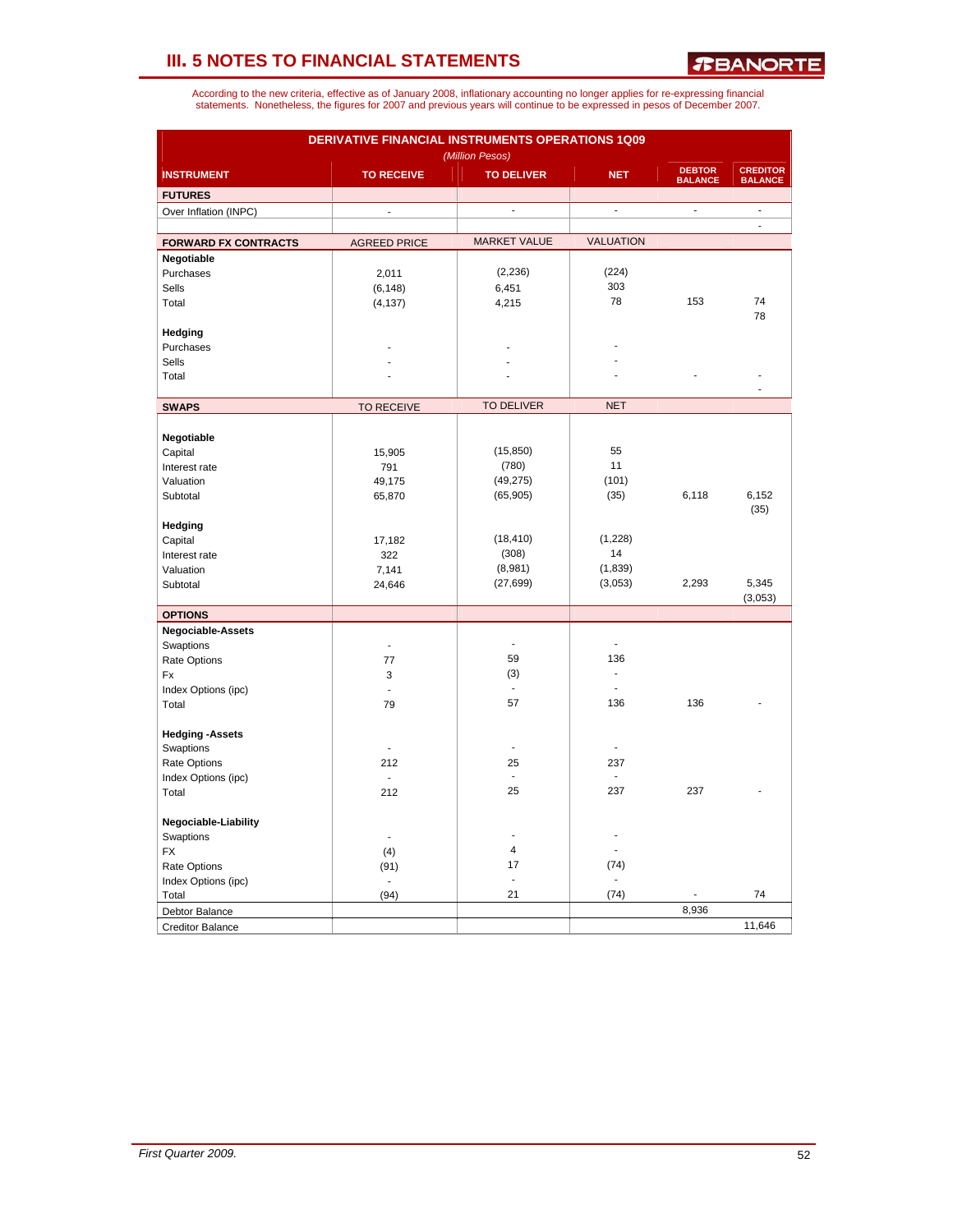| <b>NOTIONAL PRINCIPAL AMOUNT IN DERIVATIVE OPERATIONS 1Q09</b><br>(Mililon Pesos) |                  |                                  |                 |                 |  |  |  |
|-----------------------------------------------------------------------------------|------------------|----------------------------------|-----------------|-----------------|--|--|--|
| <b>PRODUCT</b>                                                                    | <b>KIND</b>      | <b>UNDERLYING</b>                | <b>CURRENCY</b> | <b>NOTIONAL</b> |  |  |  |
| <b>FX Forwards</b>                                                                | Purchases        | <b>Exchange Rate</b><br>(Dollar) | <b>MXN</b>      | 2,011           |  |  |  |
| <b>FX Forwards</b>                                                                | <b>Sales</b>     | <b>Exchange Rate</b><br>(Dollar) | <b>MXN</b>      | 6.148           |  |  |  |
| <b>FX Options</b>                                                                 | Purchases        | <b>Exchange Rate</b><br>(Dollar) | MXN             | 65              |  |  |  |
| <b>FX Options</b>                                                                 | <b>Sales</b>     | <b>Exchange Rate</b><br>(Dollar) | <b>MXN</b>      | 67              |  |  |  |
| <b>Interest Rate Options</b>                                                      | Purchases        | TIIE                             | <b>MXN</b>      | 33.464          |  |  |  |
| <b>Interest Rate Options</b>                                                      | Sells            | TIIE                             | <b>MXN</b>      | 9,989           |  |  |  |
| <b>Interest Rate Swaptions</b>                                                    | USLI/IRS         | <b>TIIE</b>                      | <b>MXN</b>      |                 |  |  |  |
| <b>Interest Rate Swaptions</b>                                                    | TIIE/IRS         | <b>TIIE</b>                      | <b>MXN</b>      |                 |  |  |  |
| <b>Interest Rate Swaps</b>                                                        | USLI/IRS         | <b>LIBOR</b>                     | <b>MXN</b>      | 9,502           |  |  |  |
| <b>Interest Rate Swaps</b>                                                        | TIIE/IRS         | TIIE                             | <b>MXN</b>      | 189,637         |  |  |  |
| <b>FX Swaps</b>                                                                   | <b>CS EURMXN</b> | FIX/FIX                          | <b>MXN</b>      | 1,010           |  |  |  |
| <b>FX Swaps</b>                                                                   | CS USDCETE       | <b>CETE</b>                      | <b>MXN</b>      | 3,750           |  |  |  |
| <b>FX Swaps</b>                                                                   | <b>CS USDMXN</b> | <b>FIX/FIX</b>                   | <b>MXN</b>      | 28,327          |  |  |  |
| <b>Futures in MEXDER</b>                                                          | Purchases        | TIIE                             | <b>MXN</b>      |                 |  |  |  |
| <b>Futures in MEXDER</b>                                                          | <b>Sales</b>     | TIIE                             | <b>MXN</b>      |                 |  |  |  |
| <b>Futures in MEXDER</b>                                                          | Purchases        | <b>CETE</b>                      | <b>MXN</b>      |                 |  |  |  |
| <b>Futures in MEXDER</b>                                                          | <b>Sales</b>     | <b>CETE</b>                      | <b>MXN</b>      |                 |  |  |  |
| <b>Futures in MEXDER</b>                                                          | Purchases        | M <sub>10</sub>                  | <b>MXN</b>      |                 |  |  |  |
| <b>Futures in MEXDER</b>                                                          | Sales            | M <sub>10</sub>                  | <b>MXN</b>      |                 |  |  |  |

| IINVESTMENT IN NON GOVERNMENTAL FINANCIAL INSTRUMENTS THAT RESPRESENT MORE THAN 5%<br><b>NET CAPITAL 1Q09</b><br>(Million Pesos) |                              |               |               |  |  |  |
|----------------------------------------------------------------------------------------------------------------------------------|------------------------------|---------------|---------------|--|--|--|
| <b>INDUSTRY</b>                                                                                                                  | <b>INVESTMENT INSTRUMENT</b> | <b>AMOUNT</b> | % NET CAPITAL |  |  |  |
| <b>BANCOMER</b>                                                                                                                  | <b>Banking Bond</b>          | 11.166        | 26%           |  |  |  |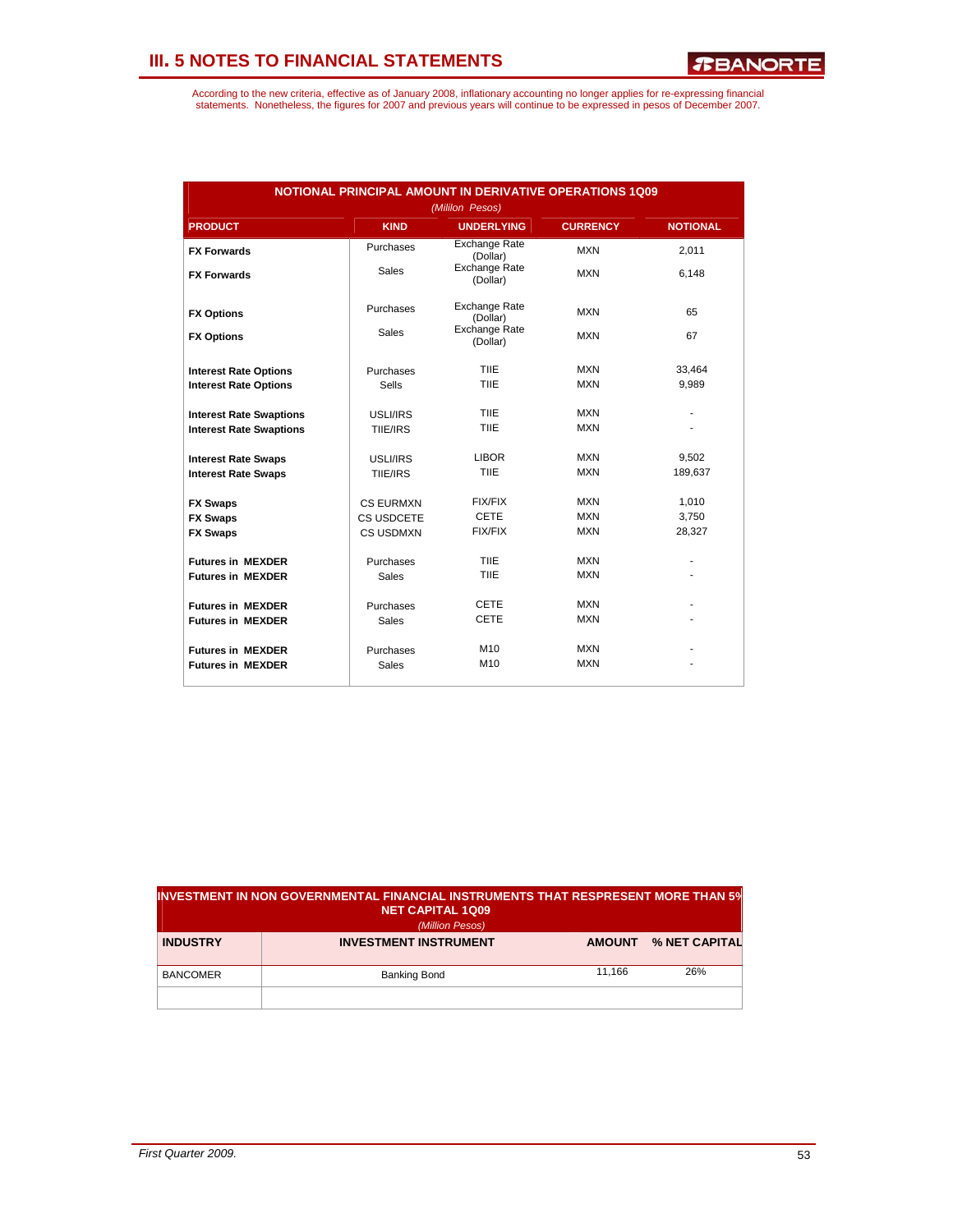According to the new criteria, effective as of January 2008, inflationary accounting no longer applies for re-expressing financial<br>statements. Nonetheless, the figures for 2007 and previous years will continue to be expres

| <b>LOAN PORTFOLIO</b><br>(Million Pesos) |                       |             |             |                          |                          |                          |              |             |
|------------------------------------------|-----------------------|-------------|-------------|--------------------------|--------------------------|--------------------------|--------------|-------------|
|                                          | <b>Local Currency</b> |             | <b>UDIS</b> |                          | <b>Foreign Currency</b>  |                          | <b>Total</b> |             |
|                                          | <b>1Q08</b>           | <b>1Q09</b> | <b>1Q08</b> | <b>1Q09</b>              | <b>1Q08</b>              | <b>1Q09</b>              | <b>1Q08</b>  | <b>1Q09</b> |
| <b>Performing Loans</b>                  |                       |             |             |                          |                          |                          |              |             |
| Commercial                               | 75,800                | 92,361      | 291         | 297                      | 24,948                   | 29,905                   | 101,040      | 122,563     |
| <b>Financial Intermediaries</b>          | 12.435                | 10.119      |             |                          | 1,157                    | 109                      | 13,592       | 10,229      |
| Consumer                                 | 28,367                | 27,448      | 94          | 88                       | 180                      | 239                      | 28,642       | 27,775      |
| Mortgages                                | 36,388                | 43,449      | 1,017       | 842                      | 1,641                    | 2,732                    | 39,046       | 47,023      |
| <b>Goverment Entities</b>                | 17,252                | 28,303      |             |                          | 305                      | 289                      | 17,556       | 28,592      |
| Fobaproa                                 | $\blacksquare$        | ÷           |             | ٠                        | $\overline{\phantom{a}}$ | $\overline{\phantom{a}}$ |              |             |
| <b>Total</b>                             | 170,242               | 201,681     | 1,403       | 1,228                    | 28,230                   | 33,273                   | 199,875      | 236,181     |
| <b>Past Due Loans</b>                    |                       |             |             |                          |                          |                          |              |             |
| Commercial                               | 940                   | 1,914       | 6           | 6                        | 144                      | 268                      | 1.089        | 2,187       |
| <b>Financial Intermediaries</b>          |                       | 3           |             | $\overline{\phantom{a}}$ | $\overline{a}$           | ٠                        |              | 3           |
| Consumer                                 | 1,207                 | 2,540       |             | ٠                        | $\mathbf{1}$             |                          | 1.208        | 2,540       |
| Mortgages                                | 540                   | 749         | 336         | 47                       | 16                       | 30                       | 893          | 825         |
| <b>Goverment Entities</b>                |                       | ٠           | ٠           | ٠                        | $\blacksquare$           | ٠                        | ٠            | ÷.          |
| <b>Total</b>                             | 2,687                 | 5,206       | 342         | 53                       | 161                      | 298                      | 3,189        | 5,556       |
| <b>Total Propietary Loans</b>            | 172,929               | 206,887     | 1,744       | 1,280                    | 28,391                   | 33,570                   | 203,065      | 241,737     |

| <b>COST OF BALANCES OF FINAPE, FOPIME, MORTGAGE UDIS AND MORTGAGE FOVI</b><br><b>LOAN PORTFOLIOS AS OF 1009</b> |                    |                                            |  |  |  |  |  |
|-----------------------------------------------------------------------------------------------------------------|--------------------|--------------------------------------------|--|--|--|--|--|
| ()Million Pesos)                                                                                                |                    |                                            |  |  |  |  |  |
|                                                                                                                 | <b>TOTAL</b>       |                                            |  |  |  |  |  |
|                                                                                                                 | <b>PERIOD COST</b> | <b>BALANCE OF LOAN</b><br><b>PORTFOLIO</b> |  |  |  |  |  |
| <b>FINAPE</b>                                                                                                   |                    |                                            |  |  |  |  |  |
| <b>FOPYME</b>                                                                                                   |                    |                                            |  |  |  |  |  |
| Mortgage UDIS                                                                                                   | 7.6                | 92.5                                       |  |  |  |  |  |
| Mortgage FOVI                                                                                                   |                    |                                            |  |  |  |  |  |
|                                                                                                                 | 7.6                | 92.5                                       |  |  |  |  |  |

Quarter ending balance of Ps 93 million pesos in debtors support programs with a cost for the period of Ps 8 million.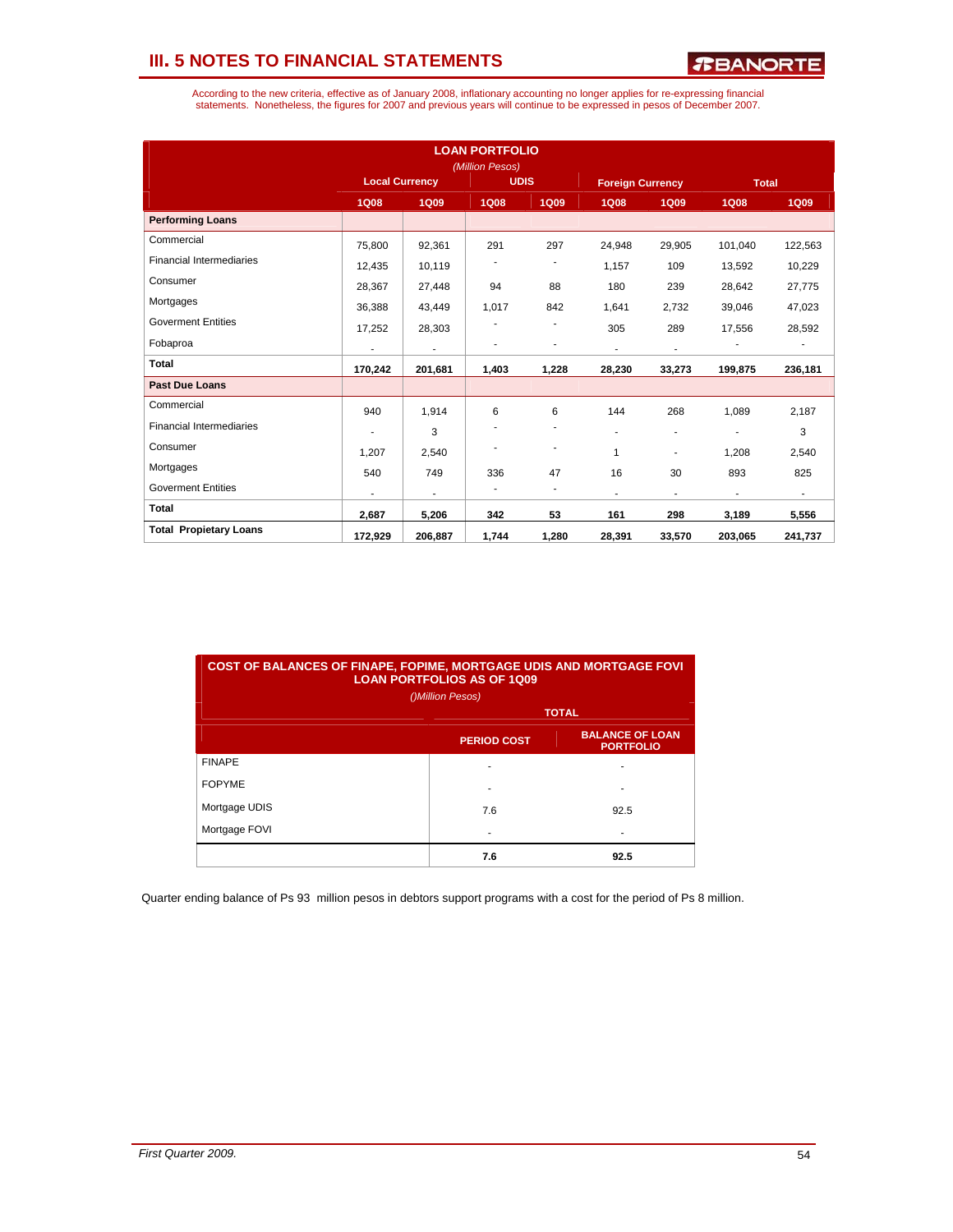According to the new criteria, effective as of January 2008, inflationary accounting no longer applies for re-expressing financial statements. Nonetheless, the figures for 2007 and previous years will continue to be expressed in pesos of December 2007.

### • **Distressed Portfolio**

Based on criterion B6 Credit Portfolio of the CNBV, a Distressed Portfolio is defined as those commercial loans that are unlikely to be recovered fully, including both the principal and the interest pursuant to the terms and conditions originally agreed. Such determination is made based on actual information and data and on the loan revision process. Performing loans and past-due loans are susceptible to being identified as Distressed Portfolios. The D and E risk degrees of the commercial loan rating are as follows:

| (Million Pesos)                    | <b>Total</b> |
|------------------------------------|--------------|
| Distressed Portfolio               | 859          |
| Total Loans                        | 238.609      |
| Distressed Portfolio / Total Loans | 0.4%         |

| <b>DEFERRED TAXES</b>                                                                           |                   |                                 |            |  |  |  |  |
|-------------------------------------------------------------------------------------------------|-------------------|---------------------------------|------------|--|--|--|--|
| (Million Pesos)                                                                                 |                   |                                 |            |  |  |  |  |
| <b>ASSETS</b>                                                                                   | <b>INCOME TAX</b> | <b>PROFIT</b><br><b>SHARING</b> | <b>NET</b> |  |  |  |  |
| Tax losses pending amortization                                                                 |                   |                                 |            |  |  |  |  |
| Provisions for possible loss in loans                                                           | 74                |                                 | 74         |  |  |  |  |
| <b>Earnings per Society</b>                                                                     |                   |                                 |            |  |  |  |  |
| Deferred compensation                                                                           |                   |                                 |            |  |  |  |  |
| Non deductible provisions and cumulative income                                                 | 252               | 90                              | 341        |  |  |  |  |
| Net operating loss carryforward - Uniteller and Banorte USA corp.                               | 38                |                                 | 38         |  |  |  |  |
| Excess of preventive reserves accounts over the fiscal limit                                    | 297               | 106                             | 403        |  |  |  |  |
| State Tax on Assets Deferred                                                                    | $\overline{2}$    |                                 | 2          |  |  |  |  |
| Excess of accounting value over fiscal value on Reposessed Assets                               | 117               | 7                               | 124        |  |  |  |  |
| Diminishable profit sharing                                                                     | 251               | 90                              | 341        |  |  |  |  |
| Past-due loan reserves                                                                          | 6                 |                                 | 6          |  |  |  |  |
| Anticipated Income and Expenses                                                                 | $\overline{2}$    |                                 | 2          |  |  |  |  |
| Installation expenses                                                                           |                   |                                 |            |  |  |  |  |
| Effects from valuation of instruments                                                           |                   |                                 |            |  |  |  |  |
| Other                                                                                           | 44                |                                 | 44         |  |  |  |  |
| <b>Total Assets</b>                                                                             | 1,083             | 293                             | 1,376      |  |  |  |  |
| <b>LIABILITIES</b>                                                                              |                   |                                 |            |  |  |  |  |
| Accrued interest and inflationary component of Fixed Assets,<br>Foreclosed, Intangible & Others |                   | ÷.                              |            |  |  |  |  |
| <b>Pension Funds Contribution</b>                                                               | (279)             | (100)                           | (379)      |  |  |  |  |
| Loan Portfolio Acquisitions                                                                     | (594)             | (104)                           | (698)      |  |  |  |  |
| Projects to be capitalized                                                                      |                   |                                 |            |  |  |  |  |
| Income tax to pay on UDIS Trust funds                                                           | (40)              |                                 | (40)       |  |  |  |  |
| Book value depreciation                                                                         |                   |                                 |            |  |  |  |  |
| Dividends Federal Home Loan Bank                                                                | (2)               |                                 | (2)        |  |  |  |  |
| Intangibles' amortizations                                                                      | (38)              |                                 | (38)       |  |  |  |  |
| Unrealized loss from Securities held for sale                                                   | (32)              |                                 | (32)       |  |  |  |  |
| Expenses paid in advance                                                                        | (2)               |                                 | (2)        |  |  |  |  |
| Effects of other accounts                                                                       | (1)               |                                 | (1)        |  |  |  |  |
| Effects from valuation of instruments                                                           | (33)              |                                 | (33)       |  |  |  |  |
| <b>Reversal of Sale Costs</b>                                                                   | (5)               |                                 | (5)        |  |  |  |  |
| Organization and Recording Expenses & Installation Expenses                                     |                   |                                 |            |  |  |  |  |
| Unrealized capital gain from investments in Siefore                                             |                   |                                 |            |  |  |  |  |
| <b>Total liabilities</b>                                                                        | (1,026)           | (204)                           | (1, 230)   |  |  |  |  |
| <b>Assets (Liabilities) Accumulated Net</b>                                                     | 57                | 89                              | 147        |  |  |  |  |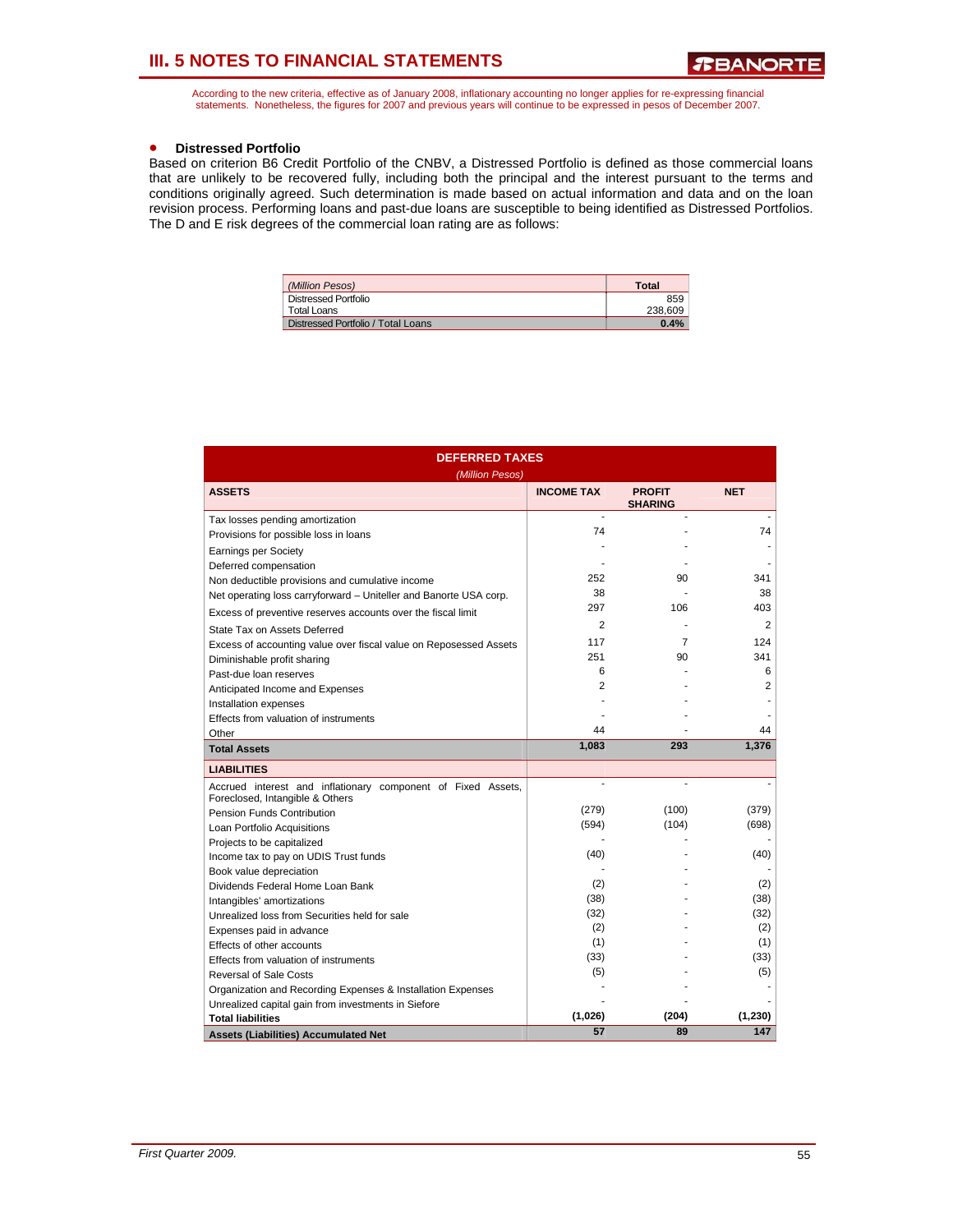*R***BANORTE** 

| <b>LONG TERM DEBT AS OF 1Q09</b><br>(Million Pesos)  |                            |                                |                          |                                                                       |             |                                |                 |                                   |
|------------------------------------------------------|----------------------------|--------------------------------|--------------------------|-----------------------------------------------------------------------|-------------|--------------------------------|-----------------|-----------------------------------|
| <b>TYPE OF DEBT</b>                                  | <b>CURR</b><br><b>ENCY</b> | <b>DATE OF</b><br><b>ISSUE</b> | <b>AMOUNT</b><br>(Pesos) | <b>ORIGINAL</b><br><b>AMOUNT</b><br>(Million)<br>Ps, Dils or<br>UDIS) | <b>TERM</b> | <b>INTEREST</b><br><b>RATE</b> | <b>MATURITY</b> | <b>INTEREST</b><br><b>PAYMENT</b> |
| CD's- Banorte U01001                                 | <b>UDIS</b>                | Jan 11 '01                     | 378                      | 90                                                                    | 10 years    | 8.13%                          | Dec 30 '10      | $E/182$ days                      |
| Step-Up Subordinated Callable<br>Notes Due 2014      | <b>USD</b>                 | Feb 17 '04                     | 4,150                    | 300                                                                   | 10 years    | 5.875%                         | Feb 17 '14      | $E/180$ days                      |
| Non Convertible Subordinated<br><b>Bonds 2006</b>    | <b>USD</b>                 | Oct 13 '06                     | 5,533                    | 400                                                                   | 1 year      | 6.135%                         | Oct 13 '16      | $E/180$ days                      |
| Non Convertible Subordinated<br><b>Bonds 2006</b>    | <b>USD</b>                 | Oct 13 '06                     | 2,767                    | 200                                                                   | 15 years    | 6.862%                         | Oct 13 '21      | $E/180$ days                      |
| Non Convertible Subordinated<br>Bonds Q Banorte 08   | <b>MXN</b>                 | Mar 11 '08                     | 3,000                    | 3,000                                                                 | 10 years    | TIIE + 0.60%                   | Feb 27 '18      | $E/28$ days                       |
| Non Convertible Subordinated<br>Bonds Q Banorte 08U  | <b>UDIS</b>                | Mar 11 '08                     | 1,871                    | 441                                                                   | 20 years    | 4.95%                          | Feb 27 '18      | E/182 days                        |
| Non Convertible Subordinated<br>Bonds Q Banorte 08-2 | <b>MXN</b>                 | Jun 27 '08                     | 2,750                    | 2,750                                                                 | 10 years    | TIIE + 0.77%                   | Jun 15 '18      | $E/28$ days                       |
| Non Convertible Subordinated<br>Bonds Q Banorte 09   | <b>MXN</b>                 | Mar 30 '09                     | 1,338                    | 1,338                                                                 | 10 years    | TIIE + $2.00\%$                | Mar 18 '19      | $E/28$ days                       |

| <b>BANK AND OTHER ENTITIES LOANS' AS OF 1Q09</b><br>(Million Pesos) |                                 |                                           |                       |                                   |                                |                       |              |
|---------------------------------------------------------------------|---------------------------------|-------------------------------------------|-----------------------|-----------------------------------|--------------------------------|-----------------------|--------------|
|                                                                     | <b>LOCAL</b><br><b>CURRENCY</b> | <b>INTER</b><br><b>EST</b><br><b>RATE</b> | <b>TERM</b><br>(DAYS) | <b>FORFIGN</b><br><b>CURRENCY</b> | <b>INTEREST</b><br><b>RATE</b> | <b>TERM</b><br>(DAYS) | <b>TOTAL</b> |
| <b>LOANS FROM LOCAL BANKS</b>                                       |                                 |                                           |                       | 207                               | 4.05%                          | 1,400                 | 207          |
| LOANS FROM FOREIGN BANKS GENERATED<br>IN THE COUNTRY                |                                 |                                           | ۰                     | 1,020                             | $L + 0.9$                      | 899                   | 1,020        |
| LOANS FROM FOREIGN BANK GENERATED<br><b>FROM CAYMAN</b>             |                                 |                                           | ٠                     | 4.299                             | 3.21%                          | 489                   | 4,299        |
| LOANS FROM DEVELOPMENT BANKS                                        | 5,836                           | 4.75%                                     | 530                   | 2,260                             | 3.38%                          | 30                    | 8,096        |
| <b>LOANS FROM PUBLIC FUNDS</b>                                      | 6,372                           | 7.26%                                     | 504                   | 560                               | 1.56%                          | 442                   | 6,932        |
| CALL MONEY & LOANS FROM BANKS                                       | 22,231                          | 7.99%                                     | 115                   | $\overline{\phantom{a}}$          | ٠                              | ٠                     | 22,231       |
| <b>LOANS FROM FIDUCIARY FUNDS</b>                                   | 514                             | 5.36%                                     | 4,487                 | ۰                                 |                                | ٠                     | 514          |
| PROVISIONS FOR INTEREST                                             | 125                             | N.A.                                      | N.A.                  |                                   | ٠                              |                       | 125          |
|                                                                     | 35,078                          |                                           |                       | 8,346                             |                                |                       | 43,424       |
| <b>Eliminations</b>                                                 | (3, 198)                        |                                           |                       |                                   |                                |                       | (3, 198)     |
| Total                                                               | 31.880                          |                                           |                       | 8.346                             |                                |                       | 40,225       |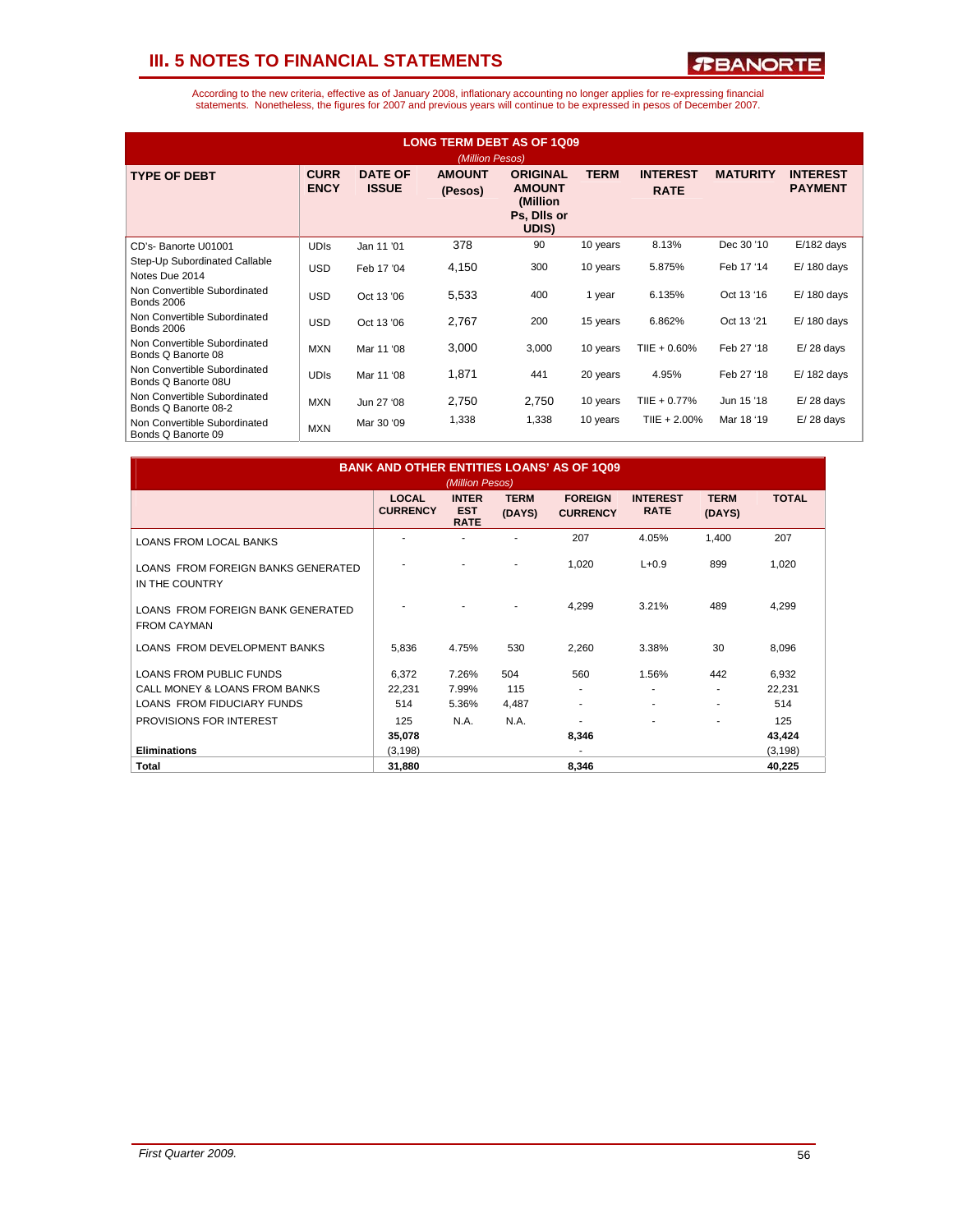| <b>TRADING INCOME 1Q09</b><br>(Million Pesos)  |       |  |  |  |  |  |  |
|------------------------------------------------|-------|--|--|--|--|--|--|
| <b>VALUATION EFFECTS</b>                       |       |  |  |  |  |  |  |
| Negotiable Instruments                         | (1)   |  |  |  |  |  |  |
| Securities Held to Maturity                    | (15)  |  |  |  |  |  |  |
| Repurchase Agreements                          | (1)   |  |  |  |  |  |  |
| Derivative instruments                         | (116) |  |  |  |  |  |  |
| <b>Futures</b>                                 |       |  |  |  |  |  |  |
| From repo trasactions                          |       |  |  |  |  |  |  |
| Range                                          |       |  |  |  |  |  |  |
| Inflation Adjustment                           |       |  |  |  |  |  |  |
| <b>Total</b>                                   | (133) |  |  |  |  |  |  |
| <b>Dividends Received</b>                      |       |  |  |  |  |  |  |
| <b>RESULTS FORM BUYING AND SELLING</b>         |       |  |  |  |  |  |  |
| Negotiable Instruments                         | 17    |  |  |  |  |  |  |
| Securities Held for Sell                       | (5)   |  |  |  |  |  |  |
| <b>Hedging Derivatives</b>                     | 7     |  |  |  |  |  |  |
| Securities Held to Maturity                    |       |  |  |  |  |  |  |
| <b>Inflation Adjustment</b>                    |       |  |  |  |  |  |  |
| <b>Total of Buying and Selling Instruments</b> | 19    |  |  |  |  |  |  |
| <b>FX Spot</b>                                 | 217   |  |  |  |  |  |  |
| <b>FX Forwards</b>                             | 150   |  |  |  |  |  |  |
| <b>FX Futures</b>                              |       |  |  |  |  |  |  |
| <b>FX Futures TIIE</b>                         |       |  |  |  |  |  |  |
| <b>FX Hedging</b>                              |       |  |  |  |  |  |  |
| Changes in FX Valuation                        | (16)  |  |  |  |  |  |  |
| Intermediation of metals                       | 2     |  |  |  |  |  |  |
| Changes in valuation of Metals                 | 2     |  |  |  |  |  |  |
| <b>Total Foreign Exchange</b>                  | 356   |  |  |  |  |  |  |
| Inflation Adjustment                           |       |  |  |  |  |  |  |
| <b>Total of Buying and Selling</b>             | 374   |  |  |  |  |  |  |
| <b>TOTAL TRADING INCOME</b>                    | 241   |  |  |  |  |  |  |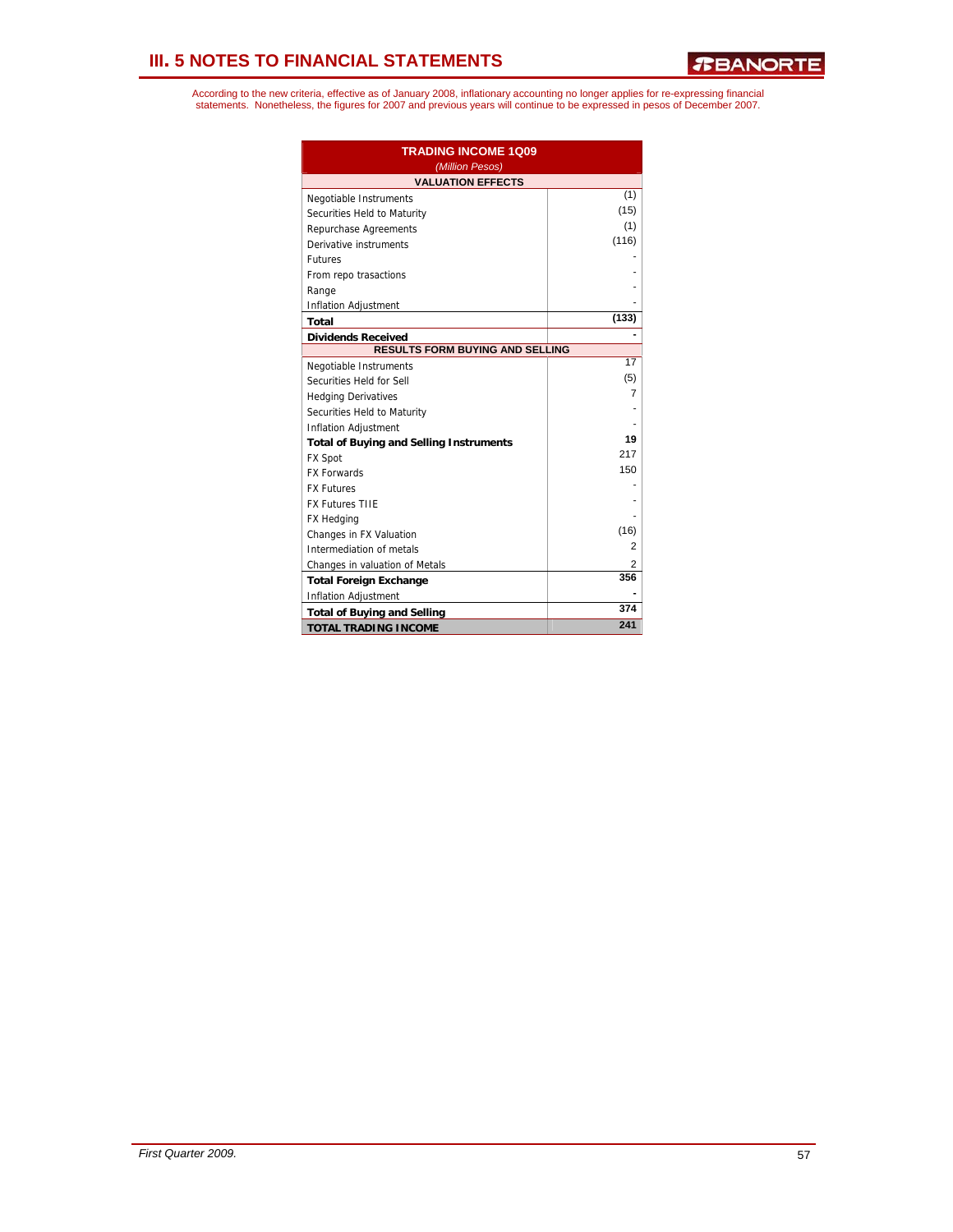According to the new criteria, effective as of January 2008, inflationary accounting no longer applies for re-expressing financial statements. Nonetheless, the figures for 2007 and previous years will continue to be expressed in pesos of December 2007.

### • **Risk Management**

### ¾ **Credit Risk**

Credit risk is the risk of clients failing to meet their payments. Therefore, it is essential to correctly manage such a risk in order to maintain a quality loan portfolio.

The objectives of credit risk management at GFNorte are:

- Improve the quality, diversification and composition of the loan portfolio in order to optimize the riskperformance (yield) ratio
- Provide Executive Management with reliable, timely information to assist decision making regarding loans.
- ⋅ Provide the Business Areas with clear and sufficient tools to support loan placement and follow-up.
- Create economic value for shareholders by efficient loan risk management.
- $\overline{a}$ Comply with the information requirements that the authorities set forth regarding loan risk management.
- Perform risk management in accordance with the best practices, implementing models, methodologies, procedures and systems based on the main advances worldwide.

### ¾ **Individual Credit Risk**

The Bank of the Group separate the loan portfolio into two large groups: consumer loans and company loans. The individual loan risk for consumer loans is identified, measured and controlled by a parametric system (scoring) that includes origination and behavior models for each of the consumer products: mortgage, car, payroll loans and credit cards.

The individual risk for company loans is identified, measures and controlled by the Target Markets, Risk Acceptance Criteria and Banorte's Internal Risk Qualification (CIR).

The Target Markets and Risk Acceptance Criteria are tools that, along with the Internal Risk Qualification, are part of GFNorte's Loan Strategy and give support to loan risk level estimation.

The Target Markets are activities selected by region and economic activity – backed by economic research and loan behavior analysis – where Banorte is interested in placing loans.

The Risk Acceptance Criteria are parameters that describe the risk identified by the industry, which makes it possible to estimate the risk involved for the bank when granting a loan to customer on the bases of their economic activity. The types of risk contemplated in the Risk Acceptance Criteria are financial risk, operation risk, market risk, company life cycle, legal, regulatory, loan experience and management quality.

Early Alerts are a set of criteria based on borrower information and indicators and their conditions that were established as a mechanism for the timely prevention and identification of a probable deterioration in the loan portfolio, thereby enabling the institution to take prompt preventive actions to mitigate the credit risk..

Banorte's CIR aligns with the "general PROVISIONS applicable to the loan qualification method of loan institution" issued by the CNByV on December 2, 2005. Banorte's CIR was certified by the CNBV and by an international external auditor in 2001.

Banorte's CIR is applied to commercial loans equal to or greater than an amount in Mexican pesos equivalent to four million investment units on the qualification date.

#### ¾ **Portfolio Credit Risk**

GFNorte has designed a portfolio credit risk method that, besides contemplating the major and latest international practices in identification, measurement, control and follow-up, has been adapted to work within the context of the Mexican Financial System.

This credit risk methodology makes it possible to know the current value of the portfolio loans of GFNorte, that is, *the loan exposure*, allowing surveillance of the risk concentration levels per risk qualification, geographical regions, economic activities, currency and type of product in order to know the portfolio's profile and take action to direct it toward a diversification which will maximize profitability with the lowest risk.

Calculating loan exposure implies generating a cash flow of each one of the loans, of both capital and interest to discount it later. This exposure is sensible to changes in the market, thereby facilitating calculations under different economic scenarios.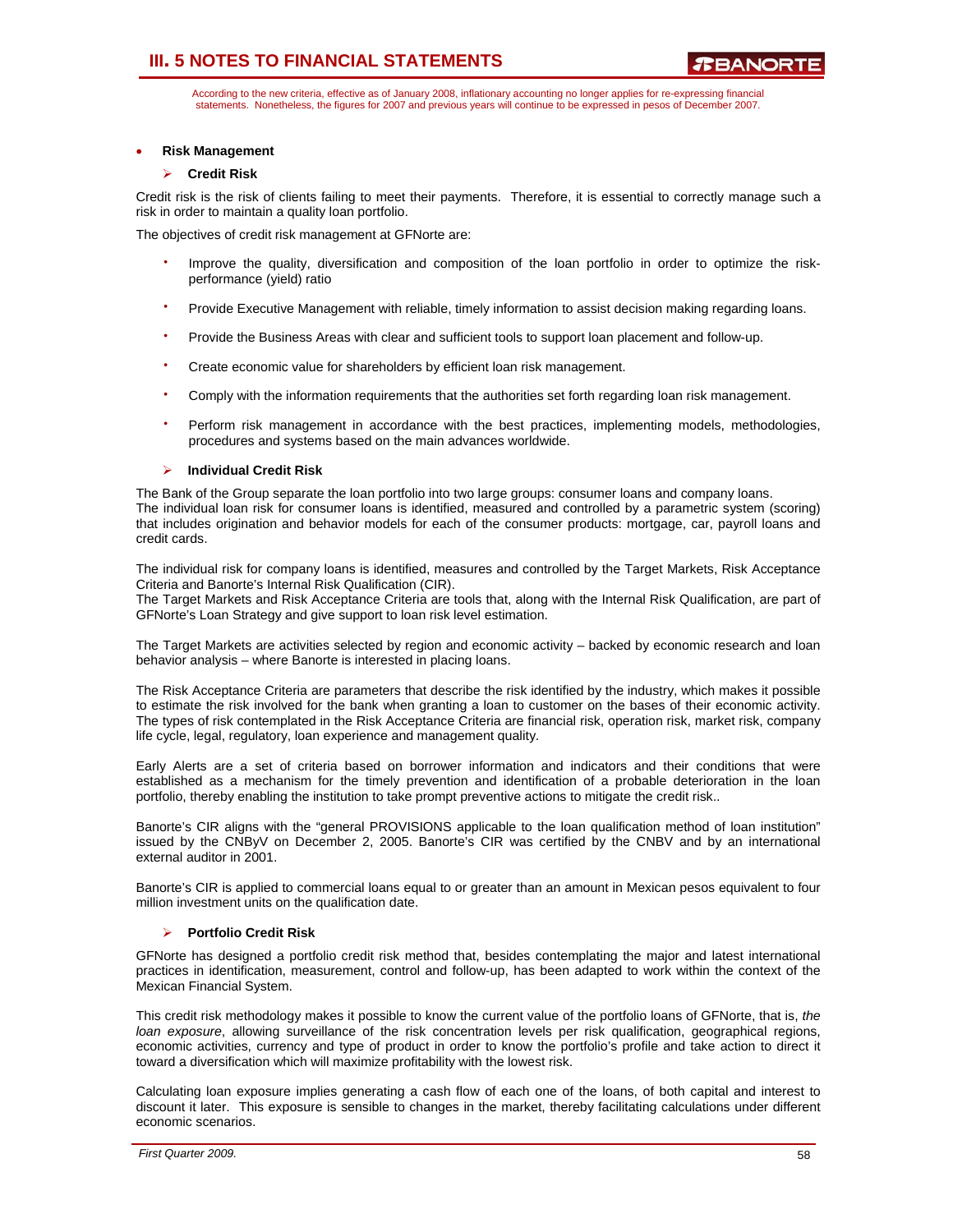According to the new criteria, effective as of January 2008, inflationary accounting no longer applies for re-expressing financial statements. Nonetheless, the figures for 2007 and previous years will continue to be expressed in pesos of December 2007.

The method, in addition to contemplating loan exposure, takes into consideration the probability of non-compliance, the recovery level associated to each client and the classification of the debtor based on the Merton model. The *probability of non-compliance* is the probability that the debtor will not meet his/her debt obligation with the bank according to the originally agreed terms and conditions. The probability of non-compliance is based on the transition matrixes that the Banks calculate from the migration of the debtors through different risk qualification levels. The *recovery ratio* is the percentage of total exposure that is estimated to be recovered if the debtor fails to comply.

The *classification of the debtor*, based on the Merton model, associates the debtor's future behavior to loan and market factors on which his "credit health" depends, as determined by statistical techniques.

The results are risk measures such as the expected and unexpected loss at a one-year horizon. The expected loss is the credit portfolio's loss distribution average, which is used to measure the following year's expected loss due to noncompliance or variations in debtors' credit quality. This unexpected loss is an indicator of the loss that could be expected in extreme scenarios and is measured as the difference between the maximum loss given the distribution of losses, at a specific reliability level that in the case of the Banking Sector is 95%, and the expected loss.

The results obtained are used as a tool for better decision-making in granting loans and in the diversification of the portfolio, according to the Banks' global strategy. The individual risk identification tools and the portfolio credit risk methodology are periodically checked and updated to allow the application of new techniques that may support or strengthen them.

By March 31, 2009, the Banco Mercantil del Norte and Pronegocio total portfolio was Ps 220,068 million. The expected loss represents 2.6% and the unexpected loss is 4.3% with respect to the total portfolio. The average expected loss is 2.7% during the period between January and March 2009

### ¾ **General rules for risk diversification in asset and liability operations applicable to loan institutions**

In compliance with the risk diversification rules in asset and liability operations, Banco Mercantil del Norte submits the following information:

| Basic capital by December 31, 2008                                                      | \$28.300       |
|-----------------------------------------------------------------------------------------|----------------|
| I. Financings whose individual amount represents<br>more than 10% of the basic capital: |                |
| Credit operations                                                                       |                |
| Number of financings                                                                    | 3              |
| Total amount of financings                                                              | \$10,557       |
| % vs. basic capital                                                                     | 37%            |
| Money Market operations                                                                 |                |
| Number of financings                                                                    | $\overline{2}$ |
| Total amount of financings                                                              | \$5,899        |
| % vs. basic capital                                                                     | 21%            |
| Transactions in overnight                                                               |                |
| Number of financings                                                                    | 3              |
| Amount of financings taken as a whole                                                   | \$13,755       |
| % in relation to basic capital                                                          | 49%            |
| *Investments with Banks in checking accounts                                            |                |
| II. Maximum amount of financing with the 3 major                                        |                |

Common Risk debtors and groups **\$33,163** 

In compliance with the risk diversification rules for asset and liability transactions, the following information is provided below regarding ProNegocio (Millions of pesos):

Basic capital as of December 31, 2008 **\$48**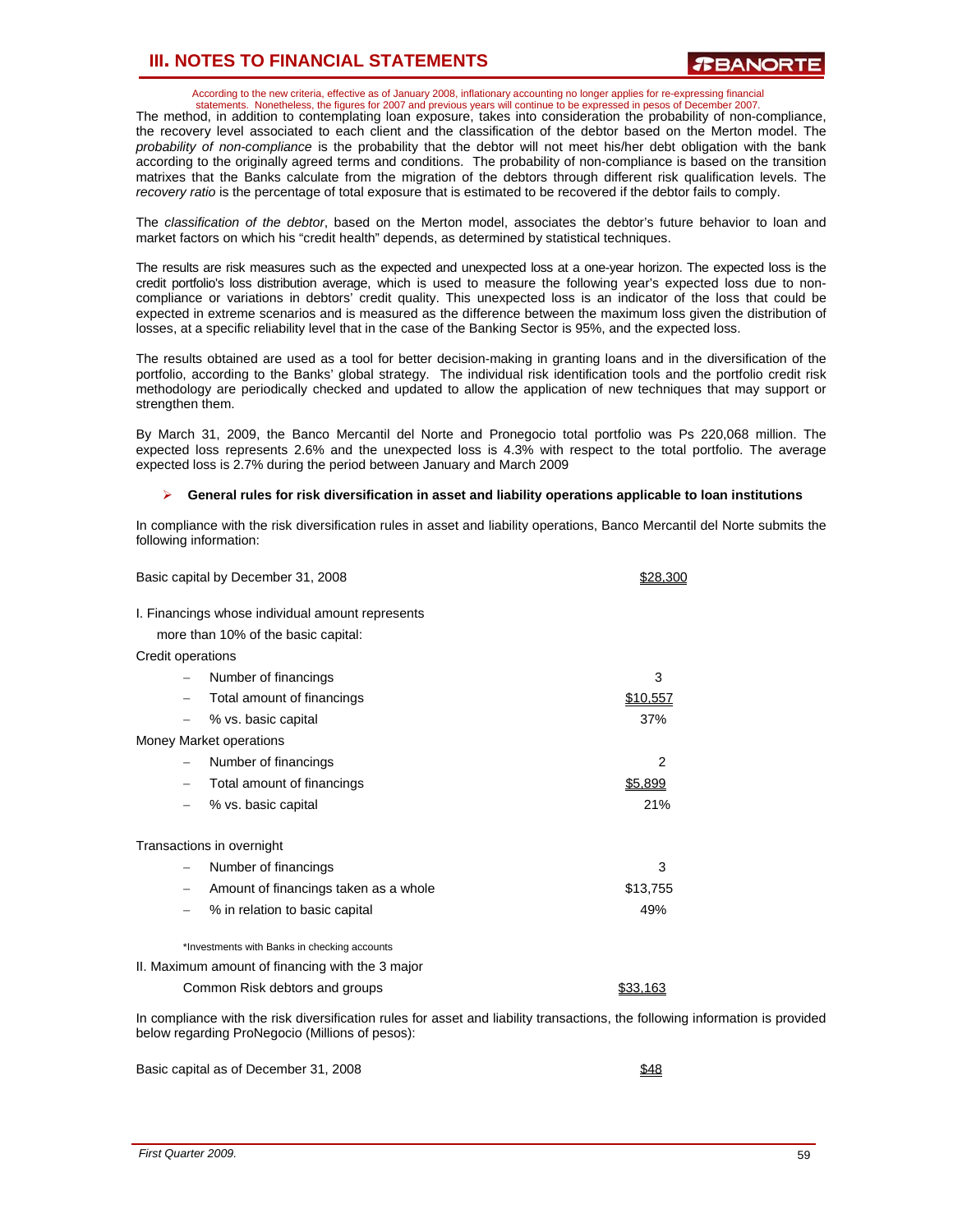**RRANORT** 

According to the new criteria, effective as of January 2008, inflationary accounting no longer applies for re-expressing financial statements. Nonetheless, the figures for 2007 and previous years will continue to be expressed in pesos of December 2007. III. Financing whose individual amount represents more than 10% of basic capital:

| Credit transactions              |                                              |       |        |
|----------------------------------|----------------------------------------------|-------|--------|
|                                  | Number of financings                         |       | 0      |
|                                  | Amount of financings taken as a whole        |       | \$0    |
| % in relation to basic capital   |                                              | $0\%$ |        |
| Money market transactions        |                                              |       |        |
| - Number of financings           |                                              |       | 0      |
|                                  | - Amount of financings taken as a whole      |       | $\$0*$ |
| - % in relation to basic capital |                                              |       | $0\%$  |
|                                  | *Investments with Banks in checking accounts |       |        |
| IV.                              | Maximum amount of financing with the         |       |        |
|                                  | 3 largest debtors and Common Risk groups     |       |        |
|                                  |                                              |       |        |

\*99.78% of this amount corresponds to checking account investments with Banks

#### ¾ **Market Risk**

#### ⋅ *Value at Risk*

The exposure to market risk is determined through the calculation of the Value at Risk ("VaR"). The meaning of the VaR under this method is the potential loss which could be generated in the valuation of the portfolios at a given date. This methodology is used both for the calculation of market risk and for the establishment and control of internal limits.

In order to calculate the Value at Risk (VaR), the Institution applies the nonparametric historical simulation method, considering for such purpose a 99% confidence level, using the 500 immediate historical scenarios, multiplying the result by a security factor that fluctuates between 3 and 4 depending on the annual Back Testing results calculated up to the previous quarter, also considering 10 days to break up the risk portfolio in question. These measures make it possible to insure considering unforeseen volatilities in the main risk factors that affect such portfolios.

Such methodology is applied to all financial instrument portfolios within and beyond the balance, including money market and treasury transactions, capital, foreign-exchange and derivatives held for trading and hedging purposes, which are exposed to variations in their value due to changes in the risk factors affecting their market valuation (domestic and foreign interest rates, exchange rates and indexes, among others).

| The average VaR for the January – March 2009 quarter for the portfolio is Ps 2,376 million. |  |  |
|---------------------------------------------------------------------------------------------|--|--|
|---------------------------------------------------------------------------------------------|--|--|

| <b>Million Pesos</b> | <b>1Q08</b> | <b>2Q08</b> | 3Q08   | 4Q08   | <b>1Q09</b> |
|----------------------|-------------|-------------|--------|--------|-------------|
| Total Var *          | 2.230       | 2.298       | 2.210  | 2.447  | 2.376       |
| Net Capital **       | 40.041      | 44.724      | 46.410 | 44.149 | 45.113      |
| VaR/Net Capital      | 5.57%       | 5.14%       | 4.76%  | 5.54%  | 5.27%       |

alart Average of Bank and Brokerage House<br>Moreover, the although Sactoris the antimetic sum of the net capitals of Bank and Brokerage House.<br>Moreover,the average Value at Risk per risk factor of the portfolio of instrumen Brokerage House, during the first quarter of 2009 is shown below:

| <b>Risk Factor</b>                    | <b>VaR</b> |
|---------------------------------------|------------|
| Domestic interest rate                | 2,837      |
| Foreign interest rate                 | 271        |
| Exchange rate                         | 1,281      |
| Capitals                              | 97         |
| Bond Prices in Foreign Currency       | 640        |
| Total VaR of Bank and Brokerage House | 2,376      |

The VaR for each of the risk factors shown is determined by simulating 500 historical scenarios of the variables that make up each of such factors, maintaining constant the variables that affect the other risk factors mentioned above. Similarly, the consolidated Value at Risk for the Bank and Brokerage House considers the correlations of all the risk factors that affect portfolio valuation. That is why the arithmetic sum of the Value at Risk per Risk Factor does not match.

| First Quarter 2009. | 60 |
|---------------------|----|
|---------------------|----|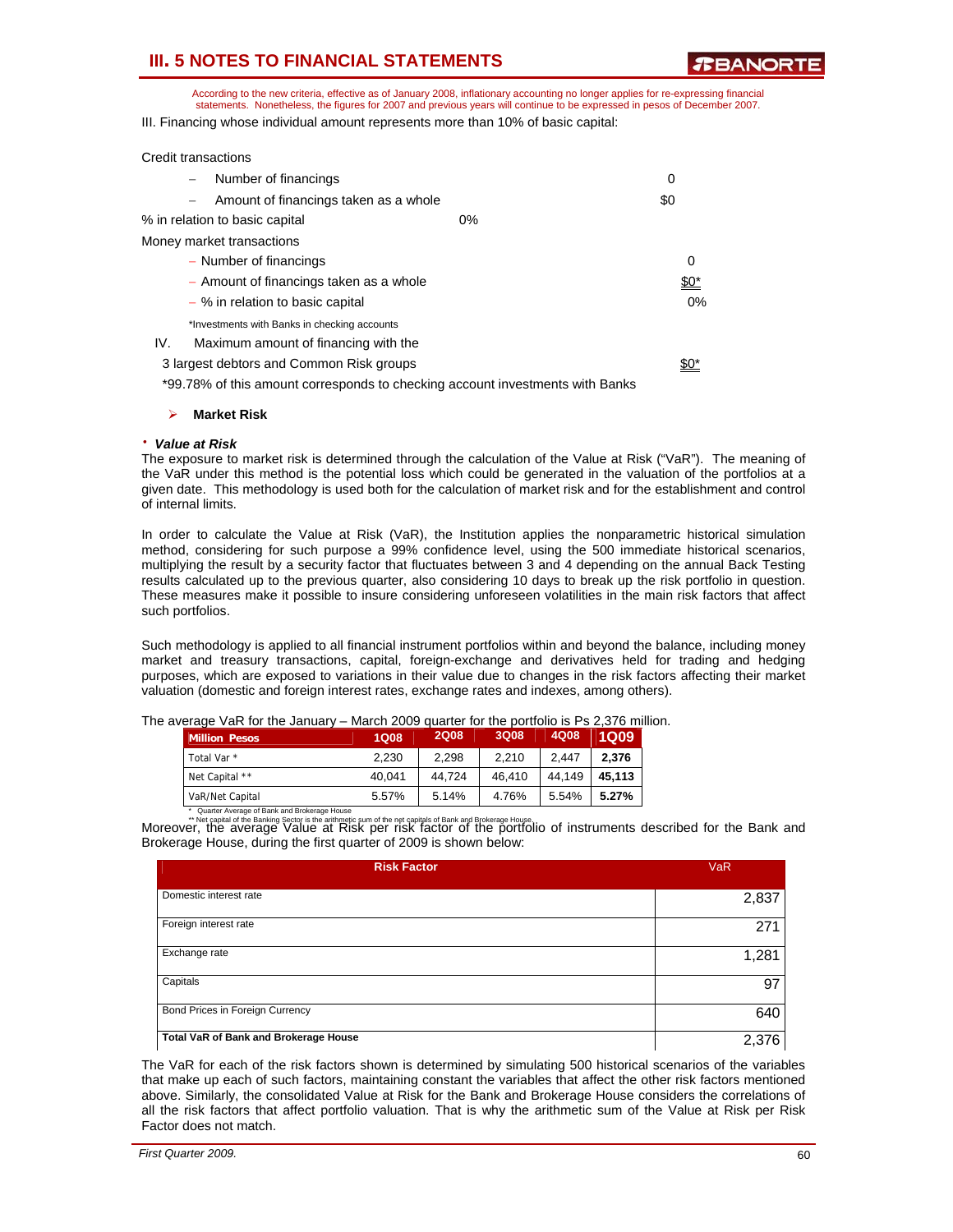According to the new criteria, effective as of January 2008, inflationary accounting no longer applies for re-expressing financial statements. Nonetheless, the figures for 2007 and previous years will continue to be expressed in pesos of December 2007.

### ⋅ *Backtesting Analysis*

In order to validate the daily VaR calculation measurement effectiveness, as a measure of market risk, the Backtesting analysis is updated weekly. This analysis makes it possible to compare the results estimated by VaR with the actual results.

### ⋅ *Sensitivity Analysis and Extreme Conditions Test*

To enrich the analysis and to obtain the desired impact that movements on risk factors may have on positions, sensitivity analizes and tests under extreme conditions are periodically implemented. These analizes prevent the Institution from negative situations that could arise in which extraordinary losses result from the valuation of financial instruments in position.

### ¾ **Liquidity Risk and Balance**

In response to the Banking Sector's need to measure Liquidity Risk and to have consistent follow-up, the Banks us financial ratios, such as the Liquidity Ratios (Liquid Assets / Liquid Liabilities). Liquid Assets include availabilities, securities to negotiate and securities available for sale. Liquid Liabilities include demand deposits, demand interbanking loans and short-term interbanking loans.

For liquidity risk quantification and follow-up, the Banking Sector uses for the dollar portfolios, the criteria that the Bank of Mexico established for developing the Liquidity Coefficient, which makes it possible to evaluate the differentials between asset and liability flows in different periods of time. This promotes a healthier distribution of terms for these assets.

Moreover, to prevent the risk of concentrating terms and re-appreciation date for each of the Banks in the Banking Sector, a Gap Analysis is made to face the resources with sources of funding, detecting any concentration in advance. These analyses are made separately per currency (domestic, foreign, and udis).

The structural risk of the Balance is evaluated using the analysis of balance simulation, among others, which allows the evaluation of future static or dynamic behavior in the Balance Sheet. It analyzes sensitivity to movements in domestic, foreign and real rates obtaining the impact that they have on the Economic Value and on the Net Interest Income. Likewise, tests are conducted under extreme conditions wherein the result of extreme changes is evaluated on rates, funding and exchange rates.

Projections are periodically compared with real data as a measure of evaluation of the effectiveness of the simulation model. These tests make it possible to evaluate the suppositions and methodology used, and if necessary, adjust them.

With the objective of strengthening follow-up of risk, early detection alarms have been determined, which allow the anticipation of problems and if necessary, put contingency plans into action.

#### ¾ **Operational Risk**

As of January 2003, GFNorte established a formal operational risk department called the "Operational Risk Management Department" (ARO) within the General Directorship of Risk Management.

Our institution defines Operational Risk as the potential loss due to failures or deficiencies in the internal controls, errors in operation processing and storing or in data transmitting, as well as to adverse administrative and judicial rulings, fraud or theft (this definition includes Technological and Legal risk).

The objectives of the Operational Risk Management are: a) To allow and support the organization to reach its institutional objectives through the prevention and management of operational risks; b) To insure that the existing operational risks and the required controls are duly identified, assessed and in line with the risk strategy established by the organization; and c) To insure that the operational risks are duly quantified in order to make the proper capital allocation per operational risk.

#### **Pillars of Operational Risk Management**

#### **I. Policies, Objectives and Guidelines**

As part of the institutional regulations, there are documented policies, objectives, guidelines, methodologies and responsible areas in Operating Risk management.

The Operating Risk Directorship maintains close communication and coordination with the Regulatory Comptrollership in order to facilitate effective Internal Control in which the proper procedures and controls are established that will mitigate Operating Risk in the processes, and provide follow up through the Internal Audit Department.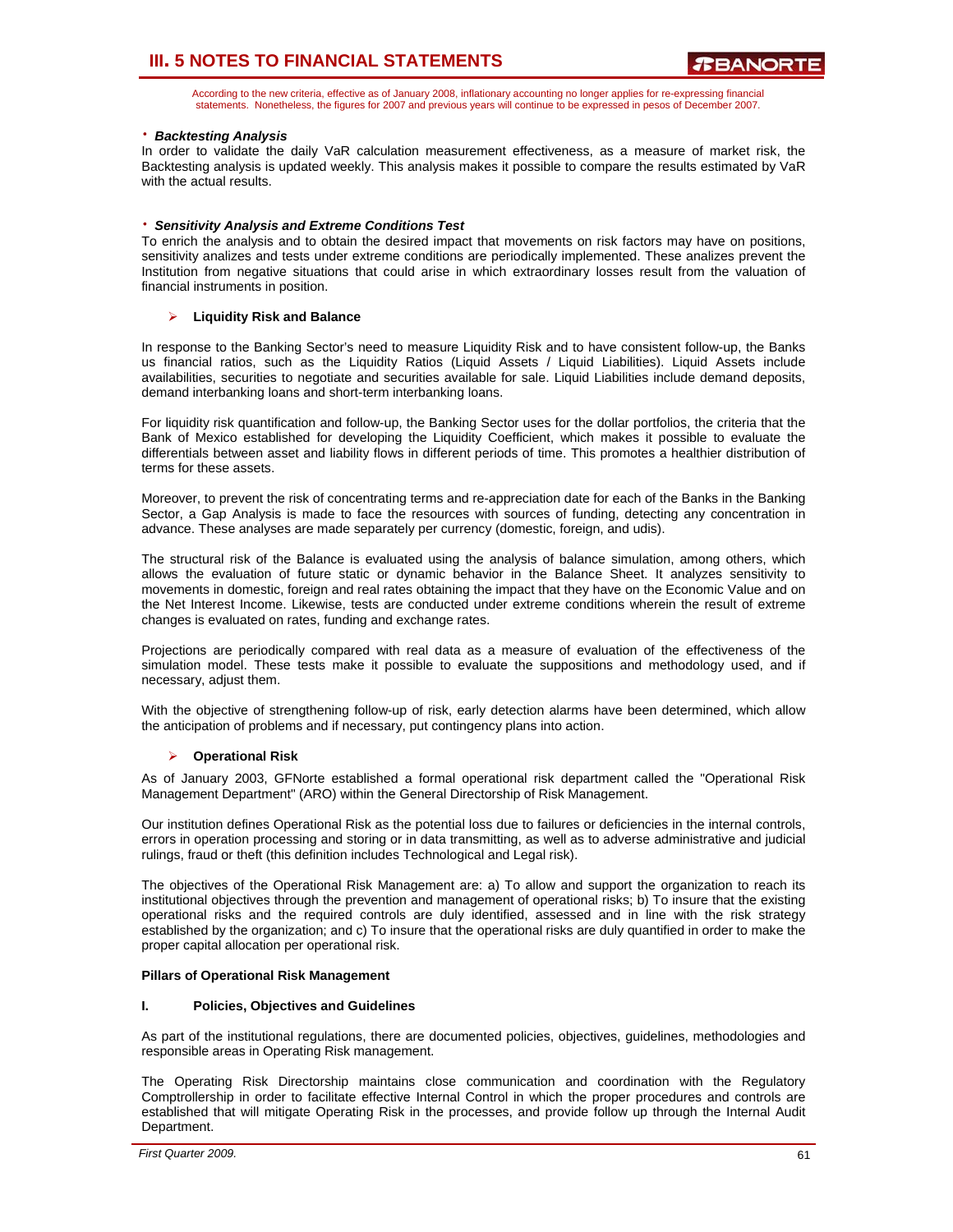According to the new criteria, effective as of January 2008, inflationary accounting no longer applies for re-expressing financial statements. Nonetheless, the figures for 2007 and previous years will continue to be expressed in pesos of December 2007.

The Regulatory Comptrollership, as part of the Internal Control System, carries out the following activities to mitigate risk: a) Internal control validations; b) Institutional regulations management and control; c) Monitoring of operating processes' internal control by means of control indicators reports, that are reported by the process comptrollers in the various areas; d) Money Laundering Prevention process management; e) Control and follow up of the regulatory provisions; f) Analysis and assessment of the operating processes and projects with the participation of the responsible directors of each process in order to insure adequate internal control.

### **II. Quantitative and Qualitative Measuring Tools**

### Operating Losses Database

To record operating loss events, a system has been developed internally known as the "Operating Loss and Events Capture System" (SCERO). This system enables the central information supplier areas to directly record such events online, which are classified by Type of Event in accordance with the following categories:

| <b>Types of Events</b>                                    | <b>Description</b>                                                                                                                                                                                                                    |
|-----------------------------------------------------------|---------------------------------------------------------------------------------------------------------------------------------------------------------------------------------------------------------------------------------------|
| Internal Fraud                                            | Losses derived from a type of action intended to defraud, unlawfully take goods or sidestep<br>requilations, laws or company policies (excluding diversity/discrimination events) in which at least<br>one company party is involved. |
| <b>External Fraud</b>                                     | Losses derived from a type of action intended to defraud, unlawfully take goods or sidestep the<br>laws, caused by a third party.                                                                                                     |
| Labor Relations and Safety in<br>the Workplace            | Losses caused by acts that are incompatible with the legislation or labor agreements regarding<br>hygiene or safety, the payment of personal damage claims, or cases associated with<br>diversity/discrimination.                     |
| Customers, Products &<br><b>Business Practices</b>        | Losses caused by involuntary noncompliance or negligence of a professional obligation to specific<br>customers (including fiduciary and adjustment requirements), or due to the nature or design of a<br>product.                     |
| Natural Disasters and Other<br>Events                     | Losses caused by damage or harm to material assets as a consequence of natural disasters or<br>other events.                                                                                                                          |
| Incidences in the Business and<br><b>Systems Failures</b> | Losses caused by incidences in the business and systems failures                                                                                                                                                                      |
| Process Execution, Delivery<br>and Management             | Losses caused by errors in operations processing or management, as well as the relations with<br>commercial counterparties and providers.                                                                                             |

This historical Database provides the statistics of the operating events in which the institution has incurred so as to be able to determine their trends, frequencies, impact and distribution. Moreover, the Database will make it possible in the future to have enough information to calculate the capital requirements per Advances Models.

#### ⋅ *Legal and Fiscal Contingencies Database*

For the recording and follow-up of legal, administrative and tax issues that may arise from adverse unappealable ruling, an internal system called "Legal Risk Issues Monitoring System" (SMARL) was developed. This system enables the central data supplying areas to record such events directly and on-line, which are then classified by company, sector and legal issue, among others.

As part of GFNorte's legal risk management, legal and fiscal contingencies are estimated by the attorneys that process the issues based on an internal methodology. This makes it possible to create the necessary book reserve to face such estimated contingencies.

#### ⋅ *Risk Management Model*

GFNorte has defined objectives, which are achieved through different plans, programs and projects. Compliance with such objectives may be adversely affected due to operating risks, for which reason a methodology must be in place to manage them within the organization. Consequently, operating risk management is now an institutional policy defined and supported by senior management.

To perform Operating Risk Management, each of the operating risks involved in the processes must be identified in order to analyze them. In this regard, the risks identified by the Regulatory Comptrollership are recorded in a risk matrix and processed in order to eliminate or mitigate them (seeking to reduce their severity or frequency) by defining tolerance levels, as the case may be. At present, work is being done on developing a new Institution Operating Risk Management Model and the technological tools needed to implement it.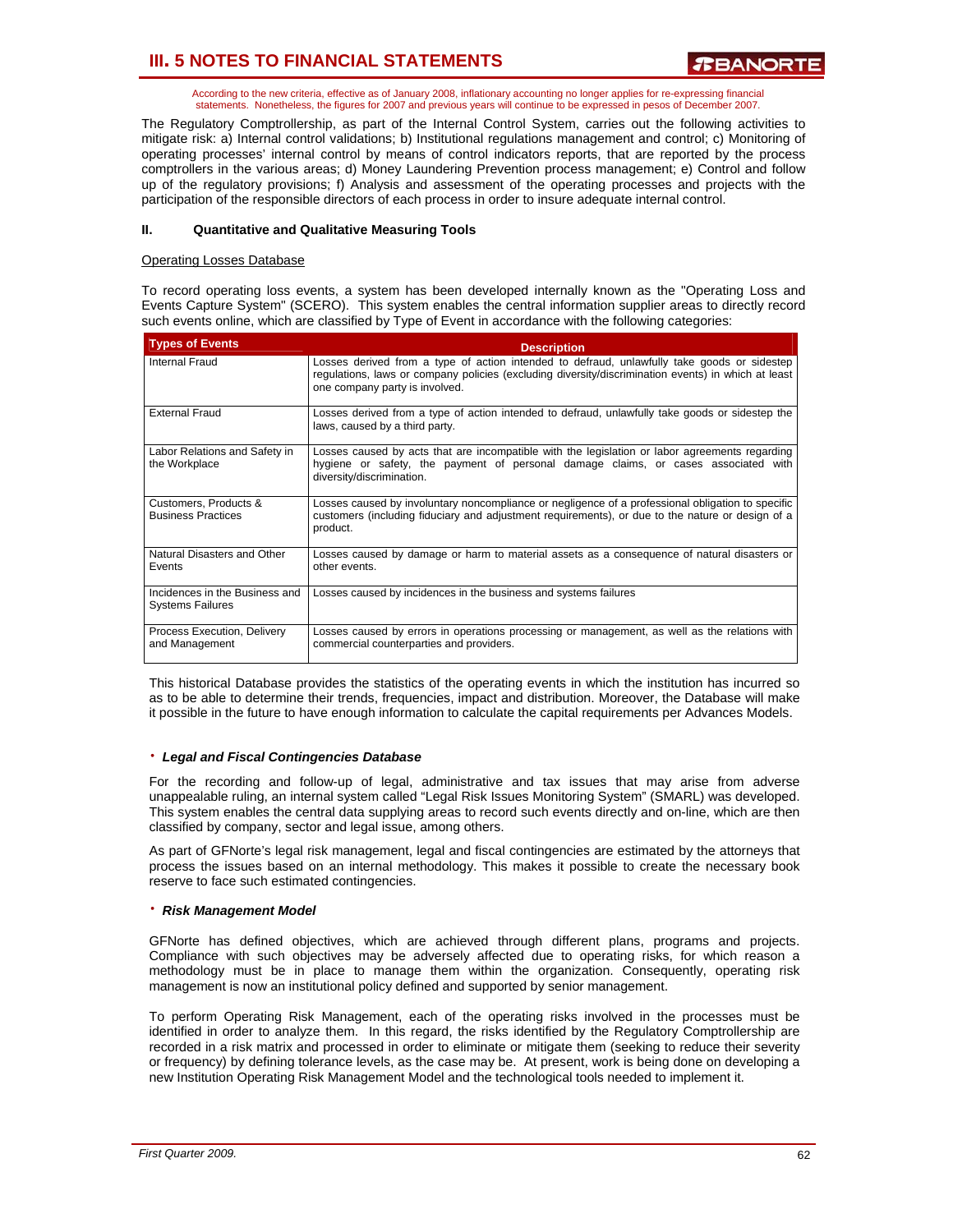According to the new criteria, effective as of January 2008, inflationary accounting no longer applies for re-expressing financial statements. Nonetheless, the figures for 2007 and previous years will continue to be expressed in pesos of December 2007.

### **III. Required Capital Calculation**

As of November 2007, the Official Gazette of the Federation published the Capitalization Rules for Operation Risk, establishing the use of a Basic Model, which is periodically calculated and reported to the authority.

#### **IV. Information and Reporting**

The information generated by the Database and the Management Model is processes periodically to report to the Risk Policies Committee and the Board of Directors regarding the main operating events that were detected, the trends, identified risks (risk matrix) and their mitigating strategies. Reporting is also done on the status of the main Operating Risk mitigation initiatives implemented by the various areas of the organization.

### ¾ **Technology risk**

Technological Risk is defined in our institution as all potential losses from damage, interruption, alteration or failures derived from the use of or dependence on hardware, software, systems, applications, networks and any other information distribution channel in the rendering of banking services to the customers.. This risk forms an inherent part of Operating Risk, which is why its management is handled collectively throughout the entire organization.

To address the Operating Risk associated with information integrity, and "Integrity Committee" has been created. Its objectives are to align security and information control efforts under a prevention focus, to define new strategies, policies, processes or procedures and to provide solutions to information security issues that affect or may affect the Institutional patrimony.

The functions established by the CNBV or Technology Risk Management are performed by the Institution under institution regulatory and Integrity Committee guidelines.

To address the Operating Risk caused by high impact external events, GFNorte has a Business Continuity Plan (BCP) and Disaster Recovery Plan (DRP) based on a same-time data replication system at an alternate computer site. All the above cover the back up and recovery of the Institution's critical applications in the event or any relevant operating contingency.

### ¾ **Legal risk**

Legal Risk is defined as the potential loss from failure to comply with the applicable legal and administrative provisions, the issuance of indisputable unfavorable court rulings and the application of penalties regarding the operations that the institution performs.

The Legal Risk must be measured as an inherent part of Operating Risk in order to understand and estimate its impact. Therefore, those legal issues which result in actual operating losses of the SMARL system are later recorded in the SCERO in accordance with a predetermined classification.

Based on the statistics of the current legal issues and real loss events, the Institution can identify specific legal or operating risks, which are analyzed in order to eliminate or mitigate them in an attempt to reduce or limit their future occurrence or impact.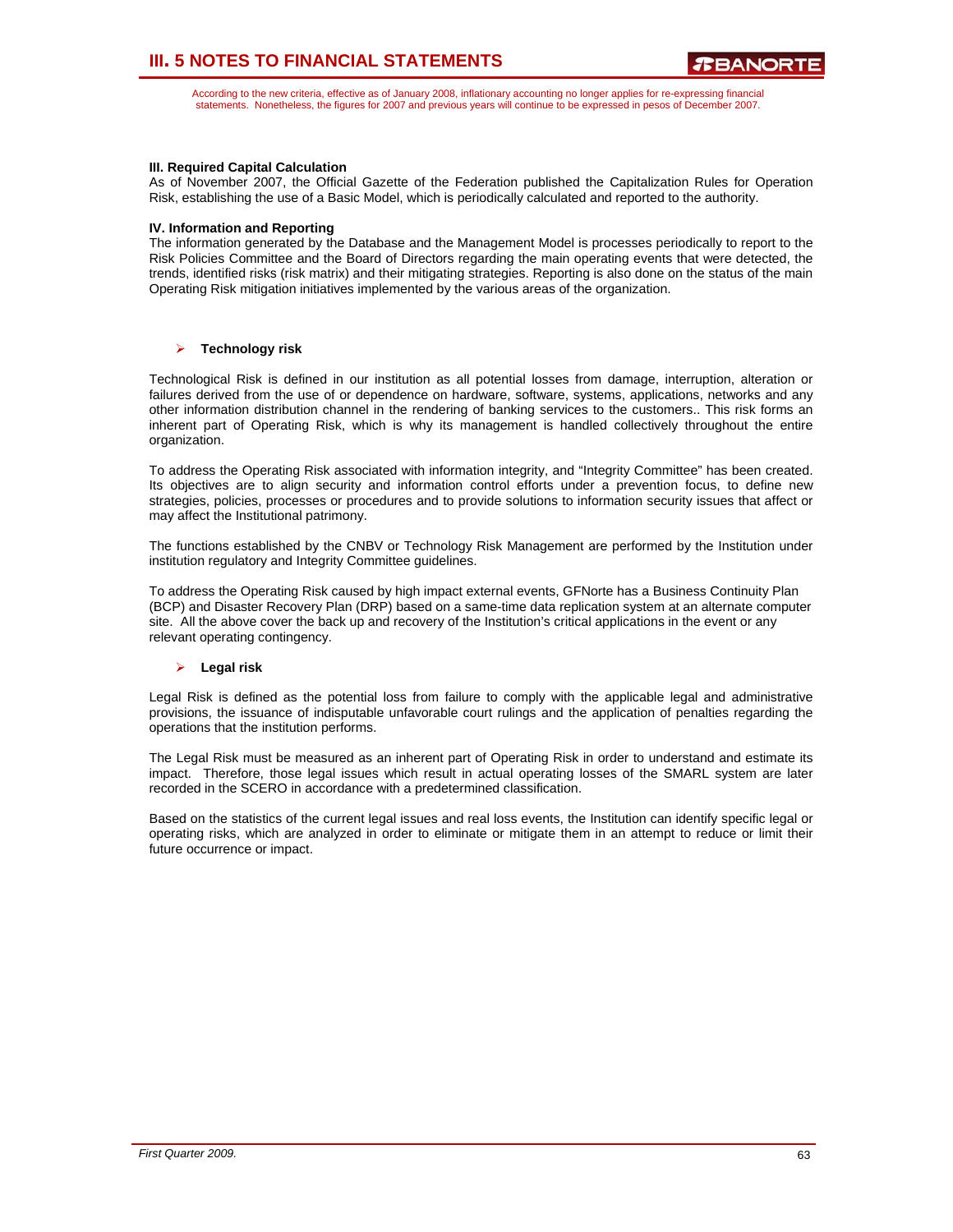According to the new criteria, effective as of January 2008, inflationary accounting no longer applies for re-expressing financial statements. Nonetheless, the figures for 2007 and previous years will continue to be expressed in pesos of December 2007.

#### • **Internal Control**

The companies that make up GFNorte has an Internal Control System (SCI) that has been structured according to the guidelines set forth by its Board of Directors and that addresses the requirements indicated by the regulating authorities.

The SCI's mission is to help in the operation of an adequate internal control in the operation and in data generating and recording. It is made up of various elements:

- A. Board of Directors with the support of the Risk Policies Committee and the Audit and Corporate Practices Committee (CAPS).
- B. CEO and the direct reports, such as the Risk Management Unit (UAIR), Legal and Controlling Departments who are responsible for enforcing the proper control and risk levels in the Group's operations.
- C. Internal Audit, External Audit and Commissary (The Commissary applies only to GFNorte subsidiaries) as additional support structures to check how the Internal Control System functions and provide reasonable assurance regarding the reliability of the generated data.
- D. The Executive Group as those mainly responsible for SCI assurance according to the functions and responsibilities assigned to them. In addition to promoting the enforcement of the regulations established for the Institution and the strategies set forth by the CEO GFNorte.
- E. Documents that establish the general control criteria that should be followed in the operation and reporting of transactions; in optimizing human, material and technological resources; in the use, security, timeliness and reliability of the information; and in the due compliance with the external and internal regulations. Code of Conduct that regulates the behavior that each advisor, officer or employee of the Group should assume while performing their activities.
- F. Policy and procedure manuals that regulate documentation, recording and liquidation operations that the Institution carries out and establish the control points that should be observed, assuring the separation of functions, clear assigning of responsibilities, safekeeping of information and prevention of unlawful acts.

During 1Q09, SCI continued to work properly developing activities associated with strengthening risk control, assessment and management, establishing and monitoring controls, and insuring information quality.

- A. The various Corporate Governance Committees have had the required financial, economic, accounting and/or legal information for proper decision-making.
- B. The policy and procedure manuals have been updated as per the changes in external regulations, new products, and changes in the Institution's processes or improvements to internal controls. Additionally, there has been continuous follow-up of the improvement actions regarding the observations made by the different members of the SCI.

The Supervisory Authorities' requirements have been addressed and the information required by the external regulations has been submitted.

#### • **Treasury Policy**

GFNorte's Banking Sector Treasury is the central unit in charge of balancing its resource needs, monitoring and managing the regulatory levels, eliminating the rate risk of fixed-rate placement operations by using coverage and implementing arbitrage strategies.

The cash currencies and investment in securities are in Mexican pesos and U.S. dollars.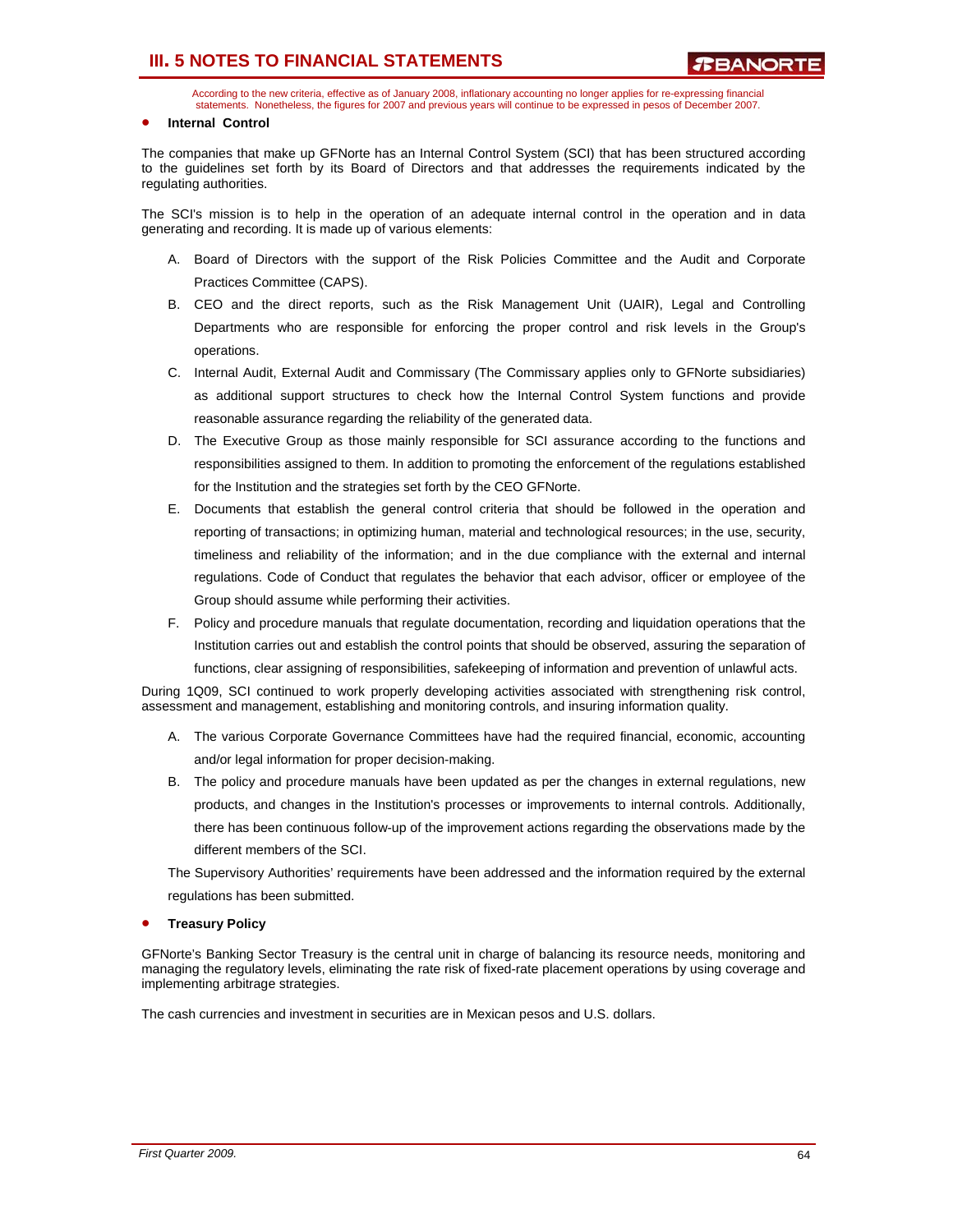According to the new criteria, effective as of January 2008, inflationary accounting no longer applies for re-expressing financial statements. Nonetheless, the figures for 2007 and previous years will continue to be expressed in pesos of December 2007.

### • **Internal and External Liquidity Sources**

The internal liquidity sources, in local as well as foreign currency, come from the various deposit products that the institution offers its customers, that is checking accounts and term deposits. Another source is the sales of the institution's assets.

External liquidity sources include various mechanisms to access the debt and capital markets. For instance, issuing credit titles, loans from other institution including the Central Bank and international agencies, as well as issuing subordinate debts. This concept also considers the liquidity that the bank obtains by reporting the securities the institution has that are feasible for this type of operation.

Another alternative for getting resources is by issuing capital shares.

#### • **Dividend Policy**

During the April 30, 2003 session, the Board of Directors approved a dividend payment policy in which it will propose to the General Ordinary Stockholders' Meeting a dividend payment consisting of at least 15% of the Partnership's net recurring profit, providing that there is no legal impediment and that market conditions and the Partnership's financial situation allow it.

#### • **Related Parties Loans**

At GFNorte, the amount of the loans performed with related individuals and companies, does not exceed the established limit of 50% of the Tier 1 capital. As of March 31, 2009 and December 31, 2008, the loans granted to related parties totaled Ps \$8,990 million and Ps \$8,216 million, respectively.

### • **People in Charge**

The undersigned represent under oath that, within the scope of our respective functions, we have drawn up the information relative to Grupo Financiero Banorte contained in this report, which, to the best of our knowledge, reasonably reflects its situation.

Dr. Alejandro Valenzuela del Río Chief Executive Officer of Grupo Financiero Banorte, S. A. B. de C. V.

Ing. Sergio García Robles Gil Chief Financial Officer

C.P. Román Martínez Méndez Managing Director Audit

Lic. Jorge Eduardo Vega Camargo Executive Director Comptrollership

C.P. Nora Elia Cantú Suárez Executive Director Accounting